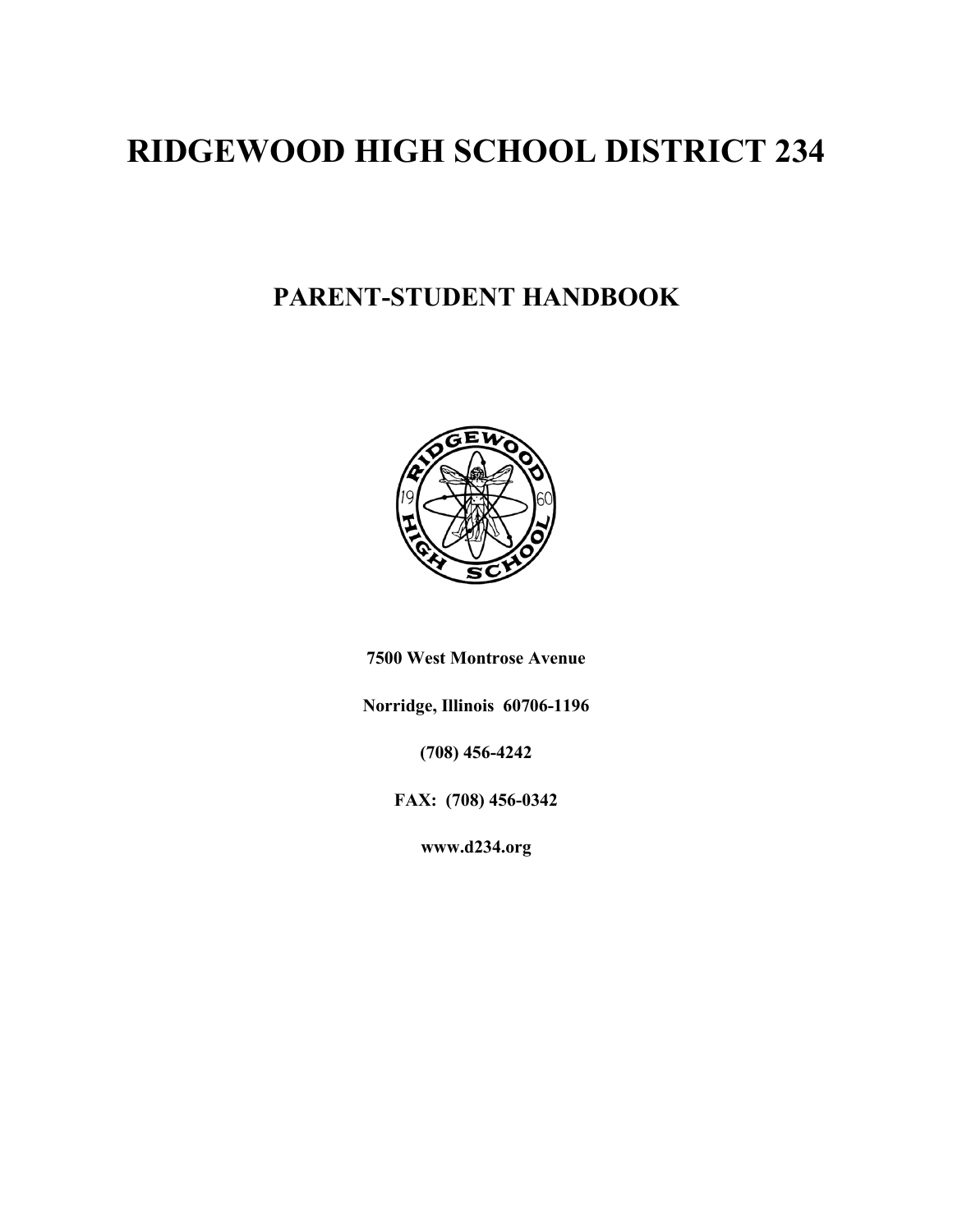### TABLE OF CONTENTS

| Ridgewood High School Board of Education                                | 5         |
|-------------------------------------------------------------------------|-----------|
| Ridgewood High School Administration                                    | 5         |
| Ridgewood High School Alma Mater                                        | 6         |
| Ridgewood High School Fight Song                                        | 6         |
| <b>About This Handbook</b>                                              | 7         |
| Acknowledgement & Pledge                                                | 7         |
| Acceptable Use of the District's Electronic Networks                    | $\,$ $\,$ |
| Student Acceptable Use of Electronic Networks                           | $\,$ $\,$ |
| Terms and Conditions                                                    | $\,$ $\,$ |
| <b>Usage Guidelines</b>                                                 | 8         |
| <b>Accommodating Breast Feeding Students</b>                            | 11        |
| Animals on School Property                                              | 11        |
| Announcements                                                           | 11        |
| Appearance & Dress Code                                                 | 12        |
| Dress Code                                                              | 12        |
| Attendance                                                              | 13        |
| Absences                                                                | 14        |
| <b>Excessive Absences</b>                                               | 14        |
| Class Cuts                                                              | 15        |
| Truancy                                                                 | 15        |
| Tardy to School/Class                                                   | 15        |
| <b>College Visits</b>                                                   | 15        |
| Religious Observance                                                    | 15        |
| Make-Up Work                                                            | 16        |
| Extracurricular & Athletic Code of Conduct                              | 16        |
| Philosophy                                                              | 16        |
| Participation                                                           | 16        |
| <b>Statement of Affiliation</b>                                         | 17        |
| Eligibility                                                             | 17        |
| <b>Students with Disabilities</b>                                       | 18        |
| Absence from School                                                     | 18        |
| Travel                                                                  | 18        |
| Code of Conduct                                                         | 19        |
| Due Process                                                             | 20        |
| Drug & Alcohol Testing Program                                          | 21        |
| Rebel's Pledge                                                          | 21        |
| <b>Restorative Process</b>                                              | 23        |
| <b>Suspended Students</b>                                               | 23        |
| <b>Biometric Information</b>                                            | 24        |
| <b>Books</b>                                                            | 24        |
| Bullying, Intimidation, Harassment                                      | 24        |
| <b>Bus Conduct</b>                                                      | 26        |
| Electronic Recordings on School Bus                                     | 26        |
| Cafeteria                                                               | 26        |
| Rules                                                                   | 26        |
| Leaving School Early                                                    | 27        |
| Co-Curricular Activities                                                | 27        |
| <b>Communicable Diseases</b>                                            | 27        |
| Concussions & Head Injuries                                             | 28        |
| Credit for Proficiency, Non-District Experiences & Course Substitutions | 28        |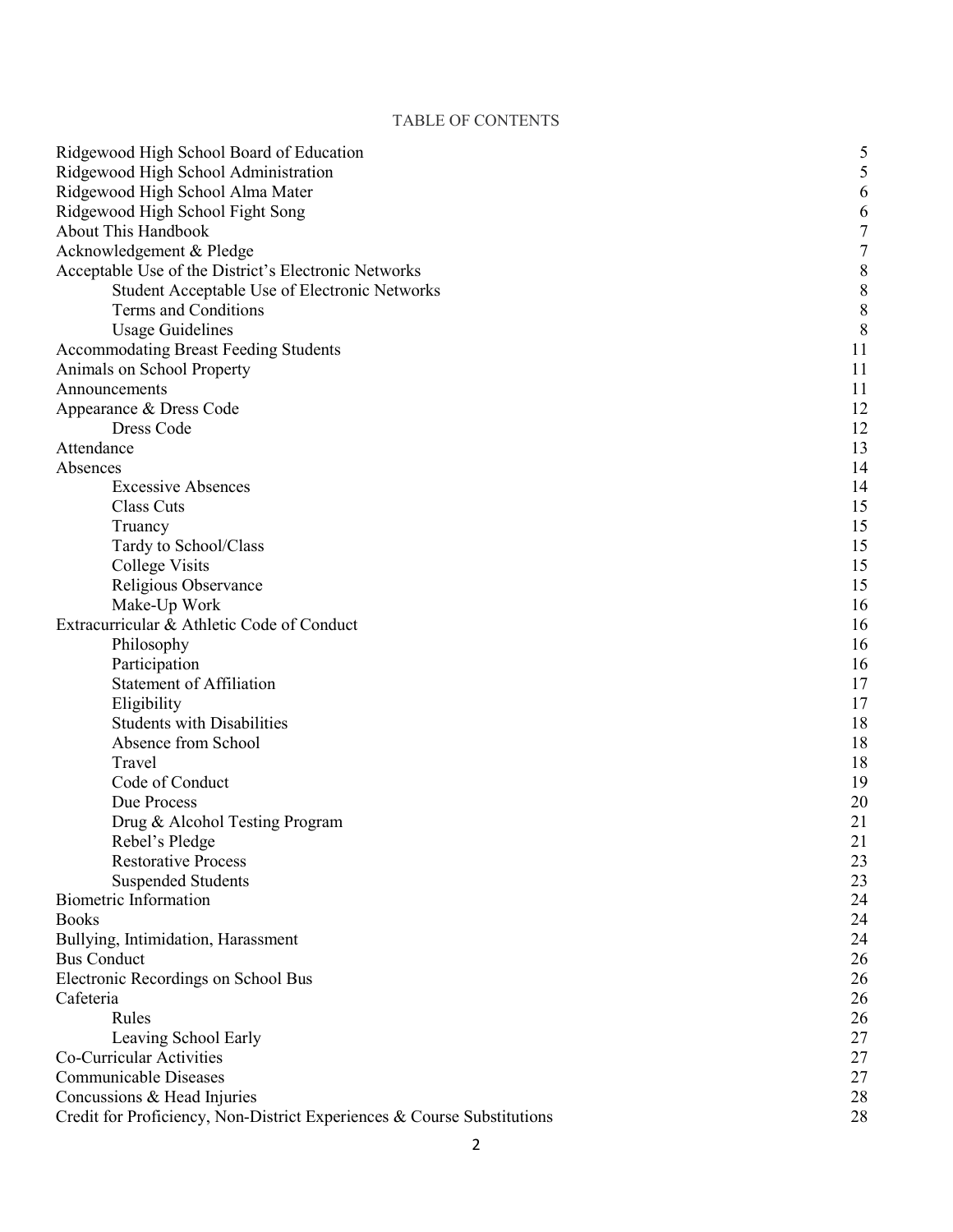| <b>Dual Credit Classes</b>                                        | 29 |
|-------------------------------------------------------------------|----|
| <b>School Sponsored Dances</b>                                    | 29 |
| Care of Students with Diabetes                                    | 30 |
| Education of Children with Disabilities                           | 30 |
| Discipline of Students with Disabilities                          | 31 |
| <b>Behavioral Interventions</b>                                   | 31 |
| Discipline of Special Education Students                          | 31 |
| Certificate of High School Completion: Special Education          | 31 |
| Access to Classroom for Special Education Observation/ Evaluation | 31 |
| Early Graduation                                                  | 31 |
| E-Learning                                                        | 31 |
| <b>Student Use of Electronics</b>                                 | 32 |
| <b>Emergency School Closings</b>                                  | 32 |
| School Operations During a Pandemic or Other Health Emergency     | 33 |
| <b>English Learners</b>                                           | 34 |
| Equal Opportunity & Sex Equity                                    | 34 |
| Uniform Grievance Procedure                                       | 35 |
| Fees for the 2022-2023 Academic Year                              | 37 |
| Fees, Fines, & Charges                                            | 37 |
| <b>Eligibility Standards</b>                                      | 37 |
| <b>Field Trips</b>                                                | 38 |
| Food Allergies                                                    | 38 |
| Forms                                                             | 39 |
| <b>Fund Raising</b>                                               | 39 |
| School Related Organizations/Activities                           | 39 |
| Non-School Related Charitable Organizations                       | 39 |
| Grading & Grading Scales                                          | 40 |
| <b>Graduation Requirements</b>                                    | 41 |
| Immunization, Health, Eye, & Dental Examination                   | 42 |
| Required Health Examinations & Immunizations                      | 42 |
| Eye Examination                                                   | 43 |
| Dental Examination                                                | 43 |
| Illness/Injury during school day                                  | 43 |
| Accidents/Medical Emergencies                                     | 44 |
| <b>Student Medication</b>                                         | 44 |
| Medical Authorization Information                                 | 45 |
| Head Lice                                                         | 45 |
| Home & Hospital Instruction                                       | 46 |
| Homeless Child's Right to Education                               | 46 |
| Homework                                                          | 46 |
| Honor Roll                                                        | 47 |
| <b>Identification Cards</b>                                       | 47 |
| Insurance                                                         | 47 |
| Internet/Website                                                  | 47 |
| <b>Instructional Material</b>                                     | 48 |
| Library                                                           | 48 |
| Lockers                                                           | 48 |
| <b>Locker Decorations</b>                                         | 49 |
| Lost & Found                                                      | 49 |
| <b>Mandated Reporter</b>                                          | 49 |
| Military Recruiters & Institutions of Higher Learning             | 49 |
| Parent Notices Required by ESSA                                   | 49 |
| Parent Organizations and Booster Clubs                            | 50 |
| Parking                                                           | 51 |
|                                                                   |    |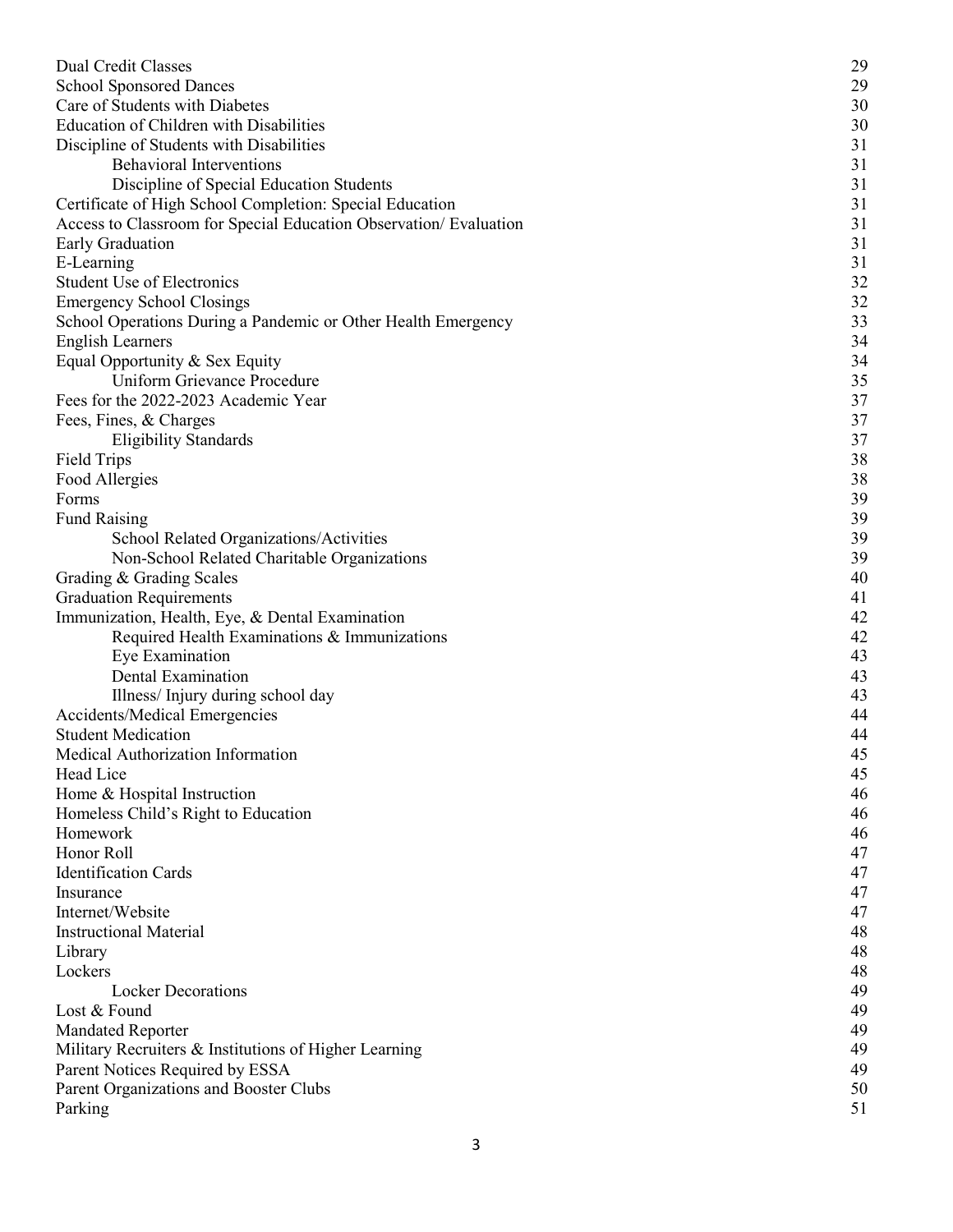| Drop-Off Zones                                                    | 52 |
|-------------------------------------------------------------------|----|
| <b>Bicycles</b>                                                   | 52 |
| Pesticide Application Notice                                      | 52 |
| PE Exemption                                                      | 52 |
| Physical Education Clothes & Locks                                | 53 |
| Care of School Property                                           | 53 |
| Student Distribution of Non-School Publications Guidelines        | 53 |
| School Sponsored Publications, Productions, & Websites            | 54 |
| R.A.P. (Ridgewood Assistance Program)                             | 55 |
| <b>Student Records</b>                                            | 55 |
| <b>Student Records Challenges</b>                                 | 57 |
| Referral Agencies                                                 | 57 |
| <b>Residency Requirements</b>                                     | 58 |
| <b>Safety Drill Procedures</b>                                    | 59 |
| <b>Schedule Changes</b>                                           | 59 |
| Search & Seizure                                                  | 59 |
| <b>School Property</b>                                            | 59 |
| Students                                                          | 59 |
| Seizure of Property                                               | 60 |
| Questioning of Students Suspected of Committing Criminal Activity | 60 |
| Sex Education Instruction & Family Life Classes                   | 60 |
| Harassment & Teen Dating Violence Prohibited                      | 60 |
| Harassment                                                        | 60 |
| <b>Sexual Harassment</b>                                          | 61 |
| Teen Dating Violence                                              | 61 |
| Making a Complaint                                                | 61 |
| Sex Offender Notification Law                                     | 61 |
| Shadows                                                           | 62 |
| The Illinois State Seal of Biliteracy                             | 62 |
| Social Probation                                                  | 63 |
| Student Social Networking Passwords & Websites                    | 63 |
| <b>Standardized Testing</b>                                       | 64 |
| <b>Student Behavior</b>                                           | 64 |
| Expectations                                                      | 64 |
| Prohibited Student Conduct                                        | 64 |
| Where Conduct Rules Apply                                         | 67 |
| <b>Disciplinary Measures</b>                                      | 67 |
| Isolated Time Out, Time Out and Physical Restraint                | 67 |
| Corporal Punishment                                               | 67 |
| <b>Weapons Prohibition</b>                                        | 67 |
| Gang & Gang Activity                                              | 67 |
| Re-Engagement of Returning Students                               | 67 |
| Suspicion-Based Drug & Alcohol Testing Policy                     | 67 |
| <b>Advisory Committee</b>                                         | 68 |
| Serious Misconduct- Future Impact                                 | 69 |
| Student Services & Counseling                                     | 69 |
| Suicide & Depression Awareness & Prevention                       | 69 |
| Extended School Year / Summer School                              | 70 |
| <b>Surveys: Student Privacy Protections</b>                       | 70 |
| <b>Surveys from Third Parties</b>                                 | 70 |
| <b>Surveys Requesting Personal Information</b>                    | 70 |
| Transferring & Transcripts                                        | 71 |
| Transportation                                                    | 71 |
| Video Monitoring System                                           | 71 |
|                                                                   |    |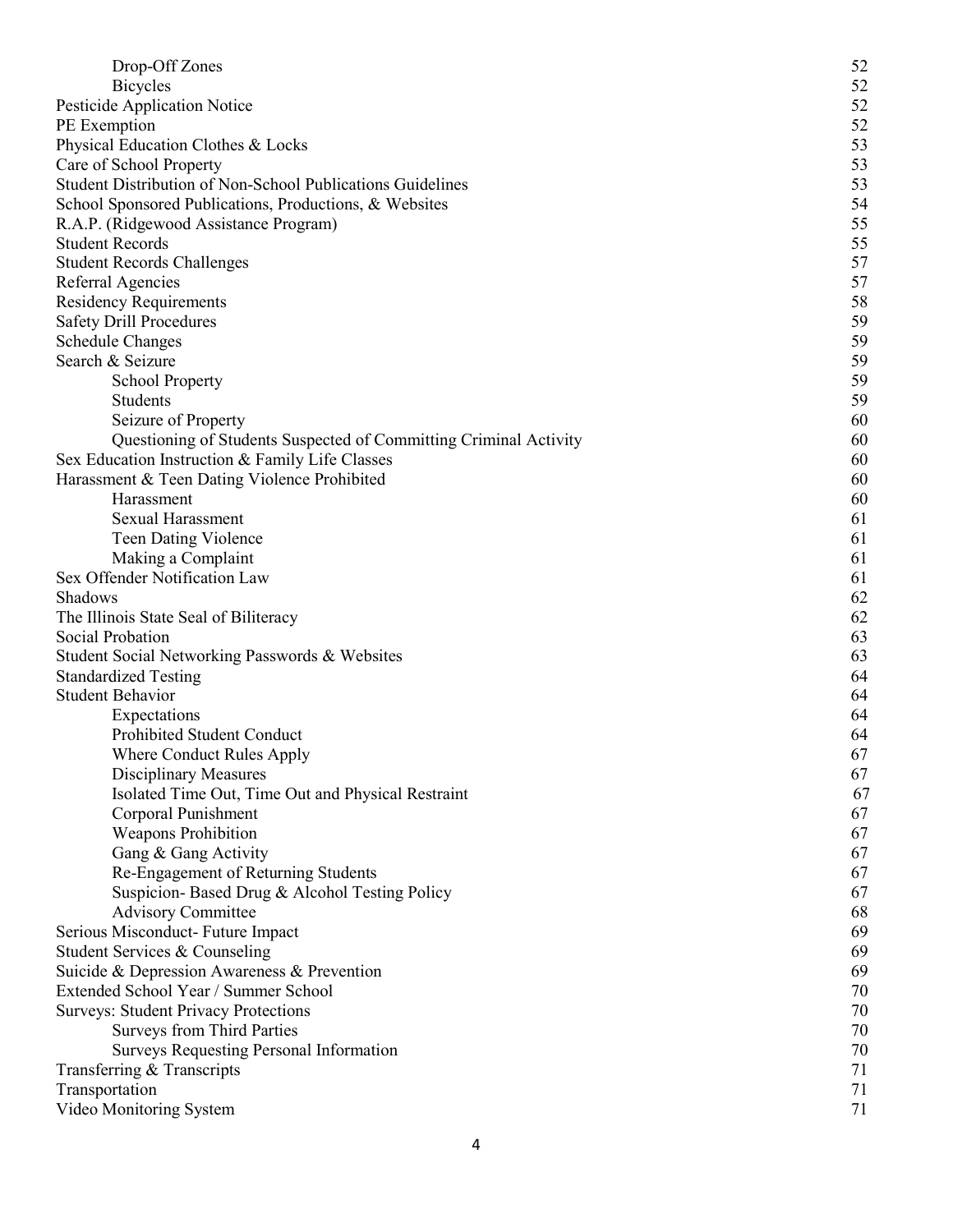The School Board governs the school district, and is elected by the community. Current School Board members are:

Mr. Paul Draniczarek, President Mr. Michael Straughn, Vice-President Ms. Jamie Richardson, Secretary Mr. Frank DiPiero, Member Ms. Lisa Malicki, Member Mr. Christopher O'Leary, Member Ms. Fiona Tanny, Member

The School Board has hired the following administrative staff to operate the school:

| Dr. Jennifer Kelsall, Superintendent          | ext. 1233 |
|-----------------------------------------------|-----------|
| Mr. Thomas Parrillo, Assistant-Superintendent | ext. 1235 |
| Mrs. Gina Castellano, Principal               | ext. 1234 |
| Dr. Eric Lasky, Assistant Principal           | ext. 1245 |
| Mr. David Hawk, Dean of Students              | ext. 1242 |
| Mr. Robert St. John, Athletic Director        | ext. 1240 |

This handbook is a summary of Ridgewood High School's rules and expectations, and is not a comprehensive statement of school procedures. The Board's comprehensive policy manual is available for public inspection through the District's website at: www.d234.org. This handbook may be amended during the year without notice.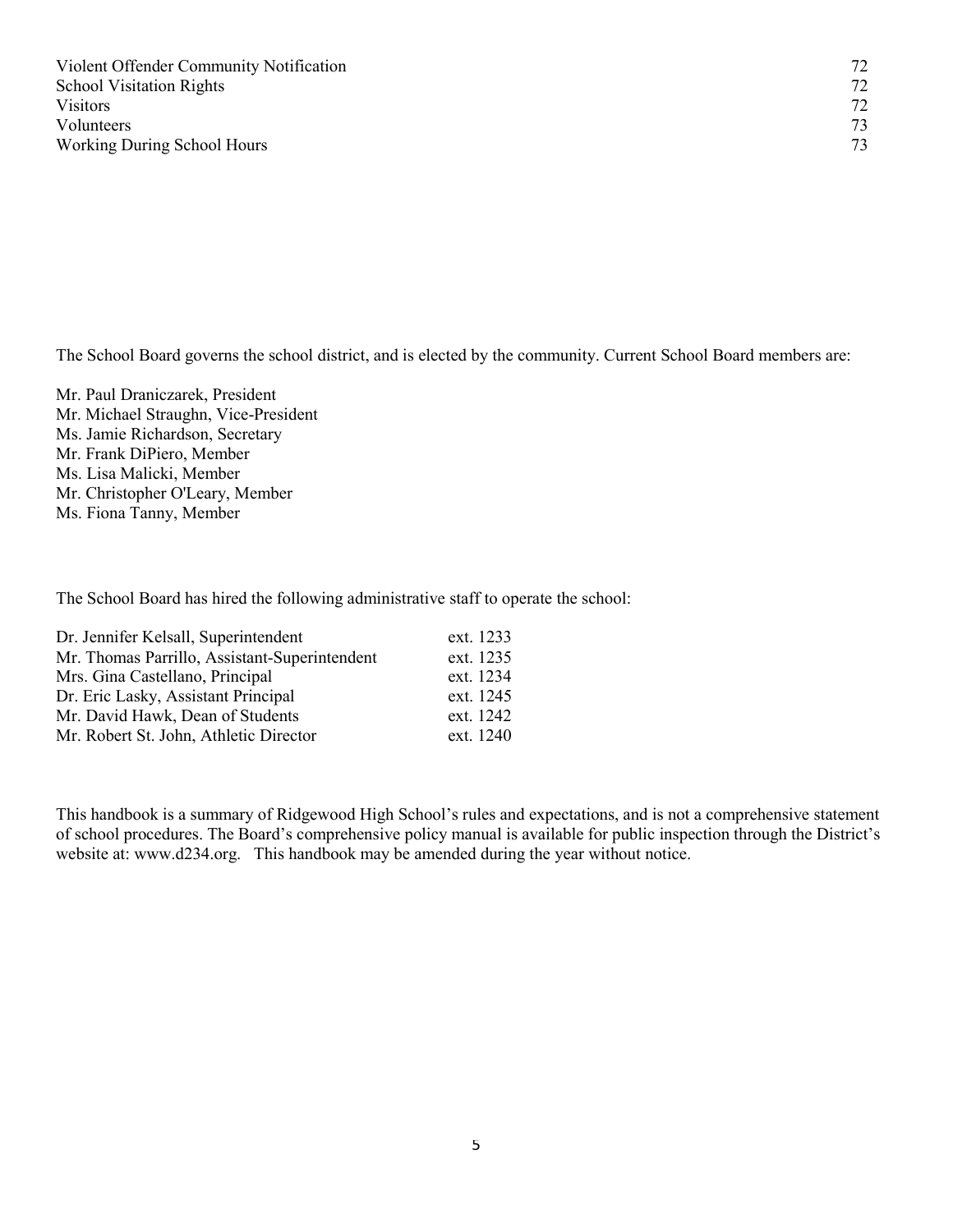#### **Ridgewood High School**

#### **ALMA MATER**

#### **Stocker – 1963**

Hail to thee, our Alma Mater, hail to thee, our green and white. Thro' the years we'll never waver in our love of truth and right. All thy loyal sons and daughters pledge thee honor n'er to fail. As we stand before thy portals, hail, our Ridgewood hail!

#### **Ridgewood High School**

#### **FIGHT SONG**

For Ridgewood High the green and white, A rebel yell we'll give. We'll cheer our team to victory That name and fame may live. For green and white we'll always fight With spirit strong and true. So go you Rebels fight And we will stand by you. Go green – Go white – Go team Fight – Fight Go green – Go white – Go team FIGHT!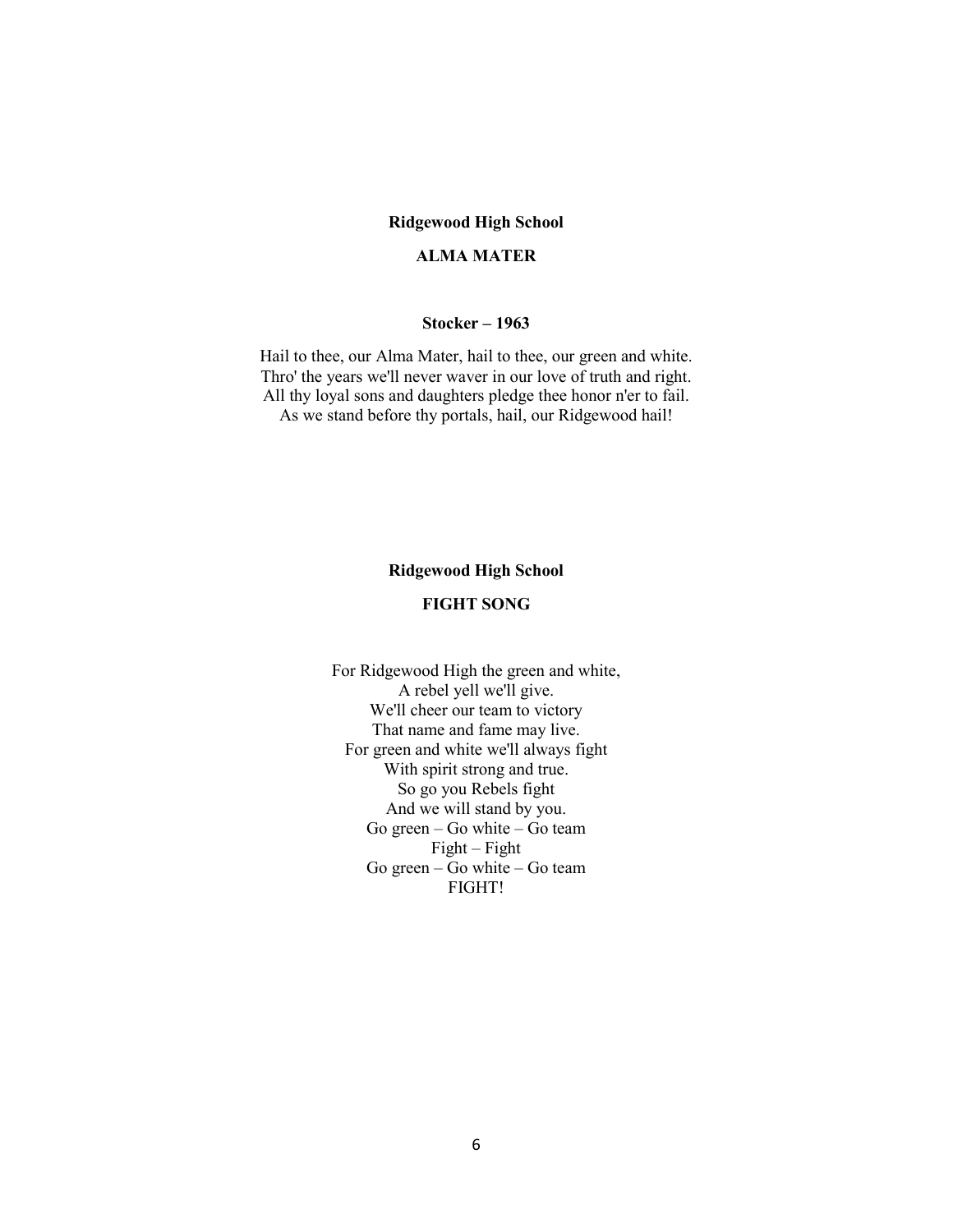## **Ridgewood High School Student Handbook Acknowledgment and Pledge**

Illinois law requires that parents or guardians and students be notified annually of certain policies, procedures, and practices of the school district. Many of the policies are referenced in this Student/Parent Handbook. All policies are posted on the School District's web site at www.d234.org and are available for review in the school office and at the District Administrative Office, located at 7500 West Montrose Avenue, Norridge. If you are interested in requesting a hard copy of the Student/Parent Handbook, please contact your building Principal or District Administrative Office.

### **Parent/Guardian and Student Acknowledgement**

I acknowledge that my child and I have been provided electronic access to the Student/Parent Handbook for the current school year. My child and I accept responsibility for accessing the Student/Parent Handbook. We have read these materials and understand all rules, responsibilities and expectations.

My child and I understand that the Student/Parent Handbook contains information that my child and I may need during the school year, including notices and information regarding student behavior and disciplinary consequences. We understand that the Student/Parent Handbook may be amended during the year and that such changes will be available on the School District website or in the school office. We are also aware that a hard copy of the Student/Parent Handbook is accessible in the school office and at the District Administrative Office.

I understand that my failure to complete this acknowledgement will not relieve me or my child from being responsible for knowing or complying with school and School District rules, policies and procedures.

This signature indicates that my child and I have read and understand the contents of the Student/Parent Handbook. I understand that my child shall be held accountable for the behavior and consequences outlined in the Student/Parent Handbook at school, both during regular school days and extracurricular activities, at school sponsored and school-related activities, including school sponsored travel, and for any school related misconduct, regardless of time or location.

Name of Parent or Guardian:

Signature of Parent/Guardian Signature  $\Box$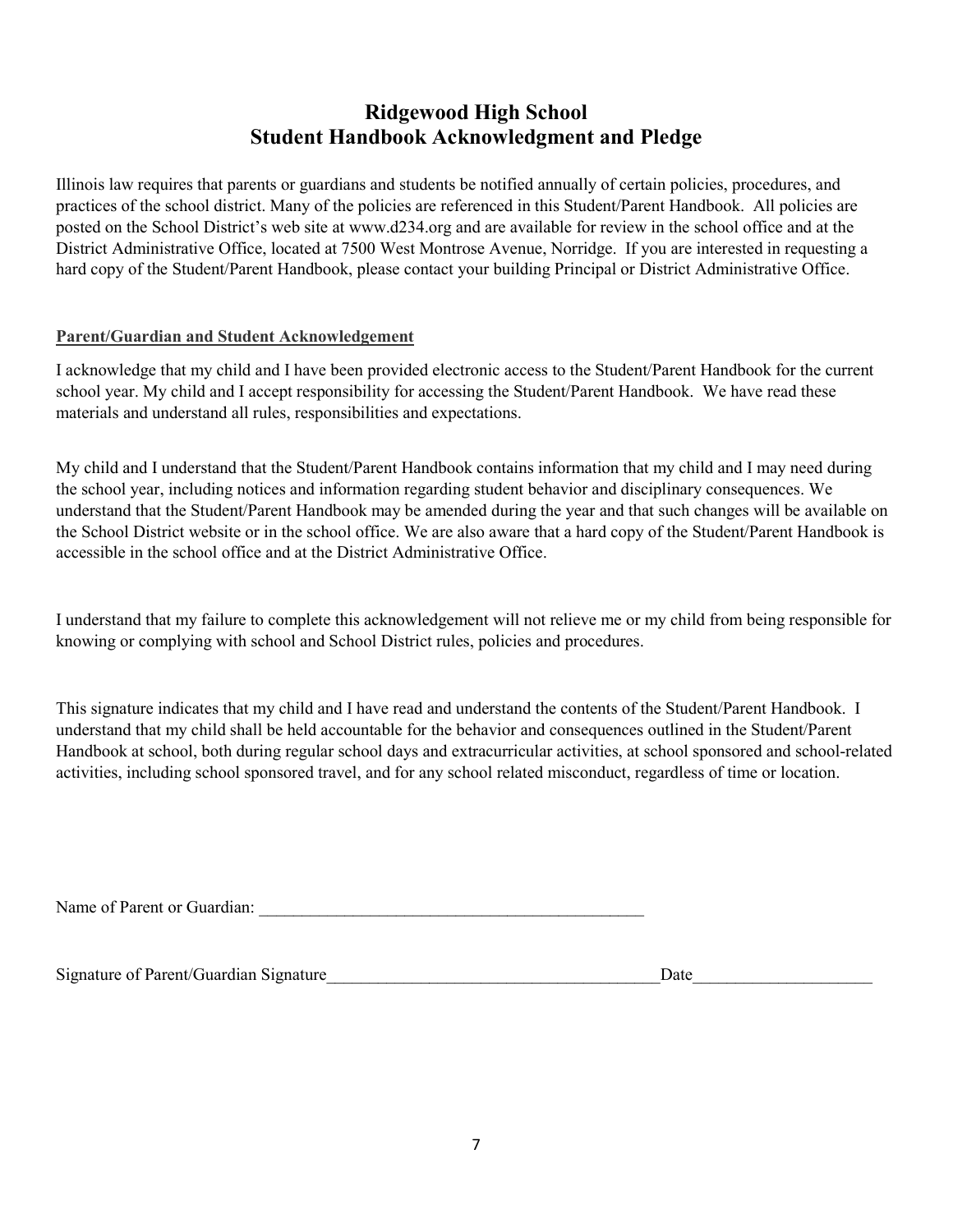# **Acceptable Use of the District's Electronic Networks**

## **Student Acceptable Use of Electronic Networks**

All use of electronic networks shall be consistent with the District's goal of promoting educational excellence by facilitating resource sharing, innovation, and communication. It is essential for all students to have access to electronic devices and networks as part of the District curriculum. These procedures do not attempt to state all required or proscribed behavior by users. However, some specific examples are provided. **The failure of any user to follow these procedures will result in the loss of privileges, disciplinary action, and/or appropriate legal action**.

## **Terms and Conditions**

The term *electronic networks* includes all of the District's technology resources, including, but not limited to:

- 1. The District's local-area and wide-area networks, including wireless networks (Wi-Fi), District-provided Wi-Fi hotspots, and any District servers or other networking infrastructure;
- 2. Access to the Internet or other online resources via the District's networking infrastructure or to any District-issued online account from any computer or device, regardless of location;
- 3. District-owned and District-issued computers, laptops, tablets, phones, or similar devices.

## **Usage Guidelines**

- 1. **Acceptable Use -** Access to the District technology and electronic network must be: (a) for the purpose of education or research, and be consistent with the District's educational objectives, or (b) for legitimate business use.
- 2. **Privileges** Use of the District's electronic networks is a privilege, not a right, and inappropriate use may result in a cancellation of those privileges, disciplinary action, and/or appropriate legal action. The system administrator or Building Principal will make all decisions regarding whether or not a user has violated these procedures and may deny, revoke, or suspend access at any time. His or her decision is final.
- 3. **Unacceptable Use** The user is responsible for his or her actions and activities involving the networks. Some examples of unacceptable uses are:
	- a. Using the network for any illegal activity, including violation of copyright or other intellectual property rights or contracts, or transmitting any material in violation of any State or federal law;
	- b. Using the electronic networks to engage in conduct prohibited by board policy;
	- c. Unauthorized downloading of software or other files, regardless of whether it is copyrighted or scanned for malware;
	- d. Unauthorized use of personal removable media devices (such as flash or thumb drives):
	- e. Downloading of copyrighted material for other than personal use;
	- f. Using the network for private financial or commercial gain;
	- g. Wastefully using resources, such as file space or bandwidth for non-educational materials;
	- h. Hacking or attempting to hack or gaining unauthorized access to files, resources, or entities;
	- i. Invading the privacy of individuals, including the unauthorized disclosure, dissemination, and use of information about anyone that is of a personal nature, such as a photograph or video;
	- j. Using another user's accounts or passwords;
	- k. Disclosing any network or account password (including your own) to any other person, unless requested by the system administrator;
	- l. Posting material authored or created by another without his/her consent;
	- m. Posting or sending anonymous messages;
	- n. Using the network for commercial or private advertising;
	- o. Accessing, sending, posting, publishing, or displaying any abusive, obscene, profane, sexual, threatening, harassing, illegal, or knowing false material; Misrepresenting the user's identity or the identity of others;
	- p. Using the electronic networks while access privileges are suspended or revoked;
	- q. Removing hardware/software, networks, information, or communication devices from the District or other network; and
	- r. Installing client VPNs or configuring proxy servers on district devices or using such tools to circumvent content filtering or other network restrictions.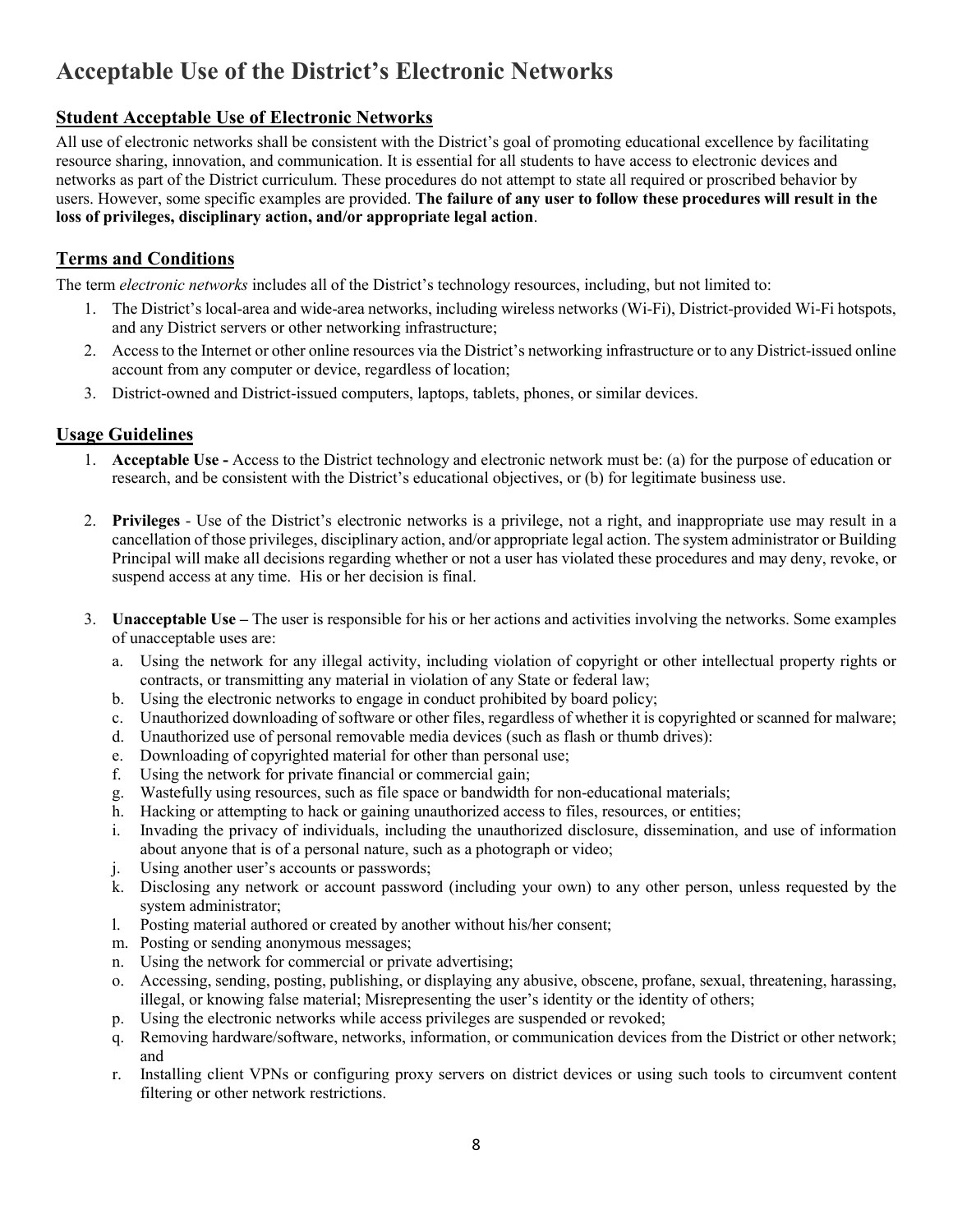4. **Internet Safety -** Internet access is limited to only those *acceptable uses* as detailed in these procedures. Internet safety is almost assured if users will not engage in *unacceptable uses*, as detailed in these procedures, and otherwise follow these procedures.

Staff members will supervise students while students are using District Internet access to ensure that the students abide by the *Terms and Conditions* for Internet access contained in these procedures.

Each District computer with Internet access, and any personal device accessing our network, has a filtering device that blocks entry to visual depictions that are: (1) obscene, (2) pornographic, or (3) harmful or inappropriate for students, as defined by the Children's Internet Protection Act and as determined by the Superintendent or designee. The Director of Technology, Building Principal or designee shall monitor student Internet access.

- 5. **Network Etiquette -** The user is expected to abide by the generally accepted rules of network etiquette, whether accessing the network from a District-owned or personal device. These include, but are not limited to, the following:
	- a. Be polite. Do not become abusive in messages to others.
	- b. Use appropriate language. Do not swear, or use vulgarities or any other inappropriate language.
	- c. Do not reveal personal information, including the addresses or telephone numbers, of students or colleagues.
	- d. Recognize that the District's electronic networks are not private. People who operate District technology have access to all email and other data. Messages or other evidence relating to or in support of illegal activities may be reported to the authorities.
	- e. Do not use the network in any way that would disrupt its use by other users.
	- f. Consider all communications and information via the electronic networks to be private property.
- 6. **Privacy -** Electronic communications are not private and students have no rights, ownership or expectation of privacy in any material that is stored, transmitted, or received via the District's network or electronic devices. The District reserves the right to access all electronic communications transmitted on its networks, including files deleted from a user's account but not erased. Electronic communications relating to or in support of illegal activities may be reported to the authorities. State law stipulates that school authorities may require a student or his/her parent/guardian to provide passwords or other related account information in order to gain access to students' social media account or profile. This request would only be as result of an administrator's reasonable suspicion that the student's social networking account contains evidence that a violation of a school rule has occurred.
- 7. **Security -** Network security is a high priority. If the user can identify a security problem on the Internet, the user must notify the Director of Technology or Building Principal. Do not demonstrate the problem to other users. Keep your  $account(s)$  and password(s) confidential. Attempts to log-on to the Internet as a system administrator will result in cancellation of user privileges. Any user identified as a security risk may be denied access to the network.
- 8. **Vandalism -** Vandalism will result in cancellation of privileges and other disciplinary action. Vandalism is defined as any malicious attempt to harm or destroy data of another user, the Internet, electronic devices, or any other network. This includes, but is not limited to, the uploading or creation of malware, such as viruses and spyware.
- 9. **Telephone Charges -** The District assumes no responsibility for any unauthorized charges or fees, including telephone, texting or data use charges, long-distance charges, per-minute surcharges, and/or equipment or line costs.
- 10. **Copyright Web Publishing Rules -** Copyright law and District policy prohibit the re-publishing of text or graphics found on the Internet or on District websites or file servers/cloud storage without explicit written permission.
- a. For each re-publication (on a website or file server) of a graphic or a text file that was produced externally, there must be a notice at the bottom of the page crediting the original producer and noting how and when permission was granted. If possible, the notice should also include the web address of the original source.
- b. Students engaged in producing web pages must provide library media specialists with email or hard copy permissions before the web pages are published. Printed evidence of the status of *public domain* documents must be provided.
- c. The absence of a copyright notice may not be interpreted as permission to copy the materials. Only the copyright owner may provide the permission. The manager of the website displaying the material may not be considered a source of permission.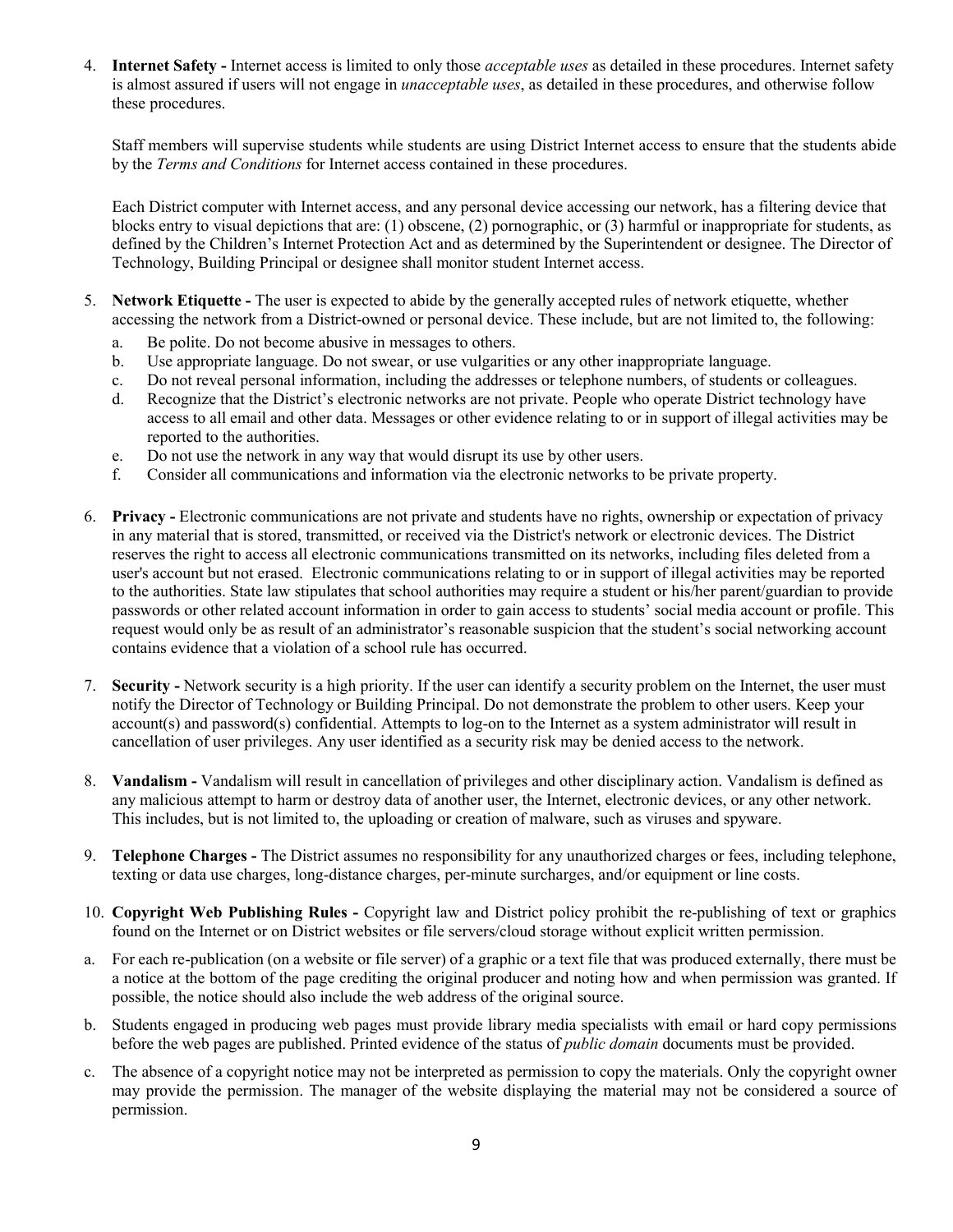- d. The *fair use* rules governing student reports in classrooms are less stringent and permit limited use of graphics and text.
- e. Student work may only be published if there is written permission from both the parent/guardian and student.
- 11. **Use of Email -** The District's email system, and its constituent software, hardware, and data files, are owned and controlled by the School District. The School District provides email to aid students and staff members in fulfilling their duties and responsibilities, and as an education tool.
	- a. The District reserves the right to access and disclose the contents of any account on its system, without prior notice or permission from the account's user. Unauthorized access by any student to an email account is strictly prohibited.
	- b. Each person should use the same degree of care in drafting an email message as would be put into a written memorandum or document. Nothing should be transmitted in an email message that would be inappropriate in a letter or memorandum.
	- c. Electronic messages transmitted via the District's Internet gateway carry with them an identification of the user's Internet *domain*. This domain is a registered name and identifies the author as being with the District. Great care should be taken, therefore, in the composition of such messages and how such messages might reflect on the name and reputation of the District. Users will be held personally responsible for the content of any and all email messages transmitted to external recipients.
	- d. Any message received from an unknown sender via the Internet, such as spam or potential phishing emails, should either be immediately deleted or forwarded to the system administrator. Downloading any file attached to any Internet-based message is prohibited unless the user is certain of that message's authenticity and the nature of the file so transmitted.
	- e. Use of the District's email system constitutes consent to these regulations.
- 12. **1:1 Device Assignment -** Students across the district will be issued electronic devices for use in school and at home, along with charging equipment and cases for their 1:1 device. The student must use the assigned device and may not substitute the device for other equipment. The District retains sole right of possession of the 1:1 equipment, and the devices are lent to the students for educational purposes only. Moreover, the District retains the right to collect and/or inspect 1:1 devices at any time, including via electronic remote access and to alter, add or delete installed software or hardware. If a student ceases to be enrolled in the District, the student/parents will return the 1:1 device and equipment in good working order or pay the full replacement cost of the equipment.
- 13. **1:1 Device Student Responsibilities -** The students are prohibited from installing any apps on their 1:1 devices that are not installed or provided by the District. Students are responsible for backing up their data to protect from loss. The district is not responsible for any lost or deleted data. Student are solely responsible for the 1:1 device issued to them and must adhere to the following:
	- a. Students must bring their device to school every day and make sure it is fully charged.
	- b. Students must treat their device with care and never leave it in an unsecured location. If a device is lost, students must contact the IT Department immediately.
	- c. Students must promptly report any problems with their device to the IT Department.
	- d. Students may not remove or interfere with the serial number and other identification tags.
	- e. Students may not attempt to remove or change the physical structure of the device, including the keys, screen cover or plastic casing or protective case.
	- f. Students must keep their device clean.
	- g. Students must not use their device in bathrooms or locker rooms.
- 14. **1:1 Device Spare Equipment and Lending -** If a student's 1:1 device is inoperable, the school has a limited number of spare devices for use while the student's device is repaired or replaced. This agreement remains in effect for loaner devices. The student may not opt to keep an inoperable device.
- 15. **1:1 Device Repair and Insurance -** Only the District may repair or replace a device. The District will repair or replace damaged equipment resulting from normal use. All other breakages will be the financial responsibility of the student and billed at the prevailing rate for materials and labor or full replacement. Loss or theft of the equipment is also the student's responsibility and will result in the student being charged the full replacement cost to purchase a new device.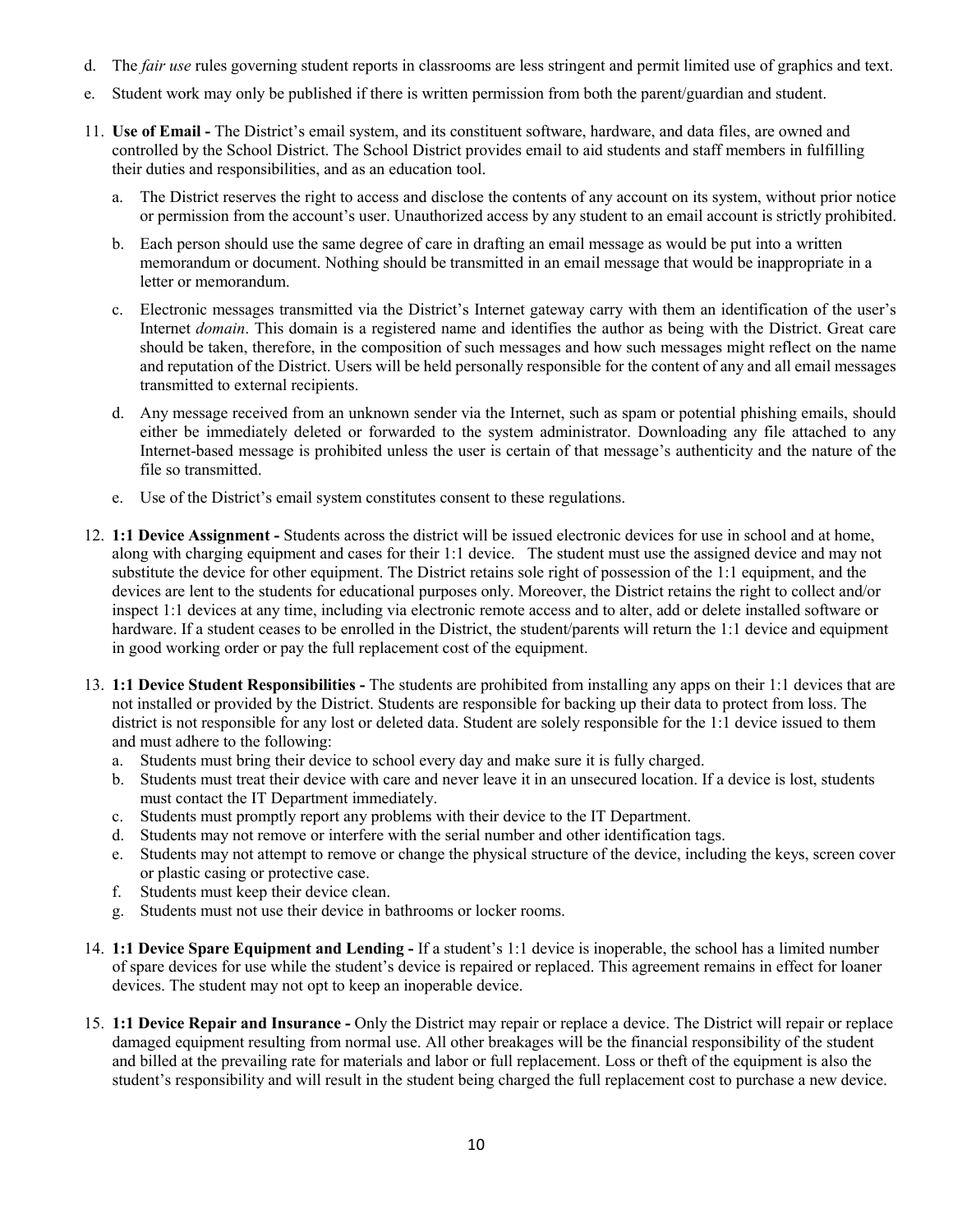- 16. **Charges -** The District assumes no responsibility for any unauthorized charges or fees, including telephone charges, long-distance charges, per-minute surcharges, and/or equipment or line costs. **Any and all such unauthorized charges or fees shall be the responsibility of the user.**
- 17. **Copyright** Copyright law and District policy prohibit the re-publishing of text or graphics found on the web or on District websites or file servers without explicit written permission.
- 18. **No Warranties -** The District makes no warranties of any kind, whether expressed or implied, for the service it is providing. The District will not be responsible for any damages the user suffers. This includes loss of data resulting from delays, non-deliveries, missed-deliveries, or service interruptions caused by its negligence or the user's errors or omissions. Use of any information obtained via the Internet is at the user's own risk. The District specifically denies any responsibility for the accuracy or quality of information obtained through its services, including its accuracy or quality, obtained or transmitted through use of the Internet. Further, the District denies responsibility for any information that may be lost, damaged, altered, or unavailable when using the Internet.
- 19. **Indemnification** By using the District's electronic networks, the user agrees to indemnify the School District for any losses, costs, or damages, including reasonable attorney fees, incurred by the District relating to, or arising out of, any violation of these procedures.

LEGAL REF: PRESS 6:235, *Access to Electronic Networks* 

## **Accommodating Breastfeeding Students**

Students who choose to breastfeed an infant after returning to school are provided reasonable accommodations. A student who is a nursing mother may take reasonable breaks during the school day to express breast milk or breastfeed her infant. Reasonable accommodations include, but are not limited to:

- 1. Access to a private and secure room, other than a bathroom, to express breast milk or breastfeed an infant.
- 2. Permission to bring onto school campus a breast pump or other equipment used to express breast milk.
- 3. Access to a power source for a breast pump or any other equipment used to express breast milk.
- 4. Access to a place to store expressed breast milk safely.
- 5. Reasonable breaks to accommodate the student's need to express breast milk or breastfeed an infant child.
- 6. The opportunity to make up work missed due to the student's use of reasonable accommodations for breastfeeding.

Complaints regarding violations of this procedure should be made to the District's Complaint Manager or Non-Discrimination Coordinator.

## **Animals on School Property**

In order to assure student health and safety, animals are not allowed on school property, except in the case of a service animal accompanying a student or other individual with a documented disability. This rule may be temporarily waived by the building principals in the case of an educational opportunity for students, provided that (a) the animal is appropriately housed, humanely cared for, and properly handled, and (b) students will not be exposed to a dangerous animal or an unhealthy environment.

## **Announcements**

Ridgewood's announcements are presented on the public address system inside Ridgewood during advisory. A pdf version of the announcements can be found on digital signage located throughout the building.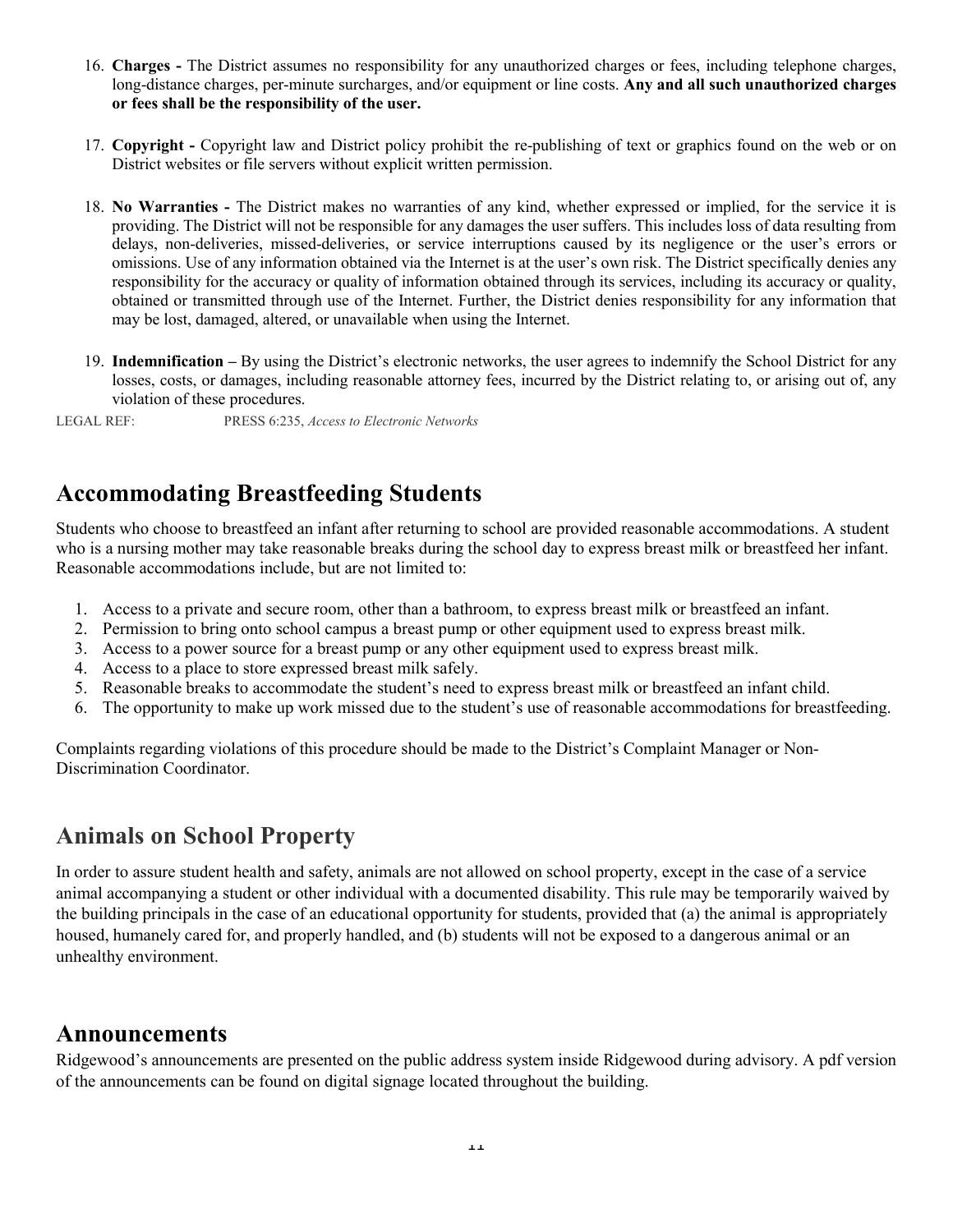# **Student Appearance & Dress Code**

## Philosophy

Ridgewood High School's student dress code supports equitable educational access and does not reinforce gender stereotypes or increase marginalization or oppression of any group based on race, gender, ethnicity, religion, sexual orientation, household income, or cultural observance.

A student's appearance, including dress and hygiene, must not disrupt the educational process or compromise standards of health and safety. The school does not prohibit hairstyles historically associated with race, ethnicity, or hair texture, including, but not limited to, protective hairstyles such as braids, locks, and twists. Students who disrupt the educational process or compromise standards of health and safety must modify their appearance.

## Our values are:

- All students should be able to dress comfortably for school without fear of or actual unnecessary discipline or body shaming.
- All students and staff should understand that they are responsible for managing their own personal "distractions" without regulating individual students' clothing/ self-expression.
- Teachers can focus on teaching without the additional and often uncomfortable burden of dress code enforcement.
- Students should not face unnecessary barriers to school attendance.
- Reasons for conflict and inconsistent discipline should be minimized whenever possible.

Goals of Dress Code:

- Maintain a safe learning environment in classes where protective or supportive clothing is needed, such as chemistry/biology, dance (bare feet, tights/leotards), or PE (athletic attire/shoes).
- Allow students to wear clothing of their choice that is comfortable.
- Allow students to wear clothing that expresses their self-identified gender.
- Allow students to wear religious attire without fear of discipline or discrimination.
- Prevent students from wearing clothing with offensive images or language, including profanity, hate speech, and pornography.
- Prevent students from wearing clothing with images or language depicting or advocating violence or the use of alcohol or drugs.
- Ensure that all students are treated equitably regardless of gender/gender identification, sexual orientation, race, ethnicity, body type/size, religion, and personal style.

### **Dress Code**

Ridgewood High School expects that all students dress in way that is appropriate for learning. Student attire should not interfere with the health or safety of any student or contribute to a hostile or intimidating atmosphere for anyone. The District believes that the responsibility for a student's attire resides with the student and guardian(s). Any restrictions must be necessary to support the overall educational goals of the school and must be explained within this dress code.

## **1. Basic Principle: Certain body parts must be covered for all students at all times.**

Clothes must be worn in a way such that genitals, buttocks, and nipples are covered with opaque material. However, cleavage should not have coverage requirements. All items listed in the "must wear" and "may wear" categories below must meet this basic principle.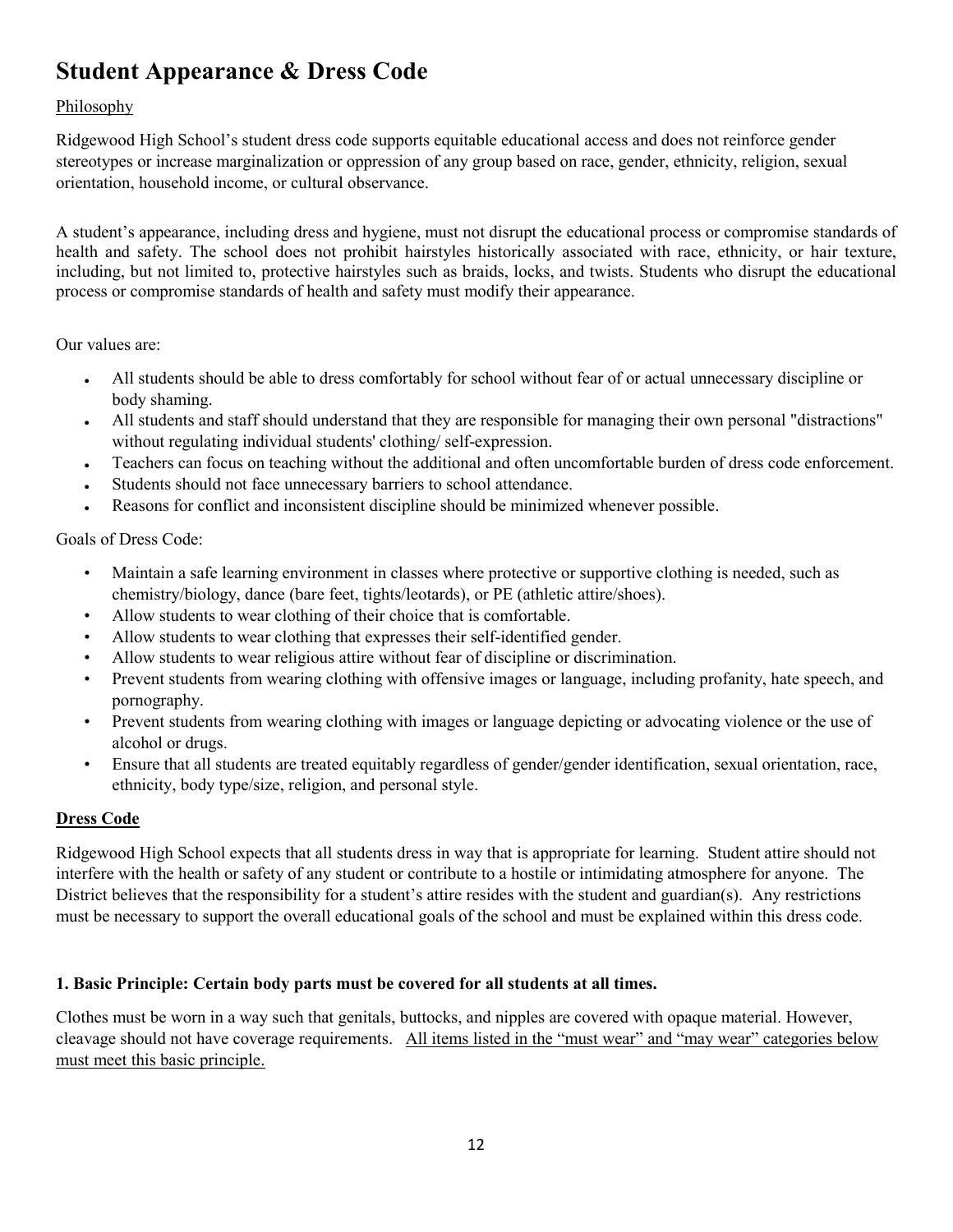#### **2. Students Must Wear:\***

- A **Shirt**: fabric in the front, back, and sides under the arms, **AND**
- A **Bottom**: pants/sweatpants/shorts/skirt/dress/leggings, **AND**
- **Shoes**; activity-specific shoes requirements are permitted (for example for sports)

\* High-school courses that include attire as part of the curriculum (for example, professionalism, public speaking, and job readiness) may include assignment-specific dress, but should not focus on covering girls' bodies or promoting culturally-specific attire. Activity specific shoe requirements are permitted (for example: construction class, PE, sports)

### **3. Students May Wear:**

• Hats, including religious headwear

• Hoodie sweatshirts (over head is allowed; however, the face and ears must be visible to school staff and not interfere with the line of sight of any student or staff)

- Fitted pants, including leggings, yoga pants and "skinny jeans"
- Midriff baring shirts
- Pajamas
- Ripped jeans, as long as underwear is not exposed.
- Tank tops, including spaghetti straps, halter tops, and "tube" (strapless) tops
- Athletic attire
- Clothing with commercial or athletic logos provided they do not violate the dress code description (above).

### **4. Students Cannot Wear:**

• Violent language or images.

- Images or language depicting drugs or alcohol (or any illegal item or activity) or the use of same.
- Hate speech, profanity, pornography.
- Images or language that creates a hostile or intimidating environment based on any protected class.
- Visible underwear. Visible waistbands or straps on undergarments worn under other clothing are not a violation.
- Bathing suits.
- Accessories that could be used as a weapon.
- Helmets or headgear that obscures the face (except as a religious observance).

### **5. Dress Code Enforcement:**

• Students will only be removed from classrooms as a result of a dress code violation as outlined above. Students in violation should be sent to the Dean of Students and given multiple options to be dressed more to code.

• No student should be disproportionally affected by dress code enforcement because of gender identity or expression, race, sexual orientation, cultural or religious identity, body size, body maturity or household income.

• Students should not be shamed or required to display their body in front of others (students, parents, or staff) in school. "Shaming" includes but is not limited to:

- <sup>o</sup> kneeling or bending over to check attire fit,
- <sup>o</sup> measuring straps or skirt length,
- <sup>o</sup> asking students to account for their attire in the classroom,
- <sup>o</sup> directing students to correct a dress code violation during instructional time
- <sup>o</sup> calling out students in front of others.

\*Dress Code inspired by Oregon NOW Model Dress Code.

# **Attendance**

Illinois law requires that whoever has custody or control of any child between six (by September 1st) and seventeen years of age shall assure that the child attends school in the district in which he or she resides, during the entire time school is in session (unless the child has already graduated from high school). Illinois law also requires that whoever has custody or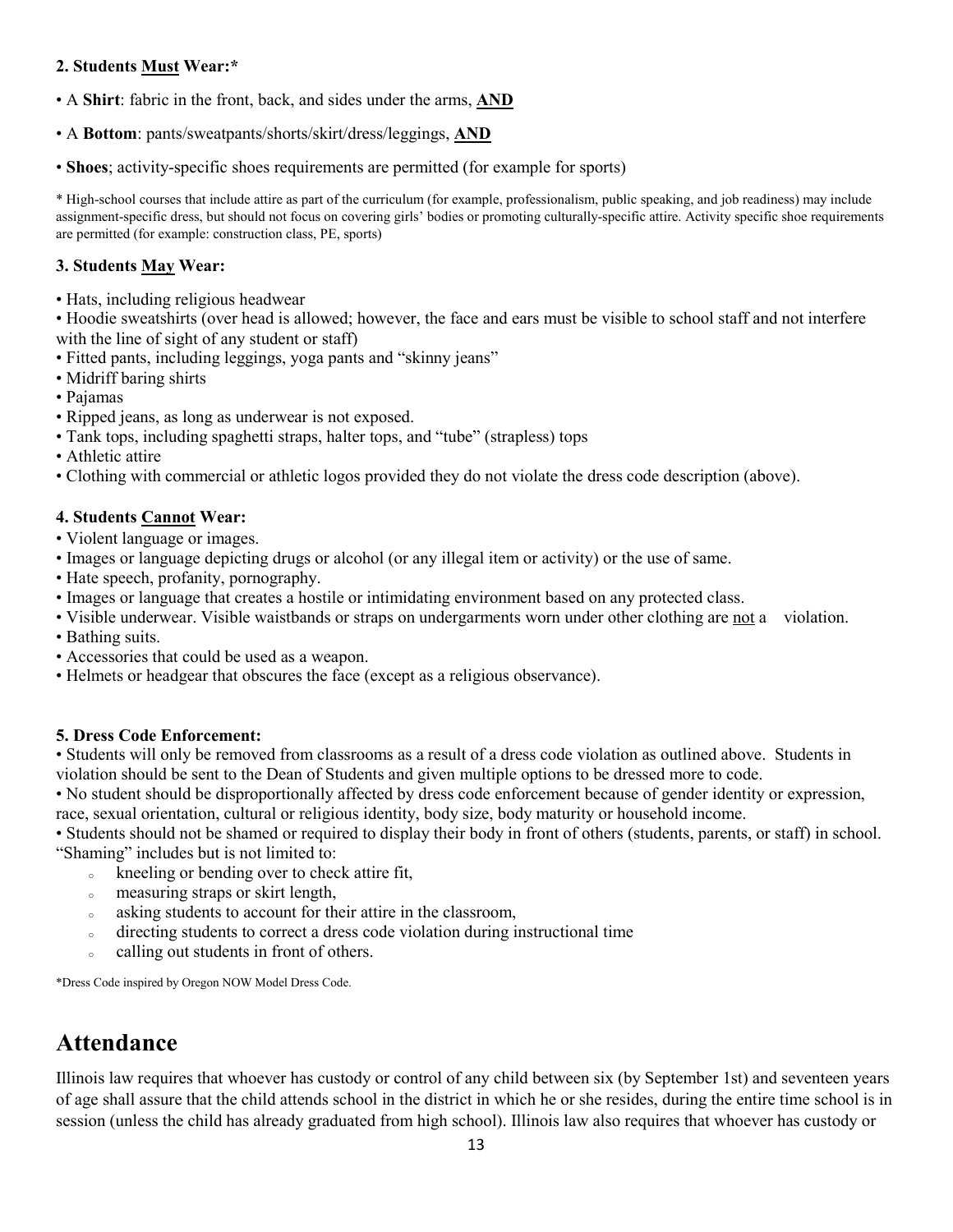control of a child who is enrolled in the school, regardless of the child's age, shall assure that the child attends school during the entire time school is in session.

If a student is to succeed in high school, regular attendance is important. The school will make every reasonable effort to inform parents/guardians of excessive absences from school or from classes, but the basic responsibility for the regular attendance of the student lies with the student and parent(s)/guardian(s).

Students and parents may check their attendance on the Skyward tab, through the RHS Website. Your login and password are required. If you need your Skyward login information, contact the RHS Data Specialist, at 708-456-4242 extension 1248.

During periods of eLearning/Remote Learning, students will be asked to check-in on a daily basis through their schoolissued iPad or mobile device. Students who do not check in may be contacted by a teacher, advisor, or administrator to ensure they are continuing to complete academic work while outside of the school building.

## **Student Absences**

There are two types of absences: excused and unexcused. Excused absences include: illness (including mental or behavioral health of the student), observance of a religious holiday or event, death in the immediate family, family emergency, situations beyond the control of the student, circumstances that cause reasonable concern to the parent/guardian for the student's mental, emotional, or physical health or safety, school sponsored field trips, college visits, court, attending a military honors funeral to sound TAPS or other reasons as approved by the Dean of Students. Additionally, a student will be excused for up to 5 days in cases where the student's parent/guardian is an active duty member of the uniformed services and has been called to duty for, is on leave from, or has immediately returned from deployment to a combat zone or combat-support postings. The Board of Education, in its discretion, may excuse a student for additional days relative to such leave or deployment. A student and the student's parent/guardian are responsible for obtaining assignments from the student's teachers prior to any excused absences and for ensuring that such assignments are completed by the student prior to his or her return to school. Students who are excused from school will be given a reasonable timeframe to make up missed homework and classwork assignments. All other absences are considered unexcused. Pre-arranged excused absences must be approved by the Dean of Students.

In the event of any absence, the student's parent or guardian is required to call the school at (708) 456-4242 extension 1258 before 10 AM to explain the reason for the absence. If a call has not been made to the school on the day of a student's absence, a school official will call the home to inquire why the student is not at school. If the parent or guardian cannot be contacted, the student will be required to submit a signed note from the parent or guardian explaining the reason for the absence. Failure to do so shall result in an unexcused absence. Upon request of the parent or guardian, the reason for an absence will be kept confidential.

The school may require documentation explaining the reason for the student's absence. Documentation must be received within two (2) business days after the student's return to school. A Doctor's note is required when a student is absent for more than three (3) consecutive days due to medical reasons. The Doctor's note must be written by a licensed Medical Doctor and must include each date in which the student is to be excused from school. A written explanation from a parent/guardian must be brought to the school for two or more consecutive days of absences.

## **Excessive Absences**

After a cumulative total of two (2) absences a month, four (4) in a semester, and eight (8) or more full-time-equivalency days of absence (including any time missed on days of partial absence) for any reason other than those identified as "exempted absences" an attendance conference shall be held with the student to clarify attendance policies. After four (4) absences a month, a parent meeting will be held. Students who miss 5% or more of the prior 180 regular school days are considered chronic truants. Students who miss 10% or more of the school year (2 days per month) are considered chronic absentees.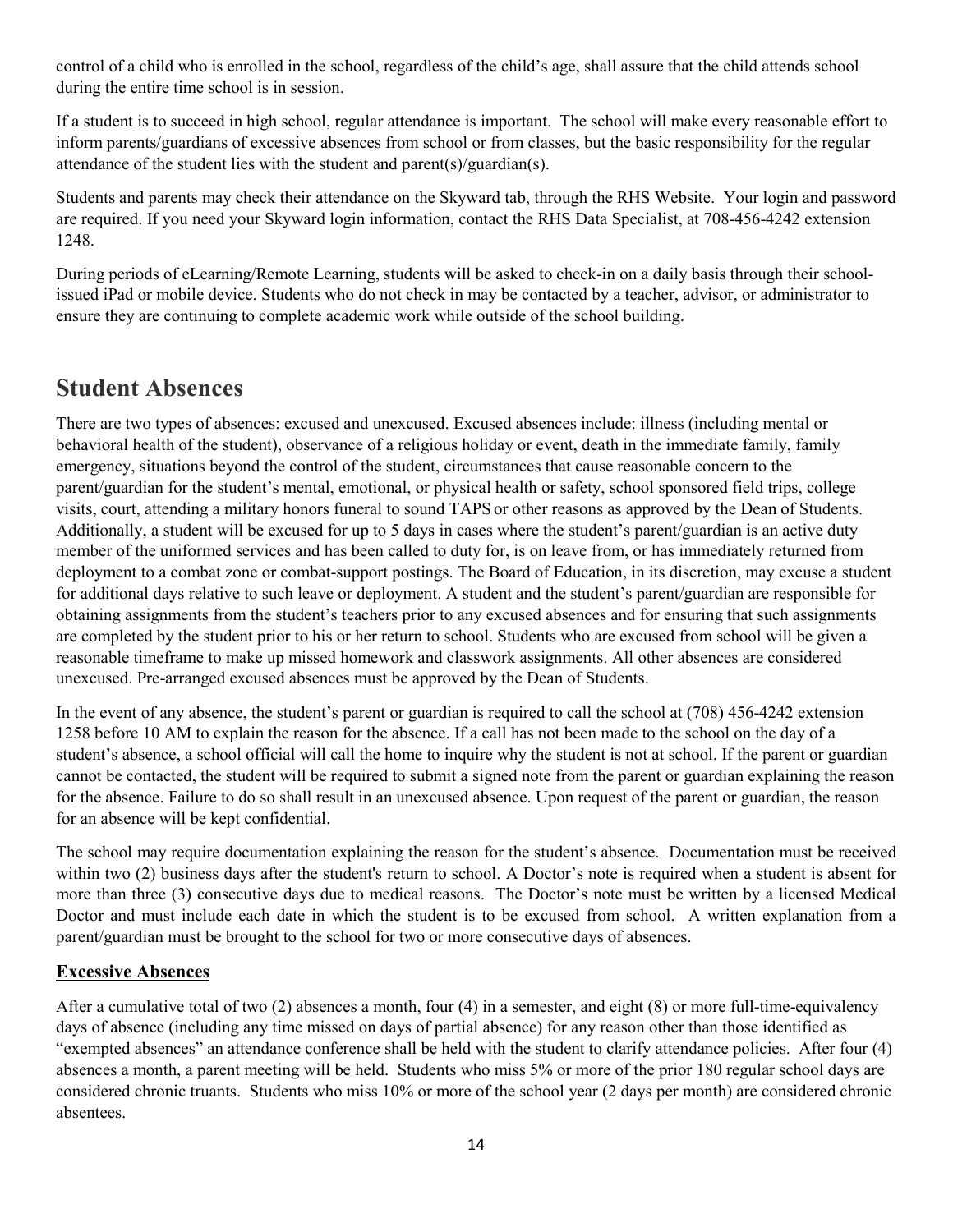## **Class Cuts**

A cut is an unexcused absence from any scheduled activity on a student's schedule. Students will be issued a class cut if they miss 10 or more minutes of any period. This includes activities missed because of unexcused partial absences. Continued class cutting will result in disciplinary measures.

## **Truancy**

Student attendance is critical to the learning process. Truancy is therefore a serious issue and will be dealt with in a serious manner by the school and district.

Students who miss more than 1% but less than 5% of the prior 180 regular school days without valid cause (a recognized excuse) are truant. Students who miss 5% or more of the prior 180 regular school days are considered chronic truants. Students who are chronic truants will be offered support services and resources aimed at correcting the truancy issue.

If chronic truancy persists after support services and other resources are made available, the school and district will take further action, including:

- Referral to the truancy officer
- Reporting to officials under the Juvenile Court Act
- Referral to the State's Attorney
- Appropriate school discipline

A student who misses 15 consecutive days of school without valid cause and who cannot be located or, after exhausting all available support services, cannot be compelled to return to school is subject to expulsion from school.

A parent or guardian who knowingly and willfully permits a child to be truant is in violation of State law. The Villages of Norridge and Harwood Heights have ordinances prohibiting truancy. Parents and guardians can be held criminally liable for truancy.

## **Tardy to School/Class**

Students are expected to report to school promptly. Students entering a class after it has started disrupt the orderly learning process and interfere with teachers teaching and students learning. Students are tardy if they are not in their assigned classroom by the time the class is scheduled to begin.

Students who arrive less than ten minutes late to school must report directly to class and shall be recorded as tardy. Class cuts may be issued for classes missed when students arrive more than ten minutes late.

## **College Visits**

Students may take two (2) days during the academic year to make college visits. The days **DO NOT** have to be taken consecutively. Ridgewood High School sponsored field trips do not count towards a student's two (2) days. Students must notify the Attendance Office of these visits at least one week in advance by completing a College Visit form. Students are required to bring documentation of the visit from an official at the college/university within two business days of the absence.

### **Release Time for Religious Observance**

A student will be released from school, as an excused absence, to observe a religious holiday or for religious instruction. A student's parent/guardian must give written notice to the Dean of Students at least 5 calendar days before the student's anticipated absence(s).

Students excused for religious reasons will be given an opportunity to make up all missed work, including any examination, for equivalent academic credit.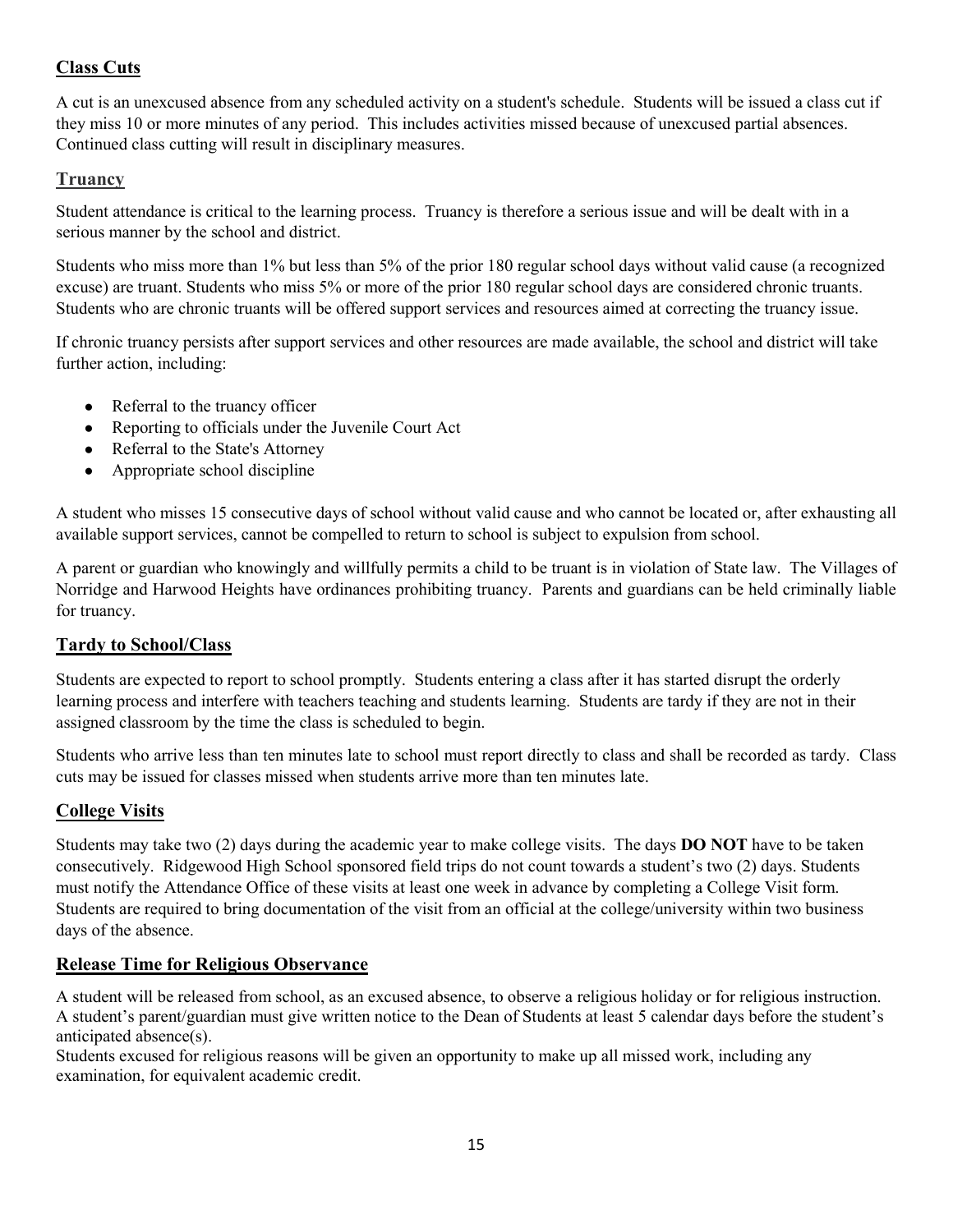## **Make-Up Work**

If a student's absence is excused or if a student is suspended from school, he/she will be permitted to make up all missed work, including homework and tests, for equivalent academic credit.

# **Extracurricular and Athletic Activities Code of Conduct**

### **Statement of Philosophy**

Ridgewood High School District 234 believes in and is committed to creating a positive and equitable extracurricular environment where integrity, sportsmanship, citizenship, and school & community pride are validated. Ultimately, the primary goal of any athletic/activity program is to promote the education and development of the whole student. Athletics & Activities are viewed by the district to be an extension of the classroom and most definitely help build improved values and skills that will help contribute to success later in life. Students selected for the privilege of membership in athletics and activities represent their school, and their behavior is expected to reflect positively on their program, their school, and the Norridge & Harwood Heights Community.

#### **Implementation**

The Ridgewood Extracurricular Code of Conduct (Rebel Pledge) is administered by the Athletic Director and Activity Coordinator with the support of the RHS Administration, the coaches, and activity sponsors at the school. All students and parents are expected to have read the Code and will sign off on the document when registering for any athletic team via the online registration process. Consequences outlined in the Rebel Pledge can be appealed to the RHS Principal.

#### **Participation is a Privilege**

Participation in the RHS extracurricular program is a privilege, not a right. Students who are members of RHS athletic teams, clubs, and extracurricular programs represent the school and the community and are expected to consciously abide by the Rebel Pledge. The RHS Administrative Team reserves the right to restrict or if need be, revoke a student's privilege to participate in an extracurricular program.

#### **Requirements for Participation in Athletic Activities**

Student Participation in school-sponsored extracurricular activities is contingent upon the following:

- 1. The student must meet the academic criteria set forth in Board policy 6:190, *Extracurricular and Co-Curricular Activities.*
- 2. A parent/guardian of the student must provide permission for the student's participation, giving the District full waiver of responsibility of the risks involved. (Signed electronically as part of the online Athletic Registration process).
- 3. The student must present a current certificate of physical fitness issued by a licensed physician, an advanced practice registered nurse, or a physician assistant. The *Pre-Participation Physical Examination Form,* offered by the Illinois High School Association and the Illinois Elementary School Association, is the preferred certificate of physical fitness.
- 4. The student must show proof of accident insurance coverage either by a policy purchased through the Districtapproved insurance plan or a parent/guardian written statement that the student is covered under a family insurance plan. (As part of the online registration process).
- 5. The student must agree to follow all conduct rules and the coaches' instructions.
- 6. The student and his/her parent/guardian must provide written consent to random drug and alcohol testing pursuant to the Extracurricular Drug and Alcohol Testing Program. (Signed electronically as part of the online Athletic Registration process).
- 7. A signed agreement by the student and the student's parent/guardian authorizing compliance with the School District's Extracurricular Code of Conduct (Rebel Pledge). (Signed electronically as part of the online Athletic Registration process).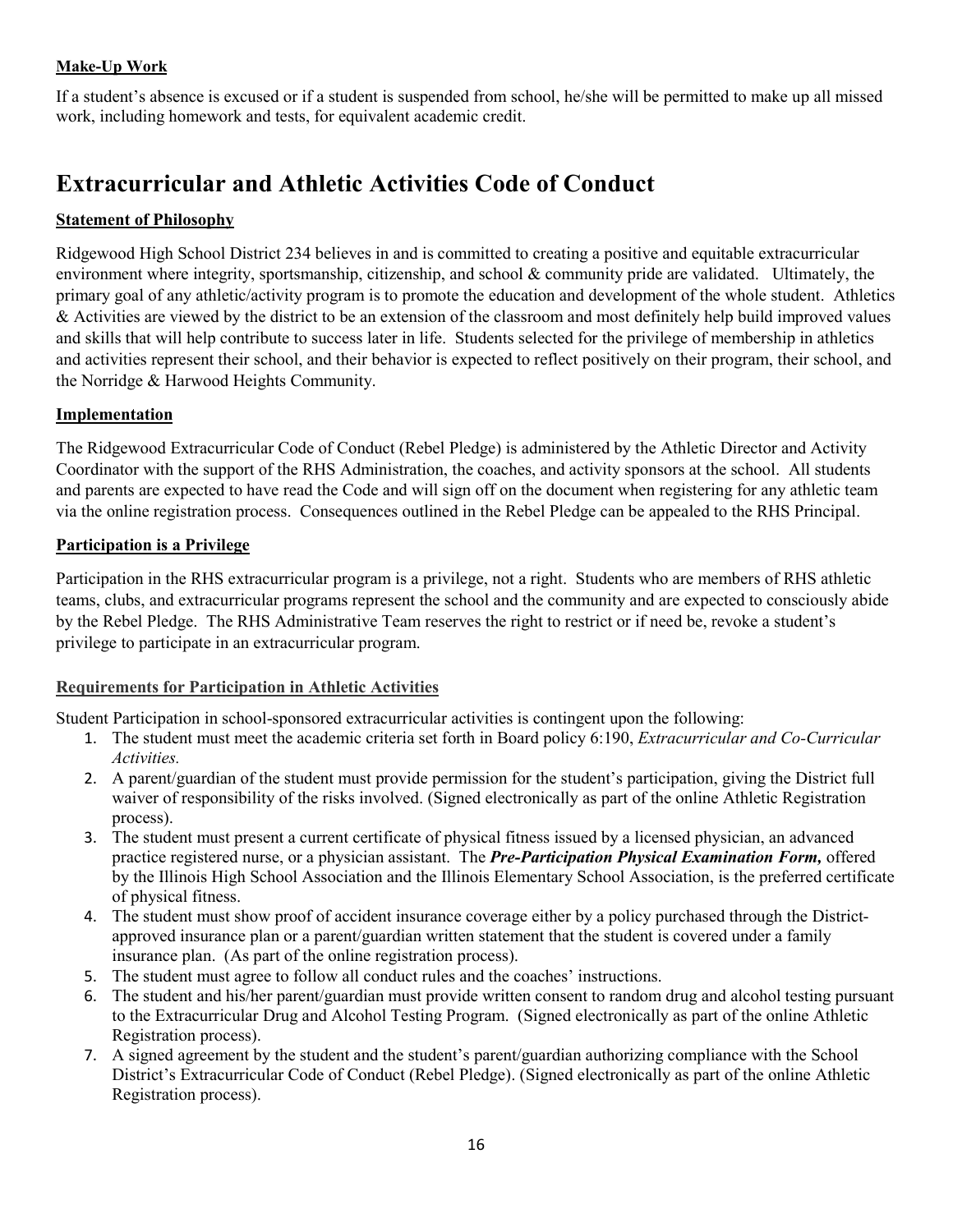8. The student and his/her parent/guardian must: (a) comply with the eligibility rules of, and complete any forms required by, any sponsoring association (such as the Illinois High School Association), and (b) complete all forms required by the District including, without limitation, signing an acknowledgement of receiving information about the Board's concussion policy 7:305, *Student Athlete Concussions and Head Injuries.* (Signed electronically as part of the online Athletic Registration process).

The Superintendent or designee (1) is authorized to impose additional requirements for a student to participate in extracurricular athletics, provided the requirement(s) comply with Board policy 7:10, *Equal Educational Opportunities*, and (2) shall maintain the necessary records to ensure student compliance with this policy.

### **Statement of Affiliation**

Ridgewood High School is a member of the Metro Suburban Conference (MSC) and the Illinois High School Association (IHSA). The IHSA regulates interscholastic athletics and various activities in the State of Illinois. Participants in the RHS Extracurricular Programs must adhere to any and all policies by-laws, established by Ridgewood High School, the IHSA, and the Metro Suburban Conference.

### **Academic Eligibility**

Selection of members or participants in extracurricular and athletic activities is at the discretion of the designated teachers, sponsors, and coaches.

## **I. Requirements for Eligibility to Participate in Athletics and Designated Non-Athletic Activities**

Ridgewood High School District 234 requirements for eligibility for participation by students in IHSA sanctioned sports and activities are identified in this policy statement. The RHS requirements explicitly stated for Ridgewood High School students and other students or schools affiliated with Ridgewood High School:

Students must pass 25 credit hours of high school work per week. Generally, 25 credit hours is equivalent of five .5 credit courses (2.5 full credits).

Students must have passed and received credit toward graduation for 25 credit hours of high school work for the entire previous semester to be eligible at all during the ensuing semester.

The above guidelines apply to (1) current enrollment at the time all activities eligibility is determined as defined in Section II, Part A (2) the total cumulative course work as defined in Section II Part B. Deficiencies from the previous term may be "made up" in an extended school year program for which credit toward graduation is received prior to the time when eligibility for participation in athletic activities is being determined.

A student declared ineligible shall be ineligible for all interscholastic participation, and may be subject to further consequences based on program and team rules.

A student's eligibility may be reinstated by the Principal or his designee if he/she does not receive a grade of "F" per "II-A" below.

### **Procedures for Enforcing the Policy:**

Coaches & Activity Advisors will:

Receive weekly academic eligibility reports that clearly identify the eligibility status of the students on their teams and or in their activities.

Consequences for Non-Compliance:

- A student not passing will be declared ineligible for a period of one calendar week (per IHSA rules).
- During the week of ineligibility, the student will be allowed to practice, but the student shall not be allowed to compete, perform publicly, or carry on the duties of his or her office or position.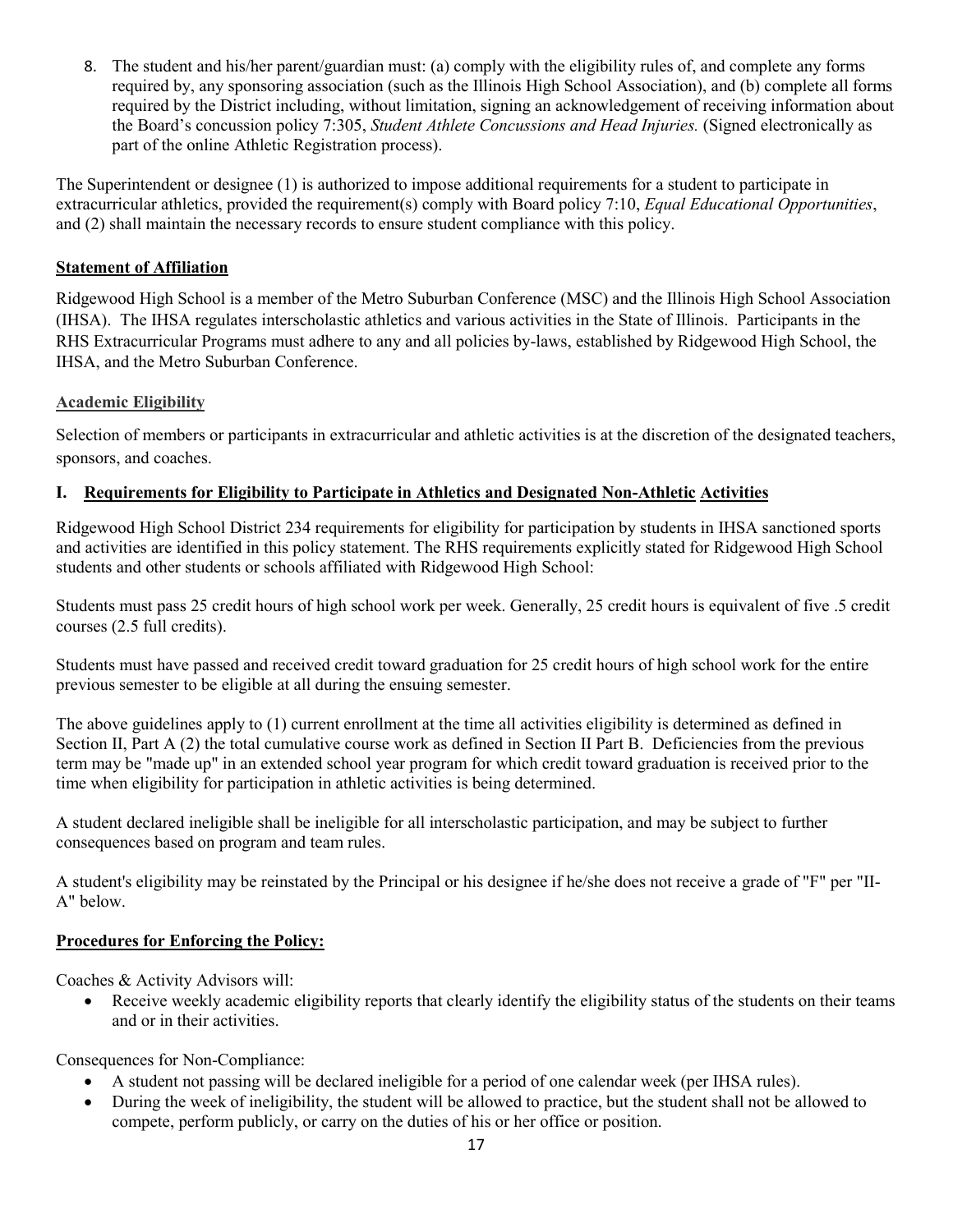Reinstatement into Athletics/Activities:

- Students will be reinstated to full participation the week following verification of passing 2.5 credits.
- A student declared ineligible for an entire semester will be reinstated or allowed to participate upon passing 2.5 semester credits.
- Students may use extended school year credits toward establishing eligibility in the fall semester

### **II. Determination of Student Eligibility**

- A. Current Semester:
	- o Each coach/advisor shall be responsible to identify students who are ineligible, due to current academic work, for participation in all activities under this policy.
	- o The coach/advisor of each sport/activity will receive a list of those students who arenot meeting (NM) expectations, indicating the courses in which the studenthas an NM.. The coach/advisor will notify an athlete if he/she is ineligible. The student will remain ineligible until at least the Monday following his/her notice of ineligibility. Each coach/advisor will counsel and encourage the students to seek help and place more effort into their area of weakness.
- B. Prior Semester:
	- o The Dean/Athletics Director shall be responsible, in cooperation with Student Services Office Personnel, to determine students who are ineligible based upon academic performance in the prior semester of high school registration. Anyone declared ineligible based on the previous term's grades will be ineligible for the entire semester. Students may use extended school year credits toward establishing eligibility in the fall semester.
- C. Additional requirements for eligibility:
	- The Rebel's Pledge is signed by both the student and parent/guardian through the online registration process. If they do not violate specific club or sports' rules, or if they do not violate the criteria stated in the Rebel Pledge, the student is eligible, provided Section II Part A AND B requirements have been met. Continued violation of RHS Activity Code and/or Discipline Guidelines will result in additional consequences or removal from the sport or club.

### **Accommodating Individuals with Disabilities**

Individuals with disabilities will be provided an opportunity to participate in all school-sponsored services, programs, or activities with the accommodations mandated by the student's I.E.P. Individuals with disabilities should notify the superintendent or building principal if they have a disability that will require special assistance or services and, if so, what services are required. This notification should occur as far in advance as possible of the school-sponsored function, program, or meeting. For questions/concerns regarding special education contact the Special Education Division Head at (708) 456-4242 extension1249. For students with a medical disability contact the Nurse at (708) 456-4242 extension 1268.

### **Absence from School on Day of Extracurricular or Athletic Activity**

If an athlete is absent from school all day or has a partial absence, not being in school for more than half a school day, or leaving school early, he/she is ineligible to participate in activities that afternoon or evening. Truancy is an unexcused absence. Students who violate this policy will be suspended from participation in the next contest/activity.

## **Travel**

All students must travel to extracurricular and athletic activities and return home from such activities with his or her team by use of school approved transportation. A written waiver of this rule may be issued by the teacher, sponsor or coach in charge of the extracurricular or athletic activity upon advance written request of a student's parent/guardian and provided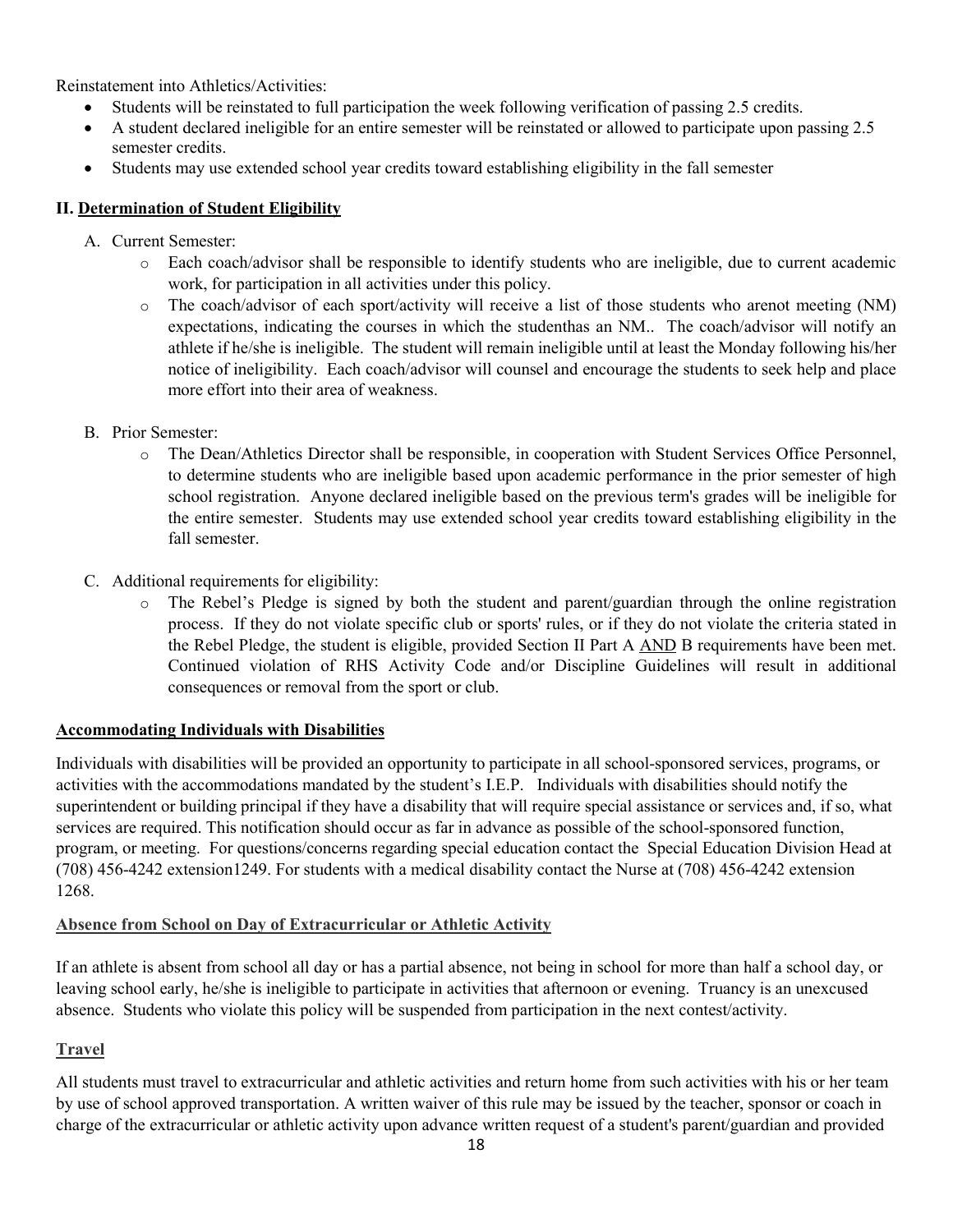the parent/guardian appears and accepts custody of the student. Oral requests will not be honored and oral permissions are not valid.

## **Extracurricular & Athletic Activity Code of Conduct**

This Code of Conduct applies to all extracurricular and athletic activities and is enforced 365 days a year, 24 hours a day.

This Code does not contain a complete list of inappropriate behaviors. Violations will be treated cumulatively, with disciplinary penalties increasing with subsequent violations. A student may be excluded from extracurricular or athletic activities while the school is conducting an investigation into the student's conduct.

Students and their parents/guardians are encouraged to seek assistance from the Student Assistance Program for alcohol or other drug problems. Participation in an alcohol or drug counseling program will be taken into consideration in determining consequences for Code of Conduct violations.

### **The student shall not:**

- 1. Violate the school rules and School District policies on student discipline including policies and procedures on student behavior;
- 2. Ingest or otherwise use a beverage containing alcohol (except for religious purposes);
- 3. Ingest or otherwise use tobacco or nicotine, e-cigarette, vape, or juul in in any form;
- 4. Ingest or otherwise use, possess, buy, sell, offer to sell, barter, or distribute any product composed purely of caffeine in a loose powdered form or any illegal substance (including mood-altering and performance enhancing drugs or chemicals) or paraphernalia;
- 5. Ingest or otherwise use, possess, buy, sell, offer to sell, barter, or distribute any object that is or could be considered a weapon or any item that is a look alike weapon. This prohibition does not prohibit legal use of weapons in cooking and in athletics, such as archery, martial arts practice, target shooting, hunting, and skeet;
- 6. Attend a party or other gathering and/or ride in a vehicle where alcoholic beverages and/or controlled substances are being consumed by minors;
- 7. Act in an unsportsmanlike manner;
- 8. Violate any criminal law, including but not limited to, assault, battery, arson, theft, gambling, eavesdropping, vandalism and reckless driving;
- 9. Haze or bully other students;
- 10. Violate the written rules for the extracurricular or athletic activity;
- 11. Behave in a manner that disrupts or adversely affects the group or school;
- 12. Be insubordinate or disrespectful toward the activity's sponsors or team's coaching staff; or
- 13. Falsify any information contained on any permit or permission form required by the extracurricular or athletic activity.

*Hazing* is any humiliating or dangerous activity expected of a student to belong to a team or group, regardless of his or her willingness to participate. *Bullying* includes cyber-bullying (bullying through the use of technology, social media, or any electronic communication) and means any severe or pervasive physical or verbal act or conduct, including communications made in writing or electronically, directed toward a student or students that has or can be reasonably predicted to have the effect of one or more of the following:

- 1. Placing the student or students in reasonable fear of harm to the student's or students' person or property;
- 2. Causing a substantially detrimental effect on the student's or students' physical or mental health;
- 3. Substantially interfering with the student's or students' academic performance; or
- 4. Substantially interfering with the student's or students' ability to participate in or benefit from the services, activities, or privileges provided by a school.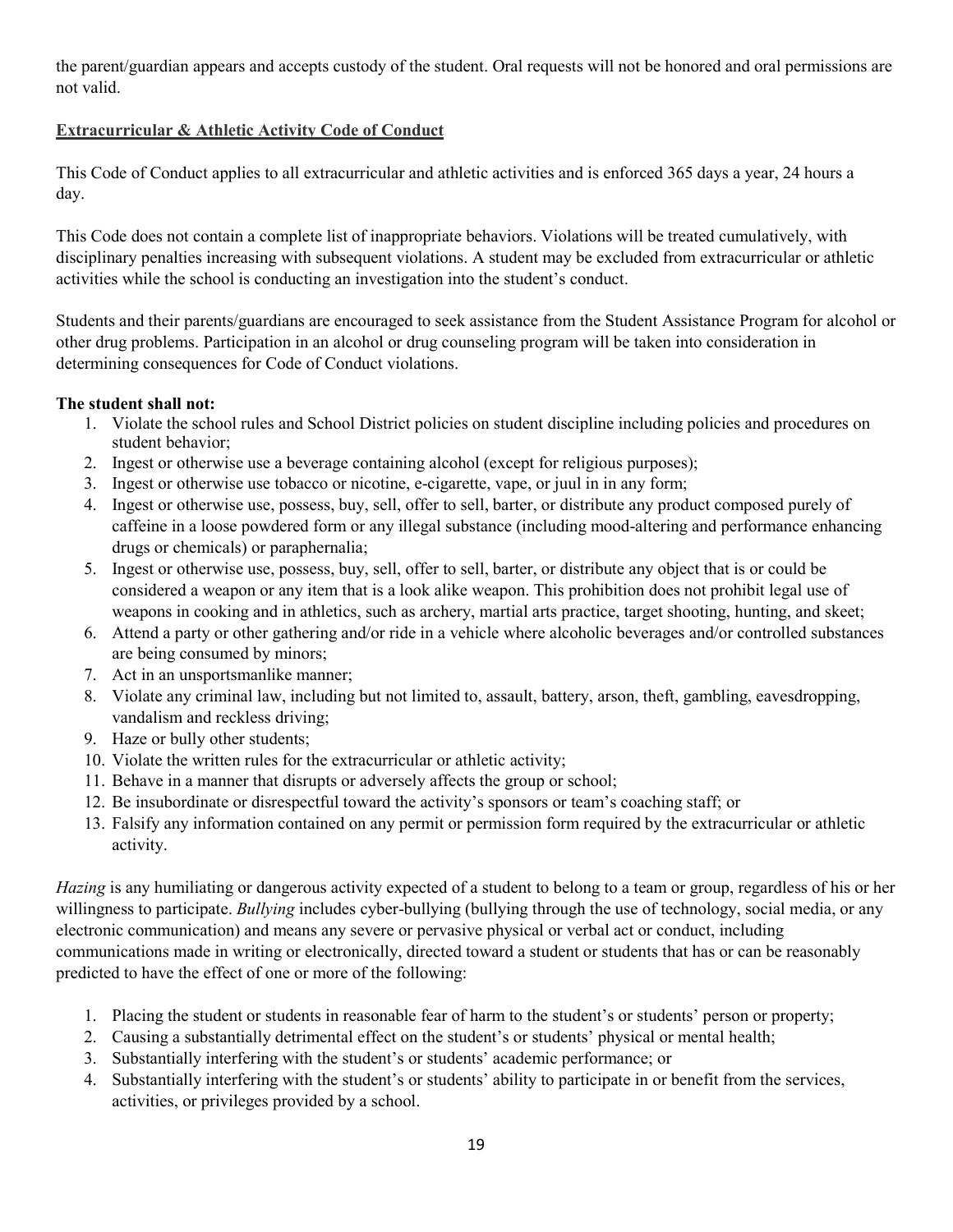Examples of prohibited conduct include but are not limited to name-calling, using derogatory slurs, stalking, sexual violence, causing psychological harm, threatening or causing physical harm, threatened or actual destruction of property, or wearing or possessing items depicting or implying hatred or prejudice of one of the characteristics stated above.

#### **Due Process Procedures**

Students who are accused of violating the Code of Conduct are entitled to the following due process:

- The student should be advised of the disciplinary infraction with which he or she is being charged.
- The student shall be entitled to a hearing before an appropriate administrator.
- The student will be able to respond to any charges leveled against him or her.
- The student may provide any additional information he or she wishes for the administrator to consider.
- The administrator, with the help of other staff members if needed, may interview material witnesses or others with evidence concerning the case.
- If the administrator finds, after reviewing the evidence, that the violation occurred, he or she will impose sanctions on the student, as follows:
	- a. Sanctions for violations other than drug and alcohol will be based on the nature of the offense and the number of offenses, and may include suspension from all extracurricular or athletic activities for one of the time periods described below:
		- A specified period of time or percentage of events, competitions, or practices;
		- The remainder of the season or for the next season; or
		- The remainder of the student's school career.
	- b. Sanctions for alcohol and other drug violations, including tobacco, nicotine and products composed purely of caffeine in a loose powdered form, will be based on the following:

### **First Violation**

- Use, ingestion, possession, buying, selling, offering to sell, bartering, or distributing: A suspension of one third of the total number of performances, activities, or competitions or the remainder of the season, whichever is shorter. This penalty may be reduced if the student is enrolled in a drug or alcohol counseling program.
- Attendance at a party or riding in a vehicle where alcoholic beverages and/or controlled substances are being consumed: A suspension of one sixth of the total number of performances, activities or competitions, or the remainder of the season, whichever is shorter.
- The student may be required to practice with the group, regardless of the violation (unless suspended or expelled from school).

### **Second Violation**

- Use, ingestion, possession, buying, selling, offering to sell, bartering, or distributing: A suspension of 12 weeks or 1 season, including suspension from all performances, activities, or competitions during this period. To participate again in any extracurricular or athletic activity, the student must successfully participate in and complete a school-approved alcohol or drug counseling program and follow all recommendations from that program.
- Attendance at a party or riding in a vehicle where alcoholic beverages and/or controlled substances are being consumed: A suspension of one third of the season and all extracurricular group performances, activities, or competitions during this period.
- The student may be required to practice with the group (unless suspended or expelled from school).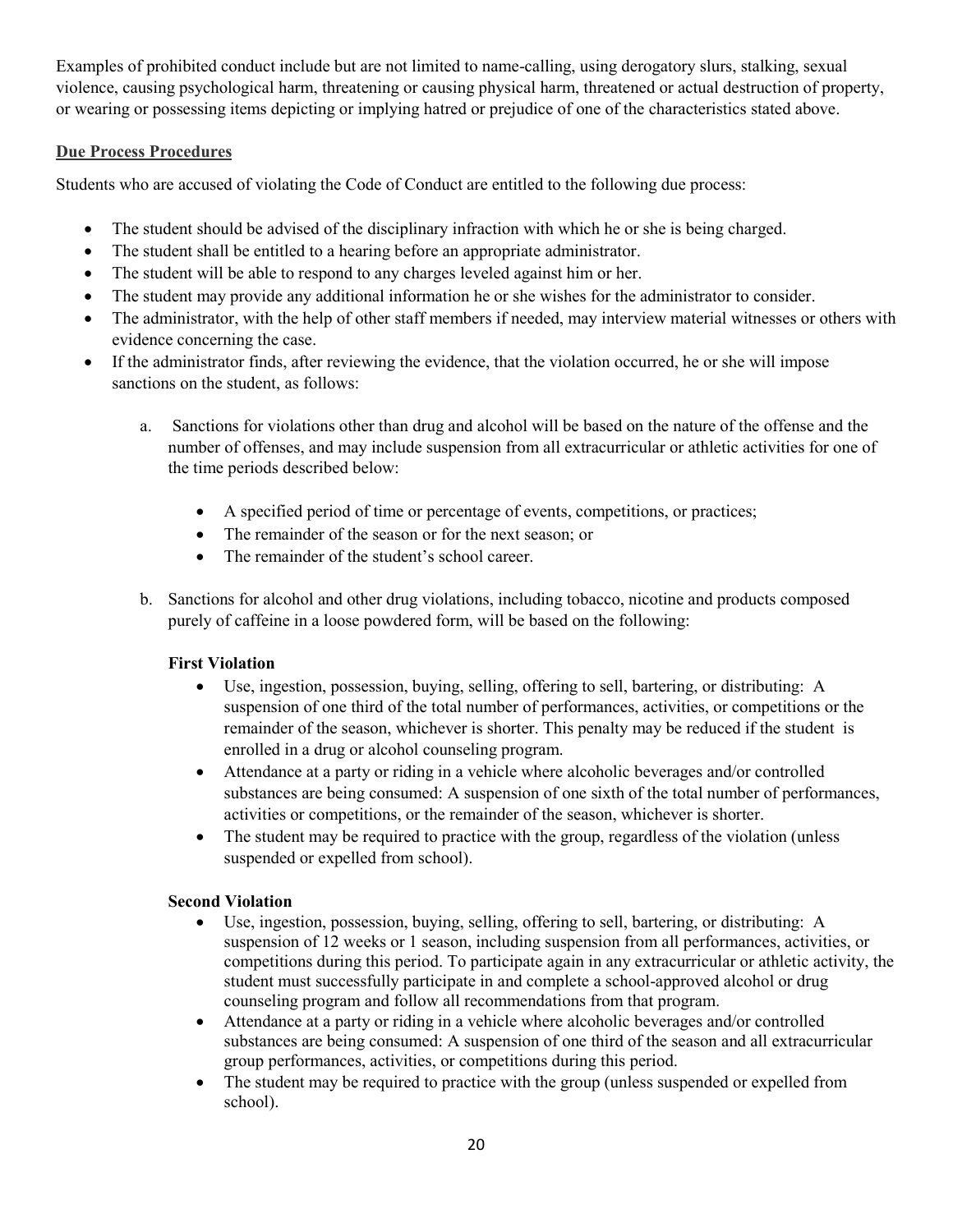#### **Third Violation**

- Use, ingestion, possession, buying, selling, offering to sell, bartering, or distributing: A suspension from extracurricular or athletic activities for the remainder of the student's school career.
- Attendance at a party or riding in a vehicle where alcoholic beverages and/or controlled substances are being consumed: A suspension of one calendar year from the date of the suspension, including all extracurricular and athletic activities during this period.
- The administrator will make a written report of his or her decision and rationale. The student may appeal the decision to the superintendent or superintendent's designee.

All students remain subject to the School District's student discipline policy and the school's student/parent handbook.

#### **Drug and Alcohol Testing Program**

The School District maintains an extracurricular and athletic drug and alcohol testing program in order to foster the health, safety, and welfare of its students. Participation in extracurricular and athletic activities is a privilege and participants need to be exemplars. The program promotes healthy and drug-free participation.

Each student and his or her parent(s)/guardian(s) must consent to random drug and alcohol testing in order to participate in any extracurricular or athletic activity. Failure to sign the School District's Consent to Participate in Extracurricular Drug and Alcohol Testing Program form will result in non-participation.

If a test is positive, the student may not participate in extracurricular or athletic activities until after a follow-up test is requested by the building principal or designee and the results are reported. The building principal or designee will request a follow-up test after such an interval of time that the substance previously found would normally be eliminated from the body. If this follow-up test is negative, the student will be allowed to resume participation in extracurricular and athletic activities. If a positive result is obtained from the follow-up test, or any later test, the same previous procedure shall be followed.

No student shall be expelled or suspended from school as a result of any verified positive test conducted under this program other than when independent reasonable suspicion of drug and/or alcohol usage exists. This program does not affect the School District policies, practices, or rights to search or test any student who at the time exhibits cause for reasonable suspicion of drug and/or alcohol use.

### **Rebel's Pledge**

Student: TO DEMONSTRATE MY SUPPORT, I PLEDGE TO:

- 1. Be punctual; attend all practices / meetings, be prepared with proper equipment and attitude.
- 2. Conduct myself in a proper manner on and off the field/court, 24 hours a day every day of the calendar year.
- 3. Support my fellow students by setting an example and abstaining from purchasing, possessing, distributing, or using alcohol, drugs, performance enhancing substances, tobacco, electronic cigarettes, and vapes.
- 4. Not enable my fellow students who use alcohol, drugs, performance enhancing substances, tobacco, electronic cigarettes, and/or vapes. I will hold my teammates responsible and accountable for their actions.
- 5. Not engage in any bullying, intimidation, hazing, or harassment of any kind (written, verbal, physical, sexual, etc.).
- 6. Not engage in any insubordination or gross disobedience in or out of school or the field of play.
- 7. Be open and honest with my coach / advisor and other school personnel.
- 8. Show respect and good sportsmanship toward coaches, teammates, officials, opponents and fans at all times.
- 9. Be a strong role model of positive behavior in the classroom and on the field of play.
- 10. Represent myself, my family, my school, my community, and my program with honor, integrity, and Rebel Pride.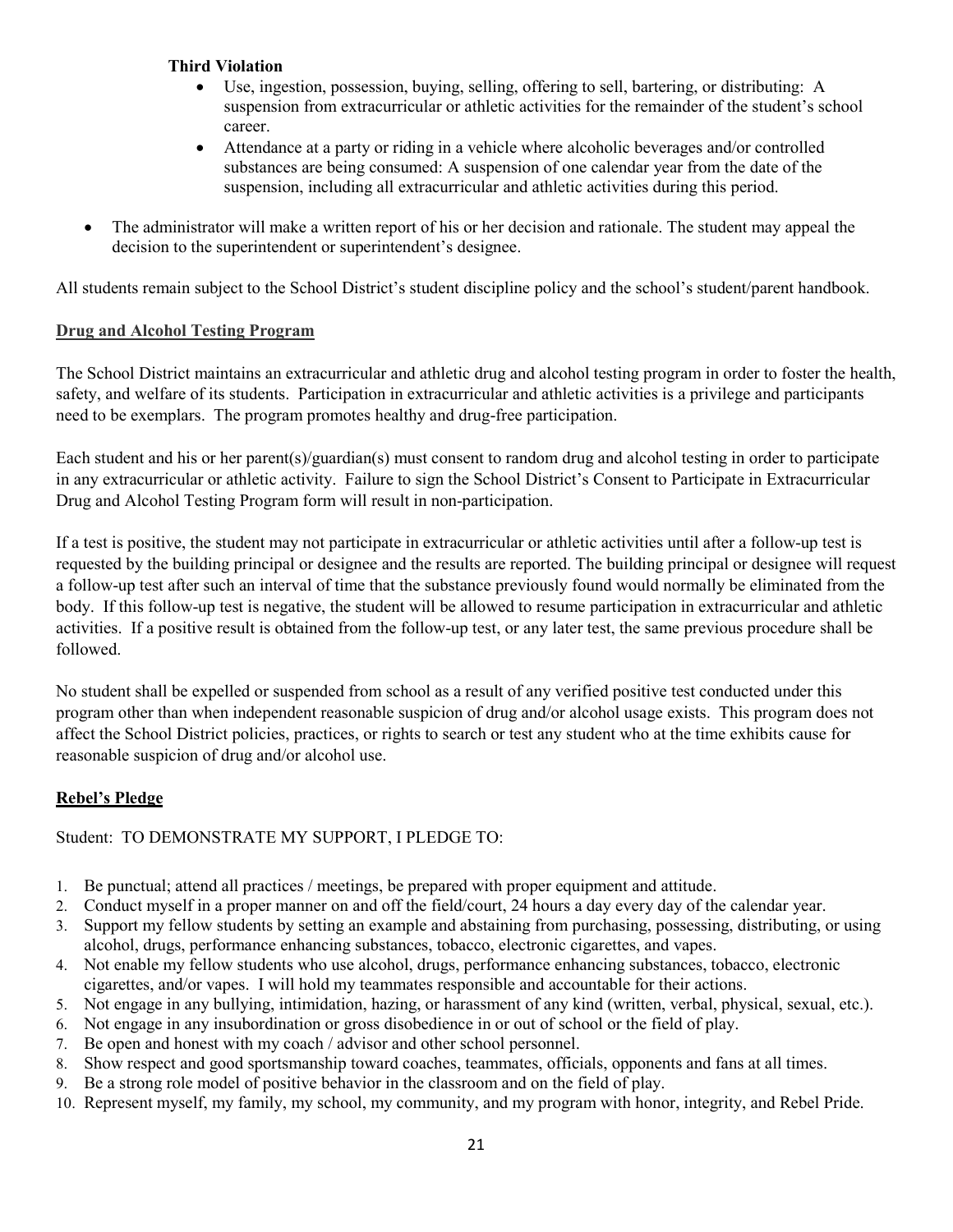The Ridgewood High School Administrators, Head Coaches, Activity Sponsors, and Assistant Coaches will organize and manage their programs in a manner that upholds the highest standards of ethics, sportsmanship, and positive behavior. All will enforce the Code of Conduct fairly and consistently.

Parents and legal guardians are an integral part of the schools goal of building the whole student. Parents are asked to positively support the expectations of the Code of Conduct (Rebel Pledge) and assist in enforcing this code and its principles.

## **SECTION I**

- A. A co-curricular participant at District 234 will be subject to disciplinary action if he or she commits any of the following violations:
	- 1. Falsification of a signature on the athletic permit card or physical form. (If falsification is by a parent or another student, the athlete will be held responsible.)
	- 2. Theft or vandalism of any school's or individual's property.
	- 3. Acts of unsportsmanlike conduct during the sport season in which the athlete is involved, such as cheating, fighting, or verbal abuse of officials, contestants, coaches or spectators.
	- 4. Possession, use and/or distribution of tobacco or tobacco products, illicit drugs or "look -alike" drugs, and alcoholic beverages and steroids are prohibited in the school and on the school grounds at all times (including during schools hours and at extracurricular functions) and at any school sponsored activity on or off campus at any time. Possession of paraphernalia, or being under the influence of alcohol or illicit drugs AT ANY TIME IS ILLEGAL and will be construed as a violation of this policy.
	- 5. Continuous suspension and/or insubordination within the school, activity, or athletic setting.
	- 6. Other conduct, whether on campus or off campus, that is illegal, dangerous or inappropriate, such as, but not limited to, assaults, hazing, threats, and posing a danger to school property or public property.

## THE CO-CURRICULAR CODE OF CONDUCT IS IN EFFECT 24 HOURS A DAY, EVERYDAY OF THE CALENDAR YEAR.

B. Each coach / advisor has the prerogative to establish additional rules pertaining to the activity supervised. These rules may include attendance at practice, detentions, curfew, dress and general conduct of participants during practices, contests and trips, and will be handled by the coach/advisor. These rules are also to be clearly communicated to the athlete and parents/guardians

### **SECTION II**

Violations of the Extracurricular Code of Conduct (Rebel Pledge) are reviewed on a case-by-case basis. The Code of Conduct provides a minimum standard of conduct and cannot enumerate each and every situation or conduct for which discipline may be imposed.

## **FIRST VIOLATION**:

- 1. Suspension from all activities / athletic contests for 1-2 consecutive interscholastic events, with the student expected to participate in all practice sessions during that time.
- 2. In case of property damage, the student will make restitution for damages and repairs.
- 3. If drugs or alcohol are involved, a conference with the Counselor and/or the Athletic Director, the Parent(s) or Guardian(s) and the student may be required for reinstatement. Referral for assessment from a recommended center may be part of the stipulation for reinstatement. The student may not participate until his or her coach/advisor has received notification from the Athletic Director that the preliminary contact has occurred.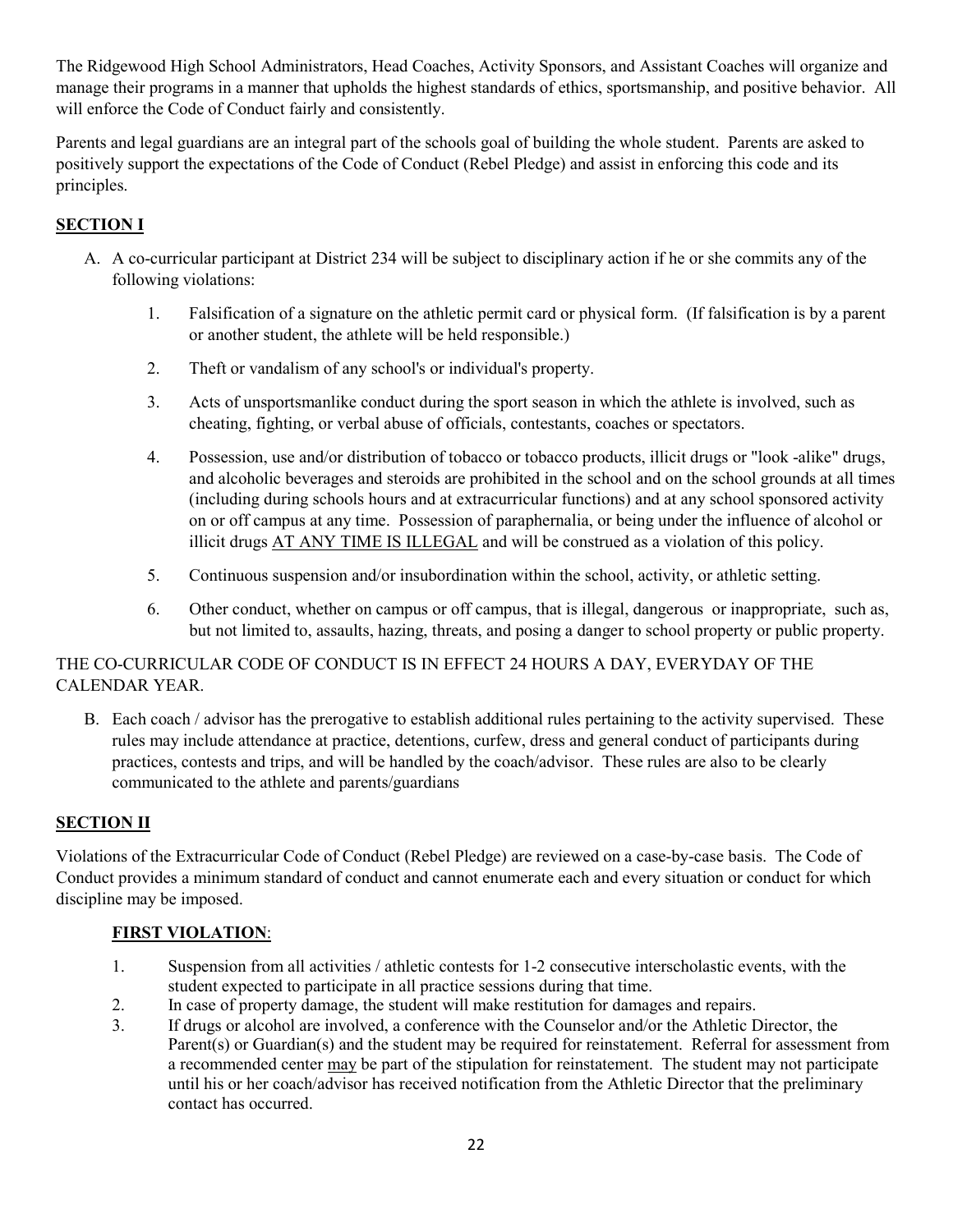4. Voluntary admission of an infraction of a training rule regarding substance abuse will not result in a 1-2 interscholastic suspension, but will count as a first offense. In such cases, a mandatory conference with the Counselor and/or the Athletic Director is still required. Referral to a recommended center for an assessment may be part of the stipulation for reinstatement. (The purpose of this provision is to allow the student to seek help.) A student **may not use this voluntary admission if the school is already aware of the rules infraction.** Any student may use this provision only one time per high school career.

### **SECOND VIOLATION:**

- 1. After confirmation of a second violation, the student shall lose eligibility to participate in the co-curricular activity, in which the student is participating, for 50% of the season, but the student will be expected to practice. If necessary, this suspension may be carried over from one sports season into another, or from one year into the next year. The student must complete the season during which the penalty is being served. (In addition to the above penalty, if the second offense occurs during the same sport season in the same school year, the student shall lose eligibility for all practice and contests for the remainder of that season.) No exception is permitted for an athlete who becomes a participant in an assessment/treatment program.
- 2. If drugs or alcohol are involved a second time, a mandatory conference with the Counselor and/or the Athletic Director, the parent(s) or guardian(s) and the student is required for reinstatement. Referral for an assessment from a recommended center is required for reinstatement.

#### **THIRD AND SUBSEQUENT VIOLATIONS:**

- 1. After confirmation of a third or subsequent violation, the student shall lose interscholastic eligibility for one full calendar year.
- 2. Participation in an assessment from a recommended center is mandatory if drugs and/or alcohol are involved.

### **Restorative Process**

Code of Conduct (Rebel Pledge) violations are subject to restorative actions on a case-by-case basis as determined by the Athletic Director, Dean of Students, and Activity Coordinator. In the event that it is determined that a restorative process is appropriate, any one or a combination of the following actions can be taken:

- Verbal and/or written apology to person(s) harmed.
- Community Service.
- Action plan for correction of student behavior.
- Restorative conference.
- Individual or group counseling.
- Research project.
- Drug/Alcohol testing.
- Restorative justice activity.
- Peer mediation.

### **Suspended Students**

Students who are suspended from school may not participate or practice in the activity while on suspension. One-day suspension ends at 3:00 p.m. and the athlete may not participate until the next day. If suspensions are extended through the weekend, ex. Friday and Monday, the athlete cannot participate in any weekend contest. Coaches/advisors will check absence list for suspensions that are more than one day. Students who violate this policy will be suspended from participation in the next contest. Continued suspensions may result in the Student being ineligible for the remainder of the season.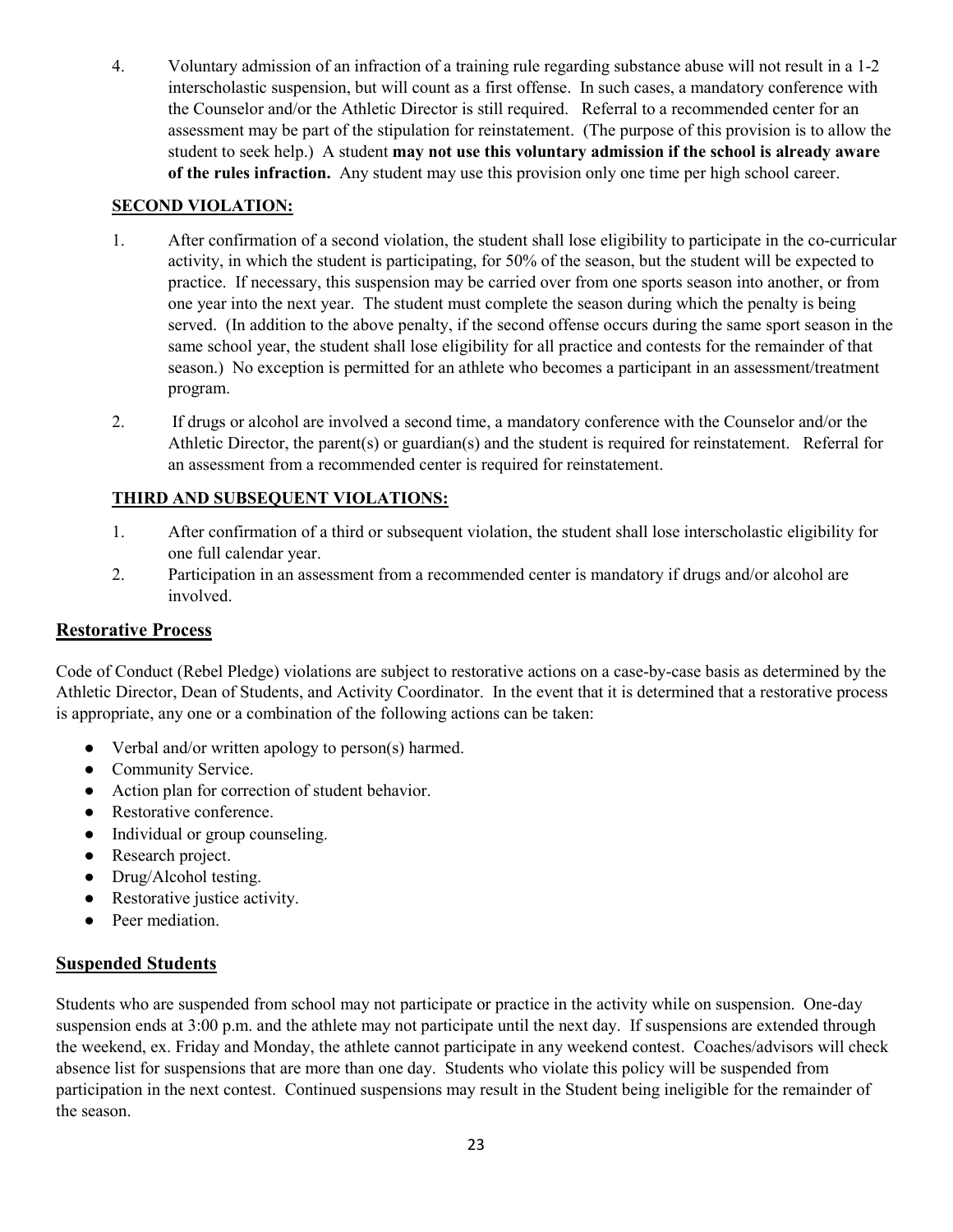# **Student Biometric Information**

Before collecting biometric information from students, the school must seek the permission of the student's parent/guardian or the student, if over the age of 18. Biometric information means information that is collected from students based on their unique characters, such as a fingerprint, voice recognition or retinal scan.

# **Books**

Students will be expected to purchase their textbooks for most of their classes. In some instances the school will continue to provide textbooks or materials on a loaned basis. In those instances, students are responsible for maintaining those materials in good condition. Students will be required to pay for *any* missing or damaged books that they were issued during the school year. Students that are able to demonstrate a financial need can receive their textbooks on loan from the school. If you have questions about purchasing textbooks please contact the Business Office.

# **Bullying, Intimidation, and Harassment**

Bullying, intimidation, and harassment diminish a student's ability to learn and a school's ability to educate. Preventing students from engaging in these disruptive behaviors and providing all students equal access to a safe, non-hostile learning environment are important district and school goals.

Bullying on the basis of actual or perceived race, color, national origin, military status, unfavorable discharge status from the military service, sex, sexual orientation, gender identity, gender-related identity or expression, ancestry, age, religion, physical or mental disability, order of protection status, status of being homeless, or actual or potential marital or parental status, including pregnancy, association with a person or group with one or more of the aforementioned actual or perceived characteristics, or any other distinguishing characteristic is prohibited in each of the following situations:

- 1. During any school-sponsored education program or activity.
- 2. While in school, on school property, on school buses or other school vehicles, at designated school bus stops waiting for the school bus, or at school-sponsored or school-sanctioned events or activities.
- 3. Through the transmission of information from a school computer, a school computer network, or other similar electronic school equipment.
- 4. Through the transmission of information from a computer that is accessed at a non-school related location, activity, function, or program or from the use of technology or an electronic device that is not owned, leased, or used by the school district or school if the bullying causes a substantial disruption to the educational process or orderly operation of a school.

*Bullying* includes cyber-bullying and means any severe or pervasive physical or verbal act or conduct, including communications made in writing or electronically, directed toward a student or students that has or can be reasonably predicted to have the effect of one or more of the following:

- 1. Placing the student or students in reasonable fear of harm to the student's or students' person or property;
- 2. Causing a substantially detrimental effect on the student's or students' physical or mental health;
- 3. Substantially interfering with the student's or students' academic performance; or
- 4. Substantially interfering with the student's or students' ability to participate in or benefit from the services, activities, or privileges provided by a school.

Cyberbullying means bullying through the use of technology or any electronic communication, including without limitation any transfer of signs, signals, writing, images, sounds, data, or intelligence of any nature transmitted in whole or in part by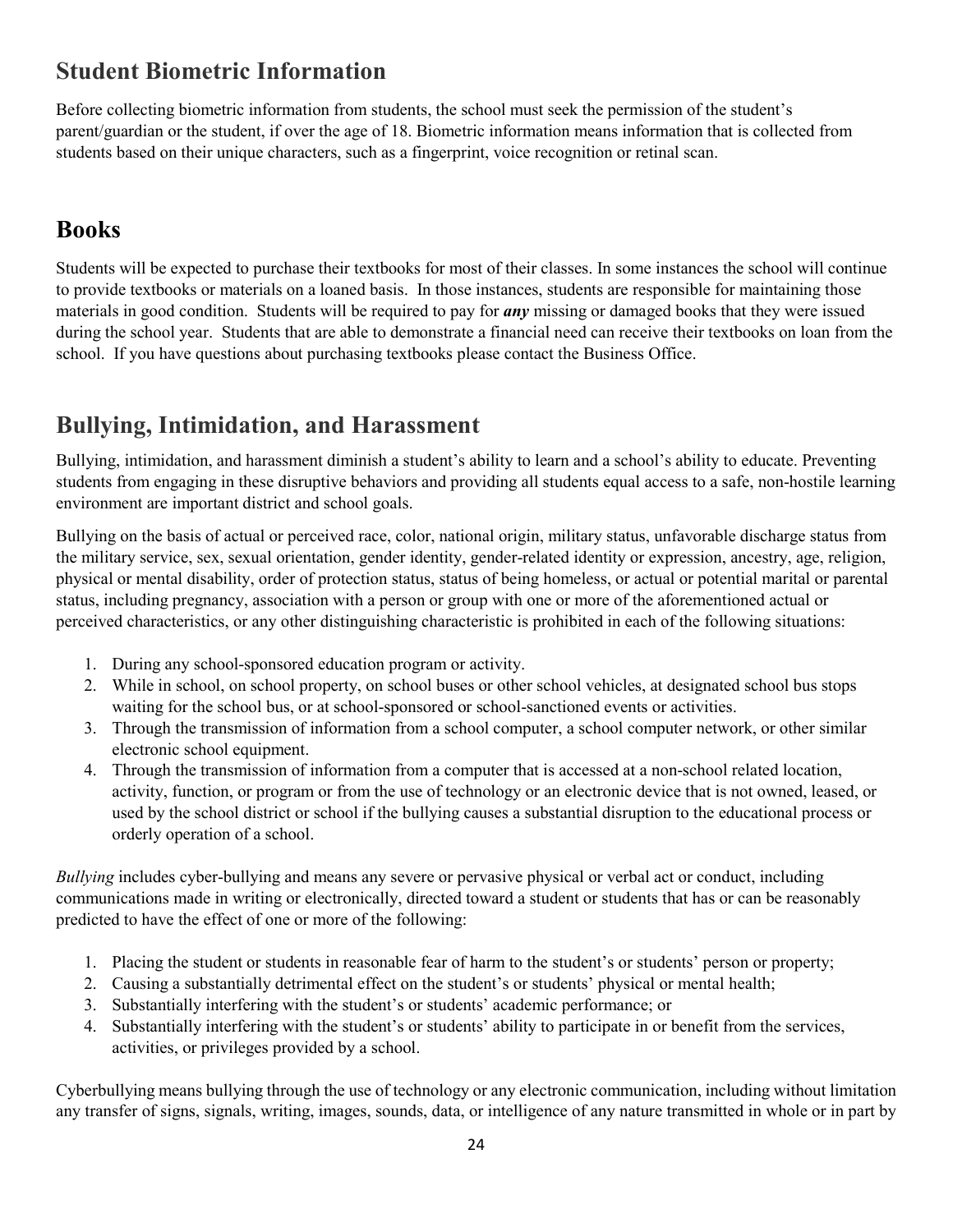a wire, radio, electromagnetic system, photo-electronic system, or photo-optical system, including without limitation electronic mail, Internet communications, instant messages, or facsimile communications. Cyberbullying includes the creation of a webpage or weblog in which the creator assumes the identity of another person or the knowing impersonation of another person as the author of posted content or messages if the creation or impersonation creates any of the effects enumerated in the definition of bullying. Cyberbullying also includes the distribution by electronic means of a communication to more than one person or the posting of material on an electronic medium that may be accessed by one or more persons if the distribution or posting creates any of the effects enumerated in the definition of bullying.

Bullying may take various forms, including without limitation one or more of the following: harassment, threats, intimidation, stalking, physical violence, sexual harassment, sexual violence, theft, public humiliation, destruction of property, or retaliation for asserting or alleging an act of bullying. This list is meant to be illustrative and non-exhaustive.

Students are encouraged to immediately report bullying or safety concerns. A report may be made orally or in writing to the building principal, nondiscrimination coordinator, district complaint manager, or any staff member with whom the student is comfortable speaking. It can also be reported anonymously online through the parent or student portal at [www.d234.org.](http://www.d234.org/) All school staff members are available for help with a bully or to make a report about bullying. Anyone, including staff members and parents/guardians, who has information about actual or threatened bullying is encouraged to report it to the district complaint manager or any staff member. Anonymous reports are also accepted by phone call or in writing. If a student feels he/she has been harassed or intimidated, it should be reported by the student to the Dean of Students.

#### The current Nondiscrimination Coordinator is:

#### **Principal**

7500 W. Montrose Ave.

Norridge, Illinois 60706

(708) 456-4242, extension 1237

### The current Complaint Managers are:

| <b>Assistant Principal</b>     | <b>Dean of Students</b>        |
|--------------------------------|--------------------------------|
| 7500 W. Montrose Ave.          | 7500 W. Montrose Ave.          |
| Norridge, Illinois 60706       | Norridge, Illinois 60706       |
| (708) 456-4242, extension 1411 | (708) 456-4242, extension 1242 |

A reprisal or retaliation against any person who reports an act of bullying is prohibited. A student's act of reprisal or retaliation will be treated as bullying for purposes of determining any consequences or other appropriate remedial actions.

A student will not be punished for reporting bullying or supplying information, even if the school's investigation concludes that no bullying occurred. However, knowingly making a false accusation or providing knowingly false information will be treated as bullying for purposes of determining any consequences or other appropriate remedial actions.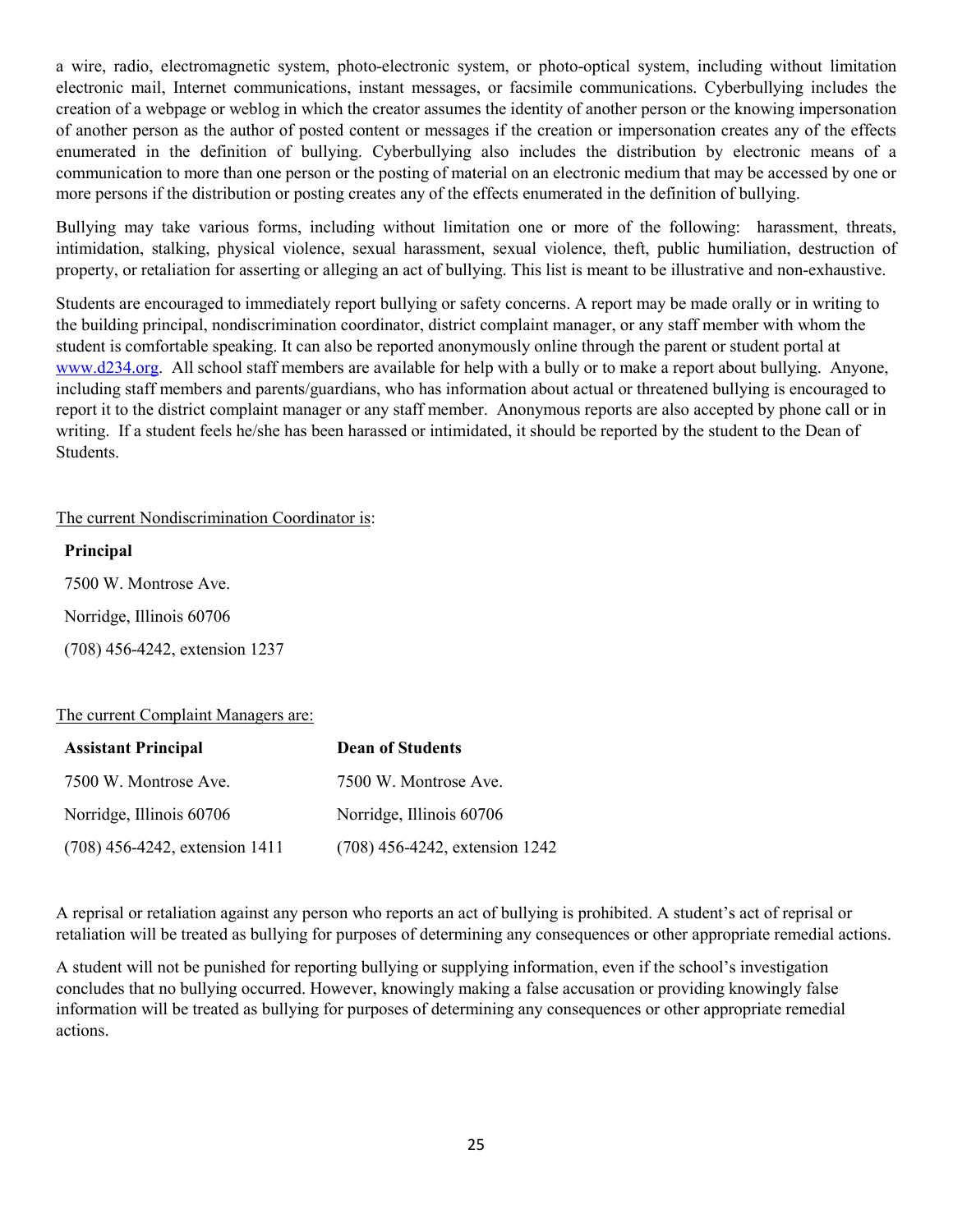# **Bus Conduct**

Students are expected to follow all school rules when riding the school bus. A student may be suspended from riding the bus for up to 10 consecutive school days for engaging in gross disobedience or misconduct, including but not limited to, the following:

- 1. Violating any school rule or school district policy.
- 2. Willful injury or threat of injury to a bus driver or to another rider.
- 3. Willful and/or repeated defacement of the bus.
- 4. Repeated use of profanity.
- 5. Repeated willful disobedience of a directive from a bus driver or other supervisor.
- 6. Such other behavior as the building principal deems to threaten the safe operation of the bus and/or its occupants.

If a student is suspended from riding the bus for gross disobedience or misconduct on a bus, the School Board may suspend the student from riding the school bus for a period in excess of 10 days for safety reasons.

A student suspended from riding the bus who does not have alternate transportation to school shall have the opportunity to complete or make up work for equivalent academic credit. It shall be the responsibility of the student's parent or guardian to notify the school that the student does not have alternate transportation.

## **Electronic Recordings on School Buses**

Electronic visual and audio recordings may be used on school buses to monitor conduct and to promote and maintain a safe environment for students and employees when transportation is provided for any school related activity. Notice of electronic recordings shall be displayed on the exterior of the vehicle's entrance door and front interior bulkhead in compliance with State law and the rules of Illinois Department of Transportation, Division of Traffic Safety.

Students are prohibited from tampering with electronic recording devices. Students who violate this policy shall be disciplined in accordance with the Board's discipline policy and shall reimburse the School District for any necessary repairs or replacement.

The Content of the electronic recordings are student records and are subject to District policy and procedure concerning school student records; such recordings are exempt from the Eavesdropping Act. Only those people with legitimate educational or administrative purpose may view and/or listen to the electronic video and/or audio recordings. If content of an electronic recording becomes the subject of a student disciplinary hearing, it will be treated like other evidence in the proceeding.

## **Cafeteria**

The school cafeteria offers a choice of hot or cold lunches. Milk and other beverages are also available. Students are able to take food from the cafeteria to eat in the Student Commons. Food and beverages are not to be consumed until students have paid for the item(s). Book bags are not permitted in the food line. Soliciting of money is prohibited in the cafeteria. All students are expected to clean the area used prior to leaving the cafeteria. A prepayment program is available, with the student ID card used for payment. See the cafeteria manager or business office for more information.

## **Cafeteria Rules**

- Respect each other and the Ridgewood staff.
- No throwing food or other items.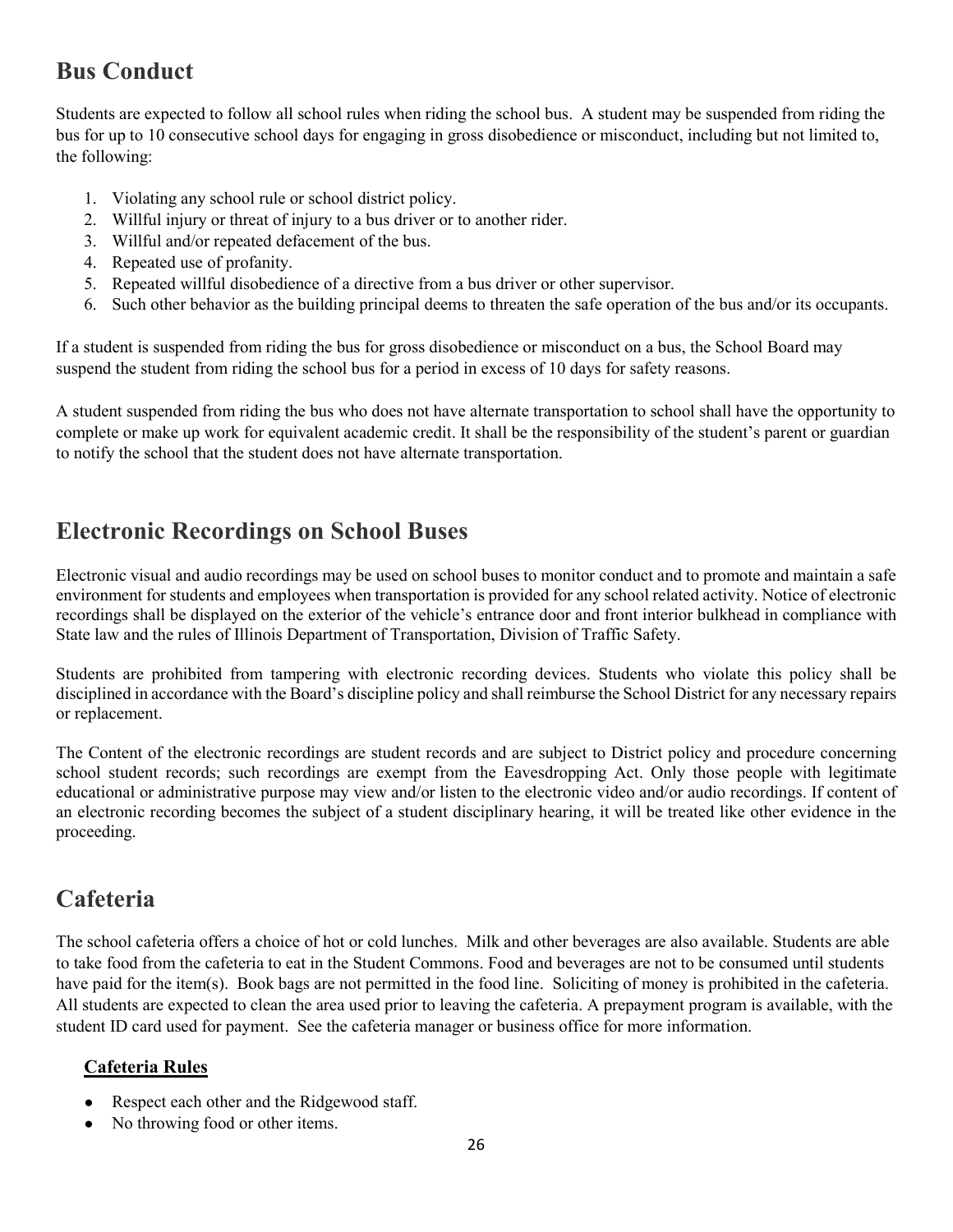- No yelling or chanting.
- No inappropriate language.
- Students must clean their area before they leave.
- Students may not leave the cafeteria during the last 10 minutes of the lunch period.

Misbehavior will result in disciplinary action according to the school's disciplinary procedures.

### **Leaving School Early**

**RHS is an open campus for lunch only**. It is permissible for Juniors and Seniors to leave the building for lunch **if** all of the following criteria are met:

- Students must have attended at least 95% of their classes the previous semester;
- Students cannot have any behavioral infractions through the Dean's Office or referrals to the Dean of Students from staff members during the previous semester.
- Students may only leave the building for their own lunch period;
- Students are to leave and enter through the main entrance (Door #2);
- Students must have proper school identification displayed when leaving and entering the building;
- **Loss of privileges may result from excessive absences, tardiness, and/or discipline issues.**

Families of students who qualify for off-campus lunch will be notified by the Dean's Office two weeks after the school year begins. **Signed parent/guardian permission is required for off-campus privileges to be granted.** Final discretion is subject to the Dean of Students.

If a student is late returning to school from lunch or has any disciplinary infractions, his/her lunch open campus lunch privileges may be revoked. If a student needs to leave the building, excluding open campus lunches, they must first sign out in the attendance office. When a student returns to school they must sign-in immediately in the attendance office. Failure to sign out or in will result in the absence being marked "unexcused" and disciplinary action may be taken.

## **Co-curricular Activities**

The purpose of co-curricular activities is to broaden the educational experience beyond the regular school day.

A wide variety of co-curricular activities is available to interested students. The activities vary from student government to special interest clubs to athletics. A complete listing of clubs and activities can be can be found on our website [\(www.d234.org\)](http://www.d234.org/) and/or obtained from the Athletic Office. Student participation in athletic activities is contingent upon written permission from parents/guardians, physical examination, and personal insurance. Other eligibility requirements are detailed in Appendix A of this handbook.

Ridgewood is a member of the Metro Suburban Conference (MSC) and follows the policies, by-laws, and regulations set forth by the Illinois High School Association (IHSA) and participates in interscholastic competition in athletics as well as activities.

## **Communicable Disease**

Parents are required to notify the school nurse if they suspect their child has a communicable disease. In certain cases, students with a communicable disease may be excluded from school or sent home from school following notification of the parent or guardian. A student excluded because of a communicable disease will be permitted to return to school only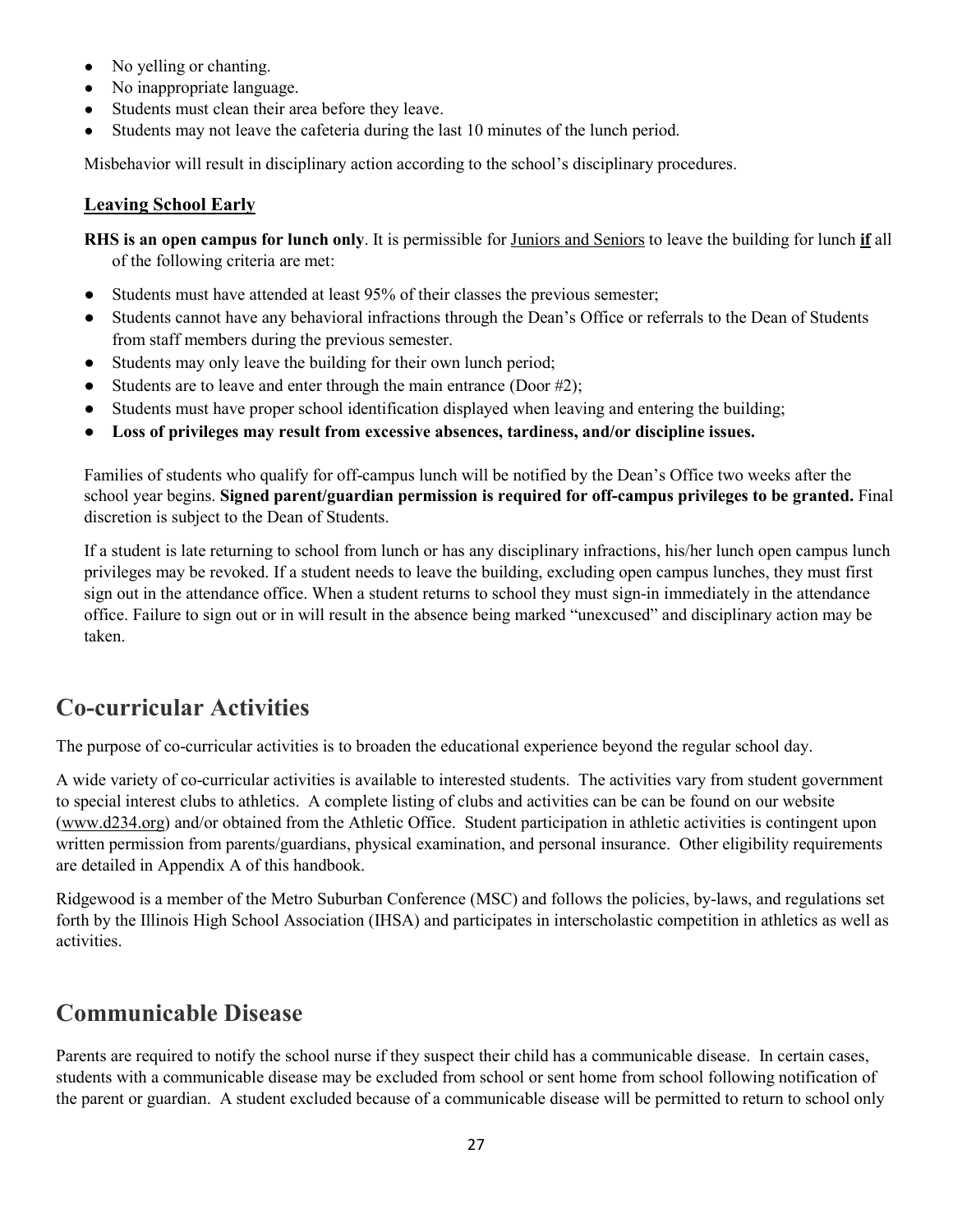when the parent or guardian brings to the school a letter from the student's doctor stating that the student is no longer contagious or at risk of spreading the communicable disease.

 If a student is required to be placed in a non-school setting, an appropriate educational program shall be developed and provided to the student. The determination of whether or not a student with a chronic communicable disease may attend school in the regular classroom setting shall be made in accordance with Board of Education policy, recommendations of the Illinois Department of Public Health, and other state and federal laws. The Board's policy includes provisions for making placement decisions and for confidentiality. More information about the policy may be obtained from the School Nurse or the Principal.

# **Student Athlete Concussions and Head Injuries**

Student athletes must comply with Illinois' Youth Sports Concussion Safety Act and all protocols, policies and bylaws of the Illinois High School Association before being allowed to participate in any athletic activity, including practice or competition.

A student who was removed from practice or competition because of a suspected concussion shall be allowed to return only after all statutory prerequisites are completed, including without limitation, the School District's return-to-play and return-to-learn protocols.

## **Credit for Proficiency, Non-District Experiences, Course Substitutions, and Accelerated Placement**

### **Credit for Non-District Experiences**

A student may receive high school credit for successfully completing any of the listed courses or experiences even when it is not offered in or sponsored by the District:

- 1. Distance learning course, including a correspondence, virtual, or online course.
- 2. Courses in an accredited foreign exchange program.
- 3. Summer school or community college courses.
- 4. Colleges offering dual credit courses at both the college and high school level. Information on Dual Credit can be found in the RHS Course and Registration Guide or by contacting the Student Services Department.
- 5. Foreign language courses taken in an ethnic school program approved by the Illinois State Board of Education.
- 6. Work-related training at manufacturing facilities or agencies in a Tech Prep Program.
- 7. Credit earned in a Vocational Academy.
- 8. Work-Based Learning Experiences.

Students must receive pre-approval from the building principal or designee to receive credit for any non-District course or experience. The building principal or designee will determine the amount of credit and whether a proficiency examination is required before the credit is awarded. Students assume responsibility for any fees, tuition, supplies, and other expenses. Students are responsible for (1) providing documents or transcripts that demonstrate successful completion of the experience, and (2) taking a proficiency examination, if requested. The building principal or designee shall determine which, if any, non-District courses or experiences, will count toward a student's grade point average, and eligibility for athletic and extracurricular activities.

## **Proficiency Credit**

Proficiency credit is available in limited subjects where a student demonstrates competency. Contact the building principal for details.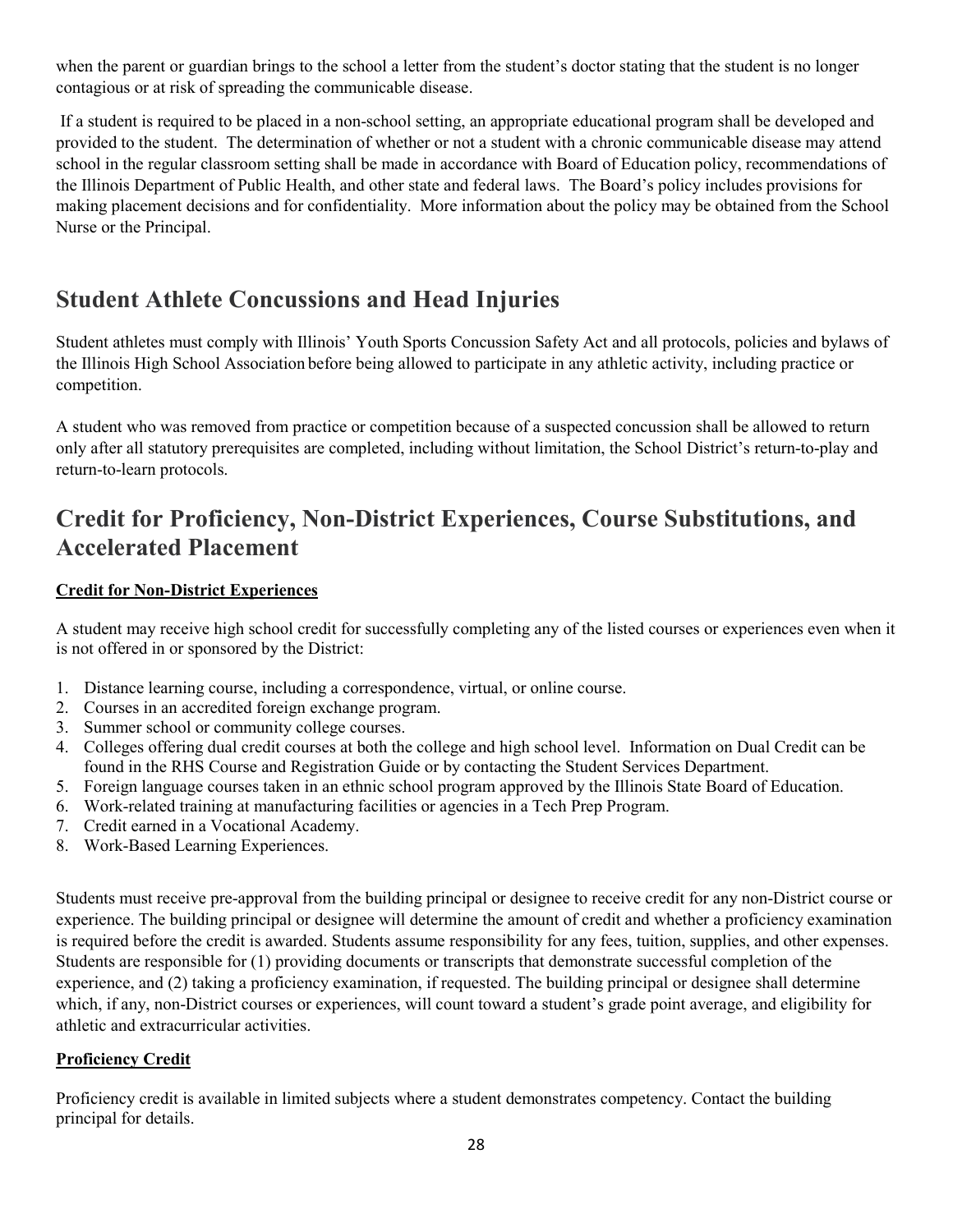#### **Substitutions for Required Courses**

**Vocational or technical education:** A student in grades 9-12 may satisfy one or more high school courses (including physical education) or graduation requirements by successfully completing related vocational or technical education courses if: 1.) The building principal approves the substitution and the vocational or technical education course is completely described in curriculum material along with its relationship to the required course; and 2.) The student's parent/guardian requests and approves the substitution in writing on forms provided by the District.

**The advanced placement computer science course** is equivalent to a high school mathematics course. A student in grades 9- 12 may substitute the advanced placement computer science course for one year of mathematics. The transcript of a student who completes the advanced placement computer science course will state that it qualifies as a mathematics-based, quantitative course.

**Volunteer service credit:** A student participating in volunteer opportunities, if any, may earn credit toward graduation for the performance of community service. The amount of credit given for program participation shall not exceed that given for completion of one semester of language arts, math, science, or social studies.

**Accelerated Placement:** The District provides for an accelerated placement program for qualified students. It provides students with curriculum options that are usually reserved for students at a higher grade level. Please contact the Principal for more information.

# **Dual Credit Classes**

Dual Credit classes are offered at Ridgewood High School both internally and externally. Some Ridgewood courses have dual enrollment with Triton College, where students take a course, taught by a Ridgewood teacher, at Ridgewood to earn college credit. Ridgewood students also have the opportunity to be enrolled at Triton College to take external dual credit courses. External dual credit courses are taught by a Triton professor, and students will need to travel to Triton to take the course. In order to earn Triton credit for all dual credit courses, students must do the following:

- Complete the Triton application by the deadline
- Earn a grade of "C" or higher in the course

Once the student is accepted at Triton, the student will receive credit at Ridgewood High School, along with post-secondary credit for their coursework. If a student is dual enrolled, their grades from their internal and external dual credit course(s) will be reflected on their high school and college transcript.

Ridgewood High School covers the tuition and fees for students enrolled in internal and external dual credit courses. If a student withdraws from or fails to pass an external dual credit course at Triton with less than a C, the cost of tuition and fees will be charged on the student's Ridgewood account.

\*\*If Ridgewood High School offers the dual credit course on Ridgewood's campus, but if the student takes the course at Triton, the student may be required to pay the tuition.

## **School-Sponsored Dances**

Attendance at school-sponsored dances is a privilege.

Only students who attend the school may attend school-sponsored dances, unless the principal or designee approves a student's guest in advance of the event. A guest must be under the age of 21 in order to participate in any school dance.

All school rules, including the school's discipline code and dress code are in effect during school-sponsored dances.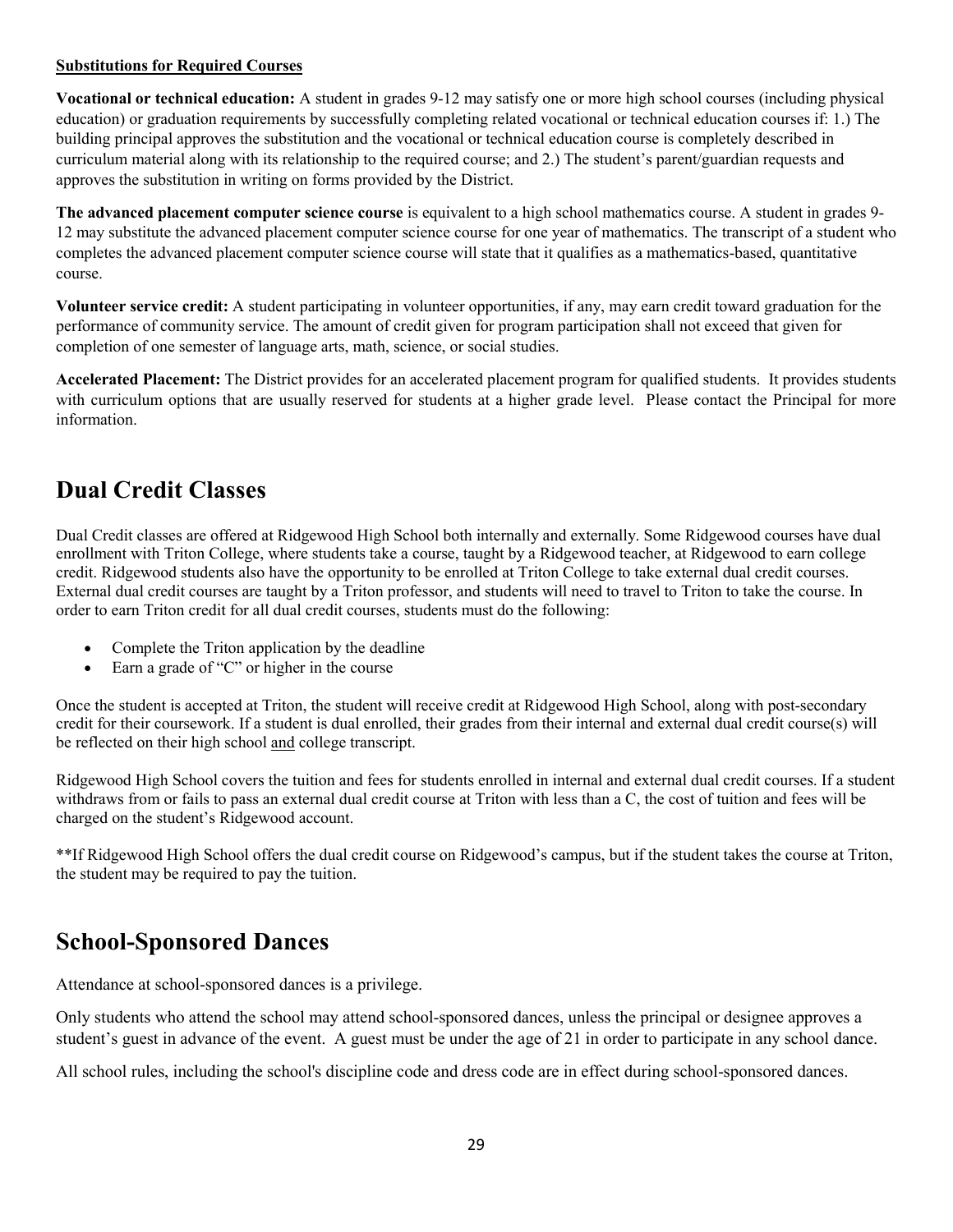Students who violate the school's discipline code will be required to leave the dance immediately and the student's parent/guardian will be contacted. The school may also impose other discipline as outlined in the school's discipline code.

## **Care of Students with Diabetes**

If your child has diabetes and requires assistance with managing this condition while at school and school functions, a Diabetes Care Plan must be submitted to the building principal. Parents/guardians are responsible for and must:

- a. Inform the school in a timely manner of any change which needs to be made to the Diabetes Care Plan on file with the school for their child.
- b. Inform the school in a timely manner of any changes to their emergency contact numbers or contact numbers of health care providers.
- c. Sign the Diabetes Care Plan.
- d. Grant consent for and authorize designated School District representatives to communicate directly with the health care provider whose instructions are included in the Diabetes Care Plan.
- e. Parent must provide a meter, sliding scale from the doctor, insulin, and other supplies to the nurse's office.

For further information, please contact the building principal at (708) 456-4242, extension 1237 or the school nurse at (708) 456-4242, extension 1268.

## **Education of Students with Disabilities**

It is the intent of the district to ensure that students with disabilities within the definition of Section 504 of the Rehabilitation Act of 1973 or the Individuals with Disabilities Education Act are identified, evaluated and provided with appropriate educational services.

The School provides a free appropriate public education in the least restrictive environment and necessary related services to all students with disabilities enrolled in the school. The term "students with disabilities" means students between ages 3 and the day before their 22nd birthday for whom it is determined that special education services are needed, except those children with disabilities who turn 22 years of age during the school year are eligible for special education services through the end of the school year. It is the intent of the school to ensure that students with disabilities are identified, evaluated, and provided with appropriate educational services.

A copy of the publication "Explanation of Procedural Safeguards Available to Parents of Students with Disabilities" may be obtained from the school district office in the family's first language.

Students with disabilities who do not qualify for an Individualized Education Program (IEP), as required by the federal Individuals with Disabilities Education Act and implementing provisions of this Illinois law, may qualify for services under Section 504 of the federal Rehabilitation Act of 1973 if the student (i) has a physical or mental impairment that substantially limits one or more major life activities, (ii) has a record of a physical or mental impairment, or (iii) is regarded as having a physical or mental impairment. For further information, please contact the school nurse at extension 1268.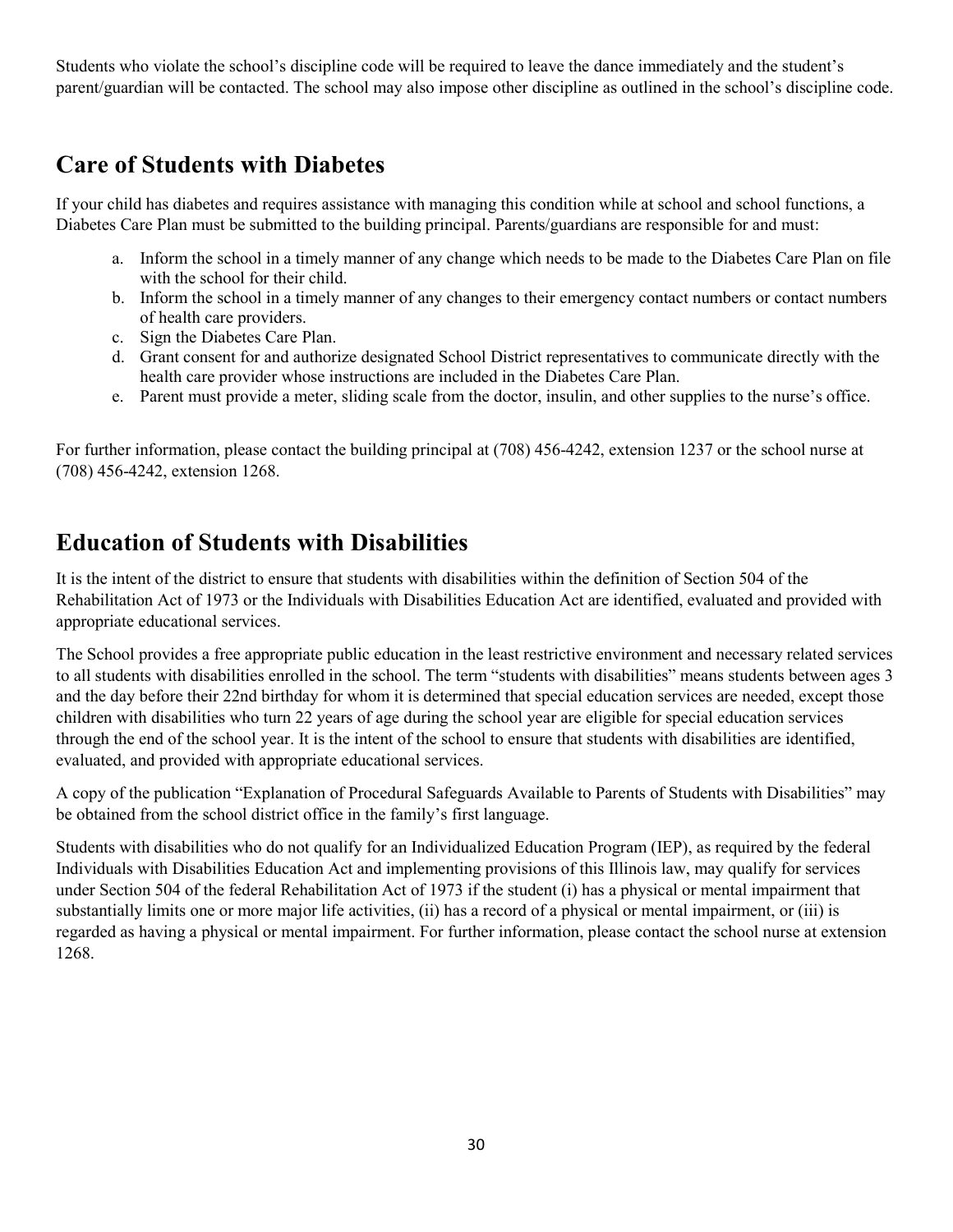# **Discipline of Students with Disabilities**

## **Behavioral Interventions**

Behavioral interventions shall be used with students with disabilities to promote and strengthen desirable behaviors and reduce identified inappropriate behaviors. The IEP Team may develop, implement, and monitor procedures on the use of behavioral interventions for children determined to have an Emotional Disability, Autism Spectrum Disorder, or Other Health Impairments. All school staff are mandated to follow the Behavior Intervention Plan (BIP) put in place for students with disabilities.

## **Discipline of Special Education Students**

The District shall comply with the Individuals with Disabilities Education Improvement Act of 2004 and the Illinois State Board of Education's Special Education rules when disciplining special education students. No special education student shall be expelled if the student's particular act of gross disobedience or misconduct is a manifestation of his or her disability.

# **Certificate of High School Completion: Special Education**

A student with a disability who has an Individualized Education Program (IEP) prescribing special education, transition planning, transition services, or related services beyond the student's 4 years of high school, qualifies for a certificate of completion after the student has completed 4 years of high school. The student is encouraged to participate in the graduation ceremony of his or her high school graduation class. Once the student completes the transition coursework or decides to exit the program before completing the coursework, the student's diploma is awarded.

## **Access to Classroom for Special Education Observation or Evaluation**

The parent/guardian of a student receiving special education services, or being evaluated for eligibility, is afforded reasonable access to educational facilities, personnel, classrooms, and buildings. This same right of access is afforded to an independent educational evaluator or a qualified professional retained by or on behalf of a parent or child.

For further information, please contact the Special Education Division Head at 708-456-4242 extension 1249.

# **Early Graduation**

Early Graduation Students may apply to their counselor for early graduation when they have met all graduation requirements. Notification of the student's request and verification of the student's acceptability for early graduation will be given to the Superintendent by the counselor. Additional supporting documentation may be required. Permission for early graduation may be granted to a student by the School Board upon the recommendation of the Superintendent.

# **E-Learning**

On school days in which safe travel is not possible due to severe weather concerns or other emergencies, students will complete assigned learning experiences at home. Student attendance will be based on digital check-in procedures. Coursework will be communicated through Canvas. Ultimately, the goal is to provide students with learning experiences that challenge them to think critically, connect to prior knowledge, and serve as a bridge to future learning.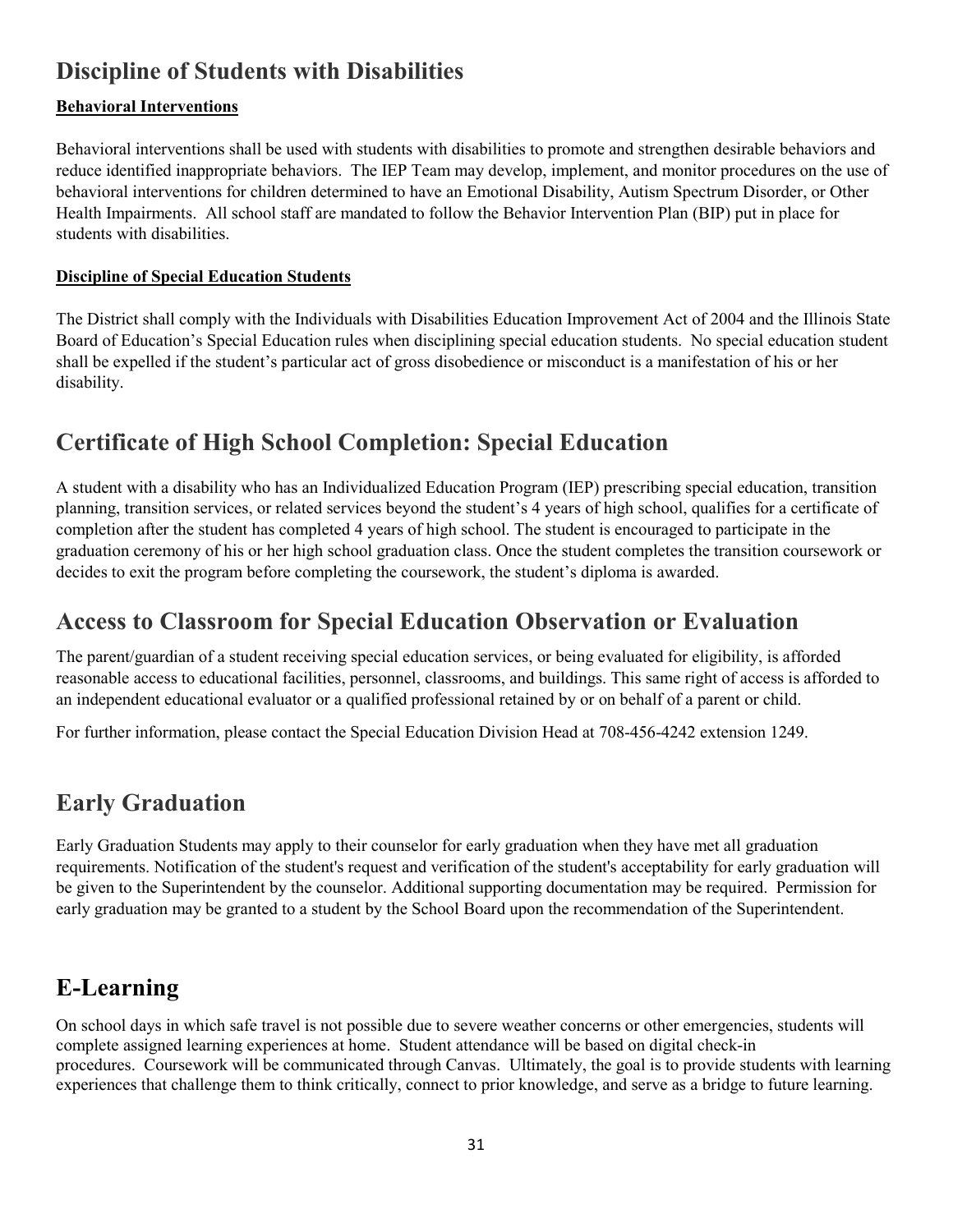The e-learning day shall occur on the day of an emergency day. This will allow the District to maintain a true end to the school year while ensuring that educational time is compensated for with fidelity.

The procedure for an e-learning day will be to notify parents and students that assignments will be posted by no later than 9:00 a.m. This will allow parents, students, and educators to make e-learning plans that advance their learning experiences.

Students will be required to "check-in" to each course via a Google Form prior to 10 am the day of the Remote Learning Day. \*

Teachers will communicate the required coursework through Canvas, the District 234 Learning Management System, by 9 am on the morning of the Remote Learning Day\*

\*In the event that the severe weather is associated with loss of power/internet access, these expectations will be altered accordingly. In the event that the severe weather is associated with widespread loss of power/internet access for a large portion of the District attendance areas, an e-learning Day will NOT occur; instead, the day will be a traditional "snow/emergency" day and be made up at the end of the school year.

## **Student Use of Electronic Devices**

The use of electronic devices and other technology at school is a privilege, not a right. Students are allowed to use electronic devices during non-instructional time, which is defined as before and after school, during the student's lunch period, and during passing periods. Cell phone and ear bud use is prohibited during class time (unless approved by the teacher) and in office areas. Students are permitted to wear ear buds in one ear only during previously mentioned times. The ear bud must go into the ear and not surround it. If wearing ear buds, students must be able to hear outside noises.

During instructional time, which includes class periods, electronic devices must be kept out-of-sight unless: (a) permission is granted by an administrator, teacher or school staff member; (b) use of the device is provided in a student's individualized education program (IEP); or (c) it is needed in an emergency that threatens the safety of students, staff, or other individuals.

Electronic devices may never be used in any manner that disrupts the educational environment, violates student conduct rules or violates the rights of others. This includes, but is not limited to, the following: (1) using the device to take photographs in locker rooms or bathrooms; (2) cheating; and (3) creating, sending, sharing, viewing, receiving, or possessing an indecent visual depiction or non-consensual dissemination of private sexual images (i.e., sexting).

The school and school district are not responsible for the loss, theft or damage to any electronic device brought to school.

Students in violation of this procedure are subject to disciplinary measures including the in violator being banned from having these privileges.

School officials may conduct an investigation or require a student to cooperate in an investigation if there is specific information about activity on the student's account on a social networking website that violates a school disciplinary rule or policy. In the course of an investigation, the student may be required to share the content that is reported in order to allow school officials to make a factual determination.

## **Emergency School Closings**

Ridgewood High School will be closed only in the event of extremely severe weather conditions or in the event of loss of essential utilities. The decision to close school due to an emergency will be made no later than 6 a.m. on the day of closing. If possible, it will be made the night before. The closing of Ridgewood High School due to an emergency will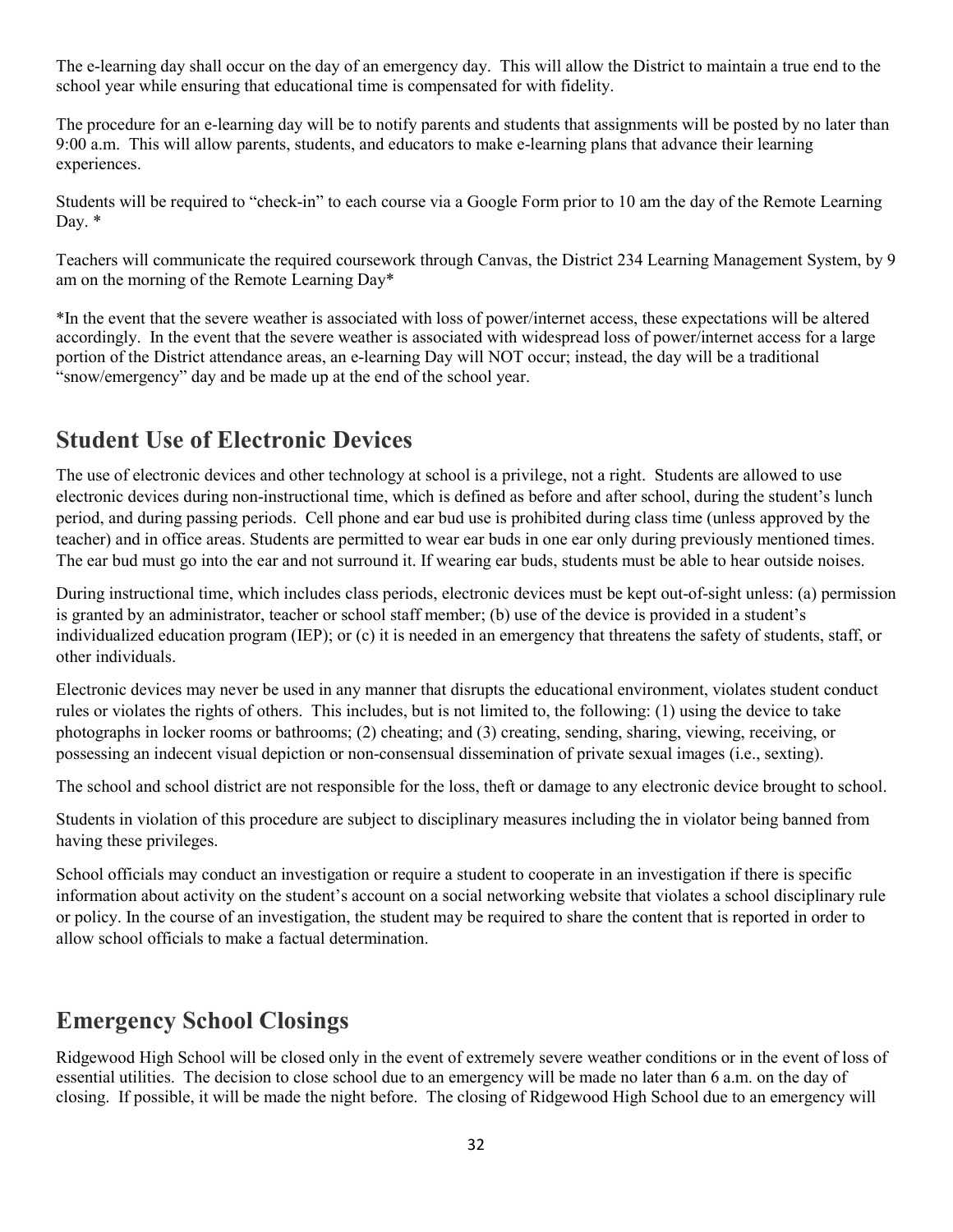be announced on [www.emergencyclosings.com;](http://www.emergencyclosings.com/) the RHS website; via an automated calling system and the following radio & TV stations:

WGN- AM 720, WBBM-AM 780, WRHS-FM 89.7, WCFS-FM 105.9, WBBM CBS 2, WMAQ NBC 5, WLS-TV ABC 7, WGN-TV 9, WFLD Fox 32.

The State Board of Education authorized the use of e-learning days by school districts. E-learning days permit student instruction to be received electronically on days when students are not physically present in school. An e-learning day may be used in lieu of using one or more emergency days.

## **School Operations During a Pandemic or Other Health Emergency**

A pandemic is a global outbreak of disease. Pandemics happen when a new virus emerges to infect individuals and, because there is little to no pre-existing immunity against the new virus, it spreads sustainably. Your child's school and district play an essential role, along with the local health department and emergency management agencies, in protecting the public's health and safety during a pandemic or other health emergency.

During a pandemic or other health emergency, you will be notified in a timely manner of all changes to the school environment and schedule that impact your child. Please be assured that even if school is not physically in session, it is the goal of the school and district to provide your child with the best educational opportunities possible.

Additionally, please note the following:

- 1. All decisions regarding changes to the school environment and schedule, including a possible interruption of inperson learning, will be made by the superintendent in consultation with and, if necessary, at the direction of the Governor, Illinois Department of Public Health, local health department, emergency management agencies, and/or Regional Office of Education.
- 2. Available learning opportunities may include remote and/or blended learning. Blended learning may require your child to attend school on a modified schedule.
- 3. Students will be expected to participate in blended and remote instruction as required by the school and district. Parents are responsible for assuring the participation of their child. Students who do not participate in blended or remote learning will be considered truant.
- 4. All school disciplinary rules remain in effect during the interruption of in-person learning. Students are subject to discipline for disrupting the remote learning environment to the same extent that discipline would be imposed for disruption of the traditional classroom.
- 5. Students and parents will be required to observe all public health and safety measures implemented by the school and district in conjunction with state and local requirements.
- 6. During a pandemic or other health emergency, the school and district will ensure that educational opportunities are available to all students.
- 7. School personnel will work closely with students with disabilities and other vulnerable student populations to minimize the impact of any educational disruption.
- 8. Students who have a compromised immune system, live with an individual with a compromised immune system, or have a medical condition that may impact their ability to attend school during a pandemic or other public health emergency should contact school officials.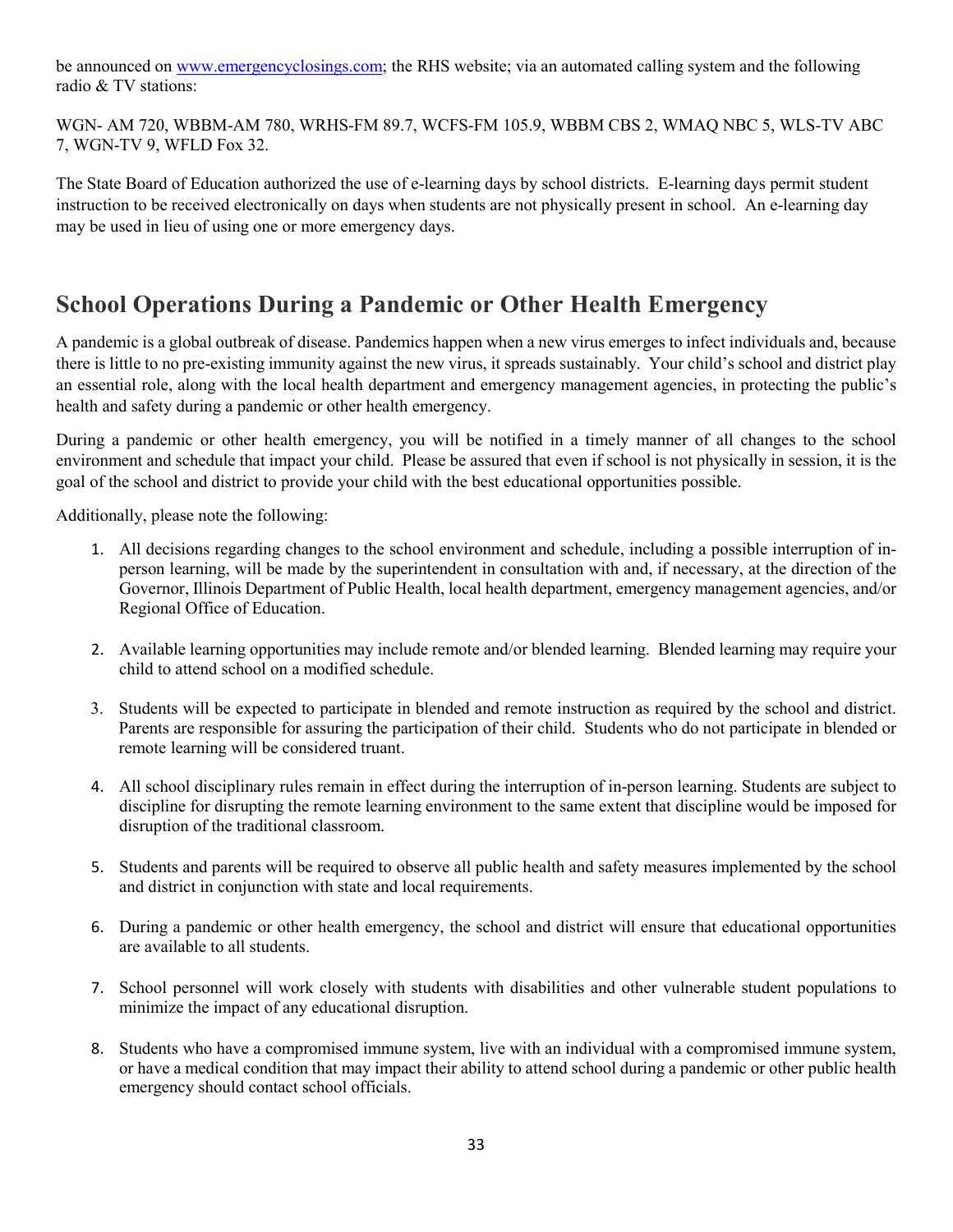- 9. During a pandemic or other health emergency, teachers and school staff will receive additional training on health and safety measures.
- 10. In accordance with school district or state mandates, the school may need to conduct a daily health assessment of your child. Parents and students will be notified of the exact assessment procedures if this becomes necessary.
- 11. Parents should not send their child to school if their child exhibits any symptoms consistent with the pandemic or other health emergency.
- 12. Please do not hesitate to contact school or district officials if you have any concerns regarding your child's education, health or safety.

## **English Learners**

The school offers opportunities for resident English Learners to achieve at high levels in academic subjects and to meet the same challenging State standards that all children are expected to meet.

Parents/guardians of English Learners will be informed how they can: (1) be involved in the education of their children, (2) be active participants in assisting their children to attain English proficiency, achieve at high levels within a wellrounded education, and meet the challenging State academic standards expected of all students, and (3) participate and serve on the District's Transitional Bilingual Education Programs Parent Advisory Committee.

Every fall we will send a letter for you to accept or refuse services. Students in the English Learners program will take the ACCESS test each spring during their high school career or until they score a 5.0. Students will be assessed on four domains: reading, writing, speaking, and listening. For questions related to this program or to express input in the school's English Learners program, contact the Division Head of Career Pathways and Innovative Programming, Lisa Balata, at 708-456-4242 extension 1298.

# **Equal Educational Opportunities and Sex Equity**

Equal educational and extracurricular opportunities are available to all students without regard to race, color, nationality, sex, sexual orientation, gender identity, ancestry, age, religion, physical or mental disability, status as homeless, immigration status, order of protection status, or actual or potential marital or parental status, including pregnancy.

No student shall, based on sex, sexual orientation, or gender identity be denied equal access to programs, activities, services, or benefits or be limited in the exercise of any right, privilege, advantage, or denied equal access to educational and extracurricular programs and activities.

Any currently enrolled student or parent/guardian with a sex equity or equal opportunity complaint may file a discrimination grievance by using the Uniform Grievance procedure described below and in Board of Education Policy 2:260.

#### Current complaint managers are:

| <b>Dean of Students</b>        | <b>Assistant Principal</b>     | <b>Principal</b>               |
|--------------------------------|--------------------------------|--------------------------------|
| 7500 W. Montrose Avenue        | 7500 W. Montrose Avenue        | 7500 W. Montrose Avenue        |
| Norridge, Illinois 60706       | Norridge, Illinois 60706       | Norridge, Illinois 60706       |
| (708) 456-4242, extension 1242 | (708) 456-4242, extension 1245 | (708) 456-4242, extension 1237 |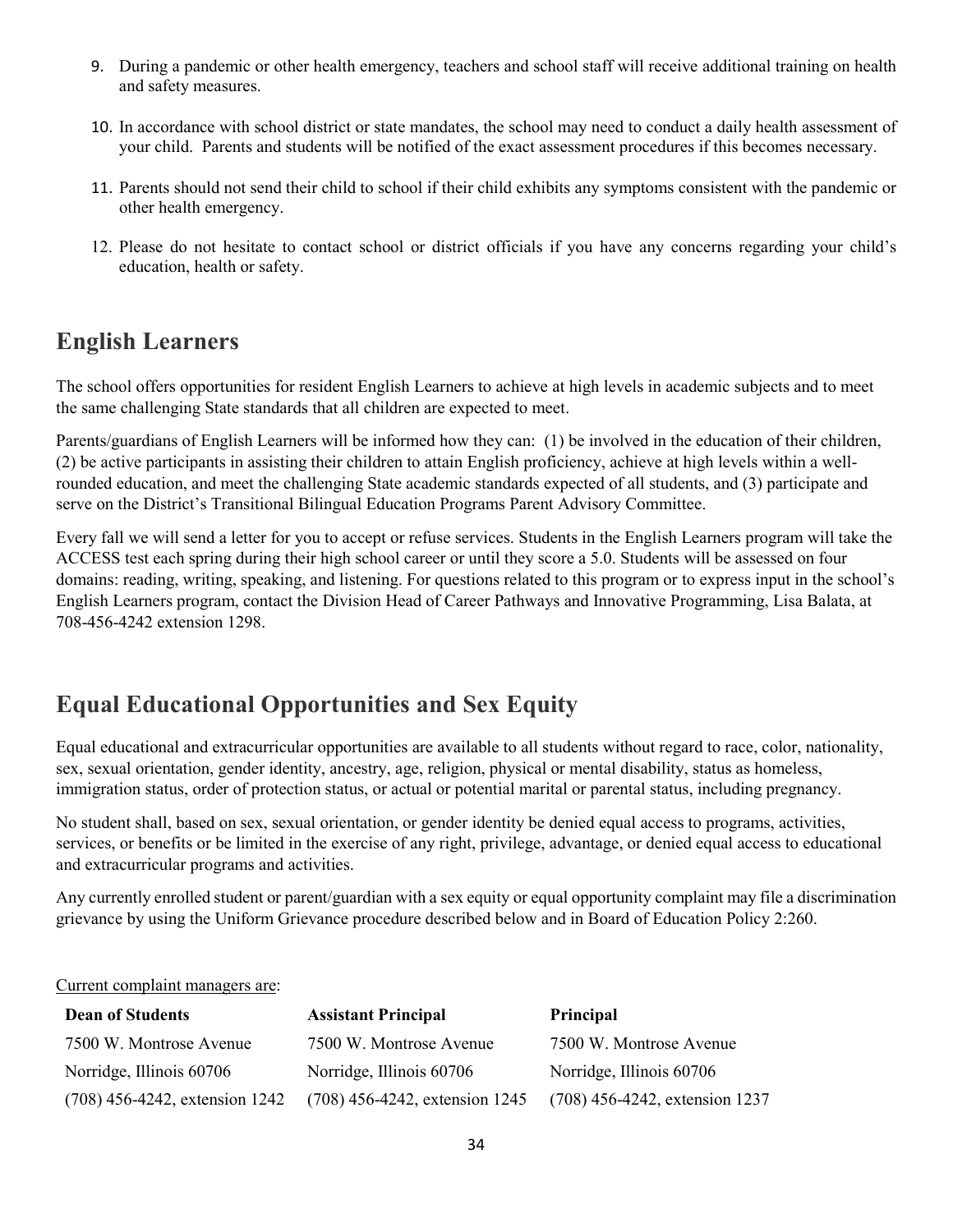#### **Uniform Grievance Procedure**

(Board of Education Policy 2.260)

A student, parent/guardian, employee, or community member should notify any District Complaint Manager if he or she believes that the School Board, its employees, or its agents have violated his or her rights guaranteed by the State or federal Constitution, State or federal statute, or Board policy, or have a complaint regarding any one of the following:

- 1. Title II of the Americans with Disabilities Act, 42 U.S.C. §12101 et seq.
- 2. Title IX of the Education Amendments of 1972, 20 U.S.C. §1681 et seq., excluding Title IX sexual harassment complaints governed by policy 2:265, *Title IX Sexual Harassment Grievance Procedure*
- 3. Section 504 of the Rehabilitation Act of 1973, 29 U.S.C. §791 et seq.
- 4. Title VI of the Civil Rights Act, 42 U.S.C. §2000d et seq.
- 5. Equal Employment Opportunities Act (Title VII of the Civil Rights Act), 42 U.S.C. §2000e et seq.
- 6. Sexual harassment prohibited by the State Officials and Employees Ethics Act, 5 ILCS 430/70-5(a); Illinois Human Rights Act, 775 ILCS 5/; and Title VII of the Civil Rights Act of 1964, 42 U.S.C. §2000e et seq. (Title IX sexual harassment complaints are addressed under policy 2:265, *Title IX Sexual Harassment Grievance Procedure*)
- 7. Breastfeeding accommodations for students, 105 ILCS 5/10-20.60
- 8. Bullying, 105 ILCS 5/27-23.7
- 9. Misuse of funds received for services to improve educational opportunities for educationally disadvantaged or deprived children
- 10. Curriculum, instructional materials, and/or programs
- 11. Victims' Economic Security and Safety Act, 820 ILCS 180/
- 12. Illinois Equal Pay Act of 2003, 820 ILCS 112/
- 13. Provision of services to homeless students
- 14. Illinois Whistleblower Act, 740 ILCS 174/
- 15. Misuse of genetic information prohibited by the Illinois Genetic Information Privacy Act, 410 ILCS 513/; and Titles I and II of the Genetic Information Nondiscrimination Act, 42 U.S.C. §2000ff et seq.
- 16. Employee Credit Privacy Act, 820 ILCS 70/

The Complaint Manager will first attempt to resolve complaints without resorting to this grievance procedure. If a formal complaint is filed under this policy, the Complaint Manager will address the complaint promptly and equitably. A student and/or parent/guardian filing a complaint under this policy may forego any informal suggestions and/or attempts to resolve it and may proceed directly to this grievance procedure. The Complaint Manager will not require a student or parent/guardian complaining of any form of harassment to attempt to resolve allegations directly with the accused (or the accused's parents/guardians); this includes mediation.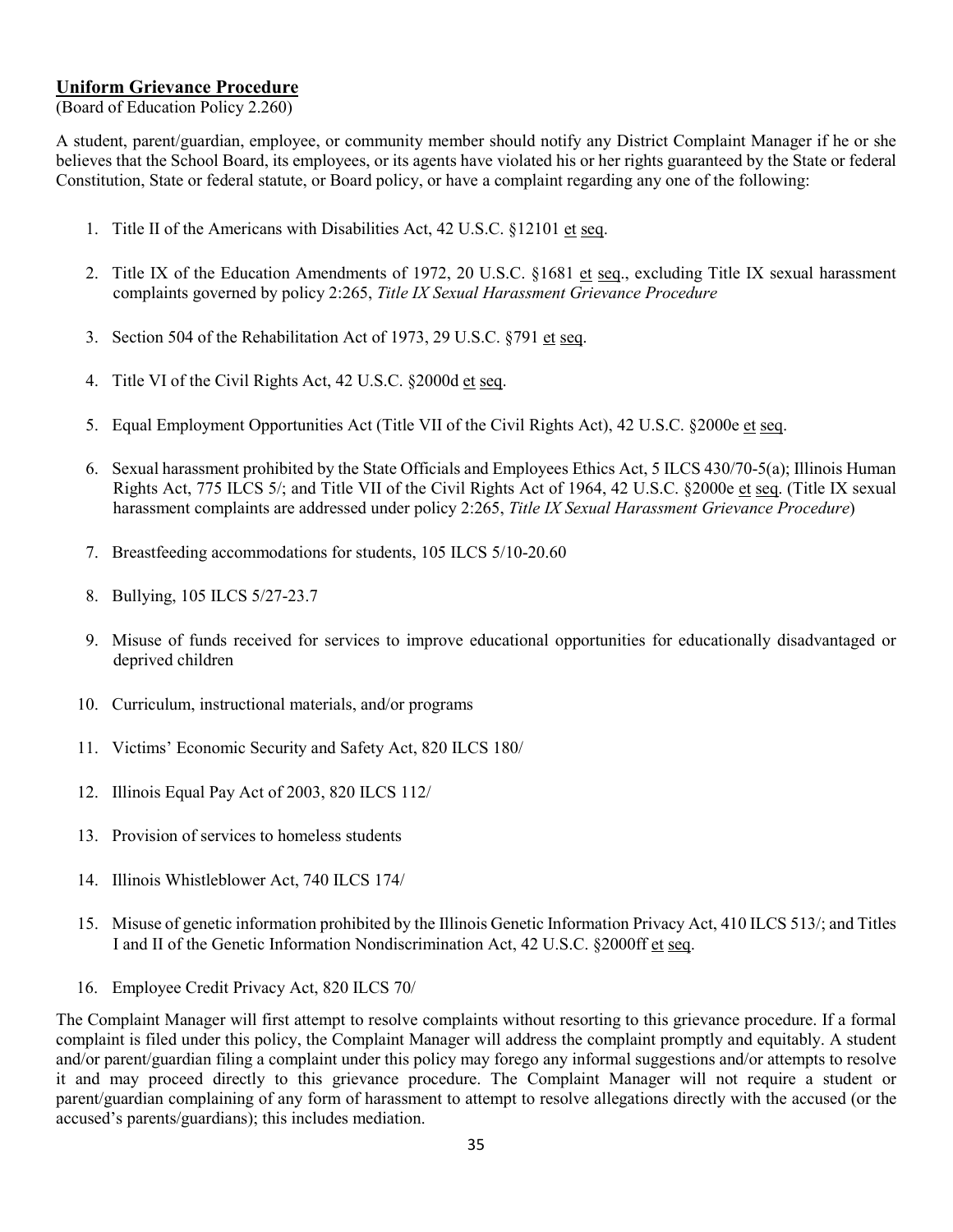## **Right to Pursue Other Remedies Not Impaired**

The right of a person to prompt and equitable resolution of a complaint filed under this policy shall not be impaired by the person's pursuit of other remedies, e.g., criminal complaints, civil actions, etc. Use of this grievance procedure is not a prerequisite to the pursuit of other remedies and use of this grievance procedure does not extend any filing deadline related to the pursuit of other remedies. If a person is pursuing another remedy subject to a complaint under this policy, the District will continue with a simultaneous investigation under this policy.

## **Deadlines**

All deadlines under this policy may be extended by the Complaint Manager as he or she deems appropriate. As used in this policy, *school business days* means days on which the District's main office is open.

## **Filing a Complaint**

A person (hereinafter Complainant) who wishes to avail him or herself of this grievance procedure may do so by filing a complaint with any District Complaint Manager. The Complainant shall not be required to file a complaint with a particular Complaint Manager and may request a Complaint Manager of the same gender. The Complaint Manager may request the Complainant to provide a written statement regarding the nature of the complaint or require a meeting with a student's parent(s)/guardian(s). The Complaint Manager shall assist the Complainant as needed.

For any complaint alleging bullying and/or cyberbullying of students, the Complaint Manager shall process and review the complaint according to Board policy 7:180, *Prevention of and Response to Bullying, Intimidation, and Harassment*, in addition to any response required by this policy. For any complaint alleging sexual harassment or other violation of Board policy 5:20, *Workplace Harassment Prohibited*, the Complaint Manager shall process and review the complaint according to that policy, in addition to any response required by this policy.

## **Investigation Process**

The Complaint Manager will investigate the complaint or appoint a qualified person to undertake the investigation on his or her behalf. The Complaint Manager shall ensure both parties have an equal opportunity to present evidence during an investigation. If the Complainant is a student under 18 years of age, the Complaint Manager will notify his or her parents/guardians that they may attend any investigatory meetings in which their child is involved. The complaint and identity of the Complainant will not be disclosed except: (1) as required by law or this policy, (2) as necessary to fully investigate the complaint, or (3) as authorized by the Complainant.

The identity of any student witnesses will not be disclosed except: (1) as required by law or any collective bargaining agreement, (2) as necessary to fully investigate the complaint, or (3) as authorized by the parent/guardian of the student witness, or by the student if the student is 18 years of age or older.

The Complaint Manager will inform, at regular intervals, the person(s) filing a complaint under this policy about the status of the investigation. Within 30 school business days after the date the complaint was filed, the Complaint Manager shall file a written report of his or her findings with the Superintendent. The Complaint Manager may request an extension of time.

The Superintendent will keep the Board informed of all complaints.

If a complaint contains allegations involving the Superintendent or Board member(s), the written report shall be filed directly with the Board, which will make a decision in accordance with paragraph four of the following section of this policy.

## **Decision and Appeal**

Within five school business days after receiving the Complaint Manager's report, the Superintendent shall mail his or her written decision to the Complainant and the accused by first class U.S. mail as well as to the Complaint Manager. All decisions shall be based upon the *preponderance of evidence* standard.

Within 10 school business days after receiving the Superintendent's decision, the Complainant or the accused may appeal the decision to the Board by making a written request to the Complaint Manager. The Complaint Manager shall promptly forward all materials relative to the complaint and appeal to the Board.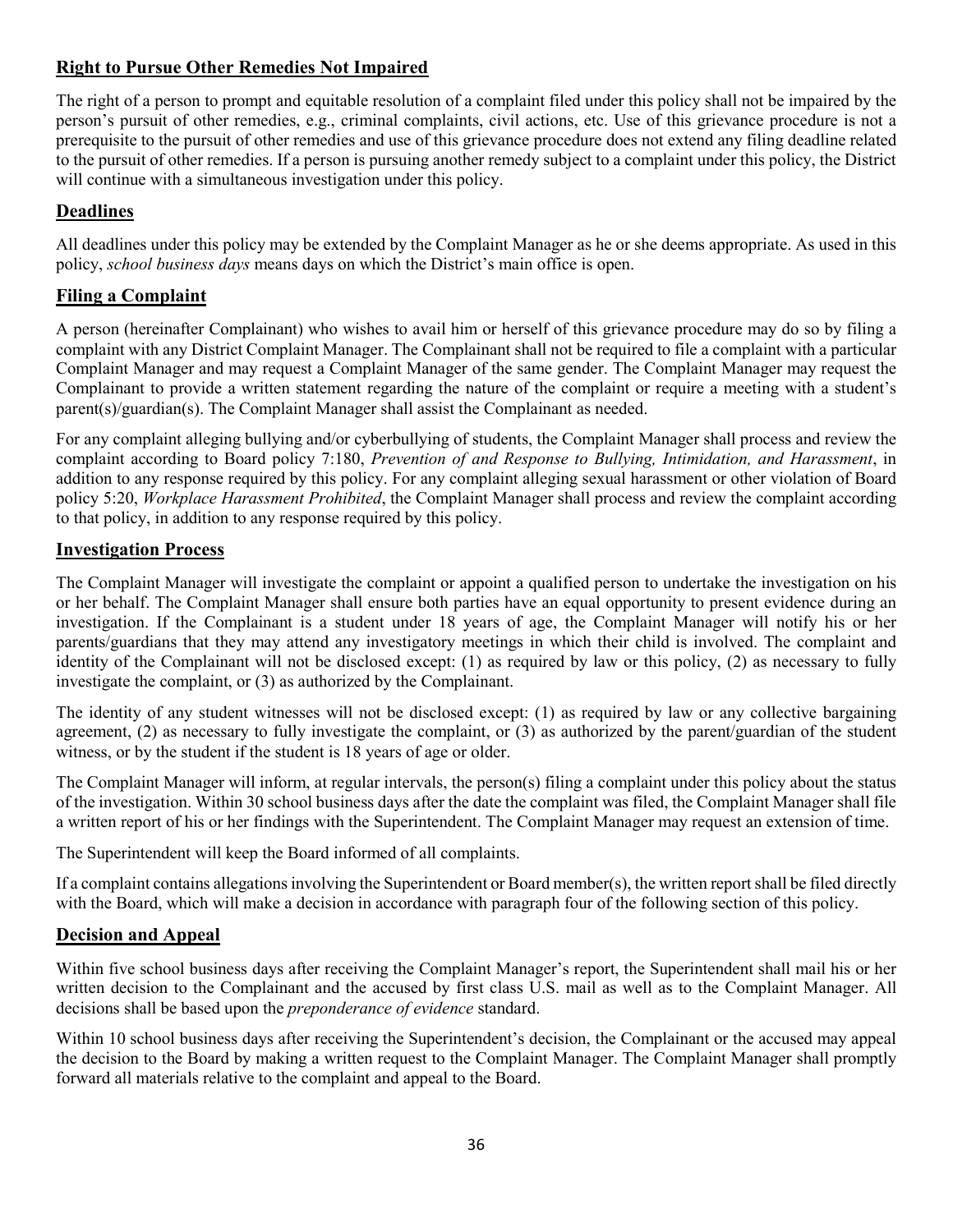Within 30 school business days, the Board shall affirm, reverse, or amend the Superintendent's decision or direct the Superintendent to gather additional information. Within five school business days after the Board's decision, the Superintendent shall inform the Complainant and the accused of the Board's action.

For complaints containing allegations involving the Superintendent or Board member(s), within 30 school business days after receiving the Complaint Manager's or outside investigator's report, the Board shall mail its written decision to the Complainant and the accused by first class U.S. mail as well as to the Complaint Manager.

This policy shall not be construed to create an independent right to a hearing before the Superintendent or Board. The failure to strictly follow the timelines in this grievance procedure shall not prejudice any party.

## **Appointing a Nondiscrimination Coordinator and Complaint Managers**

The Superintendent shall appoint a Nondiscrimination Coordinator to manage the District's efforts to provide equal opportunity employment and educational opportunities and prohibit the harassment of employees, students, and others. The Nondiscrimination Coordinator also serves as the District's Title IX Coordinator.

The Superintendent shall appoint at least one Complaint Manager to administer this policy. If possible, the Superintendent will appoint two Complaint Managers, one of each gender. The District's Nondiscrimination Coordinator may be appointed as one of the Complaint Managers.

The Superintendent shall insert into this policy and keep current the names, office addresses, email addresses, and telephone numbers of the Nondiscrimination Coordinator and the Complaint Managers.

# **Fees for 2022-2023 Academic Year**

Student fees that were approved by the Finance-Audit Subcommittee and the School Board are as follows: Registration \$160, Technology \$185, Advanced Placement \$94 per course, Industrial Technology \$50 per course, Parking Passes \$100 per year, Driver's Education \$300, \$75 for Family Year Long Passes for sporting events. Late fee of \$25 after July 1st and \$50 for any health office forms turned in after July 15<sup>th</sup>. Summer School fees for  $\frac{1}{2}$  credit course are \$200 for in district students and \$350 for a full credit course (\$400 for out of district students).

# **Fees, Fines & Charges; Waiver of Student Fees**

Ridgewood complies with State and Federal laws. Contact the Business Office for more information.

## **Eligibility Standards**

Students currently receiving aid under the Illinois Public Aid Law are eligible for waiver of all fees and lunch charges. "Lunch charges" means the charges for lunches offered by the school district as a participant under the State of Illinois program of reimbursement for free lunches. At Ridgewood this is known as any "Green Plate" offering on the menu.

Other students may be eligible for the waiver of fees or lunch charges on the basis of federal family income guidelines issued not later than June 1 of each fiscal year by the Secretary of the U. S. Department of Health and Human Services for the federal free and reduced price lunch program; or in cases in which a student's family is able to otherwise establish that they cannot afford to pay the fees (such as significant loss of income due to illness or injury in the family).

The following fees **are** included in the waiver:

- Charges for textbooks and instructional materials
- Charges and deposits for use of school property (towels, lab equipment)
- Field trip costs if it is a required part of a class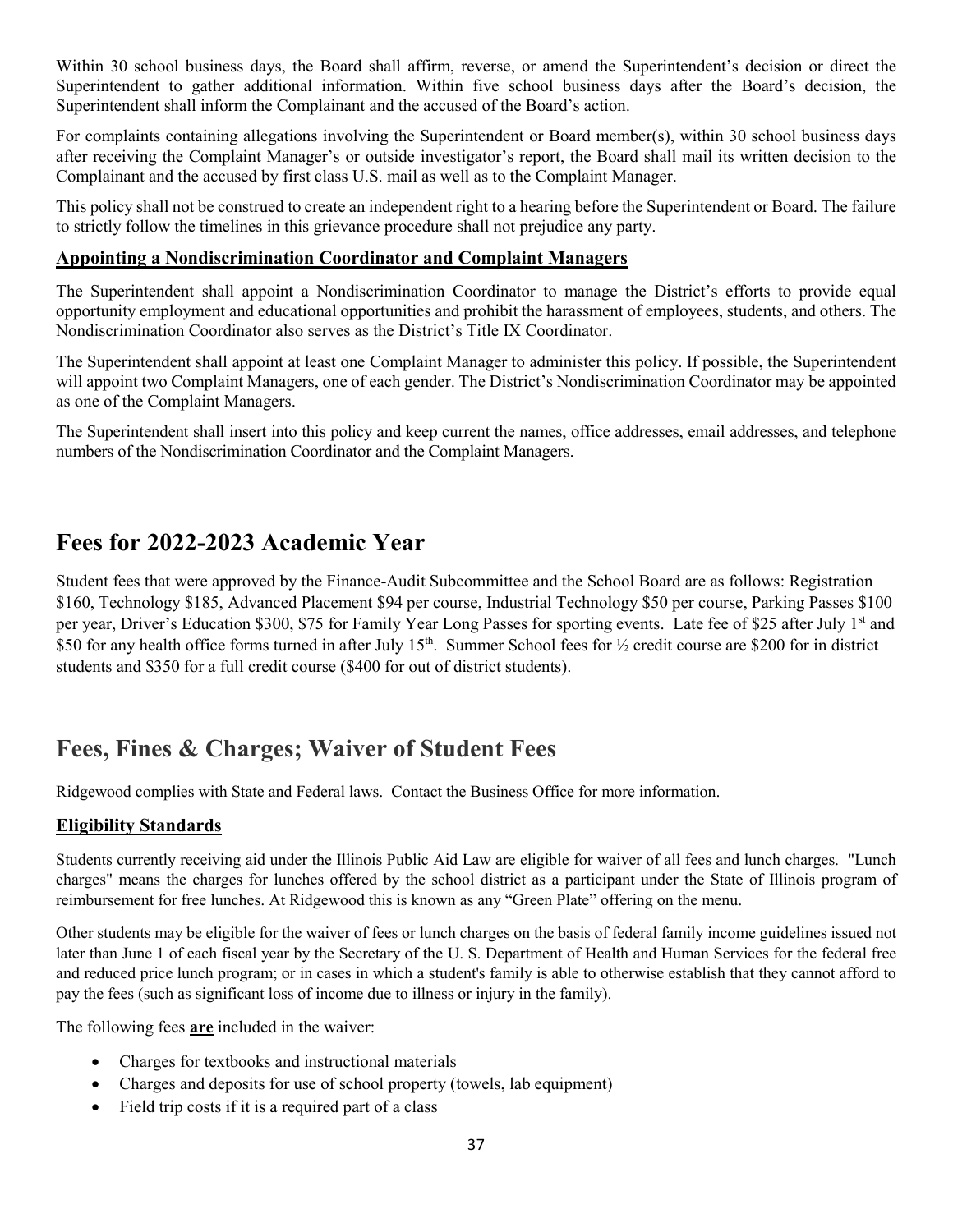- Charges or deposits for uniforms and equipment for sports or fine arts programs
- Graduation cap and gown
- Charges for shop, lab, or art supplies
- School record fees
- Health service fees

The following fees are **not** waived:

- Fines and charges for loss, misuse, or destruction of school property
- Class rings, yearbooks, pictures, diploma covers or videotapes, or similar items
- Optional travel, such as senior trip, band trip, etc.
- Insurance

Parent(s)/guardian(s) will be notified within 30 calendar days if their request is denied; reason for denial and process for appeal will be provided. All information regarding recipients of a fee waiver is confidential. Information and applications are available in the Business Office.

Pursuant to the Hunger-Free Students' Bill of Rights Act, the school is required to provide a federally reimbursable meal or snack to a student who requests one, regardless of whether the student has the ability to pay for the meal or snack or owes money for earlier meals or snacks. Students may not be provided with an alternative meal or snack and the school is prohibited from publicly identifying or stigmatizing a student who cannot pay for or owes money for a meal or snack.

# **Field Trips**

Students may supplement their academic program with a field trip, either in-school or out-of-school. Field trips are a privilege for students. Students must abide by all school policies during transportation and during field-trip activities, and shall treat all field trip locations as though they are school grounds. Failure to abide by school rules and/or location rules during a field trip may subject the student to discipline. All students who wish to attend a field trip must receive written permission from a parent or guardian with authority to give permission. Students may be prohibited from attending field trips for any of the following reasons:

- Failure to receive appropriate permission from parent/guardian or teacher;
- Failure to complete appropriate coursework;
- Behavioral or safety concerns;
- Denial of permission from administration;
- Other reasons as determined by the school.

# **Students with Food Allergies**

If your child has allergies and requires assistance while at school/ school functions an Allergy Action Plan must be submitted to the school nurse. State law requires our school district to annually inform parents of students with lifethreatening allergies or life-threatening chronic illnesses of the applicable provisions of Section 504 of the Rehabilitation Act of 1973 and other applicable federal statutes, state statutes, federal regulations and state rules.

If your student has a life-threatening allergy or life-threatening chronic illness, please notify the building principal at (708) 456-4242 extension 1237, or the school nurse at (708) 456-4242 extension 1268.

Federal law protects students from discrimination due to a disability that substantially limits a major life activity. If your student has a qualifying disability, an individualized Section 504 Plan will be developed and implemented to provide the needed supports so that your student can access his or her education as effectively as students without disabilities.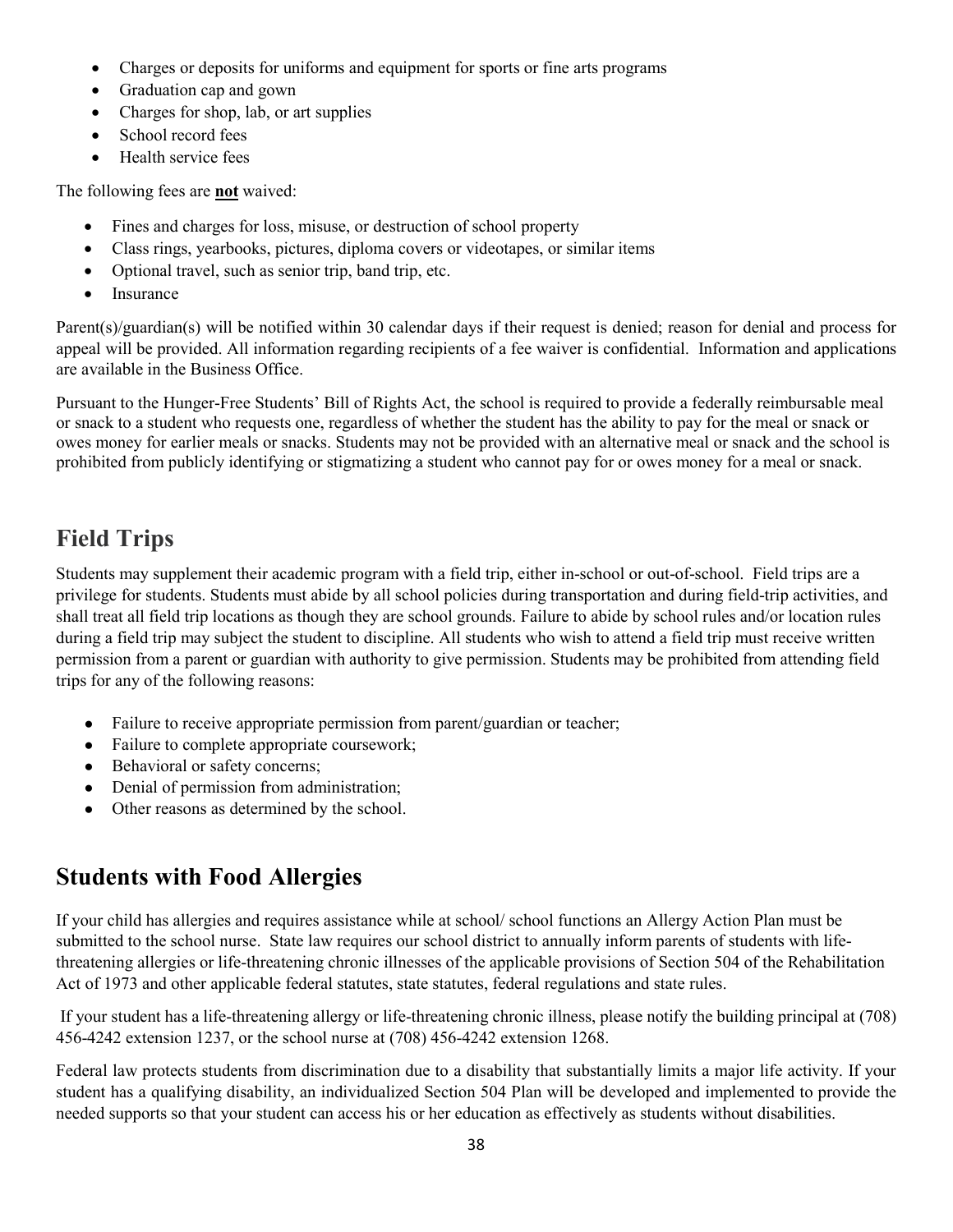Not all students with life-threatening allergies and life-threatening chronic illnesses may be eligible under Section 504. Our school district also may be able to appropriately meet a student's needs through other means.

# **Forms**

Parent(s)/guardian(s) and students are required to provide RHS with health records, current emergency information and a signature on the internet access and television/radio authorization form. Failure to do so will result in disciplinary action and/or exclusion from school.

# **Fund Raising**

## **For School Related Organizations/Activities**

Ridgewood District 234 student "profit making" organizations may conduct fund-raising activities through the sale of products or services to other students, friends, relatives, neighbors, or other specific persons known to those conducting such fund raising. Sales or solicitations from a "street corner" or in a "shopping center" are specifically prohibited. The administration reserves the right to define which student groups are "profit making," limit the types of products/services offered, and to limit the times and locations of these fund-raising activities. Guidelines are to be established by the Student Council in concert with the Activities Coordinator.

All such fund raising must be approved by a vote of the Student Council and receive permission from the Activities Coordinator and or the Athletic Director before the fund raising takes place.

## **For Non-School Related Charitable Organizations**

Ridgewood District 234 student groups may be involved in fund raising for non-school charitable organizations through school sponsored classes or organizations such as clubs or teams under the following conditions:

- 1. The charitable organization must present evidence that at least 90% of the funds raised by the charitable organization goes directly to the cause.
- 2. Sales of products are prohibited. Collecting donations or providing services are allowed.
- 3. Students involved in the fund raising must be supervised by a Ridgewood staff member and/or a parent/guardian of a Ridgewood student if the fund-raising activity takes place at a location outside the school. Written permission from the parent/guardian of the students involved must be on file in the school office.
- 4. No more than five (5) such fund-raising events may be held during any school year. These events must first be approved by a vote of the Student Council and then by the Principal or his designee.

Solicitation of funds by student organizations (for either school related or non-school related organizations) from businesses, professional persons or industrial firms must be pre-approved by the Superintendent or his designee and shall be limited to no more than six (6) in any school year. Any student fund raising not specified in this policy is prohibited.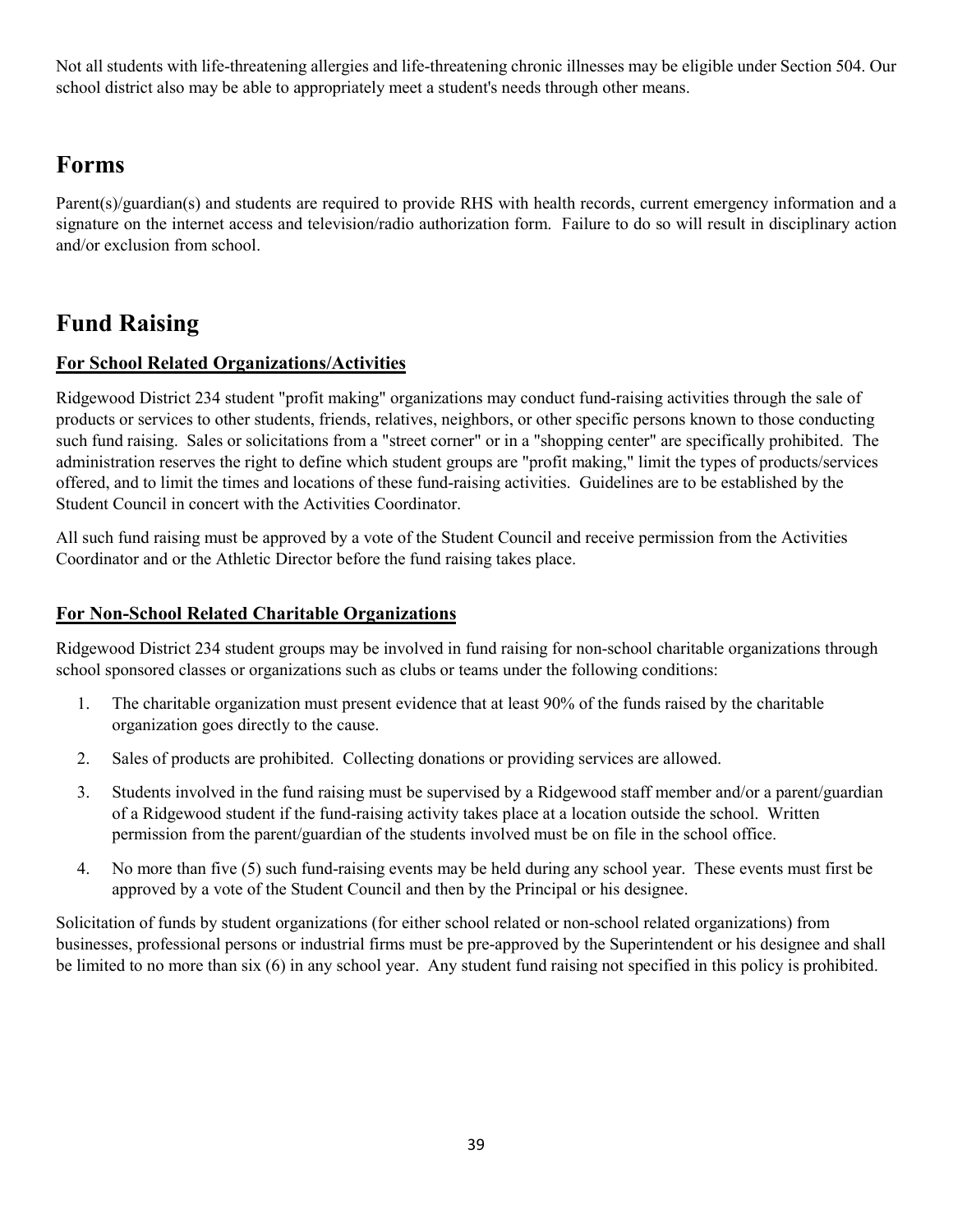# **Grading**

## **RHS Grading Practice**

School report cards are issued to students on a semester basis. At the end of the term a final grade will be recorded for each course. A student's final grade is a reflection of the level of mastery that the student has reached toward each of the competencies in the following categories: Learning, Innovation and Life and Career. Final grades are the only grades that will remain in history and are the grades used for cumulative grade point averages. Report cards include grades, teacher comments, and grade point averages. For questions regarding grades, please contact the classroom teacher.

The decision to promote a student to the next grade level is based on successful completion of the curriculum, attendance, performance on standardized tests and other testing. A student will not be promoted based upon age or any other social reasons not related to academic performance.

## **Competency Grading**



## **Grading Scales**

## **Non-Competency Courses\***

A:  $90-100\%$ B: 80-89% C: 70-79% D: 60-69% NM (Not Met): 0-59%

In Physical Education courses, students must earn a 70% or higher in order to earn credit for the course.

## **Competency Course Grading Scale**

| Grade       | Course          | Course                                                           | Course      | Course      |
|-------------|-----------------|------------------------------------------------------------------|-------------|-------------|
|             | Level 9         | <b>Level 10</b>                                                  | Level 11    | Level 12    |
| <b>NM</b>   | ${}_{\leq 1.8}$ | < 2.3                                                            | < 2.9       | < 3.5       |
| $\mathbf C$ | $1.8 - 2.1$     | $2.4 - 2.7$                                                      | $3 - 3.3$   | $3.6 - 3.9$ |
| B           | $2.2 - 2.5$     | $2.8 - 3.1$                                                      | $3.4 - 3.7$ | $4 - 4.3$   |
| A           |                 | 2.6 or higher $ 3.2$ or higher $ 3.8$ or higher $ 4.4$ or higher |             |             |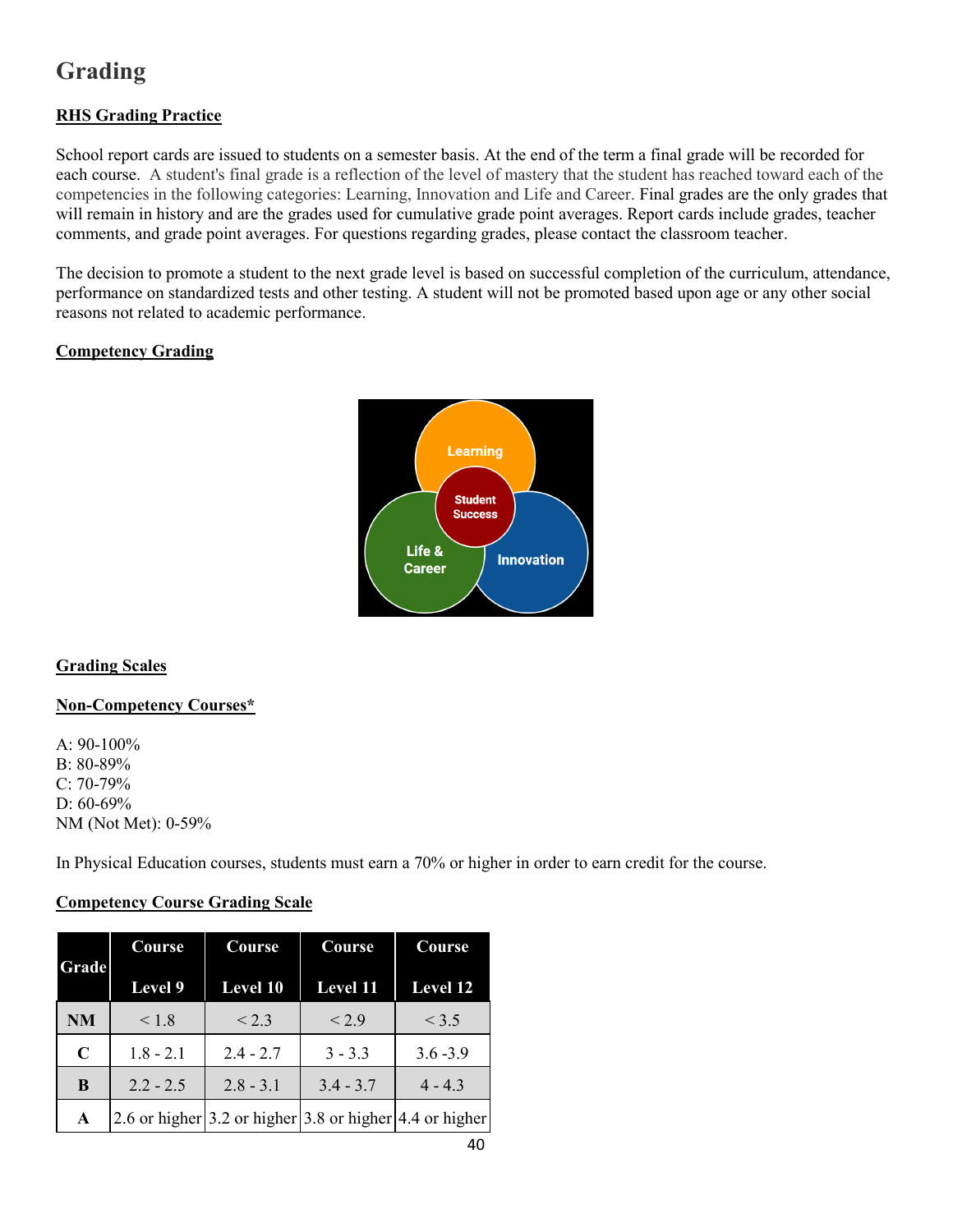Any student who is issued a Not Met is allowed additional time (including extended school year), practice, and/or instruction to ensure the student has learned the necessary skill/s. Students are not penalized by the averaging of assignment or assessment scores over time if additional interventions, including but not limited to additional time, practice, and/or instruction, are needed. All grading and assessment practices are designed to be transparent to students and parents. Timely and meaningful feedback is necessary to promote student ownership of learning.

## **Final Grades**

Final grades are due at the end of each semester. If a student has a Not Met at the end of  $1<sup>st</sup>$  or  $2<sup>nd</sup>$  semester, the grading teacher will fill out the Google Sheet with the student's completion status, along with what assignments are still necessary for the student to complete in order to pass the course.

After 1<sup>st</sup> semester, students will be assigned a supervised intervention during their Flextime period in order to complete the necessary assignments in order to receive their credit for the semester. The supervising teacher of their Flextime Intervention will submit the grade change for the coursework completed for  $1<sup>st</sup>$  semester, unless the student is working with their grading teacher on the missing coursework.

At the end of the school year, any student with a Not Met from 1<sup>st</sup> and/or 2<sup>nd</sup> semester will be automatically enrolled in extended school year in order to pass their course. If students do not complete their coursework during extended school year, students will then be enrolled in Summer School. During Extended School Year and Summer School, the teacher overseeing the student's coursework will complete the Summer School document with the student's final grade in order for it to be updated on their transcript.

# **Graduation Requirements**

To graduate from high school, each student is responsible for:

- 1. Completing all State mandated graduation requirements listed below.
- 2. All students grades 9-12 must earn a total of 23 credits in order to graduate from Ridgewood High School.
- 3. Participating in the State assessment required for graduation.

## **State Mandated Graduation Requirements**

| <b>Credits Required</b> | Core Area                                                 |
|-------------------------|-----------------------------------------------------------|
| 4                       | English                                                   |
| 3                       | Math                                                      |
| 3                       | Science                                                   |
| 2                       | Social Studies (Civics & U.S.<br>History)*                |
| 3.5                     | Physical Education                                        |
| .5                      | Health                                                    |
| $\overline{2}$          | World Language, Business,<br>Vocational, Computer Science |
| 1                       | Fine & Applied Arts                                       |
| P                       | Consumer Education**                                      |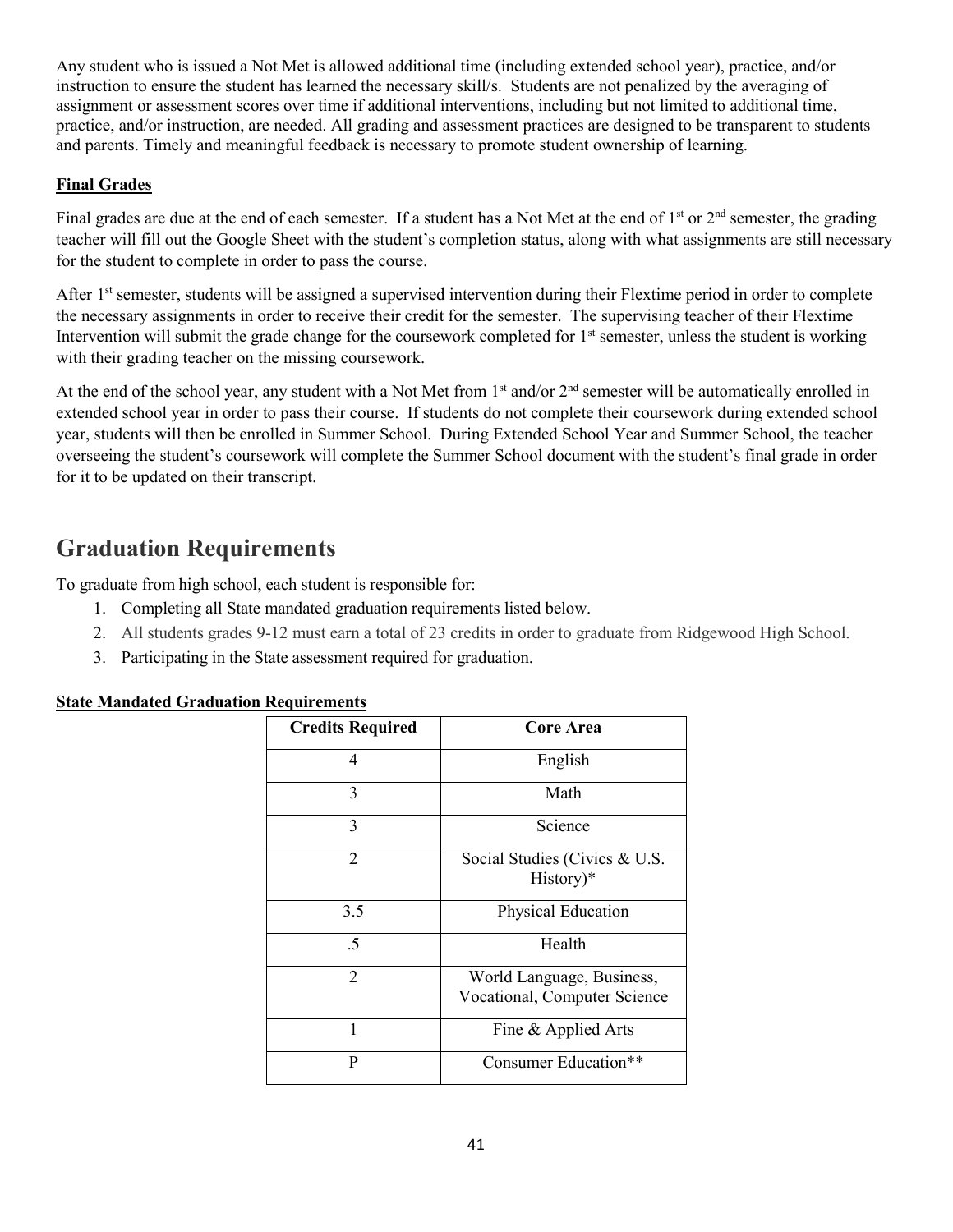\*Ridgewood High School students must demonstrate proficiency in the U.S. and Illinois Constitutions which can be demonstrated in designated Social Studies courses. Students must also complete the state approved accountability measure when applicable. Students must pass a satisfactory examination on patriotism and principles of representative government, proper use of the flag, methods of voting and the Pledge of Allegiance.

\*\*Students will also demonstrate proficiency in consumer education by taking the consumer education proficiency test offered throughout a variety of business and math courses

## **Free Application for Federal Student Aid (FAFSA) Graduation Requirement**

As a prerequisite to receiving a high school diploma, the parent or guardian of each student or, if a student is at least 18 years of age or legally emancipated, the student must comply with either of the following:

(1) File a FAFSA with the United States Department of Education or, if applicable, an application for State financial aid.

(2) File a waiver indicating that the parent or guardian or, if applicable, the student understands what the FAFSA and application for State financial aid are and has chosen not to file an application.

Upon request, the school will provide a student and his or her parent or guardian any support or assistance necessary to comply with this requirement.

A school district may award a high school diploma to a student who is unable to meet this requirement due to extenuating circumstances, as determined by the school district, if (i) the student has met all other graduation requirements, and (ii) the principal attests that the school district has made a good faith effort to assist the student or, if applicable, his or her parent or guardian in filing an application or a waiver.

## **Additional Information**

The Principal or his/her designee shall have the final authority in determining what constitutes a district-approved equivalent. Students who transfer into Ridgewood High School are subject to the requirements listed above **and** the requirements of the previous school during the years attended. The principal shall have the final authority in determining transfer student graduation requirements and acceptance of transfer credits. Exclusive of transfer from other school districts, approval for the transfer of credits from an institution other than Ridgewood High School must be obtained in advance from the Principal or his designee.

Transcripts for 7<sup>th</sup> and 8<sup>th</sup> grade students enrolled in Ridgewood High School courses will reflect courses taken, and those course grades will count towards their cumulative high school GPA.

The above requirements do not apply to students with disabilities whose course of study is determined by an Individualized Education Program or students who are exempted from participation in certain courses in accordance with State law.

# **Immunization, Health, Eye & Dental Examination**

## **Required Health Examinations and Immunizations**

All students are required to present appropriate proof of a health examination and the immunizations against, and screenings for, preventable communicable diseases within one year prior to:

- 1. Entering kindergarten or the first grade;
- 2. Entering the sixth and ninth grades; and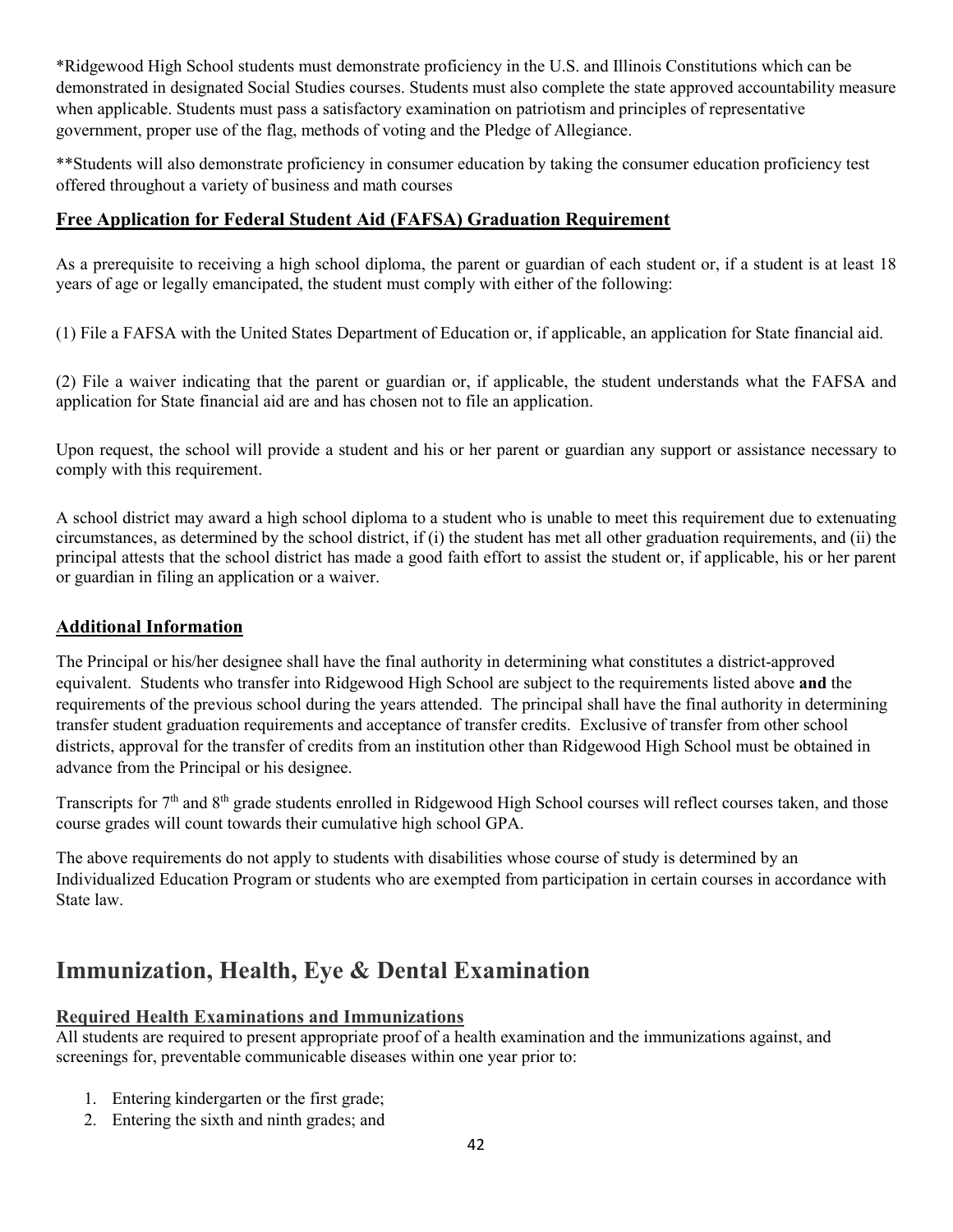3. Enrolling in an Illinois school for the first time, regardless of the student's grade.

Completed health examination and immunization records signed by a physician licensed to practice medicine in all of its branches, an advanced practice nurse who has a written collaborative agreement with a collaborating physician that authorizes him/her to perform health examinations, or a physician's assistant to whom has been delegated to the performance of health examinations by his/her supervising physician (Section 27-8.1(2) of the School Code. Proof of immunization against meningococcal disease is required for students in grades 6 and 12. A diabetes screening must be included as part of the health exam (though diabetes testing is not required). Beginning with the 2017-2018 school year, an age-appropriate developmental screening and an age-appropriate social and emotional screening are required parts of each health examination.

Unless an exemption or extension applies, the failure to comply with the above requirements by October of the current school year will result in the student's exclusion from school (beginning October 15<sup>th</sup>) until the required health forms are presented to the District. New students who register after October 15 of the current school year shall have 30 days following registration to comply with the health examination and immunization regulations. If a medical reason prevents a student from receiving a required immunization by October of the current school year, the student must present, an immunization schedule and a statement of the medical reasons causing the delay. The schedule and statement of medical reasons must be signed by the physician, advanced practice nurse, physician assistant, or local health department responsible for administering the immunizations.

## **Eye Examination**

Each year, Special Education students receive a vision and hearing screening each year they are in school attendance. Per the Illinois Department of Public Health's rules and regulations, it should be noted *"Vision screening is not a substitute for a complete eye and vision evaluation by an eye doctor. Your child is not required to undergo this vision screening if an optometrist or ophthalmologist has completed and signed a report form indicating that an examination has been administered within the previous 12 months."*

For students entering from outside of Illinois, Illinois law requires that proof of an eye examination by an optometrist or physician (such as an ophthalmologist) who provides eye examinations be submitted to the school no later than October 15<sup>th</sup> of the year the student is first enrolled or as required by the school for other children. The examination must be completed within one year prior to the first day of the school year the child enters the Illinois School System for the first time. The parent of any child who is unable to obtain an examination must submit a waiver to the school. All health related forms are available in the Health Office.

Any parent/guardian requesting their child be excluded from a vision screening should submit a signed report to the Health Office from an optometrist or ophthalmologist indicating that an examination has been administered within the previous 12 months. This report should be submitted at the start of the new school year.

## **Dental Examination**

All students entering kindergarten, second, and sixth and ninth grades must present proof by May 15 of the current school year of having been examined by a licensed dentist within the last 18 months. Failure to present proof allows the school to hold the child's report card until the student presents: (1) proof of a completed dental examination, or (2) that a dental examination will take place within 60 days after May 15.

## **Illness/ Injury during school day**

Students who become ill or injured during the school day should report to the Health Office. When visiting the Health Office, students *must have a pass from class* in order for the visitation to be excused.No student is excused to leave the school without *parent/guardian* permission. Students may be allowed to lie down and afterwards will either be sent back to class or sent home once a parent/guardian is contacted. Emergency alternates will only be contacted in life threatening situations.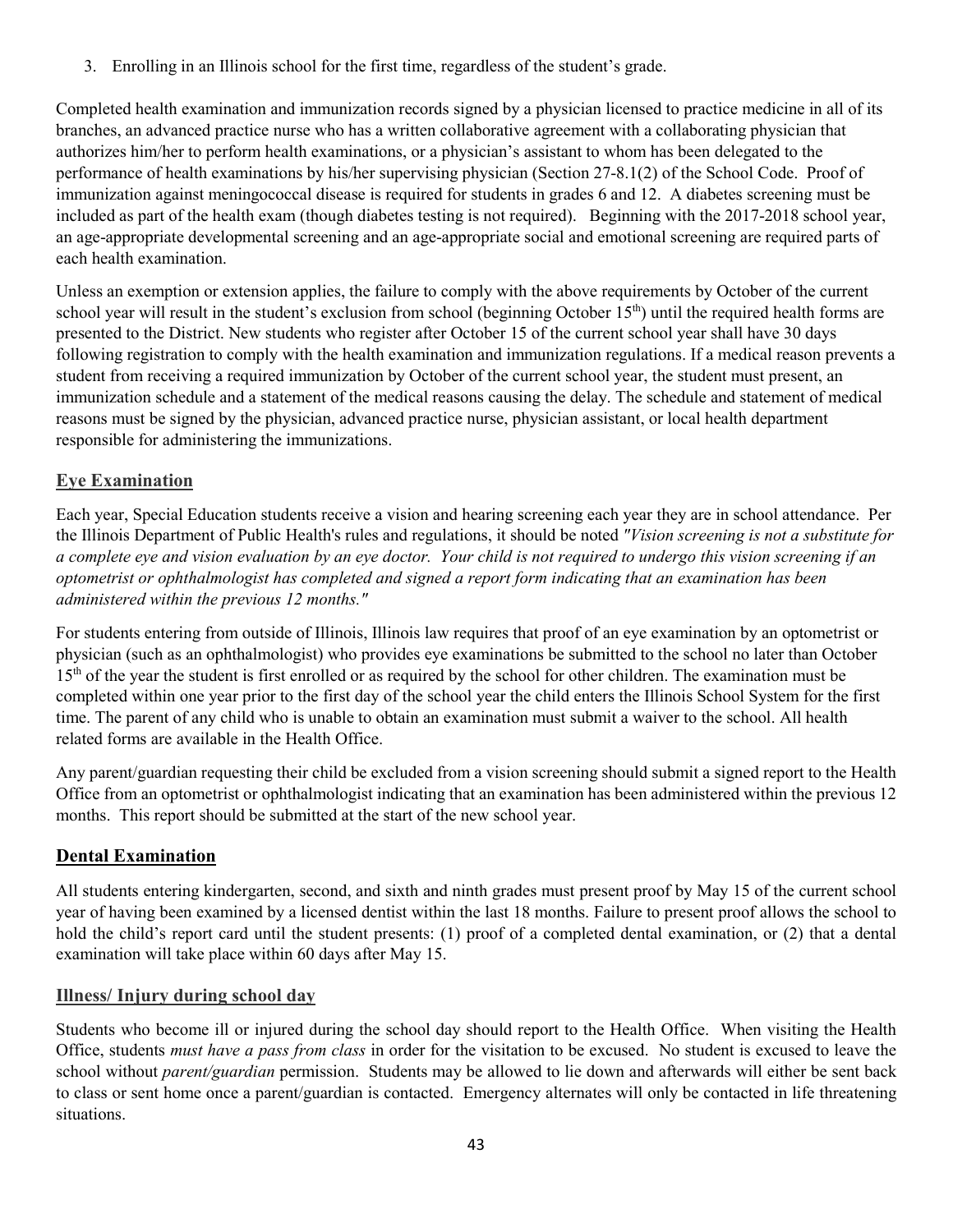Students with a physical injury or disability may be given permission by the nurse to use the elevator. Additional rules regarding the use of the elevator will be reviewed with the student in the nurse's office.

A student may be excused up to three days from some or all physical activities when the appropriate excuses are submitted to the school by parent(s)/guardian(s) or exempted for a specified period of time by a person licensed under the Medical Practice Act. Each student will have a limit of three PE excuses per semester without a physician's written exemption. PE excuses from a physician should be time limited and specify a tentative date of return to the restricted activities. For any physician approved PE excuses longer than a two-week period, a *"Modified PE Form"* will be required to be completed by the physician.

# **Accidents/Medical Emergencies**

It is the responsibility of students to report **immediately** (to a staff member and/or the School Nurse) any accident which causes injury or medical emergency to themselves or to any other person. It is the responsibility of the School Nurse or designee to determine if paramedics need to be called. It is important that an accident report be completed and submitted within twenty-four hours of an accident.

When paramedics are called to transport a student to the hospital the following guidelines will be followed:

- 1. The student's parent(s)/guardian(s) will be notified by the Principal or designee and advised as to which hospital their child will be taken.
- 2. In the event a parent/guardian cannot be reached, the emergency person listed on their Emergency Information card will be contacted and informed as to which hospital the student will be taken.
- 3. The Confidential Health Problem list will be checked to see if the student has a known health problem. This information will be given to the paramedics. They will be given the name of the person who will meet them at the hospital.
- 4. If a parent/guardian or designee cannot meet the child at the hospital, the School Nurse or designee will follow the student until a family member arrives to be with the student.

# **Student Medication**

Taking medication during school hours or during school-related activities is prohibited unless it is necessary for a student's health and well-being. When a student's licensed health care provider and parent/guardian believe that it is necessary for the student to take a medication during school hours or school-related activities, the parent/guardian must request that the school dispense the medication to the child by completing a "School Medication Authorization Form."

No school or district employee is allowed to administer to any student, or supervise a student's self-administration of, any prescription or non-prescription medication until a completed and signed School Medication Authorization Form is submitted by the student's parent/guardian. No student is allowed to possess or consume any prescription or nonprescription medication on school grounds or at a school-related function other than as provided for in this procedure.

## **Self-Administration of Medication**

A student may possess and self-administer an epinephrine injector (e.g., EpiPen®) and/or an asthma inhaler or medication prescribed for use at the student's discretion, provided the student's parent/guardian has completed and signed a School Medication Authorization Form.

Students who are diabetic may possess and self-administer diabetic testing supplies and insulin if authorized by the student's diabetes care plan, which must be on file with the school.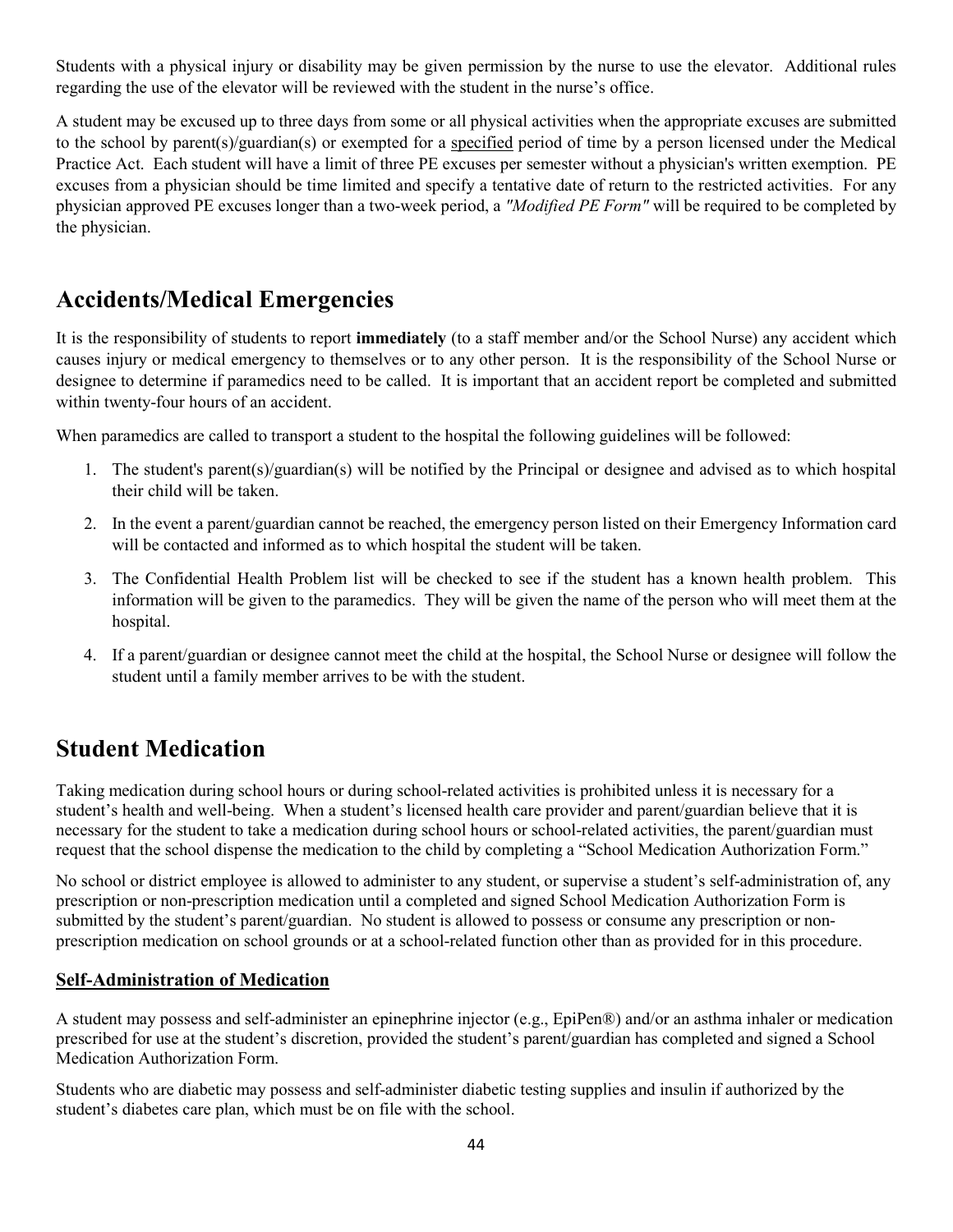Students with epilepsy may possess and self-administer supplies, equipment and medication, if authorized by the student's seizure action plan, which must be on file with the school.

Students may self-administer (but not possess on their person) other medications required under a qualified plan, provided the student's parent/guardian has completed and signed a School Medication Authorization Form.

The school district shall incur no liability, except for willful and wanton conduct, as a result of any injury arising from a student's self-administration of medication, including asthma medication or epinephrine injectors, or medication required under a qualifying plan. A student's parent/guardian must indemnify and hold harmless the school district and its employees and agents, against any claims, except a claim based on willful and wanton conduct, arising out of a student's self-administration of an epinephrine injector, asthma medication, and/or a medication required under a qualifying plan.

## **Administration of Medical Cannabis**

In accordance with the Compassionate Use of Medical Cannabis Program, qualifying students are allowed to utilize medical cannabis infused products while at school and school events. Please contact the building principal for additional information. Discipline of a student for being administered a product by a designated caregiver pursuant to this procedure is prohibited. The District may not deny a student attendance at a school solely because he or she requires administration of the product during school hours.

## **Undesignated Medications**

The school may maintain the following undesignated prescription medications for emergency use: (1) Asthma medication; (2) Epinephrine injectors; (3) Opioid antagonists; and (4) Glucagon. No one, including without limitation, parents/guardians of students, should rely on the school or district for the availability of undesignated medication. This procedure does not guarantee the availability of undesignated medications. Students and their parents/guardians should consult their own physician regarding these medication(s).

## **Emergency Aid to Students**

Nothing in this policy shall prohibit any school employee from providing emergency assistance to students, including administering medication.

# **Medical Authorization Information**

Every student must have their emergency contact information in Skyward updated so that the Health Office can notify a family if an emergency occurs. The information contained in Skyward must be updated for each student's health status annually so that the correct parent(s)/guardian(s) can be contacted at home/work regarding a student's illness, injury or medical/dental emergency. **In the event of a medical/dental emergency and no parent/guardian is available, the school will act** *"in loco parentis"* **until such time that a parent/guardian can be notified of the emergency.** *Therefore, it is extremely urgent that all phone numbers (home, work and cellular) are correct and kept up-to-date in Skyward.* All changes are to be reported to the Student Services or Health Office.

# **Head Lice**

The school will observe the following procedures regarding head lice:

Per the Center for Disease Control (CDC), students diagnosed with live head lice do not need to be sent home early from school; they can go home at the end of the day, be treated, and return to class after appropriate treatment has begun. Students should first see the School Nurse before returning to classes and school-sponsored activities. Nits may persist after treatment, but successful treatment should kill crawling lice.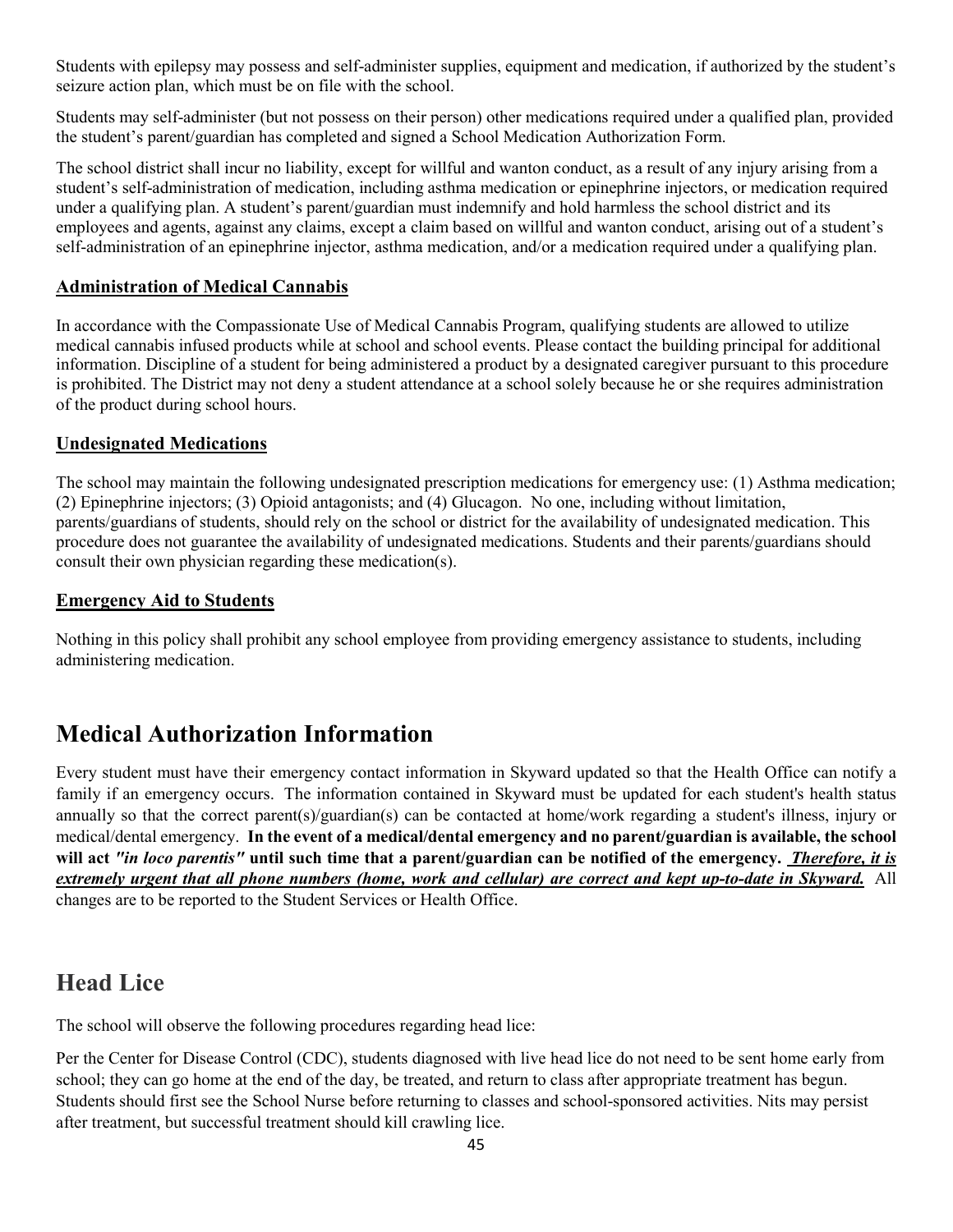# **Home and Hospital Instruction**

A student who is absent from school, or whose physician, physician assistant or licensed advance practice registered nurse anticipates his or her absence from school, because of a medical condition may be eligible for instruction in the student's home or hospital.

Appropriate educational services from qualified staff will begin no later than five school days after receiving a written statement from a physician, physician assistant, or licensed advanced practice registered nurse. Instructional or related services for a student receiving special education services will be determined by the student's individualized education program.

A student who is unable to attend school because of pregnancy will be provided home instruction, correspondence courses, or other courses of instruction before (1) the birth of the child when the student's physician, physician assistant, or licensed advanced practice nurse indicates, in writing, that she is medically unable to attend regular classroom instruction, and (2) for up to 3 months after the child's birth or a miscarriage. For information on home or hospital instruction, contact your child's Social Worker at (708) 456-4242 x 1271.

# **Homeless Child's Right to Education**

When a child loses permanent housing and becomes a homeless person as defined at law, or when a homeless child changes his or her temporary living arrangements, the parent or guardian of the homeless child has the option of either:

- 1. continuing the child's education in the school of origin for as long as the child remains homeless or, if the child becomes permanently housed, until the end of the academic year during which the housing is acquired; or
- 2. enrolling the child in any school that non-homeless students who live in the attendance area in which the child or youth is actually living are eligible to attend.

Information about assistance and support for homeless families can be provided by the District's Mckinney-Vento Liaison at 708-456-4242 x 1284.

# **Homework**

Homework is a pathway for students to practice and reinforce skills and concepts they have learned in class. Time requirements and frequency of homework will vary by teacher, individual ability and grade level. If a student knows they will be absent from school, it is possible for homework to be accessed remotely and it is strongly recommended that students contact their teachers for individual instruction.

A twenty-four hour Parent Access Center is available, called Skyward, for students and parent(s)/guardian(s) to verify assignments in each course. Passwords are required.

Many teachers utilize the district Learning Management System (LMS), Canvas. Students submit assignments and homework in Canvas and teachers are able to provide feedback. Parent(s)/Guardian(s) also have access to Canvas. If you are interested in gaining access, please contact the technology department at technology @ridgenet.org.

## *Special note to parent(s)/guardian(s) about Homework*

It is important that you not allow students to tell you that they do not have homework. Quite often the student means only that he/she does not have an assignment due the next day. You should *insist* that your student spend time each day on school work *at home* doing such things as reading, re-writing notes taken in class, reviewing tests and other assignments,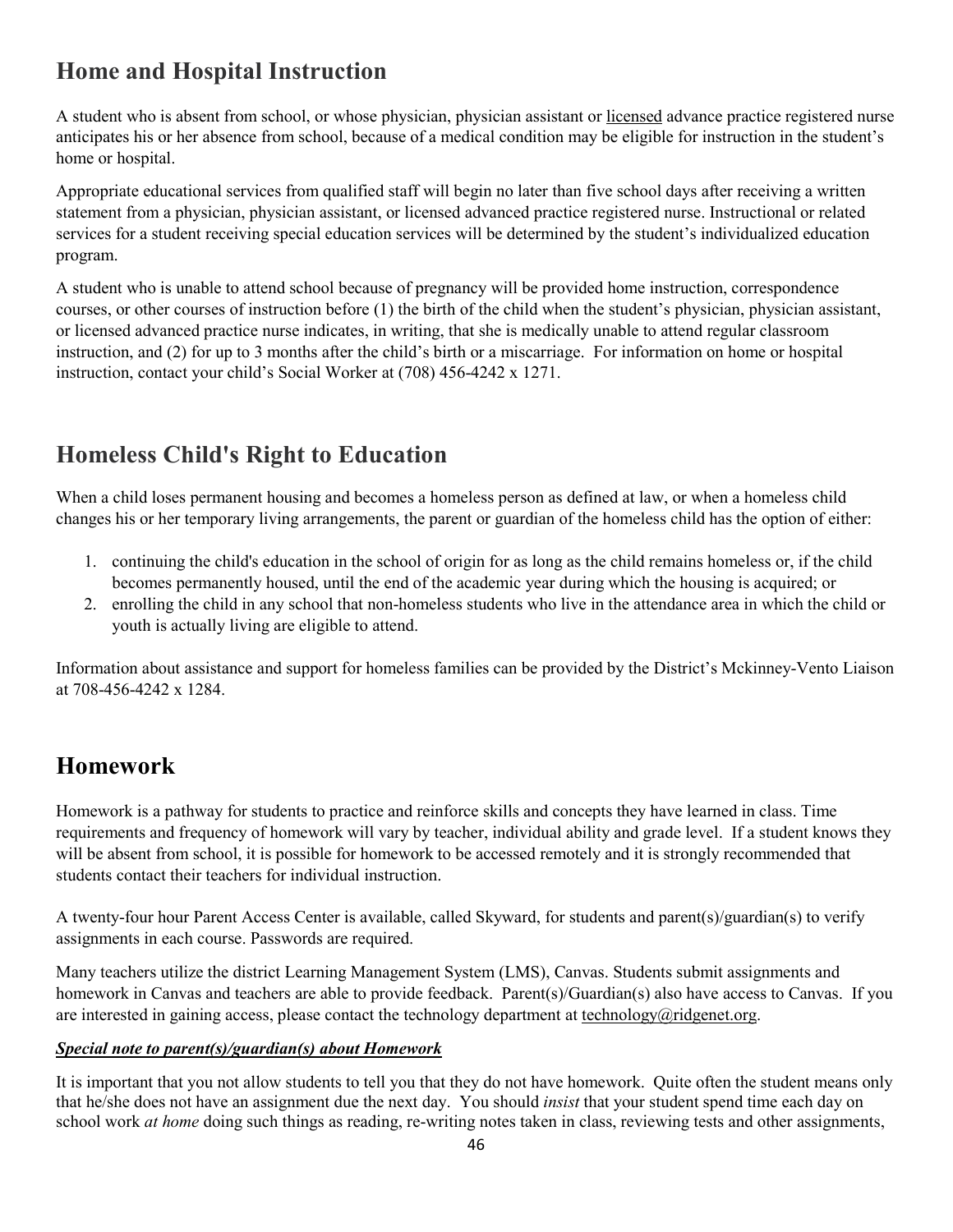writing papers, working on projects due in the future, answering questions at the end of chapters, working extra problems, correcting previous assignments, studying for tests instead of waiting until the night before, etc. You must assume the responsibility to limit the amount of time your student spends watching TV, listening to music, working, and socializing outside the house during the school week if you expect your student to be as successful as he/she can be. Complaining and arguing are normal teenage behaviors where these things are concerned. If your student is not doing well in school, we encourage you to listen to him/her, but *we urge you to be firm in your insistence on doing homework daily.* 

If you have any concerns related to your student and homework, please contact their Advisor.

# **Honor Roll**

Honor Roll status will be calculated at the end of each quarter. Students who receive a GPA of 4.0 or better will achieve "high honors." Those with 3.5 - 3.999 will be designated as "honor roll." Those with 3.2 - 3.499 will receive "honorable mention."

# **Identification (ID) Cards**

Each student will be given a photo ID card. Students should retain this card until a new one is issued by the school. *This card is to be on the student at all times while in school or at school-sponsored events*. If a student loses his/her ID, it will be replaced at the student's expense. The cost of a new ID will be \$5. If a student fails to bring an RHS ID to school he/she will be responsible for obtaining a new ID from the front desk. The student's account will be charged and no cash will be accepted.

The mobile ID is also available in every student's Skyward Mobile account. In order to access this electronic ID, students should log into their Skyward Mobile account, click on the menu icon, and click on the *ID card* option.

## **Insurance**

Student Accident Coverage is provided for students enrolled in District 234 at no cost to the family. This coverage is secondary to your primary family coverage. Students are covered while attending classes or participating in school sponsored activities and sport programs, including football.

# **Internet/ Website**

Ridgewood maintains its own Internet website. On it can be found information about the school, the district budget, the faculty, and notices of upcoming events. The location of the site is at www.d234.org*.* Access to the Internet is a privilege. Each family is expected to sign an agreement that establishes the conditions under which access is granted to students. Violation of the terms and conditions of the *Authorization for Internet Access* will result in the loss of privileges, disciplinary action, and/or appropriate legal action

The Skyward link is available to all students, parent(s)/guardian(s). A password will be assigned to all new students, parent(s)/guardian(s) after the start of the school year. This website will give you access to all your child's data: grades, homework, attendance, discipline. You will also be able to communicate to the faculty at Ridgewood High school through this website.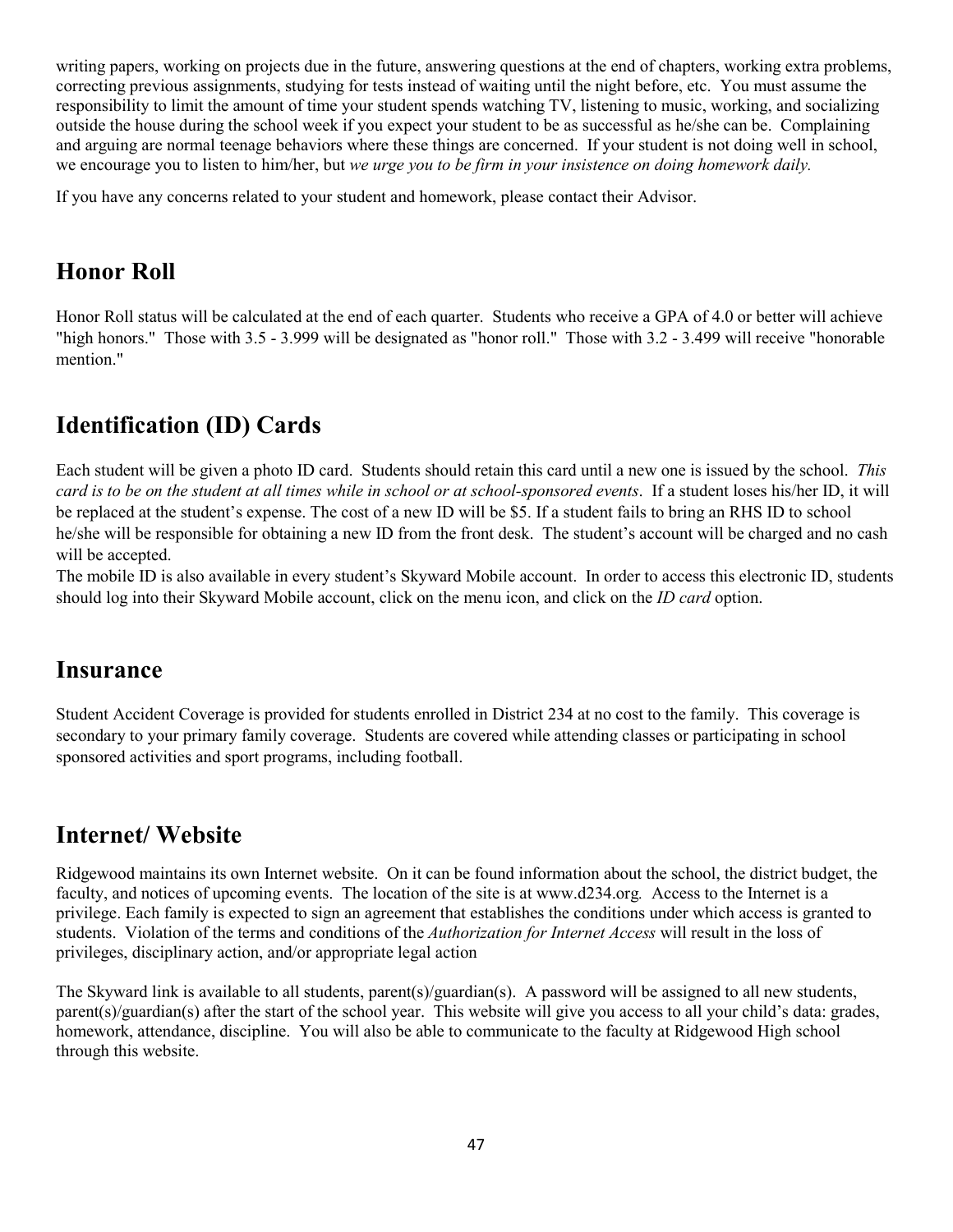# **Instructional Material**

A student's parent/guardian may inspect, upon their request, any instructional material used as part of their child's educational curriculum within a reasonable time of their request.

# **Library**

Ridgewood's Library has over 20,000 books, eBooks, audiobooks, DVDs, magazines, eMagazines and other materials for students. Our digital resources are available 24/7 while the physical RHS Library is open Monday–Friday from 7:00 am to 4:00 pm. You will find many great reads in the library including the Illinois Teen Readers' Choice Award books and the latest thrillers, graphic novels, and short stories. For research projects, you can access numerous Online Library Databases. All this information can be found on the **[Library Homepage.](https://www.d234.org/directory/library/)** Below are important links to resources you will need throughout the year:

- **[Library Catalog](https://ridgewood.follettdestiny.com/):** Search the library catalog to find physical items in the library
- **[eBooks & Audiobooks](https://soraapp.com/welcome):** The Sora, by Overdrive app is how you access our eLibrary. Click here if you need **[help logging in.](https://docs.google.com/document/d/189S1XyuxQ8l2DiKoba9YnzLz0_V5YTzHZNJ5ImzrEus/edit?usp=sharing)**
- **[Digital Magazines:](https://search.ebscohost.com/login.aspx?authtype=ip,uid&custid=s9470220&profile=eon&groupid=main)** RHS has access to 37 digital magazines. **[Click here for the username & password](https://drive.google.com/open?id=1lBr667JbrTLe1abKZikdaRqA6vEltmIF)  [info.](https://drive.google.com/open?id=1lBr667JbrTLe1abKZikdaRqA6vEltmIF)** Scroll to the bottom to find username & password info, which you need to access offsite.
- **[Research Databases:](https://drive.google.com/file/d/1qQtsj2gKyF4q1V93enUb7v1CxwPBpK0z/view?usp=sharing)** This PDF includes links to ALL our research databases. Scroll to the bottom to find username & password info, which you need to access offsite.

Students may check out as many items as they need for school projects, interests, and reading needs. Items are checked out per semester. At the end of the semester, students are expected to return or renew items. Students are NOT charged late fees. Students are only charged fees for lost items, damaged items, or unreturned items.

Students who lose, damage or fail to return items, will be expected to replace these items. Please contact Mrs. Gonzalez, RHS Librarian, for more details at (708) 456-4242, extension 1246.

From 8am to 3pm, any students in the library are expected to scan their ID in at the circulation desk for attendance purposes. Students are expected to scan even if they are in the library during their late start or early release time, lunch, or advisory period. Once an ID is scanned, a "P-LI" (Positive Attendance forLibrary) will be entered into Skyward showing that the student scanned into the library.

# **Lockers**

Students are assigned hall lockers. Locker numbers can be found on their schedule. Students are to keep lockers clean, not store food, and are not to deface the lockers inside or out. **For safety and security, students may only use the locker assigned to them.** 

Students are to secure their lockers with a lock purchased from Ridgewood High School and are not to leave their valuables unattended. School authorities will retain both the combination to these locks as well as a master key to open them, should the need arise**. School lockers are considered school property and students have no expectation of privacy through the use of school lockers.** School authorities may open school lockers at any time. Any lock not issued by Ridgewood High School on a school locker will be cut off. **Students are not to share their lockers or share their combinations with friends.** Ridgewood is not responsible for stolen articles. Students are to report theft to the Deans Office and complete a theft form with the school resource officer. Parents/guardians may wish to file a police report and file an insurance claim with their insurance company.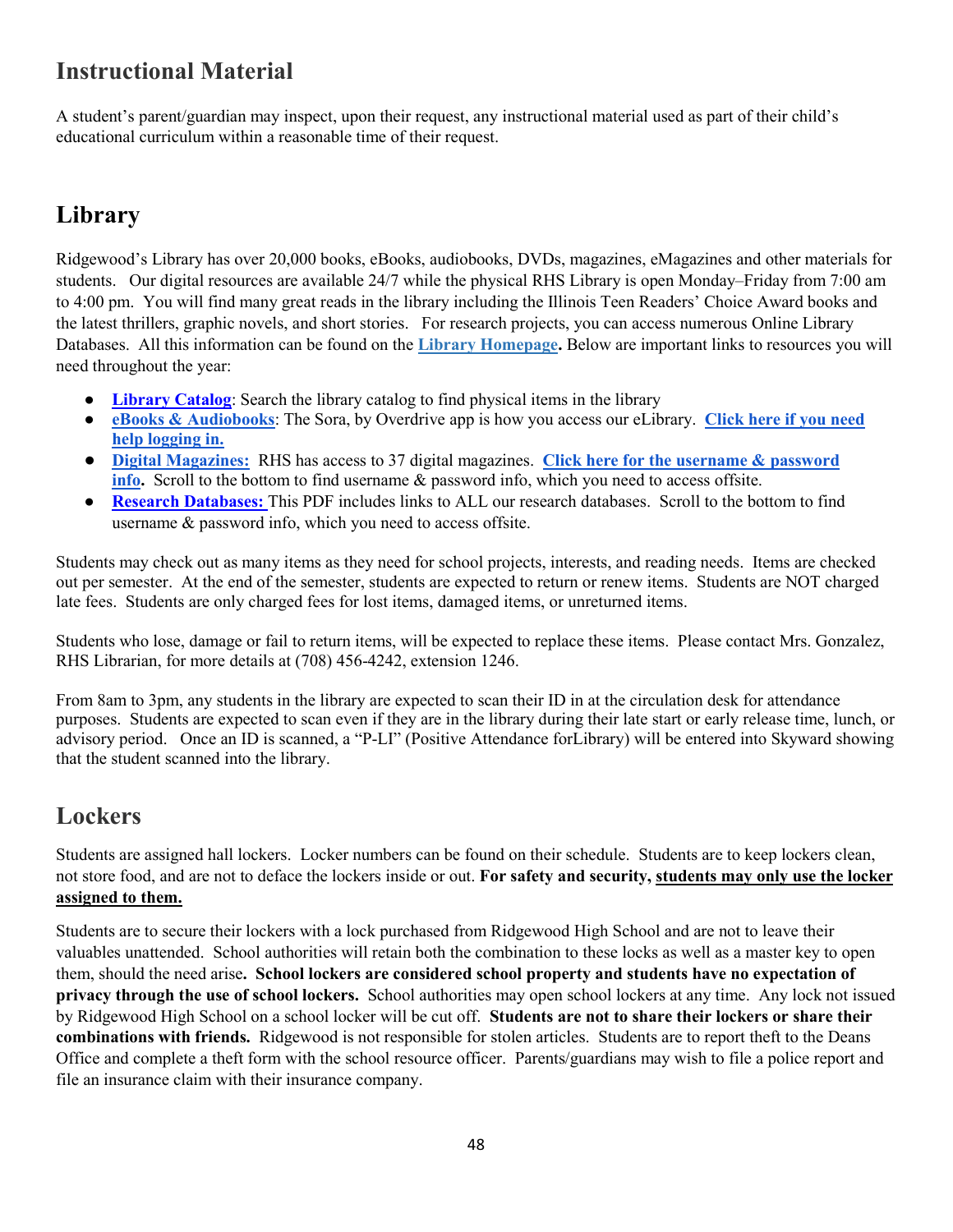If a locker is found with items inside and there is no lock on it, all possessions will be removed and sent to the Maintenance Department; and a bolt will be placed on the locker. The student will need to purchase another lock from the school in order to get the items back and the bolt off that locker. Gym lockers are assigned by the physical education teachers.

## **Locker Decorations**

Locker decorations may consist of materials such as crepe paper, poster board, ribbon, masking tape, and appropriate posters. Balloons, confetti, glitter, and other materials likely to cause clean-up, safety or health problems are not to be used on, in, or around the locker. **PAINTER'S TAPE SHOULD BE USED TO DECORATE. NO DUCT TAPE ALLOWED**. The decorations must not overlap or interfere with the use of the locker being decorated or with the use of lockers next to it. Decorations are to be on lockers only. There are to be no decorations on the ceilings. Decorations not meeting these guidelines will be removed by school personnel. Specific Homecoming decoration rules will be determined by Student Council.

# **Lost & Found**

The Attendance/Deans Office maintains the Lost and Found. Items of value are kept locked up. Unclaimed items will be donated to a charitable organization on a quarterly basis.

# **Mandated Reporter**

All school personnel, including support staff, teachers, and administrators, are required by law to immediately report any and all suspected cases of child abuse or neglect to the Illinois Department of Children and Family Services. "Child abuse and neglect" generally means "the physical or mental injury, sexual abuse or exploitation, negligent treatment, or maltreatment of a child under the age of eighteen, by a person who is responsible for the child's welfare under circumstances which indicate that the child's health or welfare is harmed or threatened thereby."

The State provides legal protections for those professionals making the reports, and imposes penalties for those who willfully fail to report child abuse; this may include loss of their teaching certificates. A list of known sex offenders in the community is on file at your local police station.

Reports are made by calling the DCFS Hotline at 1-800-25ABUSE or 1-800-252-2873.

# **Military Recruiters & Institutions of Higher Learning**

Upon their request, military recruiters and institutions of higher learning will be given access to students' names, addresses and telephone numbers. Parents who do not want their child's name to be released (or students over the age of 18 who do not want their name released) should contact the Director of Student Services.

# **Parent Notices Required by ESSA**

## **I. Teacher Qualifications**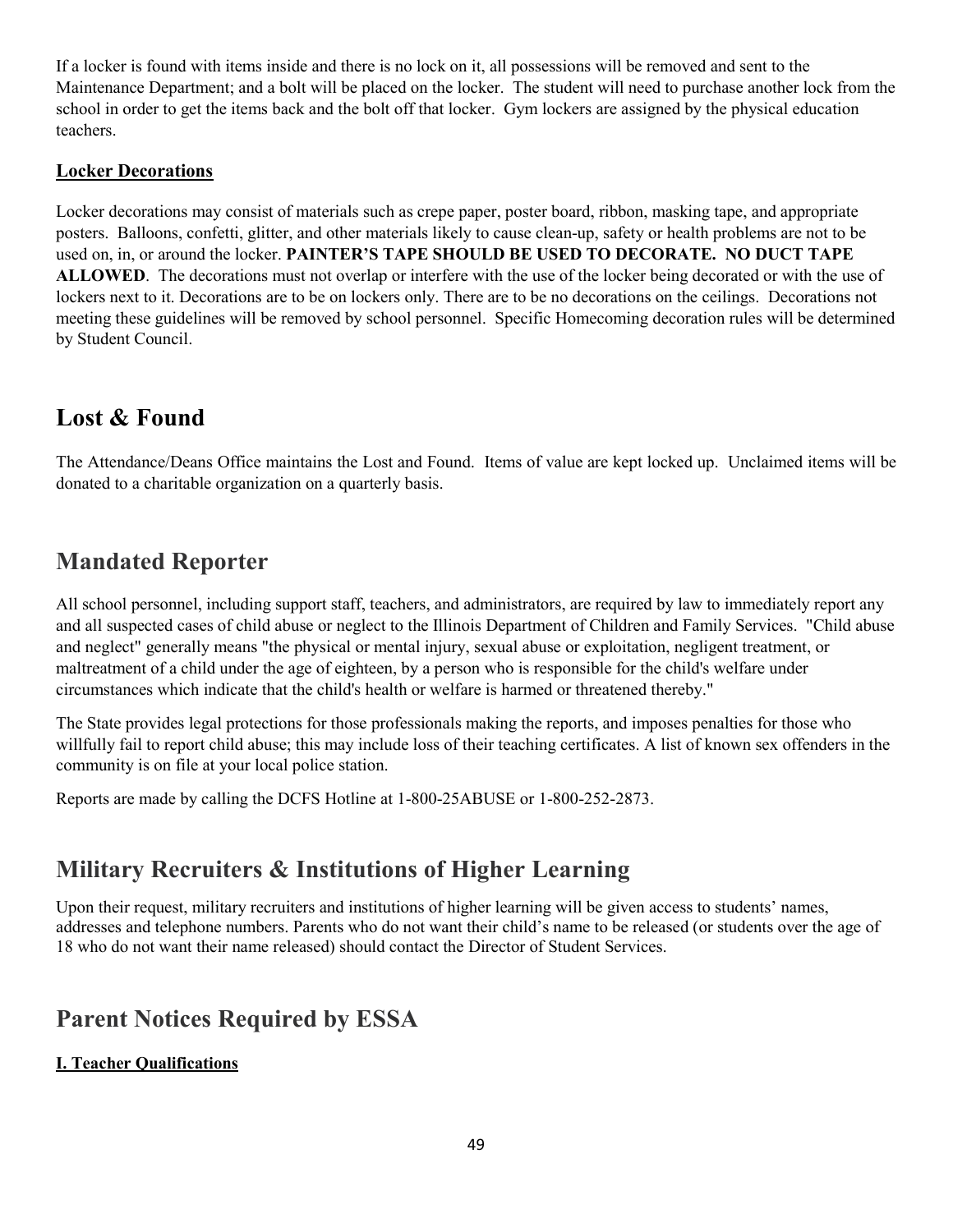A parent/guardian may request, and the District will provide in a timely manner, the professional qualifications of your student's classroom teachers, including, at a minimum, whether:

- The teacher has met the State qualifications and licensing criteria for the grade levels and subject areas in which the teacher provides instruction.
- The teacher is teaching under emergency or other provisional status.
- The teacher is teaching in the field of discipline of the certification of the teacher.
- Paraprofessionals provide services to the student and, if so, their qualifications.

## **II. Testing Transparency**

The State and District requires students to take certain standardized tests. For additional information, see the section *Standardized Testing.* 

A parent/guardian may request, and the District will provide in a timely manner, information regarding student participation in any assessments mandated by law or District policy, which shall include information on any applicable right you may have to opt your student out of such assessment.

## **III. Annual Report Card**

Each year, the District is required to disseminate an annual report card that includes information on the District as a whole and each school served by the District, with aggregate and disaggregated information for each required subgroup of students including: student achievement on academic assessments (designated by category), graduation rates, district performance, teacher qualifications, and certain other information required by federal law. When available, this information will be placed on the District's website at [www.D234.org.](http://www.d234.org/)

## **IV. Unsafe School Choice Option**

The unsafe school choice option allows students to transfer to another District school or to a public charter school within the District under certain circumstances. For more information, see the section on *Transferring*.

## **V. Student Privacy**

Students have certain privacy protections under federal law. For additional information, see handbook procedure *Student Privacy.*

## **VI. English Learners**

The school offers opportunities for resident English Learners to achieve at high levels in academic subjects and to meet the same challenging State standards that all children are expected to meet. For additional information, see the section on *English Learners.*

## **VII. Homeless Students**

For information on supports and services available to homeless students, contact the school's social worker at 708-456- 4242, extension 1271.

For further information on any of the above matters, please contact the Principal.

# **Parent Organizations and Booster Clubs**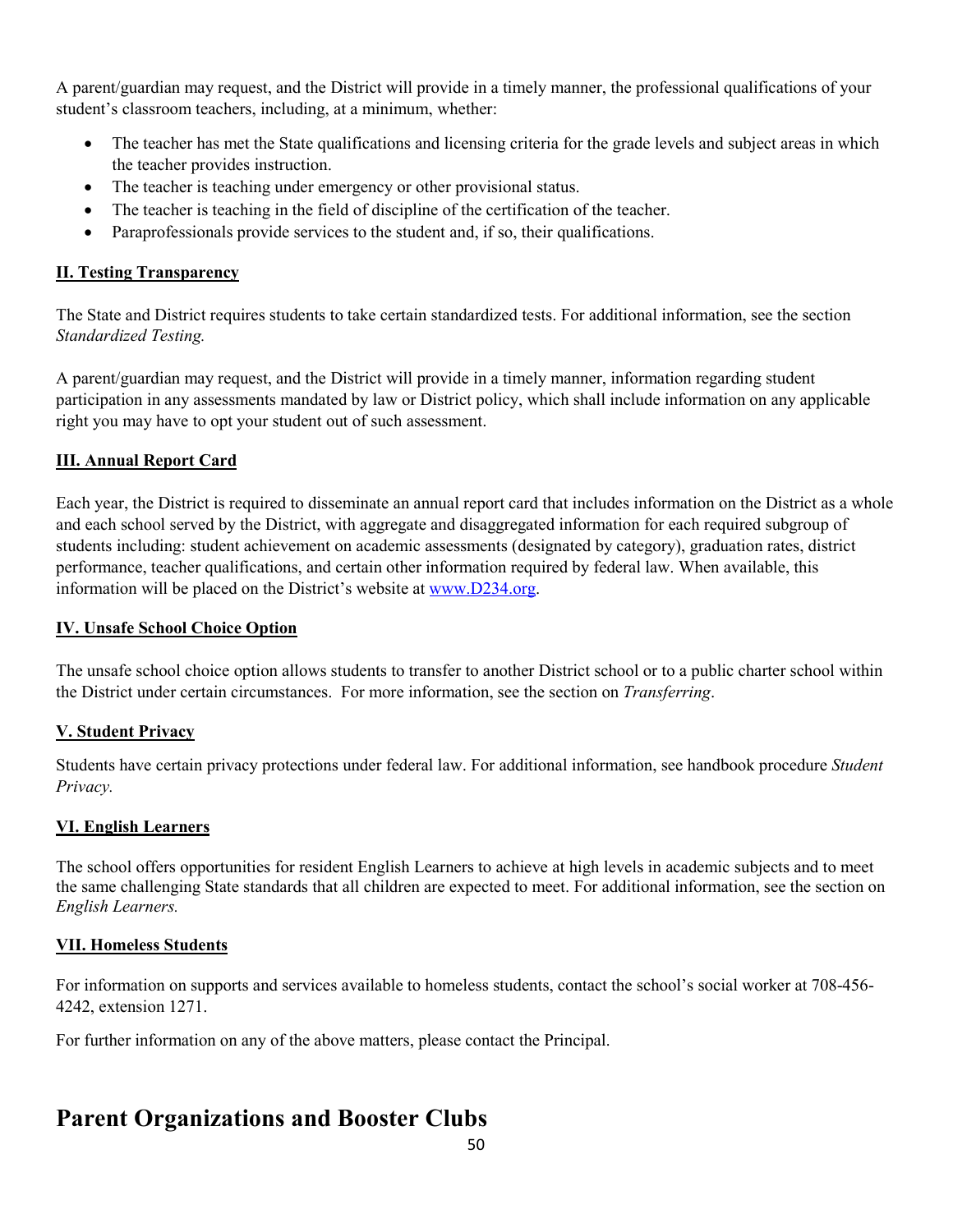Parent organizations and booster clubs are invaluable resources to Ridgewood High School and District #234. While parent organizations and booster clubs have no administrative authority and cannot determine District policy, the School Board welcomes their suggestions and assistance.

Parent organizations and booster clubs may be recognized by the Board and permitted to use District #234's name, Ridgewood High School's name, or a District school's team name, or any logo attributable to Ridgewood High School District #234 provided they first receive the Superintendent or designee's express written consent. Consent to use one of the above-mentioned names or logos will generally be granted if the organization or club has by-laws containing the following:

- 1. The organization's or club's name and purpose, such as, to enhance students' educational experiences, to help meet educational needs of students, to provide extra athletic benefits to students, to assist specific sports teams or academic clubs through financial support, or to enrich extracurricular activities.
- 2. The rules and procedures under which it operates.
- 3. An agreement to adhere to all Board policies and administrative procedures.
- 4. A statement that membership is open and unrestricted, meaning that membership is open to all parents/guardians of students enrolled in the school, District staff, and community members.
- 5. A statement that the District #234 is not, and will not be, responsible for the organization's or club's business or the conduct of its members, including on any organization or club websites or social media accounts.
- 6. An agreement to maintain and protect its own finances.
- 7. A recognition that money given to a school cannot be earmarked for any particular expense. Booster clubs may make recommendations, but cash or other valuable consideration must be given to the District to use at its discretion. The Board's legal obligation to comply with Title IX by providing equal athletic opportunity for members of both genders will supersede an organization or club's recommendation.

Permission to use one of the above-mentioned names or logos may be rescinded at any time and does not constitute permission to act as the District #234's representative. At no time does the District accept responsibility for the actions of any parent organization or booster club regardless of whether it was recognized and/or permitted to use any of the abovementioned names or logos. The Superintendent shall designate an administrative staff member to serve as the recognized liaison to parent organizations or booster clubs. The liaison will serve as a resource person and provide information about school programs, resources, policies, problems, concerns, and emerging issues. Building staff will be encouraged to participate in the organizations.

# **Parking**

Students may park their vehicles in the East lot designated for students. Vehicles must be parked between the painted lines, and must be driven under the speed limit of 10 miles per hour while in the lot. Vehicles should be driven safely and must yield to pedestrians. Vehicles parked outside painted lines or designated parking spots may be ticketed or towed at the discretion of the school, at the vehicle owner's expense. Students caught driving recklessly in the parking lot may be subject to disciplinary action.

Only students who have purchased and display a parking placard may park in the Student Lot. Student permits are awarded to interested seniors first, followed by juniors, then sophomores based on the total number of parking spots available that school year in the spring of the preceding year. Interested students are then eligible to complete a permit application through the Dean's Office and are automatically billed to their Skyward account. Parking placards are \$100 for the school year. A new placard must be obtained each school year. A \$50.00 replacement fee will be charged for replacement/additional stickers.

The "Teacher/Employee" lot is reserved for school staff, personnel, and others designated by administration. This lot MAY NOT be used by students at any time. Student vehicles parked in these lots may be ticketed or towed at the discretion of administration.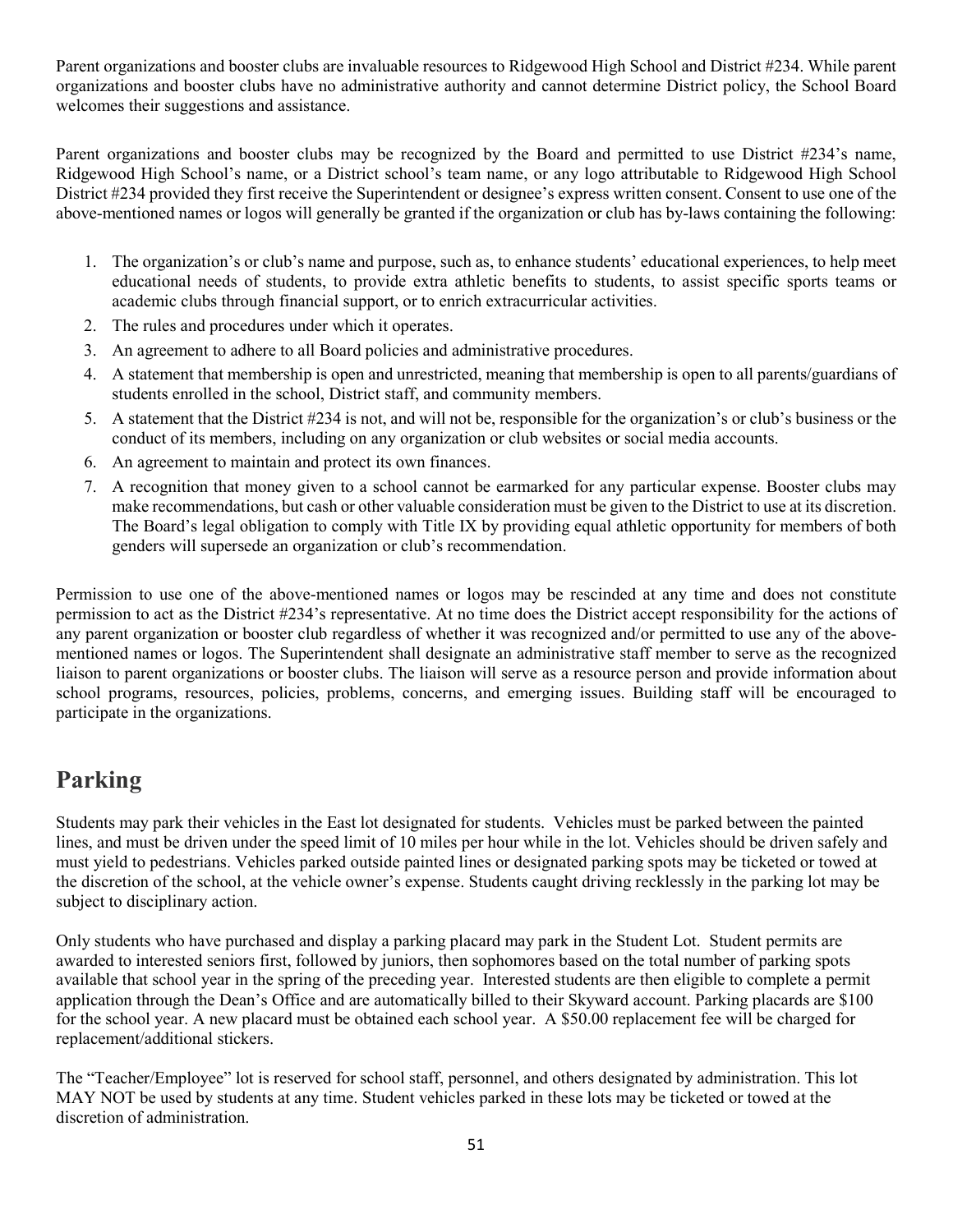The school is not responsible for student vehicles, any possessions left in them, or anything attached to the vehicles. STUDENTS PARK THEIR VEHICLES ON OR NEAR SCHOOL PROPERTY AT THEIR OWN RISK. Students should be aware their vehicles are not protected in any way while in the parking lot, and items of value should not be left in or near the vehicle while unattended.

Students have no reasonable expectation of privacy in cars parked on school grounds. School lots are regularly searched by contraband dogs, administration, and police officers. Students should be aware that items and spaces on school grounds are subject to search and view by others, and that prohibited items discovered during the course of a search may result in discipline, including, but not limited to, expulsion from school.

Vehicles MAY NOT be parked or located in the bus lanes or fire lanes at ANY TIME. Bus lanes and fire lanes are clearly marked. Vehicles located in these locations may be ticketed and/or towed by the police.

Video cameras may be active in parking lots and may be used for the purposes of investigation into student misconduct. Discipline for misconduct includes all disciplinary measures in the student discipline code and/or withdrawal of parking privileges.

## **Drop-off Zones**

Students should be dropped off only in the designated Drop-Off Zones. The east parking lot includes a long zone adjacent to the cafeteria. The alternate Drop-Off Zone is the Auditorium parking lot. Parents/guardians must comply with signs and instructions from safety officers in order to ensure maximum safety and convenience for all. Please allow sufficient time for the student to be dropped off and safely enter the school building.

#### **Bicycles**

Racks are provided for students who wish to ride bicycles to school. All bicycles should be properly locked. Students being driven to school are responsible for their driver using appropriate "drop-off" and "pick-up" locations and for obeying all posted signs or roadway markings.

# **Pesticide Application Notice**

Information on pesticide applications may be obtained by writing or calling the school's Business Office. Notification will be given before application of the pesticide. Prior notice is not required if there is imminent threat to health or property.

## **Exemption from PE Requirement**

In order to be excused from participation in physical education, a student must present an appropriate excuse from his or her parent/guardian or from a person licensed under the Medical Practice Act. The excuse may be based on medical or religious prohibitions. An excuse because of medical reasons must include a signed statement from a person licensed under the Medical Practice Act that corroborates the medical reason for the request. An excuse based on religious reasons must include a signed statement from a member of the clergy that corroborates the religious reason for the request. Upon written notice from a student's parent/guardian, a student will be excused from engaging in the physical activity components of physical education during a period of religious fasting.

A student in grades 9-12 may submit a written request to the building principal requesting to be excused from physical education courses for the reasons stated below.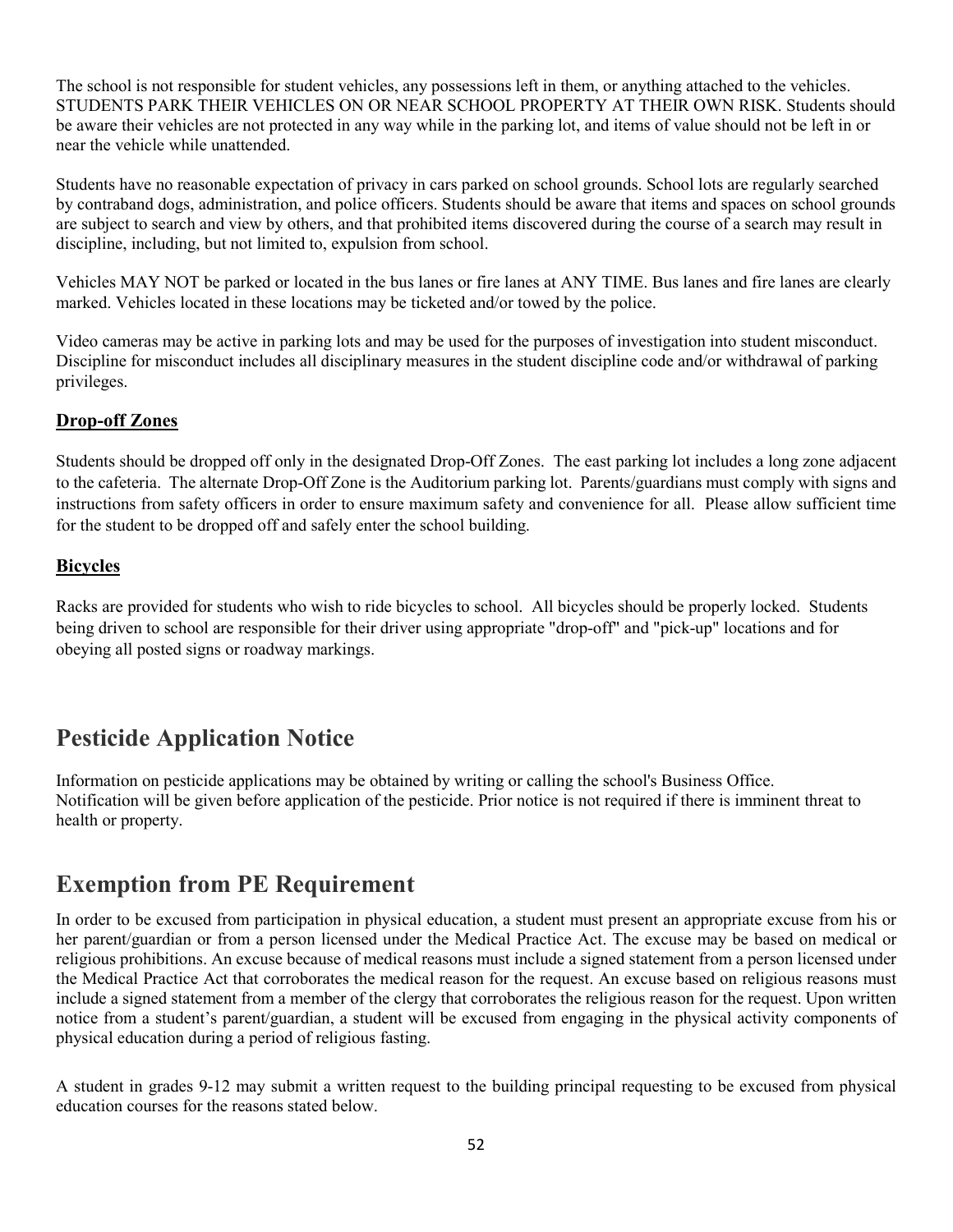- 1. Medical reasons. (Grades 9, 10, 11, 12)
- 2. Religious reasons. (Grades 9, 10, 11, 12)
- 3. Utilization of time set aside for special education support and services if the student's parent, guardian, Special Education Division Head, and/or IEP team agrees this is needed. (Grades 9, 10, 11, 12) *Note: Documentation of an Exemption for this reason will be included in the student's current IEP, including signatures from the student and their parent/guardian.*
- 4. Enrollment in Marching Band (Grades 10, 11, & 12)
- 5. Ongoing participation in varsity athletics (Grades 11 & 12)
- 6. Enrollment in academic classes that are required for admission to an institution of higher learning (Grades 11  $\&$  12)
- 7. Enrollment in academic classes that are required for graduation from high school, provided that failure to take such classes will result in the student being unable to graduate (Grade 12 or Grade 11 with Administrative approval)

Alternative activities in physical education will be provided for a student whose physical or emotional condition, as determined by a person licensed under the Medical Practices Act, prevents his or her participation in the physical education course.

State law prohibits the School District from honoring parental excuses based upon a student's participation in athletic training, activities, or competitions conducted outside the auspices of the School District.

Students who have been excused from physical education shall return to the course as soon as practical.

# **Physical Education Clothes & Locks**

A personal t-shirt (separate from clothes worn to school), locks, and heartrate monitors are required for all Physical Education classes. Order forms for these items are available in the Student Services and Business Offices. Forms can also be found on the schools' website www.d234.org. All student items must be in lockers and locked while in P.E. class. It is recommended that students do not bring any valuables to class. Ridgewood High School is not responsible for any lost or stolen items.

Students who are approved for Fee Waiver (Free Lunch) are entitled to a PE locker room lockand one strap for the heart monitor they use in physical education. Hoodies and sweatpants are not included as they are not required items. Should these items be lost or stolen, the student is responsible for the purchase of new items. It is recommended that incoming Freshman on Fee Waivers get these items upon registration regardless of whether they have PE in the first semester.

# **Care of School Property**

The taxpayers of Harwood Heights and Norridge have provided us with excellent facilities. It is the responsibility of all users of school facilities and property to exercise proper care and to prevent unnecessary and malicious damage to these facilities and property.

Students are responsible for the repair and replacement of school property damaged by their intentional or negligent actions. Parents/guardians are responsible for actual damage to school property caused by the willful and malicious acts of their children to the extent allowable under Illinois law.

# **Student Distribution of Non-School Publications Guidelines**

A student or group of students seeking to distribute more than 10 copies of the same material on one or more days to students must comply with the following guidelines: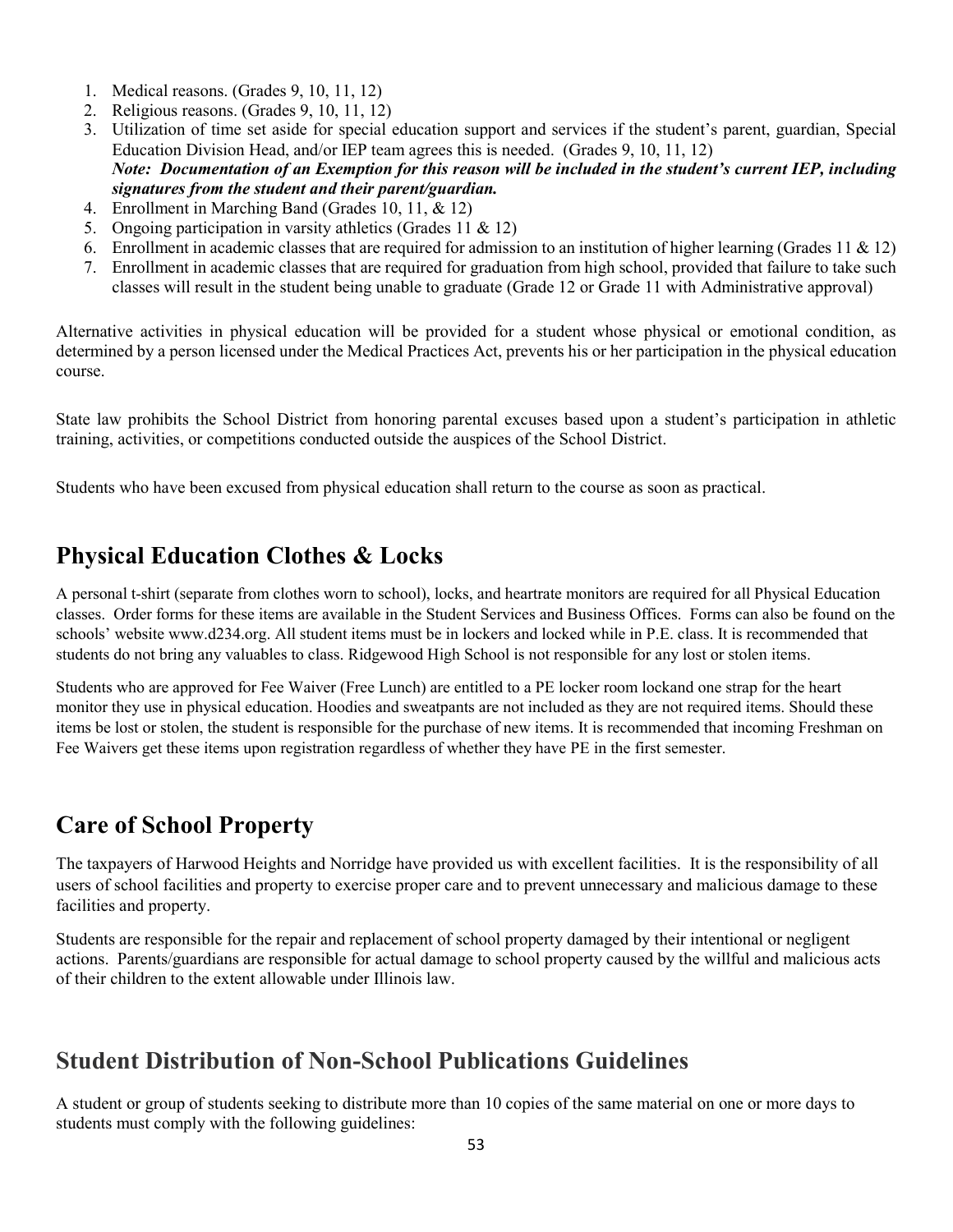- 1. The student(s) must notify the building principal of the intent to distribute, in writing, at least 24 hours before distributing the material. No prior approval of the material is required.
- 2. The material may be distributed at times and locations determined by the building principal.
- 3. The building principal may impose additional requirements whenever necessary to prevent disruption, congestion, or the perception that the material is school-endorsed.
- 4. Distribution must be done in an orderly and peaceful manner, and may not be coercive.
- 5. The distribution must be conducted in a manner that does not cause additional work for school personnel.
- Students who distribute material are responsible for cleaning up any materials left on school grounds.
- 6. Students must not distribute material that:
	- a. Will cause substantial disruption of the proper and orderly operation and discipline of the school or school activities;
	- b. Violates the rights of others, including but not limited to, material that is libelous, invades the privacy of others, or infringes on a copyright;
	- c. Is socially inappropriate or inappropriate due to the students' maturity level, including but not limited to, material that is obscene, pornographic, or pervasively lewd and vulgar, contains indecent and vulgar language, or sexting as defined by School Board Policy and Student Handbook;
	- d. Is reasonably viewed as promoting illegal drug use.
- 7. A student may use the School District's Uniform Grievance Procedure to resolve a complaint.

A student or group of students seeking to distribute 10 or fewer copies of the same publication on one or more days to students must distribute such material at times and places and in a manner that will not cause substantial disruption of the proper and orderly operation and discipline of the school or school activities and in compliance with paragraphs 4, 5, 6, and 7.

The definition of "publication" includes, without limitation: (1) written or electronic print material, (2) audio-visual material on any medium or (3) information or material on electronic devices (e.g., data or voice messages delivered by cell phones, tablets, and other hand-held devices).

# **School Sponsored Publications, Productions, & Websites**

School-sponsored publications, productions and websites are governed by the Speech Rights of Student Journalists Act, school board policies and the student/parent handbook. Except as provided below, a student journalist has the right to exercise freedom of speech and of the press in school-sponsored media, including the right to determine the news, opinion, feature, and advertising content of school-sponsored media.

Student journalists are prohibited from using school sponsored media in a way that:

- 1. Is libelous, slanderous, or obscene;
- 2. Constitutes an unwanted invasion of privacy;
- 3. Violates Federal or State law, including the constitutional rights of third parties; or
- 4. Incites students to (a) commit an unlawful act; (b) violate any school district policy or student handbook procedure; or (c) materially and substantially disrupt the orderly operations of the school.

All school-sponsored media shall comply with the ethics and rules of responsible journalism. Text that fits into numbers one through four above will not be tolerated and school officials and student media advisers may edit or delete such material.

The author's name will accompany personal opinions and editorial statements. An opportunity for the expression of differing opinions from those published/produced will be provided within the same media.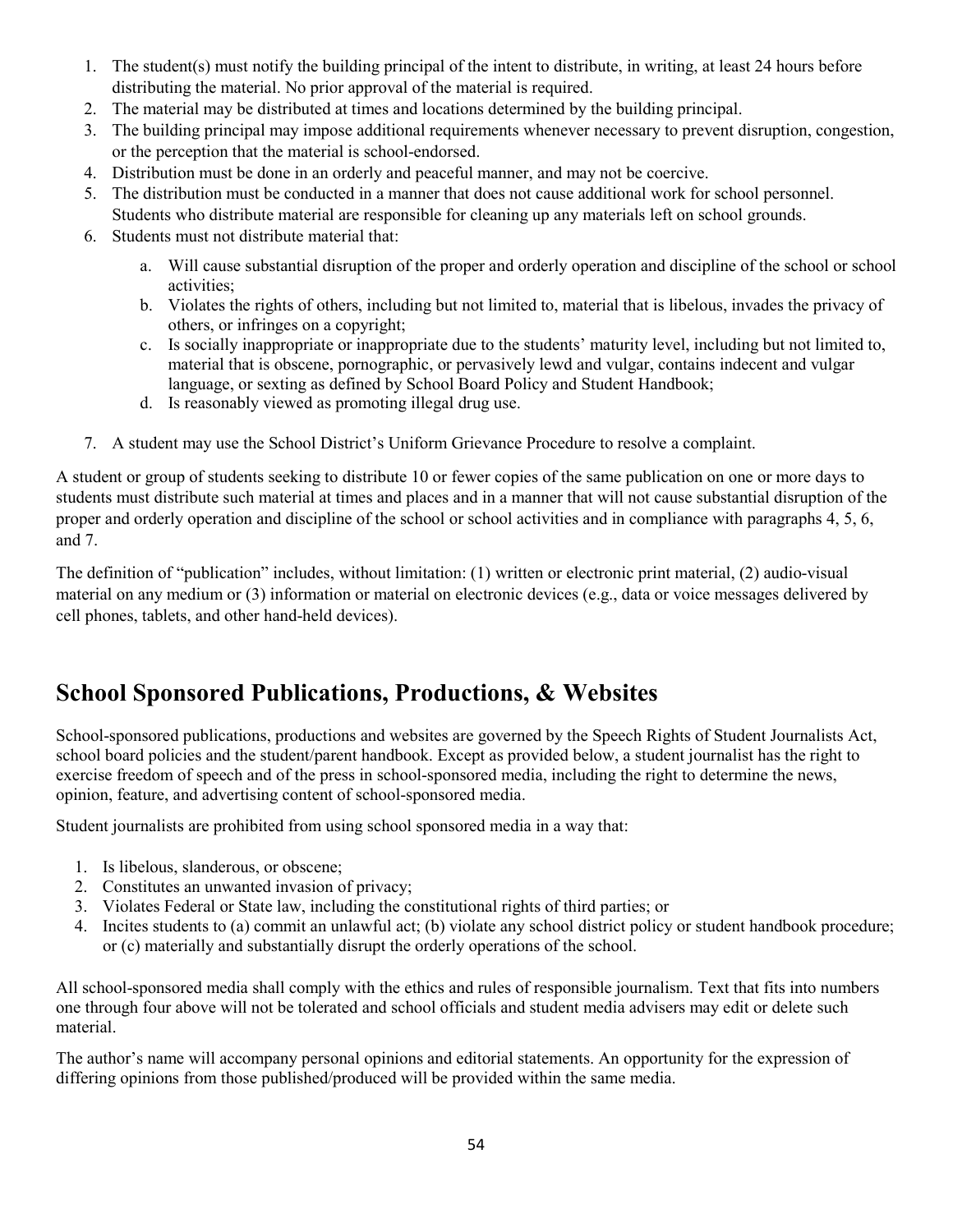No expression made by students in the exercise of freedom of speech or freedom of the press under this policy shall be deemed to be an expression of the school, school district or an expression of school board policy.

# **Ridgewood Assistance Program (R.A.P.)**

The Ridgewood Assistance Program offers support groups for students. Groups are confidential, run during the school day, and are considered educational. For more information, please contact the Student Services Department at 708-697-1271. Groups offered depend on student need and vary from year to year.

## **Student Records**

A school student record is any writing or other recorded information concerning a student and by which a student may be identified individually that is maintained by a school or at its direction or by a school employee, regardless of how or where the information is stored, except for certain records kept in a staff member's sole possession; records maintained by law enforcement officers working in the school; video and other electronic recordings (including electronic recordings made on school buses) that are created in part for law enforcement, security, or safety reasons or purposes; though such electronic recordings may become student record if the content is used for disciplinary or special education purposes regarding a particular student.

The Family Educational Rights and Privacy Act (FERPA) and the Illinois Student Records Act afford parents/guardians and students over 18 years of age ("eligible students") certain rights with respect to the student's school records. They are:

1. **The right to inspect and copy the student's education records within 10 business days of the day the District receives a request for access.**

The degree of access a student has to his or her records depends on the student's age. Students less than 18 years of age have the right to inspect and copy only their permanent record. Students 18 years of age or older have access and copy rights to both permanent and temporary records. A parent/guardian or student should submit to the building principal a written request that identifies the record(s) he or she wishes to inspect. Within 10 business days, the building principal will make arrangements for access and notify the parent/guardian or student of the time and place where the records may be inspected. In certain circumstances, the District may request an additional 5 business days in which to grant access. The District charges \$.25 per page for copying but no one will be denied their right to copies of their records for inability to pay this cost.

These rights are denied to any person against whom an order of protection has been entered concerning the student**.**

2. **The right to have one or more scores received on college entrance examinations included on the student's academic transcript.**

Parents/guardians or eligible students may have one or more scores on college entrance examinations included on the student's academic transcript. The District will include scores on college entrance examinations upon the written request of the parent/guardian or eligible student stating the name of each college entrance examination that is the subject of the request and the dates of the scores that are to be included.

3. **The right to request the amendment of the student's education records that the parent/guardian or eligible student believes are inaccurate, irrelevant, or improper.**

A parent/guardian or eligible student may ask the District to amend a record that is believed to be inaccurate, irrelevant, or improper. Requests should be sent to the building principal and should clearly identify the record the parent/guardian or eligible student wants changed and the specific reason a change is being sought. If the District decides not to amend the record, the District will notify the parent/guardian or eligible student of the decision and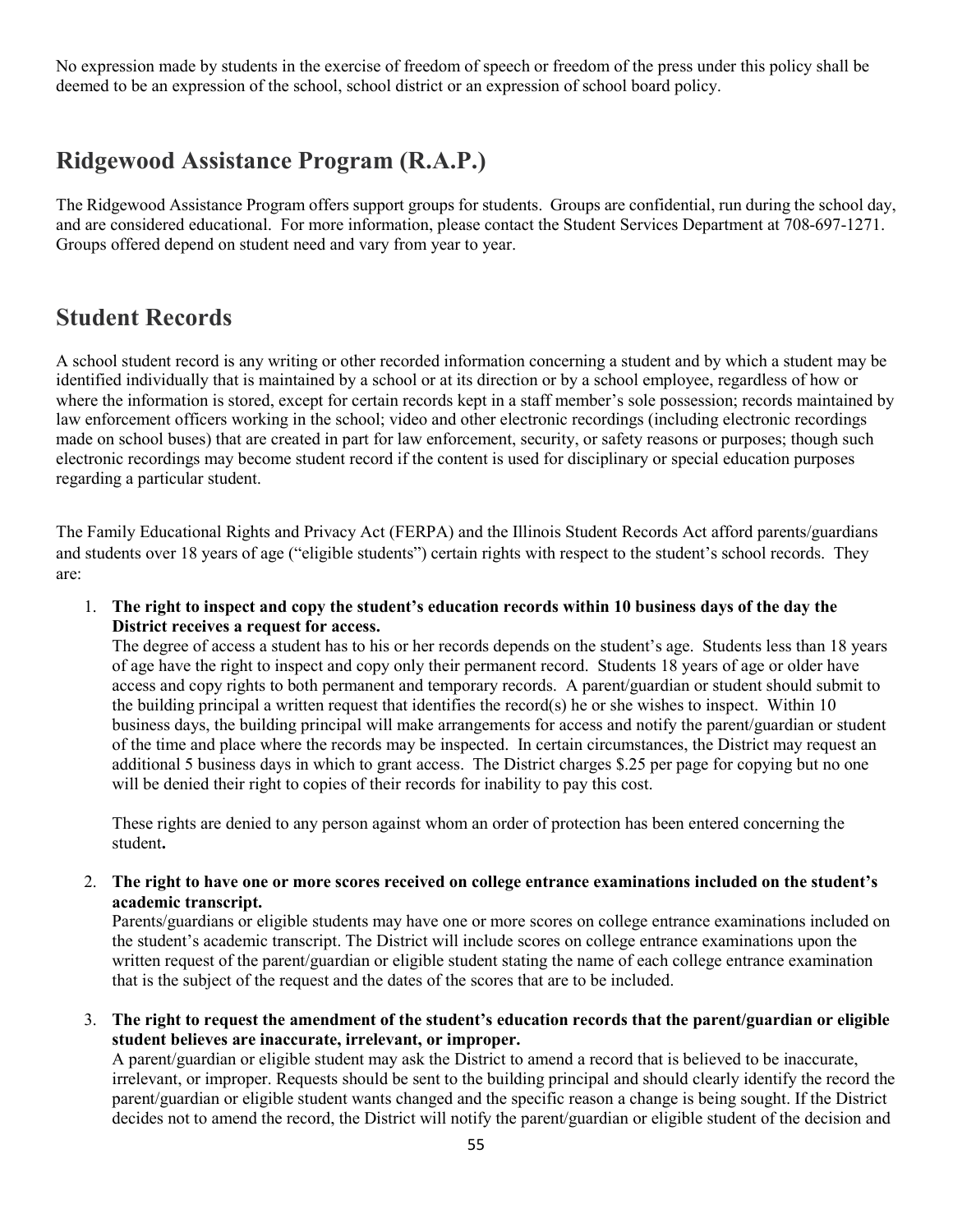advise him or her of their right to a hearing regarding the request for amendment. Additional information regarding the hearing procedures will be provided to the parent/guardian or eligible student when notified of the right to a hearing.

#### 4. **The right to permit disclosure of personally identifiable information contained in the student's education records, except to the extent that the FERPA or Illinois School Student Records Act authorizes disclosure without consent.**

Disclosure without consent is permitted to school officials with legitimate educational or administrative interests. A school official is a person employed by the District as an administrator, supervisor, instructor, or support staff member (including health or medical staff and law enforcement unit personnel); a person serving on the School Board; a person or company with whom the District has contracted to perform a special task (such as an attorney, auditor, medical consultant, or therapist); or any parent/guardian or student serving on an official committee, such as a disciplinary or grievance committee, or assisting another school official in performing his or her tasks. A school official has a legitimate educational interest if the official needs to review an education record in order to fulfill his or her professional responsibility.

Upon request, the District discloses education records without consent to officials of another school district in which a student has enrolled or intends to enroll, as well as to any person as specifically required by State or federal law. Before information is released to these individuals, the parents/guardians or eligible student will receive prior written notice of the nature and substance of the information, and an opportunity to inspect, copy, and challenge such records.

Academic grades and references to expulsions or out-of-school suspensions cannot be challenged at the time a student's records are being forwarded to another school to which the student is transferring.

Disclosure is also permitted without consent to: any person for research, statistical reporting or planning, provided that no student or parent/guardian can be identified; to another school district that overlaps attendance boundaries with the District, if the District has entered into an intergovernmental agreement that allows for sharing of student records and information with the other district, any person named in a court order; appropriate persons if the knowledge of such information is necessary to protect the health or safety of the student or other persons; and juvenile authorities when necessary for the discharge of their official duties who request information before adjudication of the student.

#### 5. **The right to a copy of any school student record proposed to be destroyed or deleted.**

The permanent record is maintained for at least 60 years after the student transfers, graduates, or permanently withdraws. The temporary record is maintained for at least 5 years after the student transfers, graduates, or permanently withdraws. Temporary records that may be of assistance to a student with a disability who graduates or permanently withdraws, may, after 5 years, be transferred to the parent/guardian or to the student, if the student has succeeded to the rights of the parent/guardian. Student temporary records are reviewed every 4 years or upon a student's change in attendance centers, whichever occurs first.

#### 6. **The right to prohibit the release of directory information.**

Throughout the school year, the District may release directory information regarding students, limited to: -Name

- -Address
- -Grade level
- -Birth date and place
- -Parent/guardian names, addresses, electronic mail addresses, and telephone numbers
- -Academic awards, degrees, and honors
- -Information in relation to school-sponsored activities, organizations, and athletics
- -Major field of study
- -Period of Attendance in school

-Photographs, videos, or digital images used for informational or news-related purposes (whether by a media outlet or by the school) of a student participating in school or school-sponsored activities, organizations, and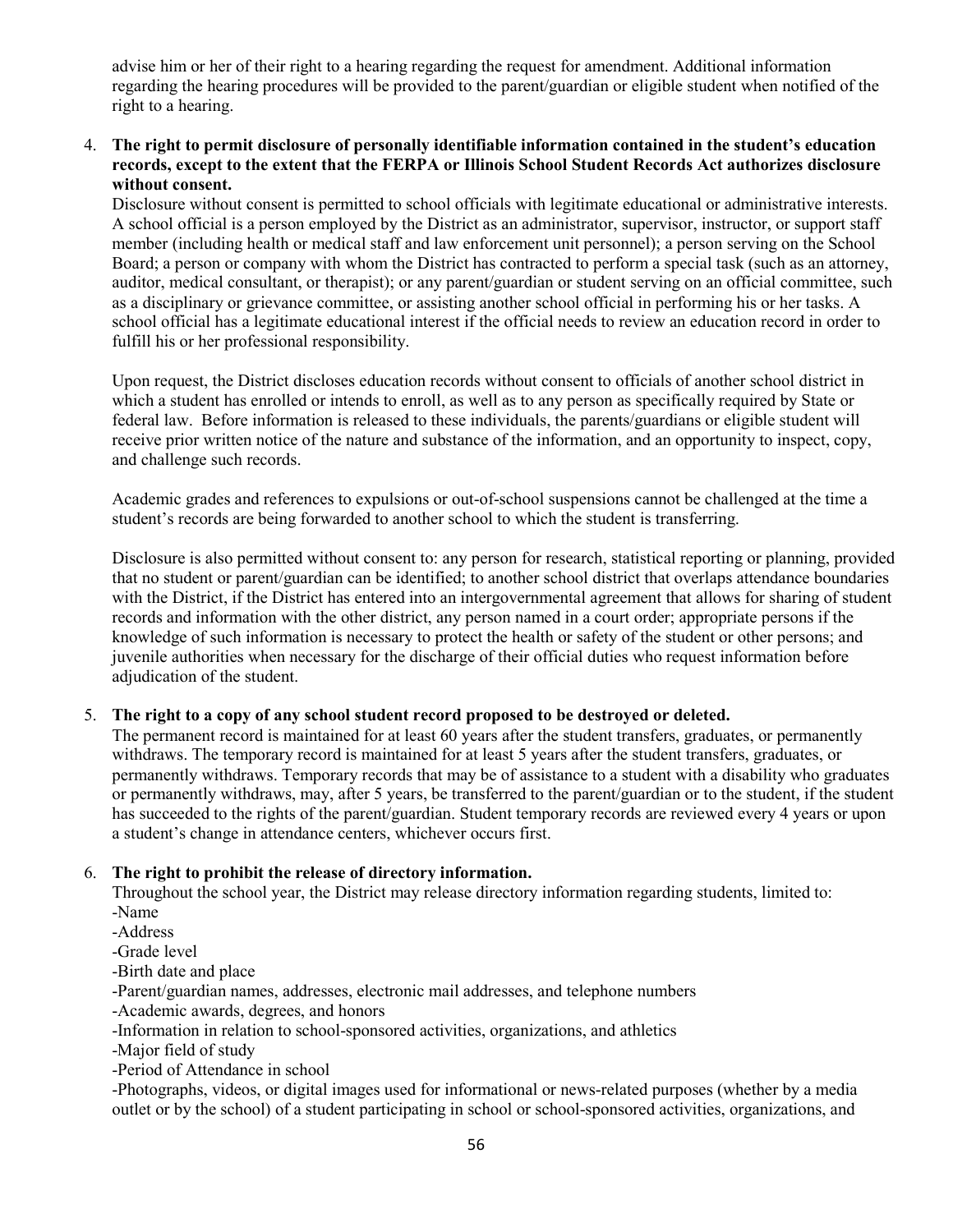athletics that have appeared in school publications, such as yearbooks, newspapers, or sporting or fine arts programs *Any parent/guardian or eligible student may prohibit the release of any or all of the above information by delivering a written objection to the building principal within 30 days of the date of this notice.*

7. **The right to request that military recruiters or institutions of higher learning not be granted access to your student's information without your prior written consent.**

Federal law requires a secondary school to grant military recruiters and institutions of higher learning, upon their request, access to secondary school students' names, addresses, and telephone numbers, unless the student's parent/guardian, or student who is 18 years of age or older, submits a written request that the information not be released without the prior written consent of the parent/ guardian or eligible student. If you wish to exercise this option, notify the building principal.

- 8. **The right contained in this statement: No person may condition the granting or withholding of any right, privilege or benefits or make as a condition of employment, credit, or insurance the securing by any individual of any information from a student's temporary record which such individual may obtain through the exercise of any right secured under State law.**
- 9. **The right to file a complaint with the U.S. Department of Education concerning alleged failures by the District to comply with the requirements of FERPA.**

The name and address of the Office that administers FERPA is:

Family Policy Compliance Office U.S. Department of Education 400 Maryland Avenue, SW Washington DC 20202-4605

## **Related Service Logs**

For a child with an individualized education program (IEP), the school district must create related service logs that record the type of related services administered under the child's IEP and the minutes of each type of related service that has been administered. The school will provide a child's parent/guardian a copy of the related service log at the annual review of the child's IEP and at any other time upon request.

# **Student Record Challenges**

The parent(s)/guardian(s) or student may challenge the accuracy, relevancy or propriety of the records, except grades, and request a hearing. The Superintendent shall be responsible for establishing appropriate procedures in accordance. Parent(s)/guardian(s) may insert in their child's school record a statement of reasonable length stating their position on any disputed information contained in that record. The school will include a copy of the statement in any release of the information in dispute (Board Policy 7.370.)

# **Referral Agencies**

The All Kids program offers many Illinois children comprehensive healthcare that includes doctor visits, hospital stays, prescription drugs, vision care, dental care and medical devices like eyeglasses and asthma inhalers. Some families pay monthly premiums for the coverage, but rates for middle-income families are significantly lower than they are on the private market. Specific cost information varies but is available on the All Kids Website, listed below. All Kids Hotline: 1-866-ALL-KIDS (1-866-255-5437)

All Kids Website:<https://www.illinois.gov/hfs/MedicalPrograms/AllKids/Pages/about.aspx>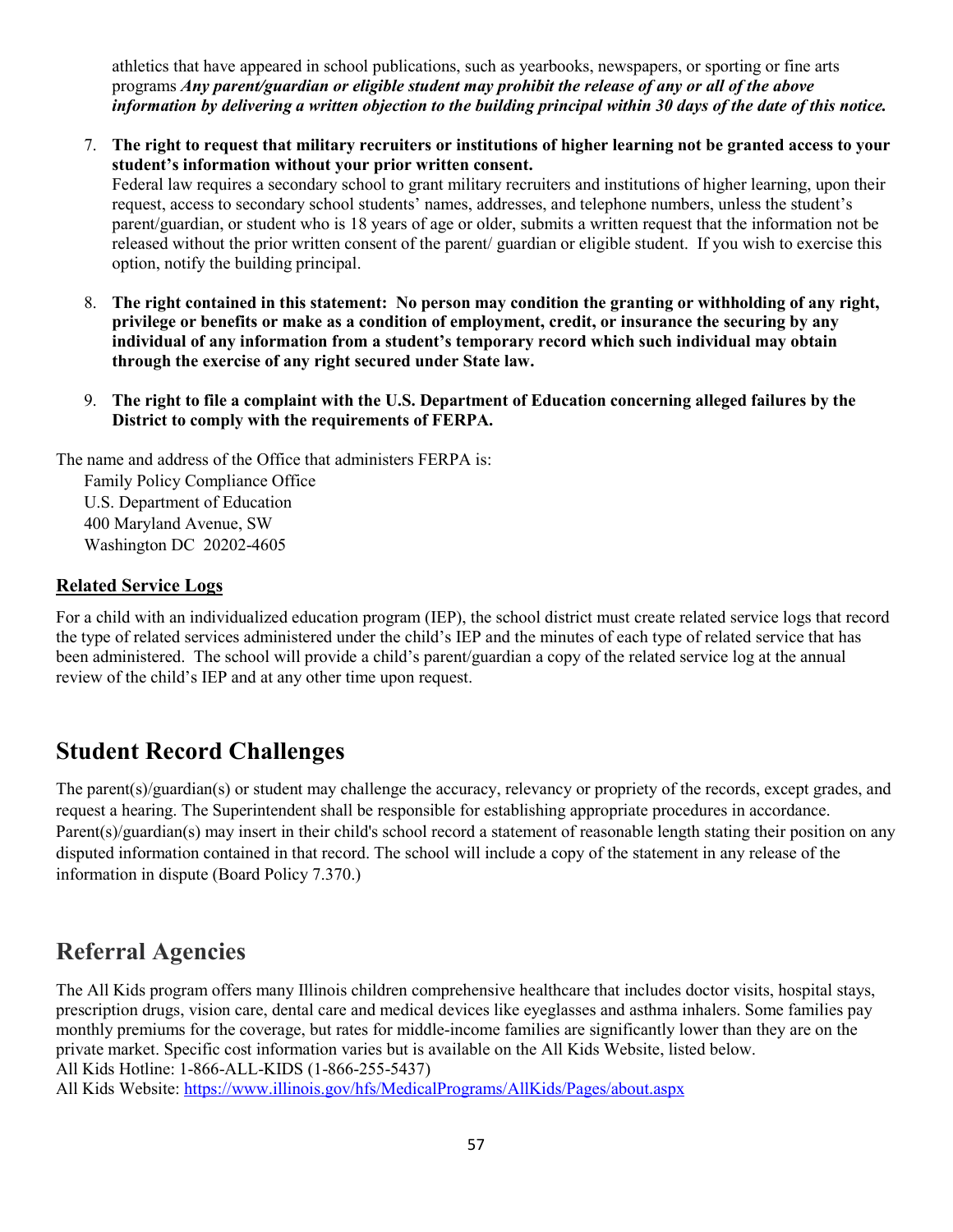Leyden Family Service and Mental Health Center: Counseling, addiction rehabilitation 10001 W. Grand Ave. Franklin Park, IL 60131 (847) 451-0330

Youth Outreach Services: Chemical use and dependency issues in youth, youth counseling 6417 W. Irving Park Road Chicago, IL 60634 (773) 777-7112

For more information about these and other referral agencies, please contact Student Services at 708-697-1271.

# **Residency Requirements**

In addition to satisfying all other requirements for enrollment, a student desiring to attend Ridgewood Community High School District 234 (hereinafter "School District") must be a legal resident of the School District. A student is a legal resident of the School District if the student:

- 1. Resides within the School District with his/her parent(s)/guardian(s); or
- 2. Resides within the School District with a person to whom the parent has legally transferred custody and control. Proof of the transfer of guardianship or custody must be provided at the time of enrollment. The intent of such transfer cannot have been solely to enable the student to attend school in the School District; or
- 3. Resides within the School District and must furnish evidence that he/she is emancipated under the law of Illinois by showing: 1) proof that support is not being furnished by parent(s) or guardian(s), and 2) proof that parent(s) or guardian(s) have relinquished custody and control of the child.

Families will not be required to provide proof of residency during online enrollment as the School District has contracted with an outside vendor to automatically verify the residency of all students. However, based on the review of information provided during enrollment, the School District may require additional information to make an enrollment determination including, but not limited to, proof of residency, interviews of the person(s) enrolling the student and the student's parent(s)/guardian(s), and/or home visits to verify a student's residency within the School District.

Students who do not meet the above criteria are not legal residents of the School District and the School District shall permit them to enroll only on a tuition basis as per Board of Education policy.

Legally resident students who are properly enrolled at the beginning of the school year and who subsequently move out of the School District may complete the school term in which they enrolled on a resident student basis, provided those students meet Ridgewood's attendance and behavioral expectations. If school officials deny admission to a student because they question "legal residency," the student may appeal the decision to the Board of Education. These students may not enroll in the School District until the Board of Education has acted on the petition.

If the School District determines that a student who is already in attendance is not a resident as defined above, notice shall be given that the student can no longer attend the school. In addition, the parent(s), guardian(s), or (in the case of an emancipated student) the student will be assessed an amount equal to 110% of the current student per capita cost identified as "per capita tuition charge" (currently about \$19,355.71) on ISBE Form 50-35, "Illinois School District Annual Financial Report" as well as for other costs incurred by the District as a result of the non-residency, i.e., mailing costs, legal costs, attorney fees, etc. All questions about residency should be directed to the Dean of Students at 708-456- 4242, extension 1242. Concerns about homelessness should be directed to the Director of Student Services at 708-456- 4242 extension 1284.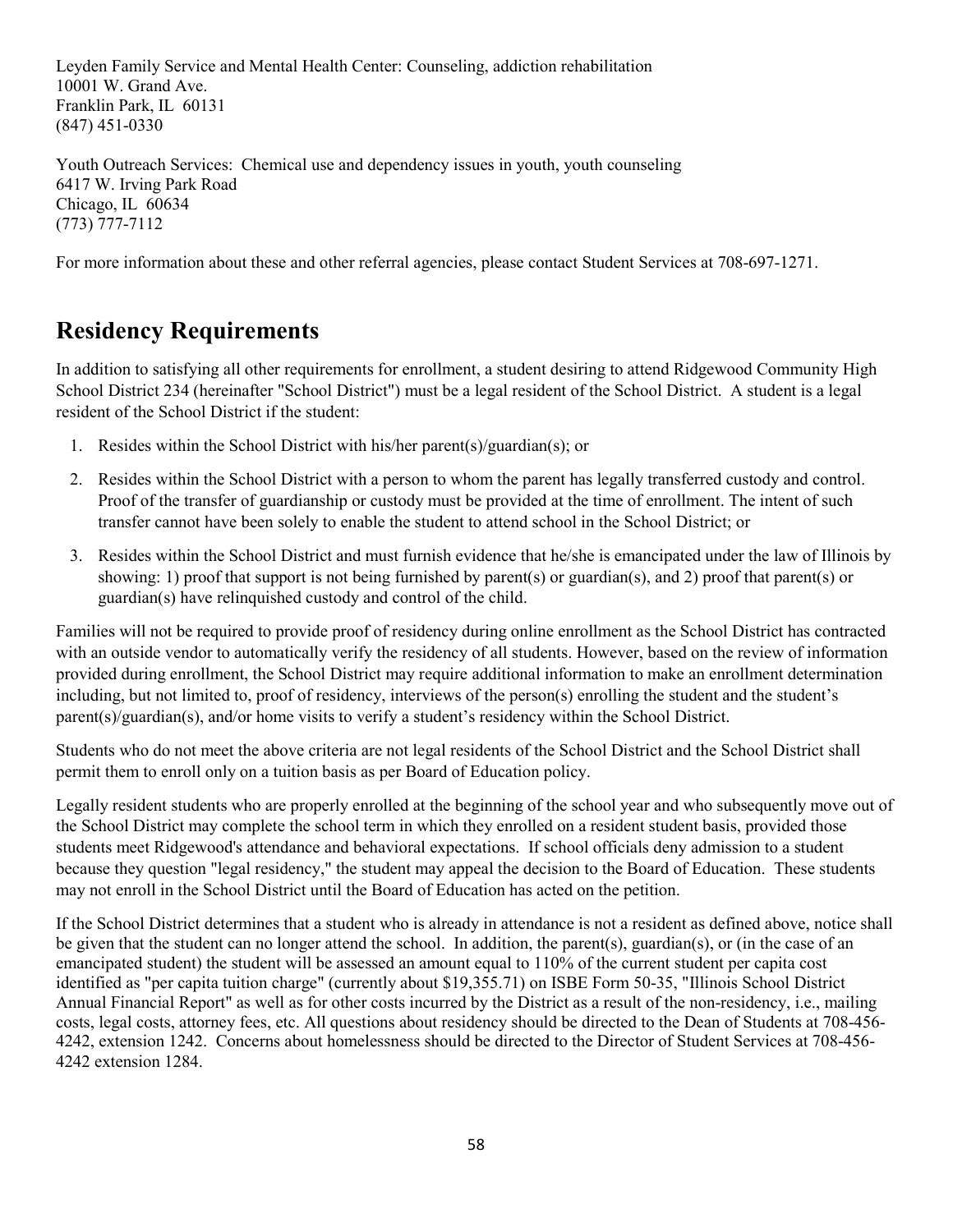# **Safety Drill Procedures**

Safety drills will occur at times established by Administration. Students are required to be silent and shall comply with the directives of school officials during emergency drills. There will be a minimum of three (3) evacuation drills, a minimum of one (1) severe weather (shelter-in-place) drill, a minimum of one (1) law enforcement lockdown drill to addressa school shooting incident, and a minimum of one (1) bus evacuation drill each school year. There may be other drills at the direction of the administration. The law enforcement lockdown drill will be announced in advance and a student's parent/guardian may elect to exclude their child from participating in this drill. All other drills may not be preceded by a warning to students.

The Superintendent and Principal have developed comprehensive safety plans specifically including provisions for injury prevention; bomb threats, weapons, and explosives on campus; school safety drills; tornado protection; instruction in safe bus riding practices; emergency aid; post-crisis management; convicted child sex offenders and notification laws; emergency school closing; and responding to medical emergencies at an indoor and outdoor physical fitness facility. For more information about the safety plans, contact the Principal's Office at (708) 456-4242, extension 1237.

# **Schedule Changes**

Students are encouraged to choose classes that will positively impact their post high school goals. Students may be scheduled into any of their alternate selections as required, and/or allowed by the final Master schedule. Please be aware that schedule changes can only be made when alternatives are available and within the first five (5) days of each semester

Students are scheduled into courses only after thoughtful deliberation regarding their abilities, interests, needs, and goals. Students are permitted to enroll in any course which meets their needs and for which they have successfully demonstrated prerequisite knowledge. Enrollment in any course requires parent/guardian and counselor approval.

Students should follow their original schedule until the program change is processed. The student will be notified once the change has been made.

# **Search and Seizure**

In order to maintain order safety and security in the schools, school authorities are authorized to conduct reasonable searches of school property and equipment, as well as of students and their personal effects. "School authorities" includes school resource police officers.

## **School Property and Equipment as well as Personal Effects Left There by Student**s

School authorities may inspect and search school property and equipment owned or controlled by the school (such as, lockers, desks, and parking lots), as well as personal effects left there by a student, without notice to or the consent of the student. Students have no reasonable expectation of privacy in these places or areas or in their personal effects left there.

The building principal may request the assistance of law enforcement officials to conduct inspections and searches of lockers, desks, parking lots, and other school property and equipment for illegal drugs, weapons, or other illegal or dangerous substances or materials, including searches conducted through the use of specially trained dogs.

## **Students Searches**

School authorities may search a student and/or the student's personal effects in the student's possession (such as, purses, wallets, knapsacks, book bags, lunch boxes, etc.) when there is a reasonable ground for suspecting that the search will produce evidence the particular student has violated or is violating either the law or the school or district's student rules and policies.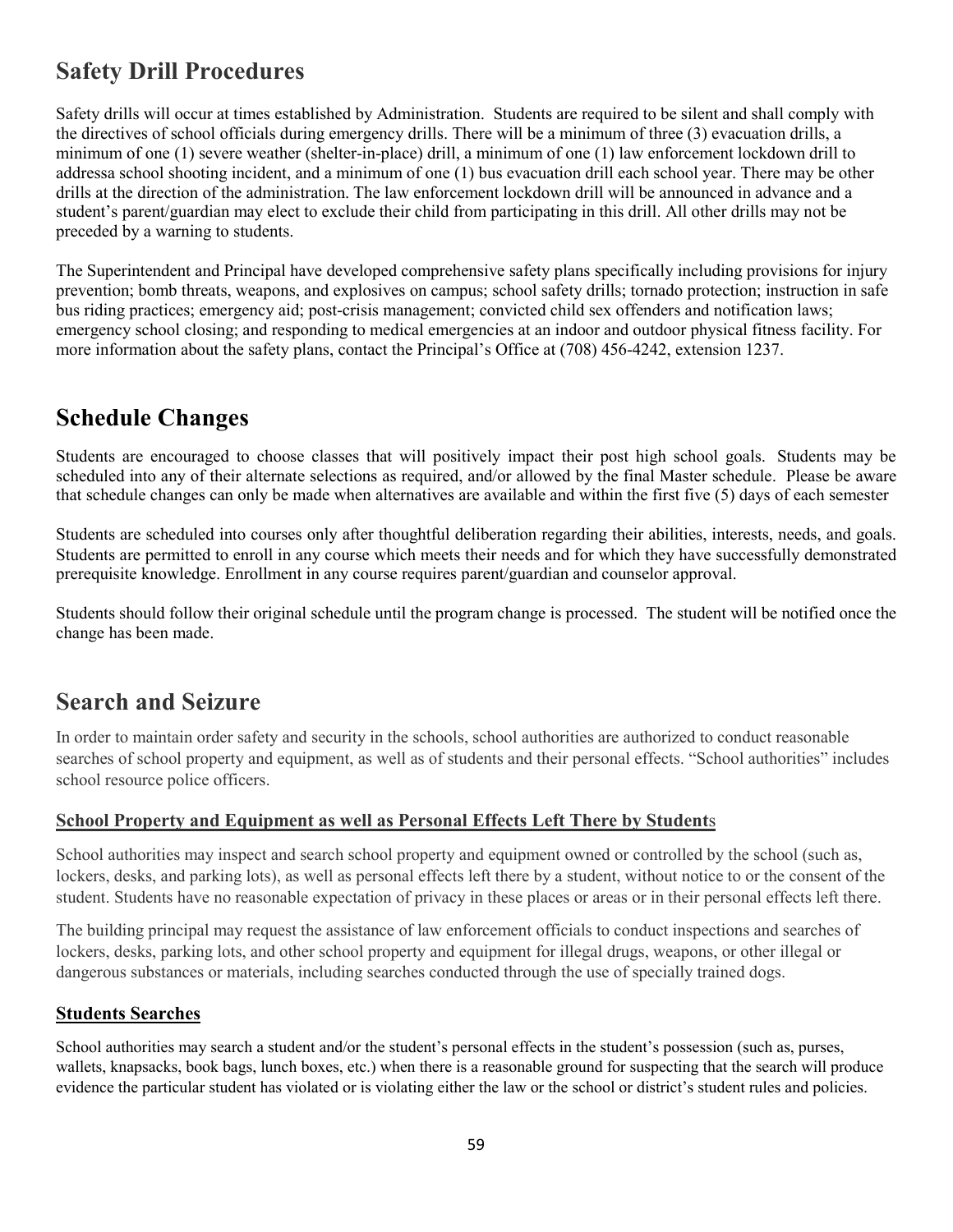The search will be conducted in a manner that is reasonably related to its objective of the search and not excessively intrusive in light of the student's age and sex, and the nature of the infraction.

School officials may require a student to cooperate in an investigation if there is specific information about activity on the student's account on a social networking website that violates the school's disciplinary rules or school district policy. In the course of the investigation, the student may be required to share the content that is reported in order for the school to make a factual determination. School officials may not request or require a student or his or her parent/guardian to provide a password or other related account information to gain access to the student's account or profile on a social networking website.

#### **Seizure of Property**

If a search produces evidence that the student has violated or is violating either the law or the school or district's policies or rules, evidence may be seized and impounded by school authorities, and disciplinary action may be taken. When appropriate, evidence may be transferred to law enforcement authorities.

## **Questioning of Students Suspected of Committing Criminal Activity**

Before a law enforcement officer, school resource officer, or other school security person detains and questions on school grounds a student under 18 years of age who is suspected of committing a criminal act, the building principal or designee will: (a) Notify or attempt to notify the student's parent/guardian and document the time and manner in writing; (b) Make reasonable efforts to ensure the student's parent/guardian is present during questioning or, if they are not present, ensure that a school employee (including, but not limited to, a social worker, psychologist, nurse, guidance counselor, or any other mental health professional) is present during the questioning; and (c) If practicable, make reasonable efforts to ensure that a law enforcement officer trained in promoting safe interactions and communications with youth is present during the questioning.

# **Sex Education Instruction & Family Life Classes**

Students will not be required to take or participate in any class or courses in comprehensive sex education instruction on both abstinence and contraception for the prevention of pregnancy and sexually transmitted diseases, including HIV/AIDS; family life instruction, instruction on the prevention, transmission, and spread of AIDS; instruction on diseases; recognizing and avoiding sexual abuse; or instruction on donor programs for organ/tissue, blood donor, and transplantation, if his or her parent or guardian submits a written objection. The parent or guardian's decision will not be the reason for any student discipline, including suspension or expulsion. Nothing in this Section prohibits instruction in sanitation, hygiene or traditional courses in biology.

Parents or guardians may examine the instructional materials to be used in any district sex education class or course.

# **Harassment & Teen Dating Violence Prohibited**

## **Harassment Prohibited**

No person, including a school or school district employee or agent, or student, shall harass, intimidate, or bully a student on the basis of actual or perceived: race; color; national origin; military status; unfavorable discharge status from military service; sex; sexual orientation; gender identity; gender-related identity or expression; ancestry; age; religion; physical or mental disability; order of protection status; status of being homeless; actual or potential marital or parental status, including pregnancy; association with a person or group with one or more of the aforementioned actual or perceived characteristics; or any other distinguishing characteristic. The District will not tolerate harassing, intimidating conduct, or bullying whether verbal, physical, sexual, or visual, that affects the tangible benefits of education, that unreasonably interferes with a student's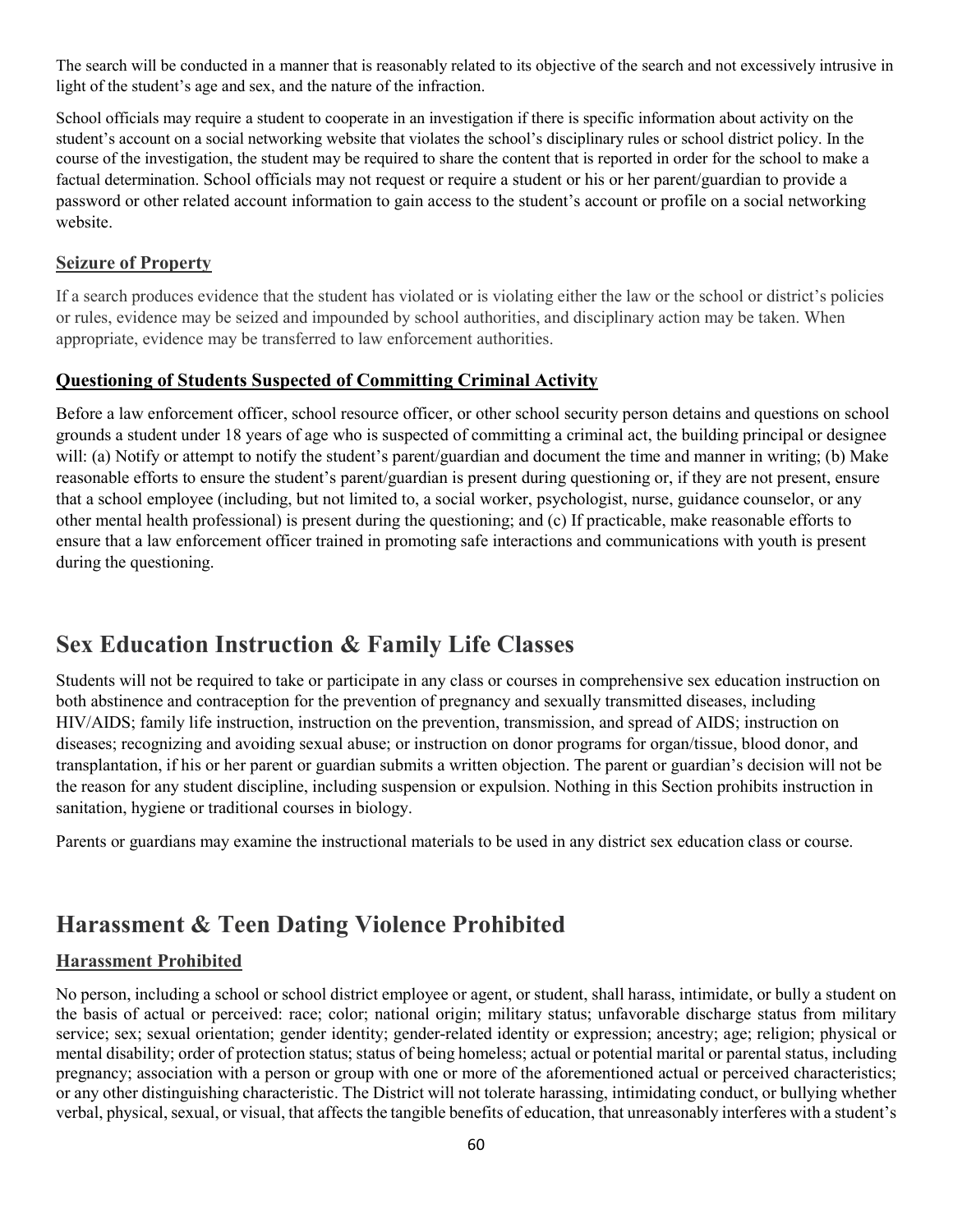educational performance, or that creates an intimidating, hostile, or offensive educational environment. Examples of prohibited conduct include name-calling, using derogatory slurs, stalking, sexual violence, causing psychological harm, threatening or causing physical harm, threatened or actual destruction of property, or wearing or possessing items depicting or implying hatred or prejudice of one of the characteristics stated above.

## **Sexual Harassment Prohibited**

The school and district shall provide an educational environment free of verbal, physical, or other conduct or communications constituting harassment on the basis of sex as defined and otherwise prohibited by State and federal law.

## **Teen Dating Violence Prohibited**

Engaging in teen dating violence that takes place at school, on school property, at school-sponsored activities, or in vehicles used for school-provided transportation is prohibited. For purposes of this policy, the term *teen dating violence* occurs whenever a student who is 13 to 19 years of age uses or threatens to use physical, mental, or emotional abuse to control an individual in the dating relationship; or uses or threatens to use sexual violence in the dating relationship.

## **Making a Complaint; Enforcement**

Students are encouraged to report claims or incidents of bullying, intimidation, harassment, sexual harassment, teen dating violence or any other prohibited conduct to the nondiscrimination coordinator (building principal), dean of students (Title IX coordinator and complaint manager), or the assistant principal (complaint manager). A student may choose to report to a person of the student's same gender. Complaints will be kept confidential to the extent possible given the need to investigate. Students who make good faith complaints will not be disciplined.

The current Nondiscrimination Coordinator is:

| Principal                           |
|-------------------------------------|
| 7500 W. Montrose Ave.               |
| Norridge, Illinois 60706            |
| (708) 456-4242, extension 1237      |
| The current Complaint Managers are: |

| <b>Assistant Principal</b>       | <b>Dean of Students</b>        |
|----------------------------------|--------------------------------|
| 7500 W. Montrose Ave.            | 7500 W. Montrose Ave.          |
| Norridge, Illinois 60706         | Norridge, Illinois 60706       |
| $(708)$ 456-4242, extension 1411 | (708) 456-4242, extension 1242 |
|                                  |                                |

Any person making a knowingly false accusation regarding prohibited conduce will likewise be subject to discipline.

# **Sex Offender & Violent Offender Community Notification Laws**

State law requires schools to notify parents/guardians that information about sex offenders and violent offenders against youth is available to the public on the Ill. Dept. of State Police (ISP) website. The ISP website contains the following: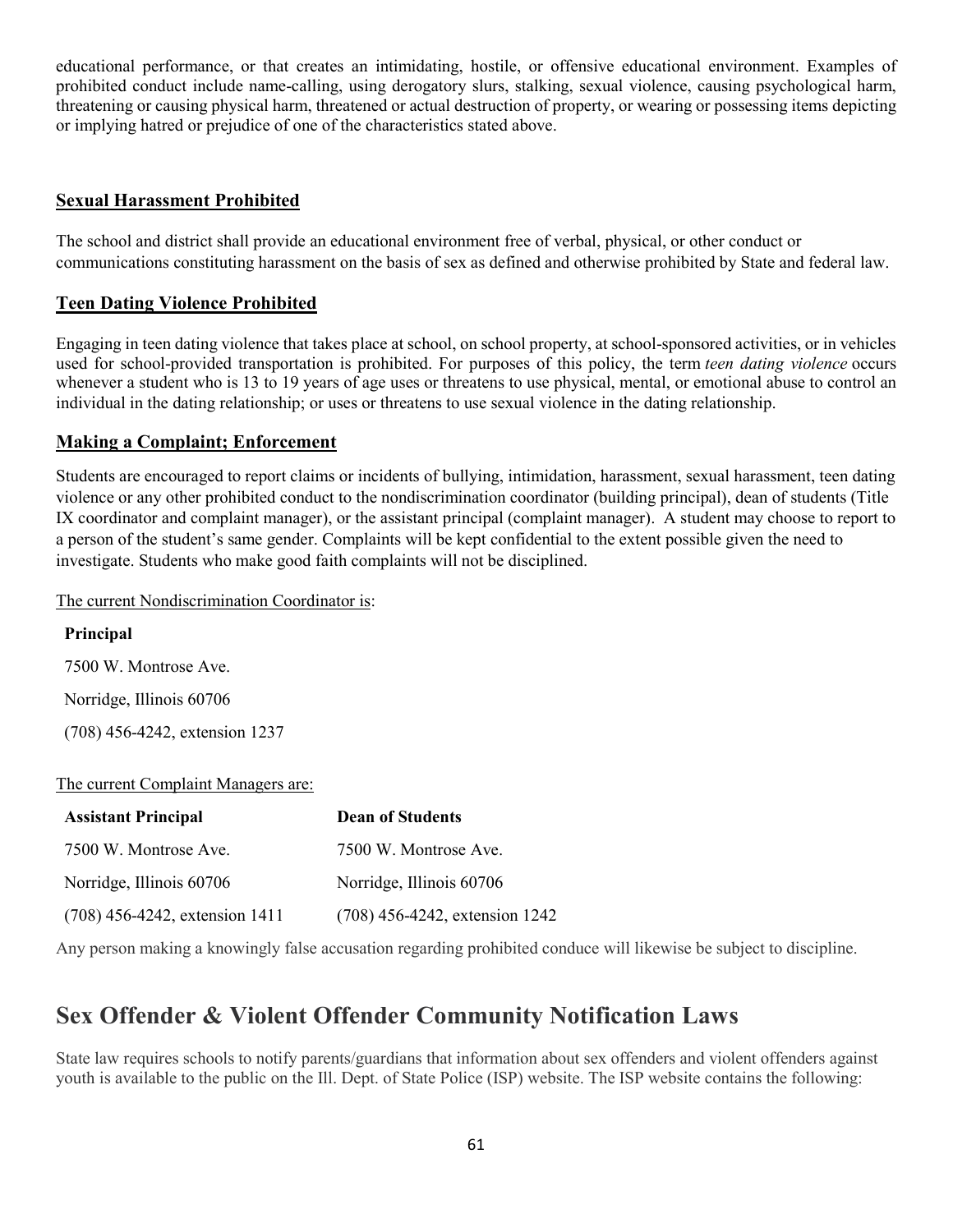Illinois Sex Offender Registry, [www.isp.state.il.us/sor/](http://www.isp.state.il.us/sor/) Illinois Murderer and Violent Offender Against Youth Registry, [www.isp.state.il.us/cmvo/](http://www.isp.state.il.us/cmvo/) Frequently Asked Questions Concerning Sex Offenders, [www.isp.state.il.us/sor/faq.cfm](http://www.isp.state.il.us/sor/faq.cfm)

# **Shadows**

Students will be allowed to bring 8th grade or high school age visitors to Ridgewood only if such students may be prospective RHS students and live in District. Students desiring to bring a student visitor to school must request permission to host a Shadow at least 2 full school days prior to the request Shadow date by completing the required form and submitting it to the Division Head of Student Services. The parent/guardian of the visiting student must confirm, via telephone or in person, the approved Shadow date and provide current emergency contact information. The visiting student must check in at the front desk upon arrival and obtain a visitor's pass. Visitors will be expected to abide by Ridgewood's rules and regulations. No student visits will be allowed one week prior to the closing of school or school vacations and one week after the opening of school or school vacations. Visitors are to remain outside the building unless attending an RHS function with a pass from a Dean or security monitor.

# **The Illinois State Seal of Biliteracy**

World Language students who are able to demonstrate an Intermediate High level of proficiency in the four skills (listening, reading, writing, and speaking), and proficiency in English, will attain the Illinois State Seal of Biliteracy their senior year. Students who meet all requirements but score Intermediate Mid in one of the world languages four skills will earn the state Commendation. Students who earn either of these awards will receive a State Seal of Commendation sticker on their diplomas and transcripts, recognition at the Awards Assembly, graduation cords, and a special note in the graduation program. Seal recipients will receive two years of World Language credit in any Illinois public college or university.

## **Two Year College Credit for the Illinois State Seal of Biliteracy Award**

Pursuant to Illinois State statute (105 ILCS 5/2-3.159 Sec. 2-3.159), "(i)..each public university in this State shall accept the State Seal of Biliteracy as equivalent to 2 years of foreign language coursework … if a student's high school transcript indicates that he or she will be receiving or has received the State Seal of Biliteracy."

The two-year world languages college credit award may be transferable to any public college in the 40 other states that offer the Seal of Biliteracy.

## **Demonstration of Proficiency Requirements**

Students can demonstrate the required proficiency in the following ways:

World Language requirements:

- 1. A minimum score of *Intermediate High* in each language domain (*Reading, writing, listening, and speaking*) on the AAPPL or STAMP exams;
- 2. A minimum score of 4 for the *Seal* or a 3 for the *Commendation* on either the AP Italian or Spanish Language and Culture exams.

English requirements:

1. A minimum EBRW SAT cut score of 480 for both the Seal and the Commendation. This score aligns with the College Board's *College and Career Ready* cut score;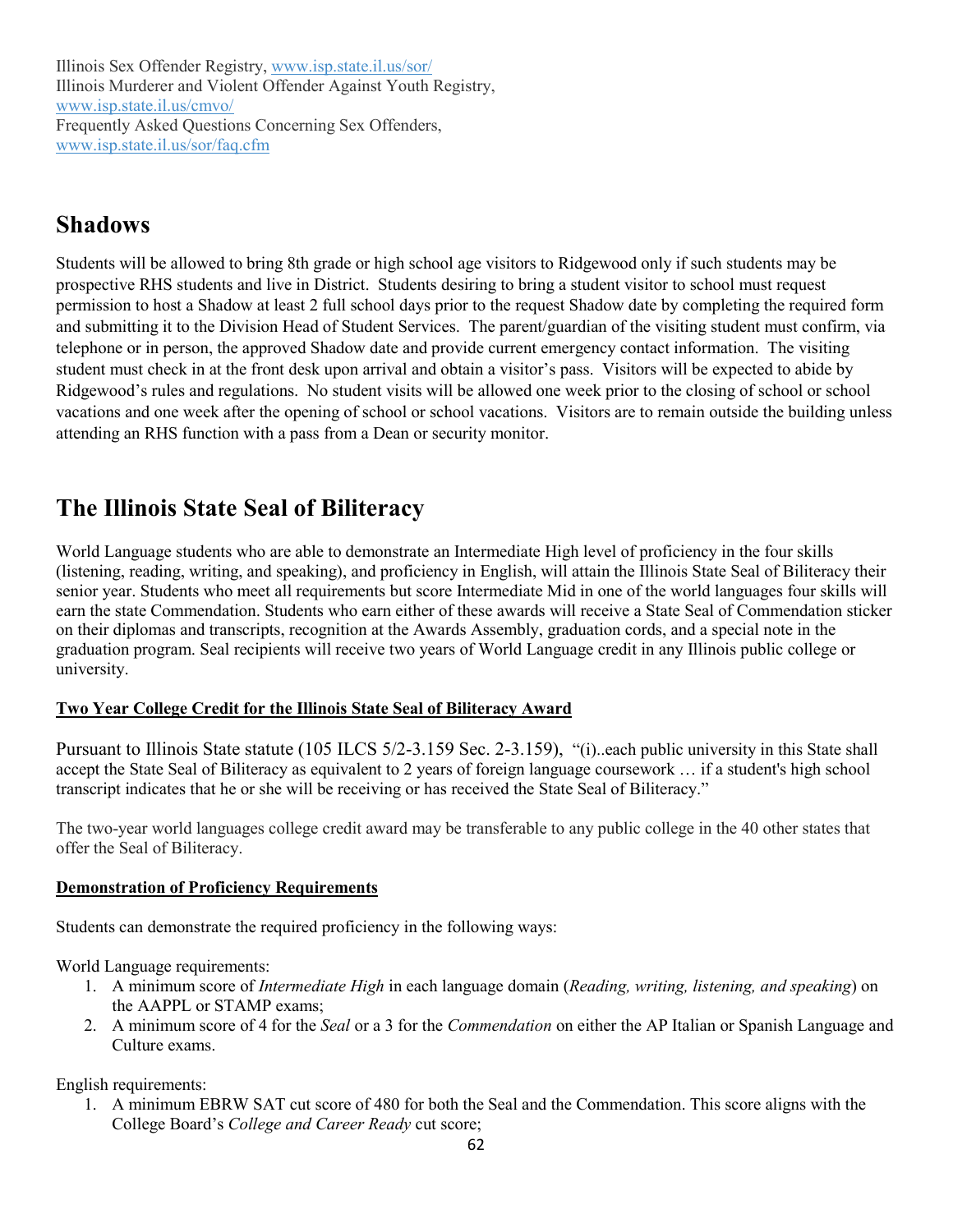- 2. A minimum ACT score of 21, or attainment of the *ACT College Ready* Benchmark on the English subject area test;
- 3. Score of 5 for the Seal or 4 for the Commendation on the AP English Language & Composition Exam;
- 4. An overall proficiency composite score of 4.8 on the ACCESS exam for ELL students.

All WL students take the AAPPL exam each spring term that they are enrolled in a language courseThis exam is free to students and funded by the IACA grant awarded to the WL department.

Senior students not enrolled in Spanish or Italian who with to test in those languages, or in any of the other offered languages listed below, may test their spring term with either the AAPPL or STAMP assessments:

AAPPL Assessment: Arabic, Chinese (Mandarin), English, French, German, Italian, Japanese, Korean, Portuguese, Korean, and Spanish.

STAMP Assessment: Hebrew, Hindi, Polish, Rusian, Swahili, & Yoruba.

#### **TriSeal of Biliteracy**

Senior students may test in two foreign languages. If the students meet the required proficiency criteria in both world languages and in English, they can earn the Illinois State TriSeal of Biliteracy, an exceptional accomplishment. In addition to the awards mentioned above, TriSeal students will receive a plaque commemorating their accomplishment. To receive any of the Illinois Seal of Biliteracy awards is a great honor as it demonstrates language fluency to colleges and future employers.

More information about the Seal of Biliteracy is available on the RHS website, in the Student Services Office, and from the program coordinator, Jennifer Tan at 708-456-4242 x1248 or jtan@ridgenet.org.

# **Social Probation**

A student may be placed on social probation as a result of disciplinary action. If a student is placed on social probation, he/she shall:

- 1. Not be allowed in the school or on school grounds outside of school hours except as a participant in a school activity or sport under the direct supervision of a staff member; and
- 2. Not be allowed to attend, as a spectator, any school sponsored event after school hours or on weekends, or as a participant in school social activities such as parties, dances, or proms.

A student may, in addition to or in lieu of social probation, be denied the opportunity to participate in any or all athletic programs or other school activities including ceremonies such as graduation as a result of disciplinary action taken against him/her.

# **Access to Student Social Networking Passwords & Websites**

School officials may conduct an investigation or require a student to cooperate in an investigation if there is specific information about activity on the student's account on a social networking website that violates a school disciplinary rule or policy. In the course of an investigation, the student may be required to share the content that is reported in order to allow school officials to make a factual determination.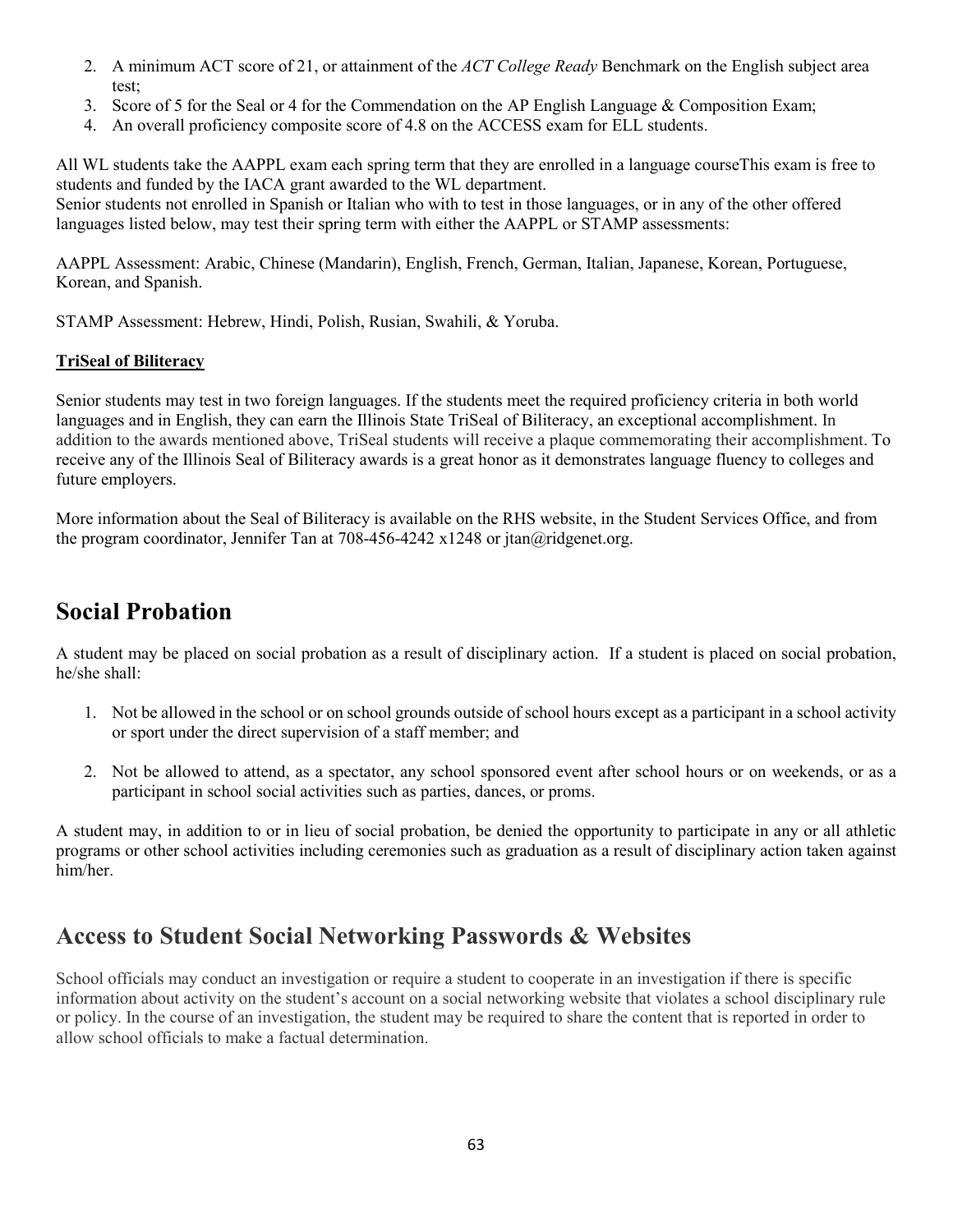# **Standardized Testing**

Students and parents/guardians should be aware that students will take standardized tests (the SAT suite of assessments) during their freshman, sophomore, and junior year. Below is a list of standardized tests that are offered. Not all students will take all tests.

Measures of Academic Progress (MAP), The Armed Services Vocational Aptitude Battery (ASVAB), ACCESS, Seal of Biliteracy, PSAT 8/9, PSAT 10, SAT, Illinois Science Assessment (ISA), Dynamic Learning Maps (DLM), AP Testing, and the Triton Placement Exam.

Per ISBE, students are required to take the SAT on a school-wide testing day in order to receive a regular high school diploma.). Parents/ guardians are encouraged to cooperate in preparing students for the standardized testing, because the quality of the education the school can provide is partially dependent upon the school's ability to continue to prove its success in the state's standardized tests. Parents/ guardians can assist their students in achieving their best performance by doing the following:

- 1. Encourage students to work hard and study throughout the year;
- 2. Ensure students get a good night's sleep the night before exams;
- 3. Ensure students eat well the morning of the exam, particularly ensuring they eat sufficient protein;
- 4. Remind and emphasize for students the importance of good performance on standardized testing;
- 5. Ensure students are on time and prepared for tests, with appropriate materials;
- 6. Teach students the importance of honesty and ethics during the performance of these and other tests;
- 7. Encourage students to relax on testing day.

For specific dates, please see the school calendar.

# **Student Behavior**

## **Expectations**

**Expectation #1** - Students are expected to treat their families, peers, teachers, supervisors, parents/guardians, and all other people with respect and dignity at all times.

**Expectation #2** - Students are expected to come to school and all classes on time, to be prepared with materials and assignments, and to pursue their learning activities at the highest level possible.

**Expectation #3** - Students are expected to solve their problems with others in a mature manner, avoiding fighting, threats, and/or any type of intimidating behavior.

**Expectation #4** - Students are expected to treat the building, grounds, and the entire contents of the school with respect, care, and in a manner that demonstrates they are preserving them for future students.

**Expectation #5** - Students are expected to demonstrate through their academic achievement and behavior that they attend a school where learning is the top priority.

**Expectation #6** - Students are expected to conduct themselves in such a manner as not to disturb other students or classes as they move through the building, this includes public displays of affection.

## **Prohibited Student Conduct**

Students may be disciplined for gross disobedience or misconduct, including but not limited to the following:

1. Using, possessing, distributing, purchasing, selling or offering for sale tobacco or nicotine materials, including electronic cigarettes, e-cigarettes, vapes, vape pens or other vaping related products.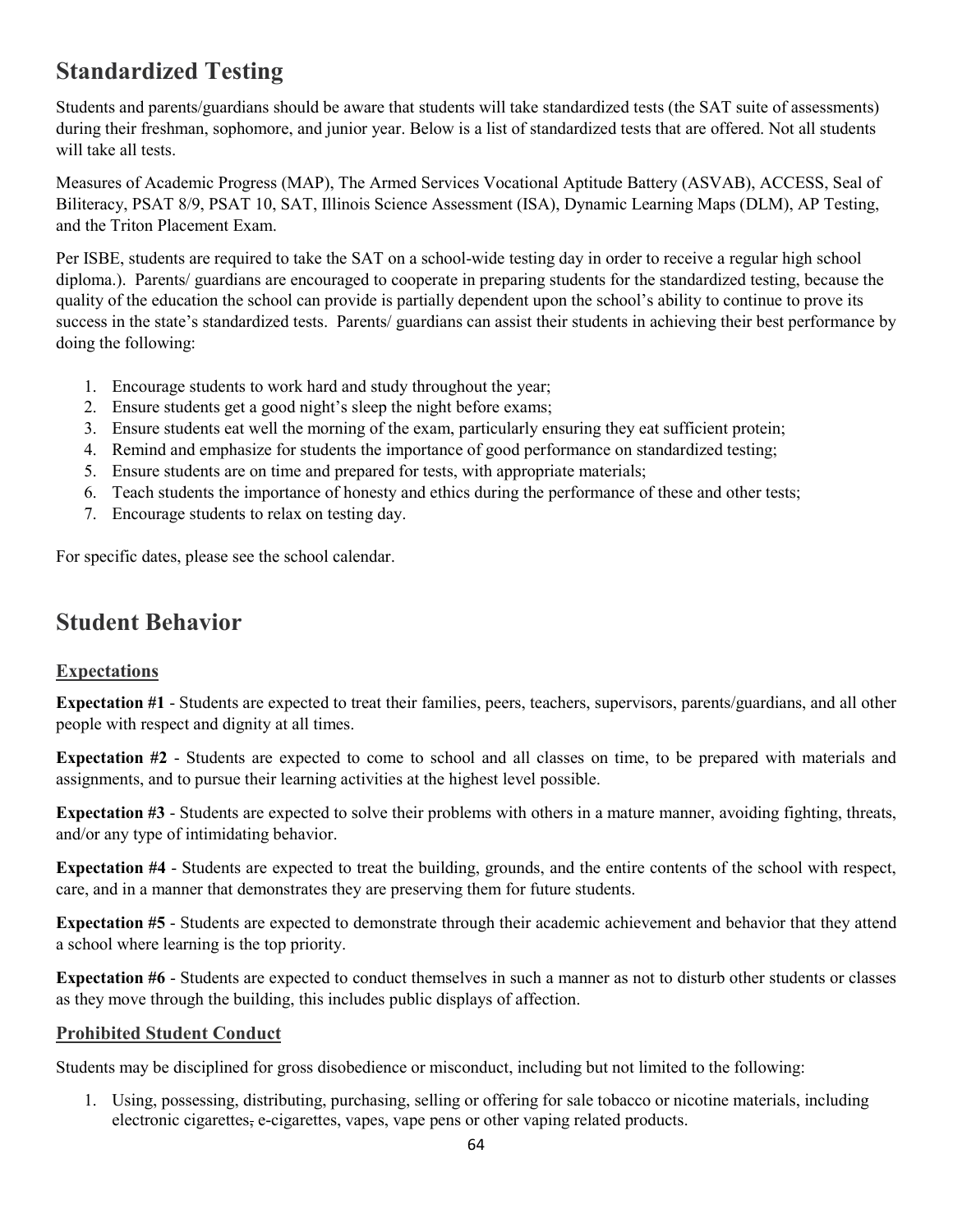- 2. Using, possessing, distributing, purchasing, or selling alcoholic beverages. Students who are under the influence of an alcoholic beverage are not permitted to attend school or school functions and are treated as though they had alcohol in their possession.
- 3. Using, possessing, distributing, purchasing, selling or offering for sale:
	- a. Any illegal drug, controlled substance, or cannabis (including marijuana, hashish, and medical cannabis unless the student is authorized to be administered a medical cannabis infused product under *Ashley's Law*).
	- b. Any anabolic steroid unless it is being administered in accordance with a physician's or licensed practitioner's prescription.
	- c. Any performance-enhancing substance on the Illinois High School Association's most current banned substance list unless administered in accordance with a physician's or licensed practitioner's prescription.
	- d. Any prescription drug when not prescribed for the student by a physician or licensed practitioner, or when used in a manner inconsistent with the prescription or prescribing physician's or licensed practitioner's instructions. The use or possession of medical cannabis, even by a student for whom medical cannabis has been prescribed, is prohibited unless the student is authorized to be administered a medical cannabis infused product under *Ashley's Law.*
	- e. Any inhalant, regardless of whether it contains an illegal drug or controlled substance: (a) that a student believes is, or represents to be capable of, causing intoxication, hallucination, excitement, or dulling of the brain or nervous system; or (b) about which the student engaged in behavior that would lead a reasonable person to believe that the student intended the inhalant to cause intoxication, hallucination, excitement, or dulling of the brain or nervous system. The prohibition in this section does not apply to a student's use of asthma or other legally prescribed inhalant medications.
	- f. "Look-alike" or counterfeit drugs, including a substance that is not prohibited by this policy, but one: (a) that a student believes to be, or represents to be, an illegal drug, controlled substance, or other substance that is prohibited by this policy; or (b) about which a student engaged in behavior that would lead a reasonable person to believe that the student expressly or impliedly represented to be an illegal drug, controlled substance or other substance that is prohibited by this policy.
	- g. Drug paraphernalia, including devices that are or can be used to: (a) ingest, inhale, or inject cannabis or controlled substances into the body; and (b) grow, process, store, or conceal cannabis or controlled substances.
	- h. Any substance inhaled, injected, smoked, consumed or otherwise ingested or absorbed with the intention of causing a physiological or psychological change in the body, including without limitation, pure caffeine in a tablet or powdered form.

Students who are under the influence of any prohibited substance are not permitted to attend school or school functions and are treated as though they have the prohibited substance, as applicable, in their possession.

- 4. Using, possessing, controlling or transferring a "weapon" or violating the procedures listed below under the Weapons Prohibition section of this handbook procedure.
- 5. Using or possessing an electronic paging device.
- 6. Using a cellular telephone, smartphone, video recording device, personal digital assistant (PDA), or similar electronic device in any manner that disrupts the educational environment or violates the rights of others, including using the device to take photographs in locker rooms or bathrooms, cheat, or otherwise violate student conduct rules. Prohibited conduct specifically includes, without limitation, creating and sending, sharing, viewing, receiving or possessing an indecent visual depiction of oneself or another person through the use of a computer, electronic communication device or cellular telephone, commonly known as "sexting." Unless otherwise banned under this policy or by the building principal, all cellular phones, smartphones and other electronic devices must be kept powered-off and out-of-sight during the regular school day unless: (a) the supervising teacher grants permission; (b) use of the device is provided in a student's individualized education program (IEP); (c) it is used during the student's lunch period; or (d) it is needed in an emergency that threatens the safety of students, staff, or other individuals..
- 7. Using or possessing a laser pointer unless under a staff member's direct supervision and in the context of instruction.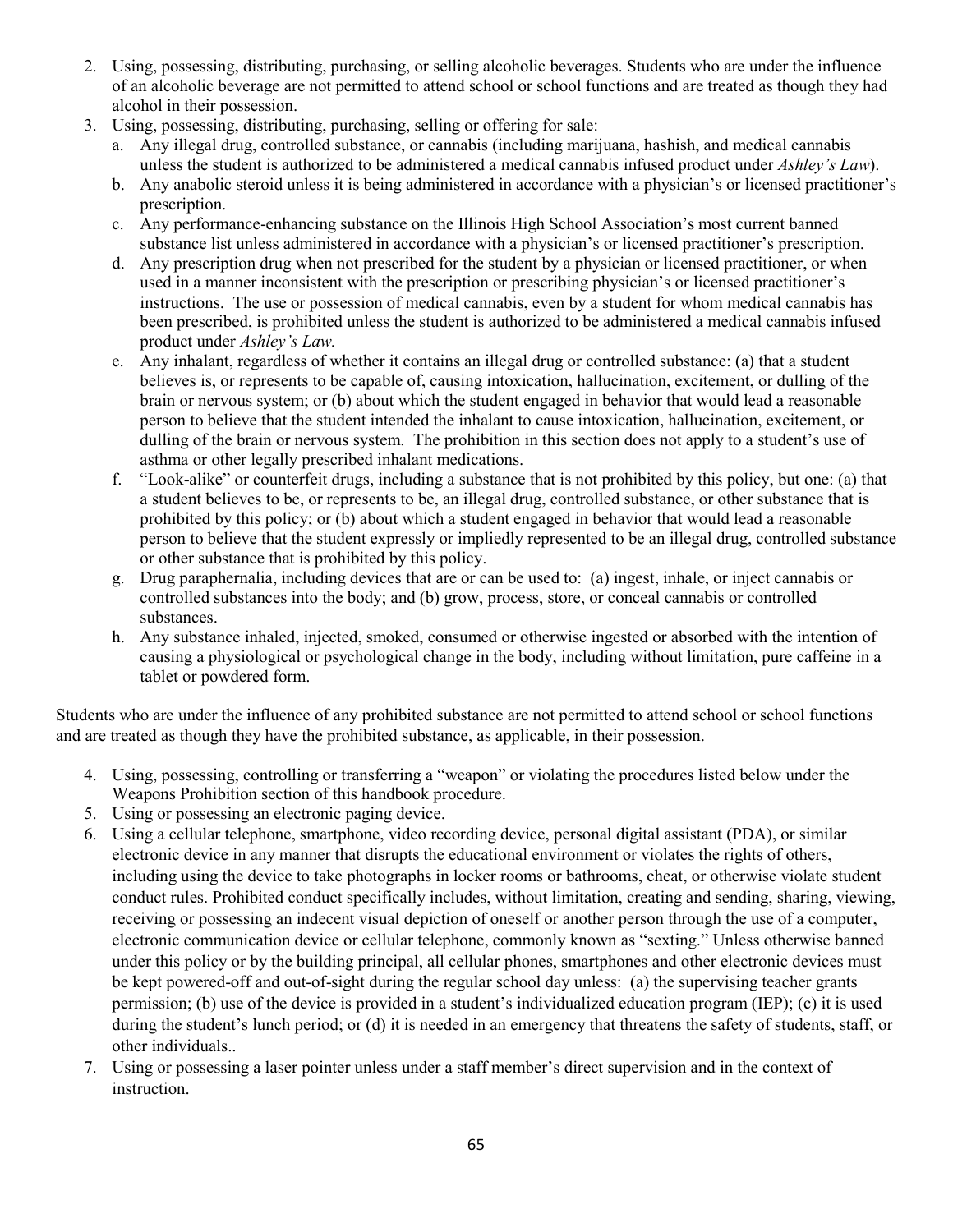- 8. Disobeying rules of student conduct or directives from staff members or school officials. Examples of disobeying staff directives include refusing a staff member's request to stop, present school identification or submit to a search.
- 9. Engaging in academic dishonesty, including cheating, intentionally plagiarizing, wrongfully giving or receiving help during an academic examination, altering report cards and wrongfully obtaining test copies or scores.
- 10. Engaging in bullying, hazing or any kind of aggressive behavior that does physical or psychological harm to a staff person or another student or encouraging other students to engage in such behavior. Prohibited conduct specifically includes, without limitation, any use of violence, intimidation, force, noise, coercion, threats, stalking, harassment, sexual harassment, public humiliation, theft or destruction of property, retaliation, hazing, bullying, bullying using a school computer or a school computer network or other comparable conduct.
- 11. Engaging in any sexual activity, including without limitation, offensive touching, sexual harassment, indecent exposure (including mooning) and sexual assault.
- 12. Engaging in teen dating violence.
- 13. Causing or attempting to cause damage to, stealing, or attempting to steal, school property or another person's personal property.
- 14. Entering school property or a school facility without proper authorization.
- 15. In the absence of a reasonable belief that an emergency exists, calling emergency responders (calling 9-1-1); signaling or setting off alarms or signals indicating the presence of an emergency; or indicating the presence of a bomb or explosive device on school grounds, school bus or at any school activity.
- 16. Being absent without a recognized excuse.
- 17. Being involved with any public-school fraternity, sorority, or secret society.
- 18. Being involved in a gang or engaging in gang-like activities, including displaying gang symbols or paraphernalia.
- 19. Violating any criminal law, including but not limited to, assault, battery, arson, theft, gambling, eavesdropping, vandalism and hazing.
- 20. Engaging in any activity, on or off campus, that interferes with, disrupts, or adversely affects the school environment, school operations, or an educational function, including but not limited to, conduct that may reasonably be considered to: (a) be a threat or an attempted intimidation of a staff member; or (b) endanger the health or safety of students, staff, or school property.
- 21. Making an explicit threat on an Internet website against a school employee, a student, or any school-related personnel if the Internet website through which the threat was made is a site that was accessible within the school at the time the threat was made or was available to third parties who worked or studied within the school grounds at the time the threat was made, and the threat could be reasonably interpreted as threatening to the safety and security of the threatened individual because of his or her duties or employment status or status as a student inside the school.
- 22. Operating an unarmed aircraft system (AUS) or drone for any purpose on school grounds or at any school event unless granted permission by the building principal.

For purposes of these rules, the term "possession" includes having control, custody, or care, currently or in the past, of an object or substance, including situations in which the item is: (a) on the student's person; (b) contained in another item belonging to, or under the control of, the student, such as in the student's clothing, backpack, or automobile; (c) in a school's student locker, desk, or other school property; (d) at any location on school property or at a school-sponsored event; or (e) in the case of drugs and alcohol, substances ingested by the person.

Efforts, including the use of positive interventions and supports shall be made to deter students, while at school or a school-related event, from engaging in aggressive behavior that may reasonably produce physical or psychological harm to someone else.

No disciplinary action shall be taken against any student that is based totally or in part on the refusal of the student's parent/guardian to administer or consent to the administration of psychotropic or psychostimulant medication to the student.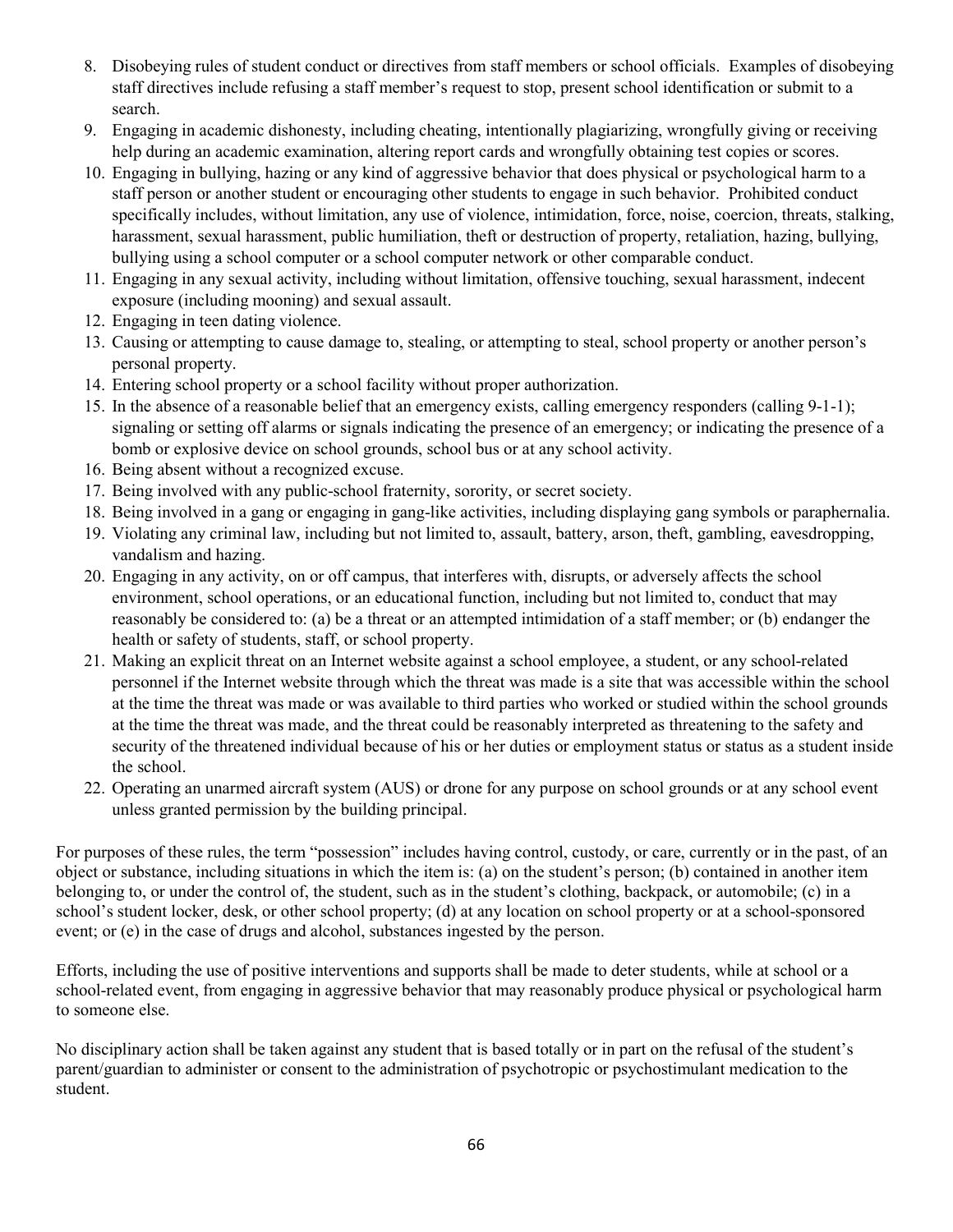## **When and Where Conduct Rules Apply**

The grounds for disciplinary action also apply whenever the student's conduct is reasonably related to school or school activities, including but not limited to:

- 1. On, or within sight of, school grounds before, during, or after school hours or at any time;
- 2. Off school grounds at a school-sponsored activity or event, or any activity or event that bears a reasonable relationship to school;
- 3. Traveling to or from school or a school activity, function, or event;
- 4. Anywhere, if the conduct interferes with, disrupts, or adversely affects the school environment, school operations, or an educational function, including but not limited to, conduct that may reasonably be considered to: (a) be a threat or an attempted intimidation of a staff member; or (b) endanger the health or safety of students, staff, or school property: or
- 5. During periods of remote learning.

## **Disciplinary Measures**

School officials shall limit the number and duration of expulsions and out-of-school suspensions to the greatest extent practicable, and, where practicable and reasonable, shall consider forms of non-exclusionary discipline before using outof-school suspensions or expulsions. School personnel shall not advise or encourage students to drop out of school voluntarily due to behavioral or academic difficulties. The following are **examples** of potential disciplinary measures:

- 1. Notifying parents/guardians.
- 2. Disciplinary conference.
- 3. Withholding of privileges.
- 4. Temporary removal from the classroom.
- 5. Return of property or restitution for lost, stolen or damaged property.
- 6. In-school suspension.
- 7. After-school study or detention.
- 8. Community service.
- 9. Seizure of contraband; confiscation and temporary retention of the personal property that was used to violate school rules.
- 10. Suspension of bus riding privileges.
- 11. Suspension from school and all school activities for up to 10 days. A suspended student is prohibited from being on school grounds.
- 12. Expulsion from school and all school activities for a definite time period not to exceed 2 calendar years. An expelled student is prohibited from being on school grounds.
- 13. Transfer to an alternative program if the student is expelled or otherwise qualifies for transfer under State law.
- 14. Notifying juvenile authorities or other law enforcement whenever the conduct involves criminal activity, such as, illegal drugs (controlled substances), "look-alikes," alcohol or weapons or in other circumstances as authorized by the reciprocal reporting agreement between the District and local law enforcement agencies.

The above list of disciplinary measures is a **range of options NOT an exhaustive list of interventions.** Interventions will not always be applicable in every case. In some circumstances, it may not be possible to avoid suspending or expelling a student because behavioral interventions, other than a suspension or expulsion, will not be appropriate and available, and the only reasonable and practical way to resolve the threat and/or address the disruption is a suspension or expulsion.

## **Isolated Time Out, Time Out and Physical Restraint**

Isolated time out, time out, and physical restraint shall only be used if the student's behavior presents an imminent danger of serious physical harm to the student or others and other less restrictive and intrusive measures were tried and proven ineffective in stopping it. The school may not use isolated time out, time out, and physical restraint as discipline or punishment, convenience for staff, retaliation, a substitute for appropriate educational or behavioral support, a routine safety matter, or to prevent property damage in the absence of imminent danger of serious physical harm to the student or others.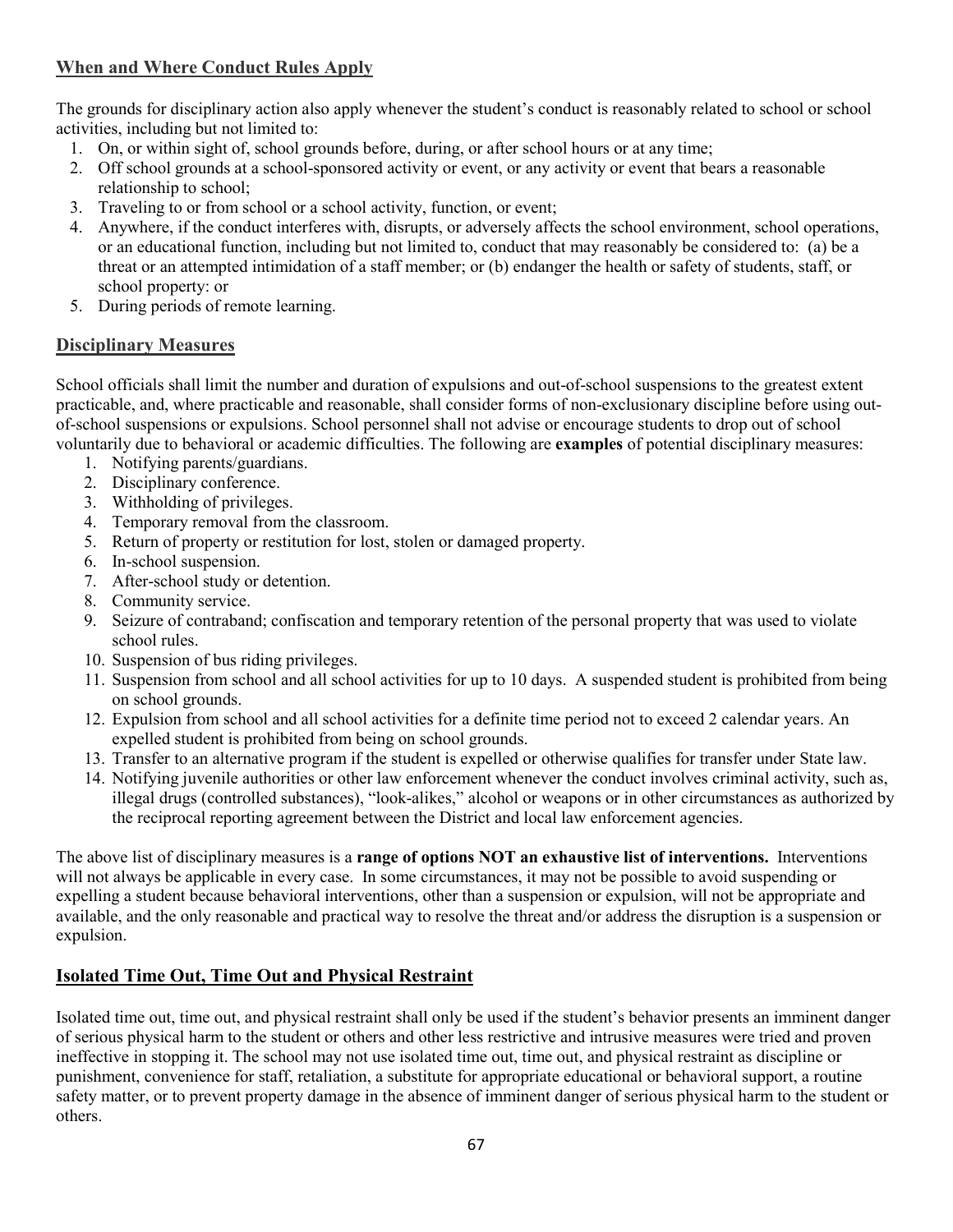## **Corporal Punishment**

Corporal punishment is illegal and will not be used. Corporal punishment is defined as slapping, paddling, or prolonged maintenance of students in physically painful positions, or intentional infliction of bodily harm. Corporal punishment does not include reasonable force as needed to maintain safety for students, staff, or other persons, or for the purpose of self-defense or defense of property.

## **Weapons Prohibition**

Persons entering the school buildings or grounds under the jurisdiction of Ridgewood District 234 are forbidden to have on their person any items that may potentially be used to assault other individuals. A student who is determined to have brought one of the following objects to school, any school-sponsored activity or event, or any activity or event that bears a reasonable relationship to school shall be expelled for a period of not less than one year but not more than 2 calendar years:

- (1) A firearm, meaning any gun, rifle, shotgun, weapon as defined by Section 921 of Title 18 of the Unites States Code, firearm as defined in Section 1.1 of the Firearm Owners Identification Card Act, or firearm as defined in Section 24- 1 of the Criminal Code of 1961. The expulsion period may be modified by the superintendent, and the superintendent's determination may be modified by the board on a case-by-case basis.
- (2) A knife, brass knuckles or other knuckle weapon regardless of its composition, a billy club, or any other object if used or attempted to be used to cause bodily harm, including "look alikes" of any firearm as defined above.

The expulsion requirement may be modified by the superintendent, and the superintendent's determination may be modified by the board on a case-by-case basis.

## **Gang & Gang Activity Prohibited**

"Gang" is defined as any group, club or organization of two or more persons whose purposes include the commission of illegal acts. No student on or about school property or at any school activity or whenever the student's conduct is reasonably related to a school activity, shall: (1) wear, possess, use, distribute, display, or sell any clothing, jewelry, paraphernalia or other items which reasonably could be regarded as gang symbols; commit any act or omission, or use either verbal or non‐verbal gestures, or handshakes showing membership or affiliation in a gang; or (2) use any speech or commit any act or omission in furtherance of the interest of any gang or gang activity, including, but not limited to, soliciting others for membership in any gangs; (3) request any person to pay protection or otherwise intimidate, harass or threaten any person; (4) commit any other illegal act or other violation of district policies, (5) or incite other students to act with physical violence upon any other person.

## **Re-Engagement of Returning Students**

The Dean of Students shall meet with a student returning to school from an out-of-school suspension, expulsion or alternative school setting. The goal of this meeting shall be to support the student's ability to be successful in school following a period of exclusion and shall include an opportunity for students who have been suspended to complete or make-up missed work for equivalent academic credit.

## **Suspicion-Based Drug and Alcohol Testing Policy**

The Board of Education recognizes that drug and/or alcohol testing of an individual student may be appropriate when there are reasonable grounds to suspect that the student is violating the Board of Education's policy prohibiting the possession or use of drugs or alcohol while on school grounds or at school-related activity. The Board of Education authorizes drug and alcohol testing of students – at the parents'/guardians' expense - based upon such reasonable suspicion of drugs or alcohol use. Passive alcohol testing devices may be used at Ridgewood's activities.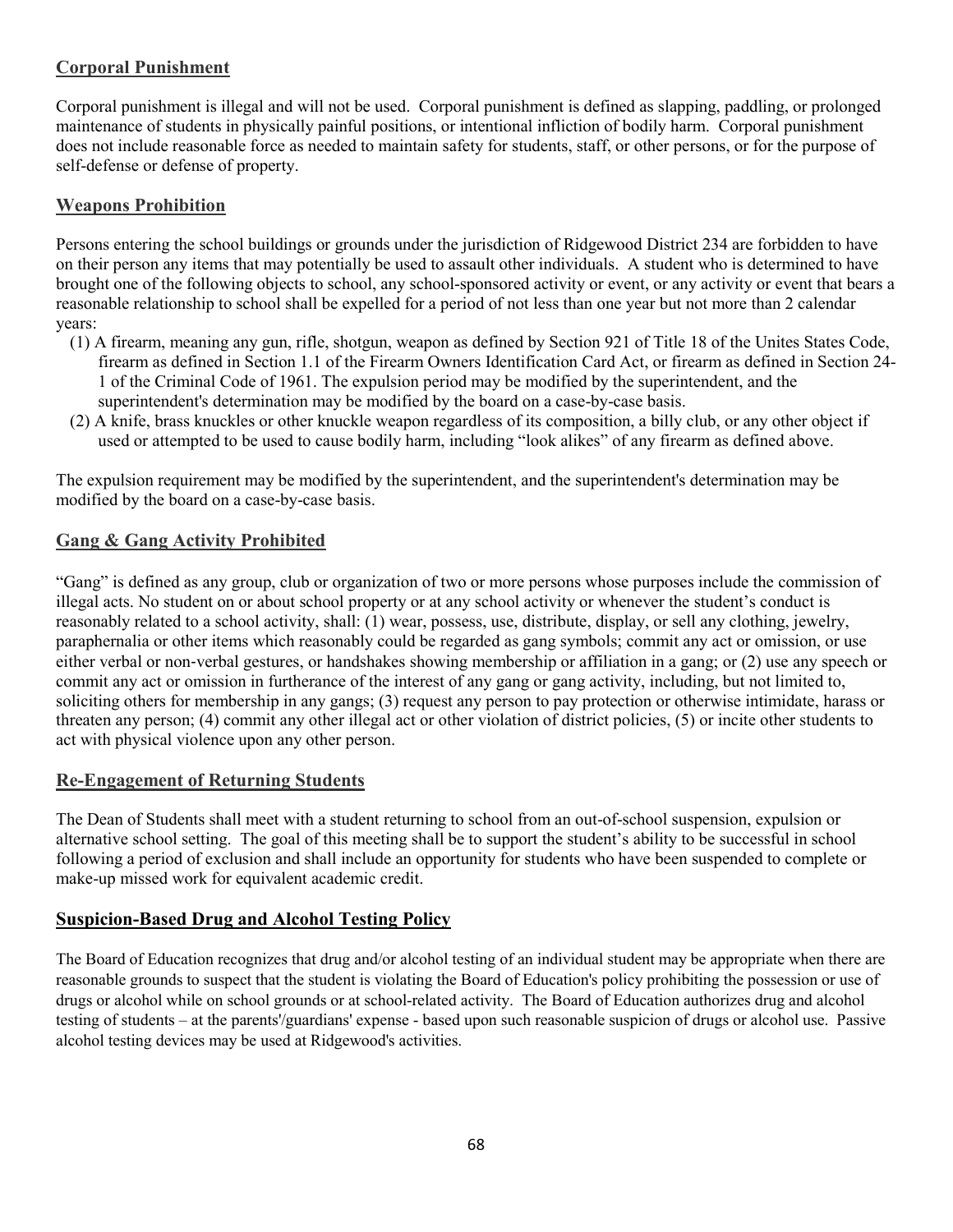## **Advisory Committee**

Each year, during the second term, a Parent-Teacher Advisory Committee meets with school officials to review student discipline policies and guidelines and makes recommendations for changes. This Committee is comprised of at least 1 School Board Member, 1 student, 1 community member, 1 RHS student's parent/guardian, 2 staff members, and a school administrator. The policies are reviewed yearly by the Board of Education. The purpose of all policies relating to student conduct/discipline is to provide a safe and orderly environment that will facilitate the teaching/learning process so that all students are able to benefit from the educational program.

## **FUTURE IMPACT OF SERIOUS MISCONDUCT**

Serious misconduct, such as drug use, alcohol use, or violence, can have a long-term, or even irrevocable, impact on a student's future. The following consequences, among others, can result from serious misconduct in school or during school-related activities:

- 1. **Permanent criminal record.** District policy requires staff to call the police if they have reason to believe that a student has committed a crime. This is necessary to protect the safety of all students. Police will conduct an independent investigation and if necessary, arrest a student, which could result in a permanent criminal record.
- 2. **Lower grades.** Suspension from school may have academic consequences, including lower grades. Under district policy, suspensions from school are unexcused absences and will have a negative impact on academic performance. Students should consult the district attendance policy to find out other consequences of unexcused absences. Also, an expulsion from school can jeopardize a student's chance of completing high school.
- 3. **Effect on college admissions.** Misconduct while in school can also affect a student's chances of getting into the college of his/her choice. Most colleges ask staff whether a student has been suspended or expelled. Our staff is obligated to answer these questions truthfully. In addition, staff who write recommendations for college will have access to a student's disciplinary records and will have to reveal relevant information. Also, colleges have access to your high school transcript, which may contain disciplinary information.
- 4. **Loss of eligibility for federal loans or work-study programs.** Under the amendments to the federal *Higher Education Act,* students convicted of drug-related offenses can lose eligibility for federal grants, work-study money, and student loans. For the initial offense, students lose eligibility for a year. For a second offense, students lose eligibility for three years. And for a third offense, students lose eligibility indefinitely. Consequences for those who traffic in drugs are even more serious.

# **Student Services & Counseling**

The school provides a guidance and counseling program for students. The counselors and social workers are interested in working closely with all students. Students are each assigned a counselor. Students typically see their counselor about course requests, schedule changes, and their post-high school plans. Personal concerns may be discussed with any counselor or school social worker. Representatives from colleges and universities, occupational training institutions and career-oriented recruiters, including the military, may be given access to the school campus in order to provide students and parents/guardians with information.

# **Suicide and Depression Awareness and Prevention**

Youth suicide impacts the safety of the school environment. It also affects the school community, diminishing the ability of surviving students to learn and the school's ability to educate. Suicide and depression awareness and prevention are important goals of the school district.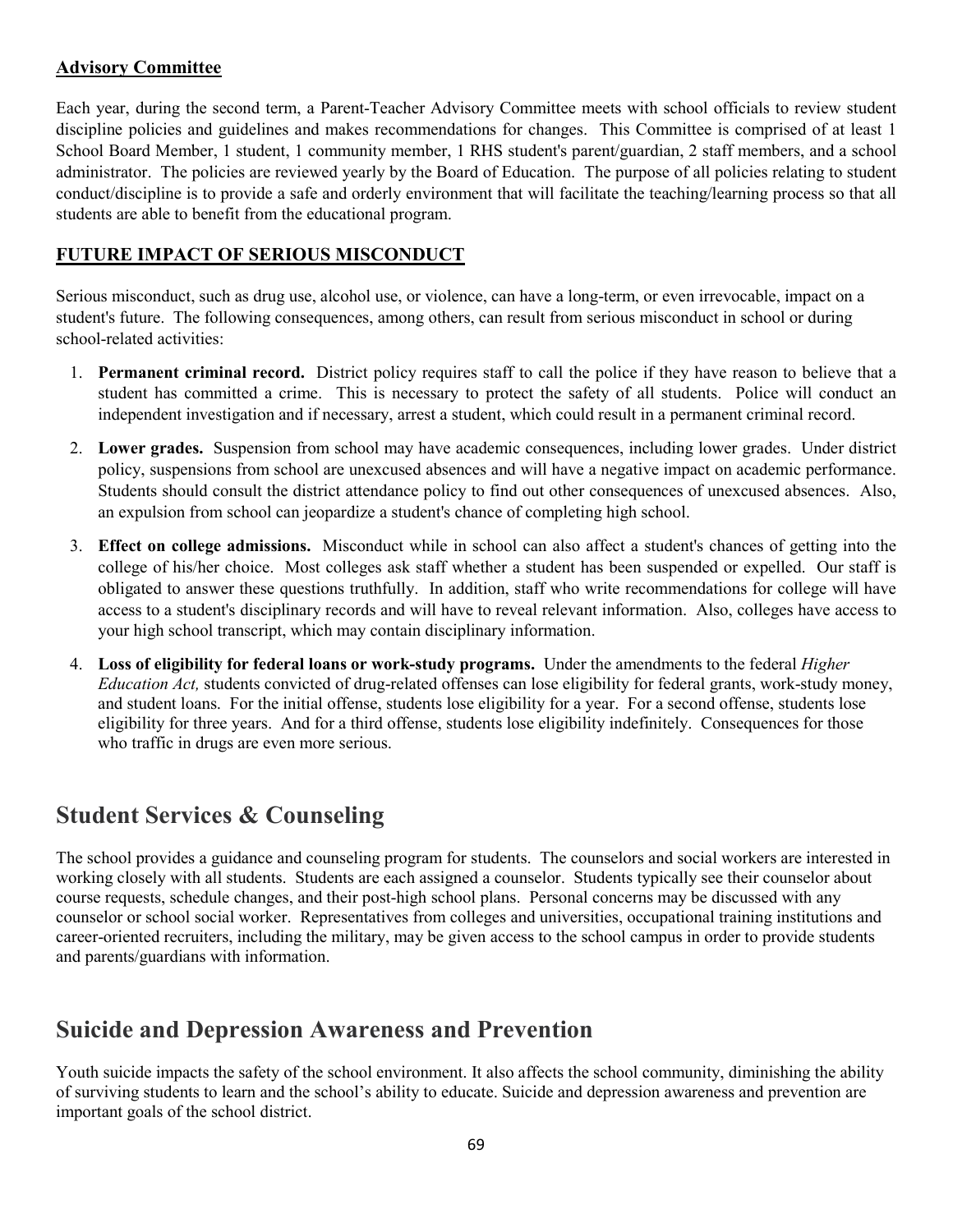The school district maintains student and parent/ guardian resources on suicide and depression awareness and prevention. Much of this information, including a copy of school district's policy, is posted on the school district website. Information can also be obtained from the Student Services staff at (708) 456-4242, extension 1271.

# **Extended School Year / Summer School**

Students in need of additional time to complete the requirements of courses have the opportunity to work toward completion of their courses during the summer. In an effort to create student and family buy-in and motivation for this opportunity, students will not be expected to pay a fee for extended school year. If students do not finish their required work in extended school year, they will pay for summer school. Ridgewood also operates summer sessions for Driver's Education (fee applies) and skill building sessions for incoming freshman students. Students who need information on extended school year should contact the Student Services Office at ext. 1271. Attendance, behavior and discipline policies included in this handbook will be disseminated by summer school teachers.

# **Student Privacy Protections**

## **Surveys by Third Parties**

.

Before a school official or staff member administers or distributes a survey or evaluation created by a third party to a student, the student's parent/guardian may inspect the survey or evaluation, upon their request and within a reasonable time of their request. This applies to every survey: (1) that is created by a person or entity other than a district official, staff member, or student, (2) regardless of whether the student answering the questions can be identified, and (3) regardless of the subject matter of the questions.

Parents who object to disclosure of information concerning their child to a third party may do so in writing to the building principal.

## **Surveys Requesting Personal Information**

School officials and staff members will not request, nor disclose, the identity of any student who completes any survey or evaluation (created by any person or entity, including the school or district) containing one or more of the following items:

- 1. Political affiliations or beliefs of the student or the student's parent/guardian.
- 2. Mental or psychological problems of the student or the student's family.
- 3. Sexual behaviors or attitudes.
- 4. Illegal, anti-social, self-incriminating, or demeaning behavior.
- 5. Critical appraisals of other individuals with whom students have close family relationships.
- 6. Legally recognized privileged or analogous relationships, such as those with lawyers, physicians, and ministers.
- 7. Religious practices, affiliations, or beliefs of the student or the student's parent/guardian.
- 8. Income other than that required by law to determine program eligibility.

The student's parent/guardian may inspect the survey or evaluation upon, and refuse to allow their child to participate in the survey. The school will not penalize any student whose parent/guardian exercised this option.

## **Selling or Marketing Students' Personal Information Is Prohibited**

No school official or staff member may market or sell personal information concerning students (or otherwise provide that information to others for that purpose). The term personal information means individually identifiable information including: (1) a student or parent's first and last name, (2) a home or other physical address (including street name and the name of the city or town), (3) a telephone number, (4) a Social Security identification number or (5) driver's license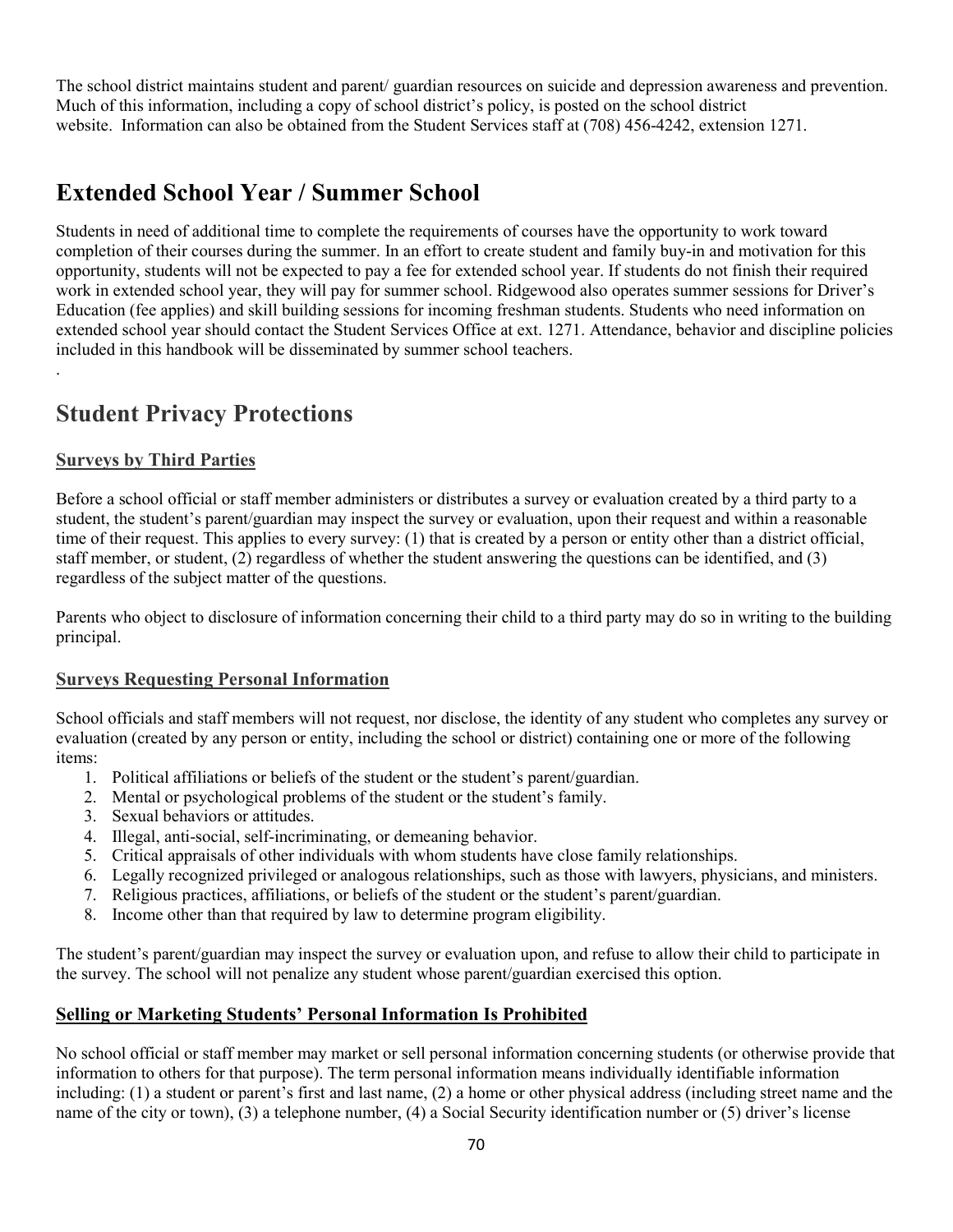number or State identification card.

The above paragraph does not apply: (1) if the student's parent/guardian have consented; or (2) to the collection, disclosure or, use of personal information collected from students for the exclusive purpose of developing, evaluating or providing educational products or services for, or to, students or educational institutions.

## **Student Privacy**

The District has adopted and uses several policies and procedures regarding student privacy, parental access to information and administration of certain physical examinations to students. Copies of these policies are available upon request.

# **Transferring and Transcripts**

Students who move out of High School District 234 or graduate and make application to a post-secondary institution, assuming all outstanding obligations are satisfied, may notify the Student Services Office so that a transcript of grades and other pertinent information can be forwarded to the appropriate school.

The unsafe school choice option provided in State law permits students to transfer to another school within the District in certain situations. This transfer option is unavailable in this District because the District has only one school or attendance center. A student, who would otherwise have qualified for the choice option, or the student's parent/guardian, may request special accommodations from building principal.

# **Transportation**

Because public transportation is available for Ridgewood Students, free transportation services are provided only for students with transportation included in his or her Individual Educational Plan and for students in accordance with the McKinney-Vento Homeless Assistance Act. Student Riding Permits may be purchased through the Chicago Transit Authority at (312) 932-2923 or [www.transitchicago.com.](http://www.transitchicago.com/)

Extracurricular and school-sponsored activities are provided by Westway Coach (contact information below) and/or a Ridgewood High School 15-person passenger van.

Westway Coach  $-(VP)$ 100 East Hill Street Villa Park, IL 60181 (630) 279-2720

# **Video Monitoring System**

A video monitoring system is in use in public areas of Ridgewood High School. These cameras have been put in place to protect students, staff, visitors and school property. If a discipline problem is captured videotape, these recordings may be used as the basis for imposing student discipline. If criminal actions are recorded, a copy of the footage may be provided to law enforcement personnel.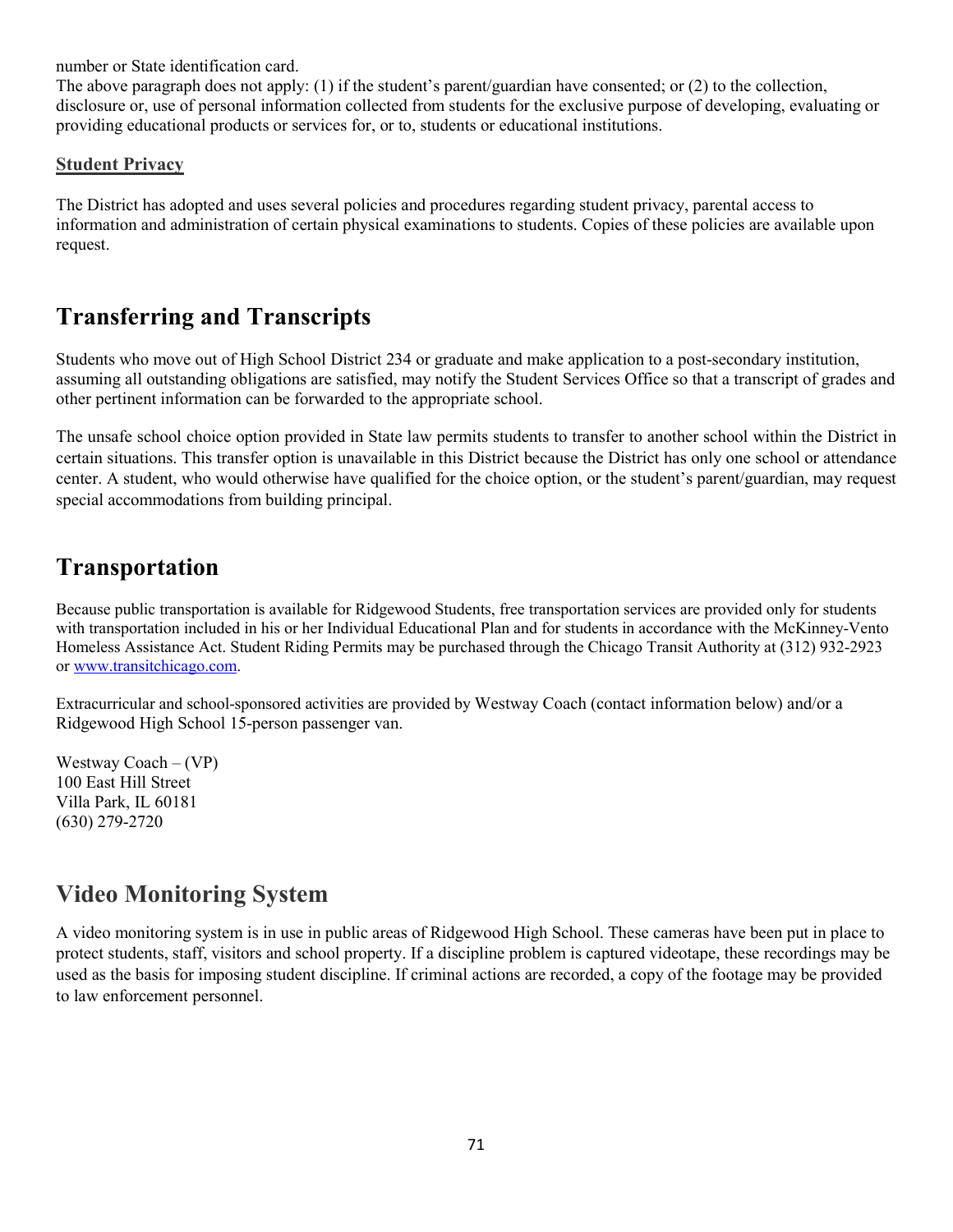# **Violent Offender Community Notification**

State law requires that all school districts provide parents/guardians with information about sex offenders and violent offenders against youth.

You may find the Illinois Sex Offender Registry on the Illinois State Police's website at: [http://www.isp.state.il.us/sor/.](http://www.isp.state.il.us/sor/)

You may find the Illinois Statewide Child Murderer and Violent Offender Against Youth Registry on the Illinois State Police's website at: [http://www.isp.state.il.us/cmvo/.](http://www.isp.state.il.us/cmvo/)

# **School Visitation Rights**

The School Visitation Rights Act permits employed parents/guardians, who are unable to meet with educators because of a work conflict, the right to time off from work under certain conditions to attend necessary school functions such as parent-teacher conferences, academic meetings and behavioral meetings. Letters verifying participation in this program are available from the school office upon request.

# **Visitors**

All visitors, including parents and former students, are required to enter through the main entrance of the building and are required to provide a government issued ID upon entering the vestibule. All visitors must wait in the vestibule until their IDs are scanned through the RAPTOR system (RAPTOR checks state and national criminal databases) and cleared. Visitors without proper ID will not be admitted access to the building.

All visitors must return to the main entrance and check out before leaving the school.

Any person wishing to confer with a staff member should contact that staff member to make an appointment. Conferences with teachers are held, to the extent possible, outside school hours or during the teacher's conference/preparation period.

Visitors are expected to abide by all school rules during their time on school property. A visitor who fails to conduct himself or herself in a manner that is appropriate will be asked to leave and may be subject to criminal penalties for trespass and/or disruptive behavior.

No person on school property or at a school event shall perform any of the following acts:

- 1. Strike, injure, threaten, harass, or intimidate a staff member, board member, sports official or coach, or any other person.
- 2. Behave in an unsportsmanlike manner or use vulgar or obscene language.
- 3. Unless specifically permitted by State law, possess a weapon, any object that can reasonably be considered a weapon or looks like a weapon, or any dangerous device.
- 4. Damage or threaten to damage another's property.
- 5. Damage or deface school property.
- 6. Violate any Illinois law or municipal, local or county ordinance.
- 7. Smoke or otherwise use tobacco products.
- 8. Distribute, consume, use, possess, or be impaired by or under the influence of alcoholic beverage, cannabis, other lawful product, or illegal drug.
- 9. Be present when the person's alcoholic beverage, cannabis, other lawful product, or illegal drug consumption is detectible, regardless of when and/or where the use occurred.
- 10. Use or possess medical cannabis unless he or she has complied Illinois' Compassionate Use of Medical Cannabis Act and district policies.